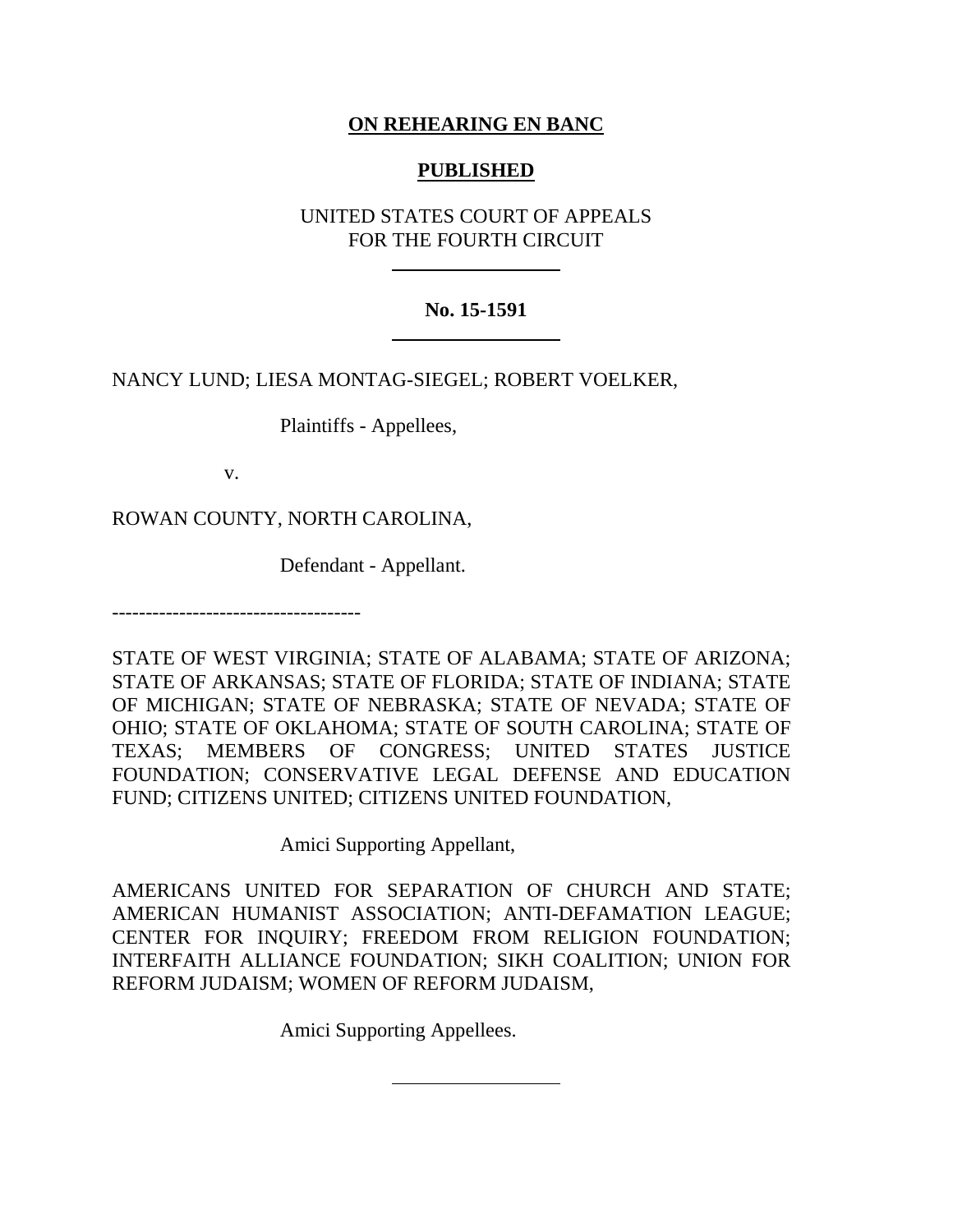Appeal from the United States District Court for the Middle District of North Carolina, at Greensboro. James A. Beaty, Jr., Senior District Judge. (1:13-cv-00207-JAB-JLW)

Argued: March 22, 2017 Decided: July 14, 2017

Before GREGORY, Chief Judge, and WILKINSON, NIEMEYER, MOTZ, TRAXLER, KING, SHEDD, DUNCAN, AGEE, KEENAN, WYNN, DIAZ, FLOYD, THACKER, and HARRIS, Circuit Judges.

Affirmed by published opinion. Judge Wilkinson wrote the opinion, in which Chief Judge Gregory and Judges Motz, King, Duncan, Keenan, Wynn, Floyd, Thacker, and Harris joined. Judge Motz wrote a concurring opinion in which Judges Keenan and Harris joined. Judge Niemeyer wrote a dissenting opinion in which Judge Shedd joined. Judge Agee wrote a dissenting opinion in which Judges Niemeyer, Traxler, Shedd, and Diaz joined.

**ARGUED:** Allyson Newton Ho, MORGAN, LEWIS & BOCKIUS LLP, Dallas, Texas, for Appellant. Christopher Anderson Brook, AMERICAN CIVIL LIBERTIES UNION OF NORTH CAROLINA, Raleigh, North Carolina, for Appellees. Elbert Lin, OFFICE OF THE ATTORNEY GENERAL OF WEST VIRGINIA, Charleston, West Virginia, for Amici State of West Virginia and 12 Other States. **ON BRIEF:** David C. Gibbs, III, THE NATIONAL CENTER FOR LIFE AND LIBERTY, Flower Mound, Texas; John C. Sullivan, Dallas, Texas, Judd E. Stone, Michael E. Kenneally, MORGAN, LEWIS & BOCKIUS LLP, Washington, D.C.; David A. Cortman, Brett B. Harvey, ALLIANCE DEFENDING FREEDOM, Scottsdale, Arizona; Hiram S. Sasser, III, Kenneth A. Klukowski, LIBERTY INSTITUTE, Plano, Texas, for Appellant. Daniel Mach, Heather L. Weaver, AMERICAN CIVIL LIBERTIES UNION FOUNDATION, Washington, D.C., for Appellees. Patrick Morrisey, Attorney General, Julie Marie Blake, Christopher W. Carlson, Assistant Attorneys General, OFFICE OF THE ATTORNEY GENERAL OF WEST VIRGINIA, Charleston, West Virginia, for Amicus State of West Virginia; Luther Strange, Attorney General, OFFICE OF THE ATTORNEY GENERAL OF ALABAMA, Montgomery, Alabama, for Amicus State of Alabama; Mark Brnovich, Attorney General, OFFICE OF THE ATTORNEY GENERAL OF ARIZONA, Phoenix, Arizona, for Amicus State of Arizona; Leslie Rutledge, Attorney General, OFFICE OF THE ATTORNEY GENERAL OF ARKANSAS, Little Rock, Arkansas, for Amicus State of Arkansas; Pamela Jo Bondi, Attorney General, OFFICE OF THE ATTORNEY GENERAL OF FLORIDA, Tallahassee, Florida, for Amicus State of Florida; Gregory F. Zoeller, Attorney General, OFFICE OF THE ATTORNEY GENERAL OF INDIANA, Indianapolis, Indiana, for Amicus State of Indiana; Bill Schuette, Attorney General,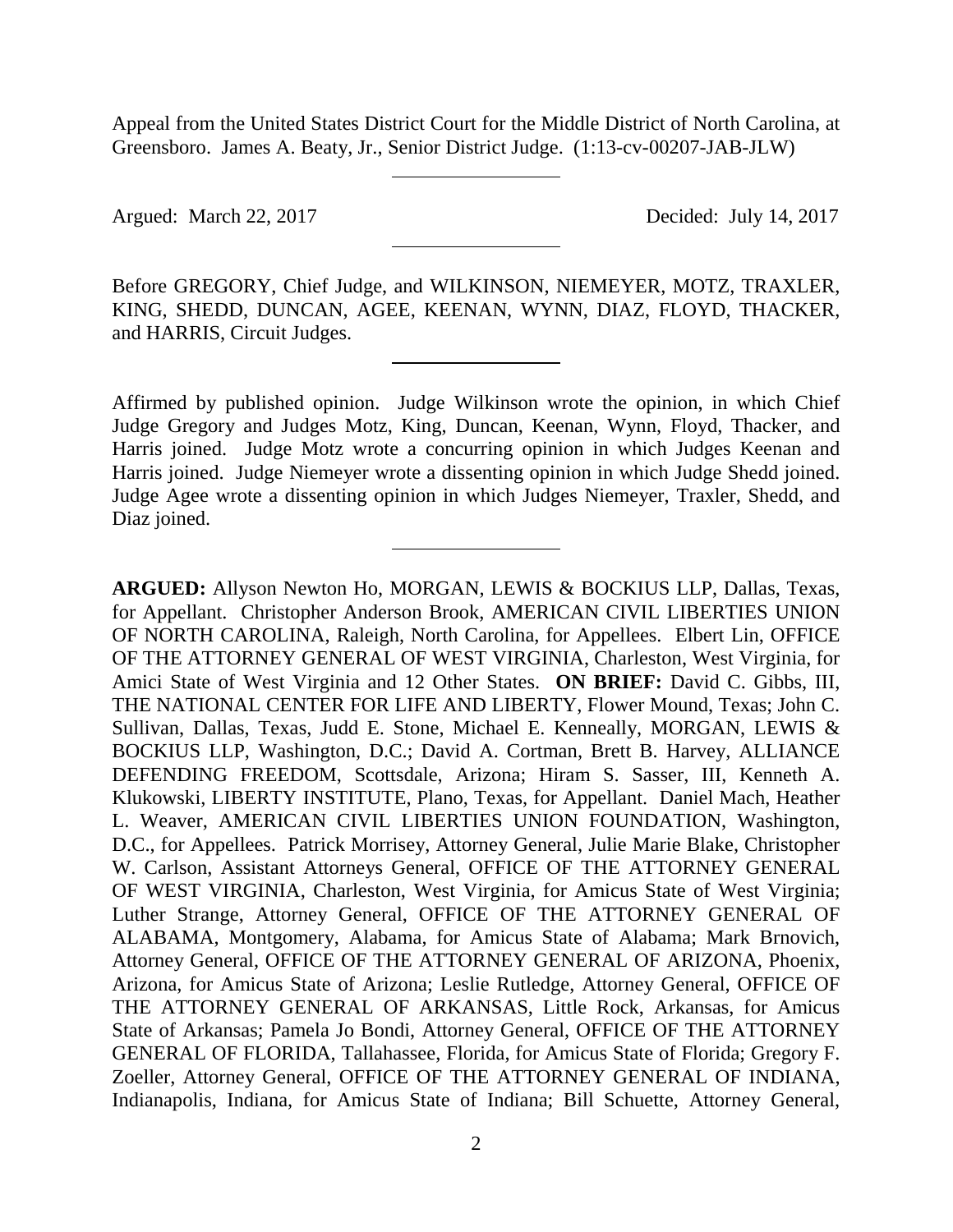OFFICE OF THE ATTORNEY GENERAL OF MICHIGAN, Lansing, Michigan, for Amicus State of Michigan; Douglas J. Peterson, Attorney General, OFFICE OF THE ATTORNEY GENERAL OF NEBRASKA, Lincoln, Nebraska, for Amicus State of Nebraska; Adam Paul Laxalt, Attorney General, OFFICE OF THE ATTORNEY GENERAL OF NEVADA, Carson City, Nevada, for Amicus State of Nevada; Michael DeWine, Attorney General, OFFICE OF THE ATTORNEY GENERAL OF OHIO, Columbus, Ohio, for Amicus State of Ohio; E. Scott Pruitt, Attorney General, OFFICE OF THE ATTORNEY GENERAL OF OKLAHOMA, Oklahoma City, Oklahoma, for Amicus State of Oklahoma; Alan Wilson, Attorney General, OFFICE OF THE ATTORNEY GENERAL OF SOUTH CAROLINA, Columbia, South Carolina, for Amicus State of South Carolina; Ken Paxton, Attorney General, OFFICE OF THE ATTORNEY GENERAL OF TEXAS, Austin, Texas, for Amicus State of Texas. Sean Sandoloski, Dallas, Texas, Thomas G. Hungar, Douglas R. Cox, Alex Gesch, Lindsay S. See, Russell Balikian, GIBSON, DUNN & CRUTCHER LLP, Washington, D.C., for Amici Members of Congress. Joseph W. Miller, Ramona, California, for Amicus United States Justice Foundation; Michael Boos, Washington, D.C., for Amici Citizens United and Citizens United Foundation; William J. Olson, Herbert W. Titus, Jeremiah L. Morgan, Robert J. Olson, John S. Miles, WILLIAM J. OLSON, P.C., Vienna, Virginia, for Amici United States Justice Foundation, Citizens United, Citizens United Foundation, and Conservative Legal Defense and Education Fund. Richard B. Katskee, Gregory M. Lipper, AMERICANS UNITED FOR SEPARATION OF CHURCH AND STATE, Washington, D.C., for Amici Americans United for Separation of Church and State, American Humanist Association, Anti-Defamation League, Center for Inquiry, Freedom From Religion Foundation, Interfaith Alliance Foundation, Sikh Coalition, Union for Reform Judaism, and Women of Reform Judaism.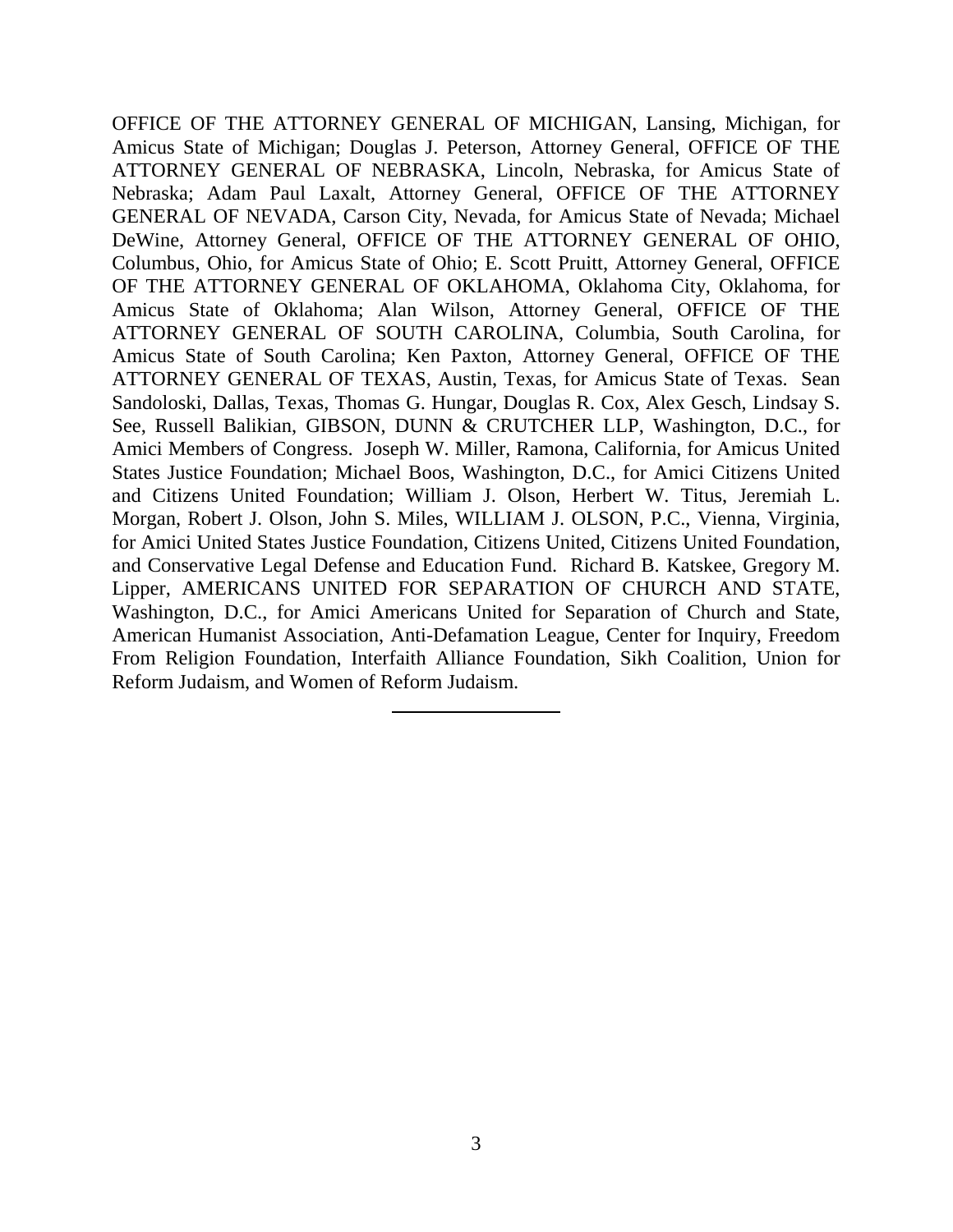WILKINSON, Circuit Judge:

This case requires that we decide whether Rowan County's practice of lawmakerled sectarian prayer runs afoul of the Establishment Clause. For years on end, the elected members of the county's Board of Commissioners composed and delivered pointedly sectarian invocations. They rotated the prayer opportunity amongst themselves; no one else was permitted to offer an invocation. The prayers referenced one and only one faith and veered from time to time into overt proselytization. Before each invocation, attendees were requested to rise and often asked to pray with the commissioners. The prayers served to open meetings of our most basic unit of government and directly preceded the business session of the meeting. The district court, applying the Supreme Court's decision in *Town of Greece v. Galloway*, 134 S. Ct. 1811 (2014), held the county's prayer practice unconstitutional. A panel of this court reversed. *See Lund v. Rowan Cty.*, 837 F.3d 407 (4th Cir. 2016). The full court then granted rehearing en banc.

We conclude that the Constitution does not allow what happened in Rowan County. The prayer practice served to identify the government with Christianity and risked conveying to citizens of minority faiths a message of exclusion. And because the commissioners were the exclusive prayer-givers, Rowan County's invocation practice falls well outside the more inclusive, minister-oriented practice of legislative prayer described in *Town of Greece*. Indeed, if elected representatives invite their constituents to participate in prayers invoking a single faith for meeting upon meeting, year after year, it is difficult to imagine constitutional limits to sectarian prayer practice.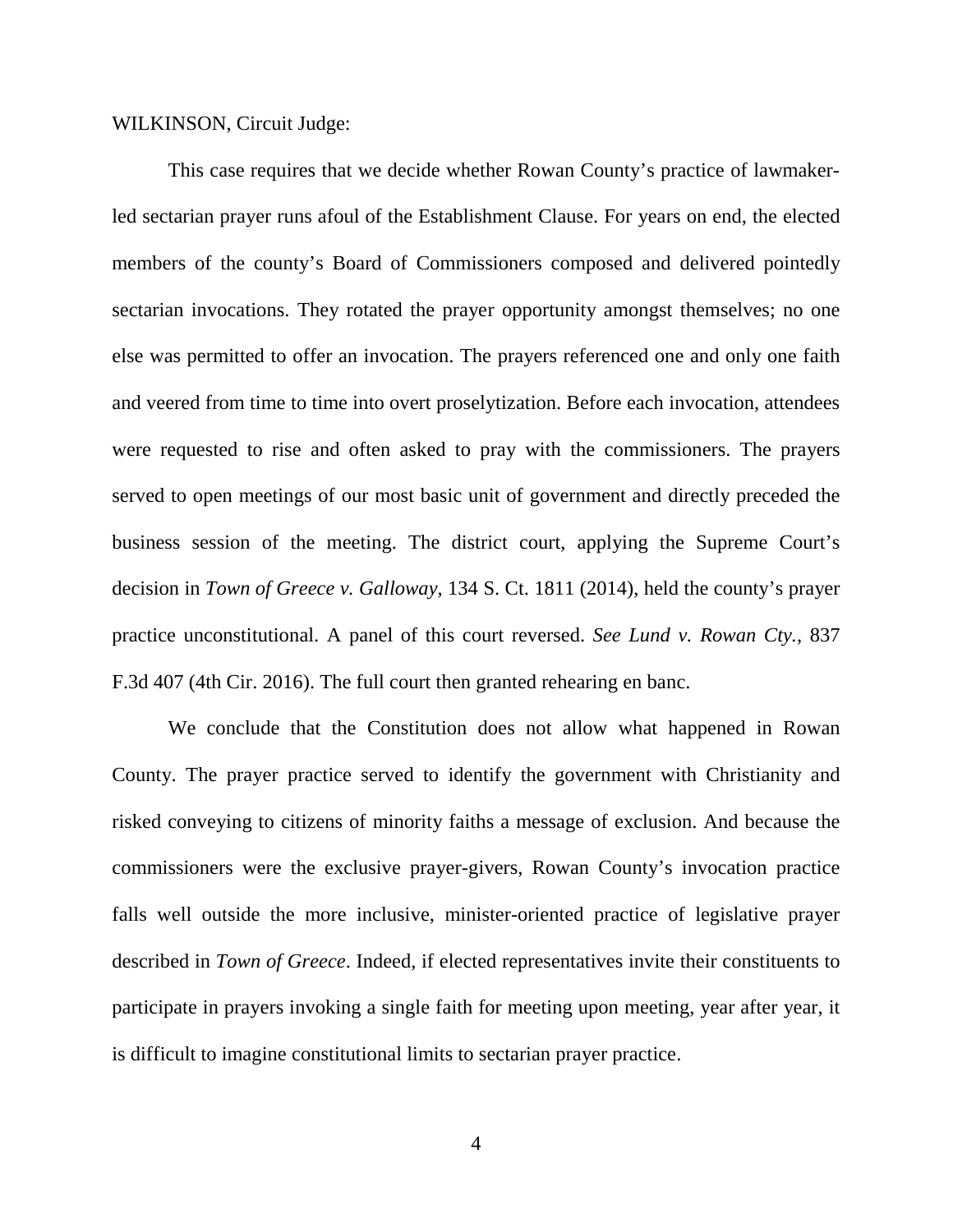The great promise of the Establishment Clause is that religion will not operate as an instrument of division in our nation. Consistent with this principle, there is a timehonored tradition of legislative prayer that reflects the respect of each faith for other faiths and the aspiration, common to so many creeds, of finding higher meaning and deeper purpose in these fleeting moments each of us spends upon this earth. Instead of drawing on this tradition, Rowan County elevated one religion above all others and aligned itself with that faith. It need not be so. As the history of legislative invocations demonstrates, the desire of this good county for prayer at the opening of its public sessions can be realized in many ways that further both religious exercise and religious tolerance.

## I.

#### A.

We begin by describing the challenged prayer practice itself. Rowan County, North Carolina is governed by an elected body known as the Rowan County Board of Commissioners. The five-member Board convenes twice a month. The commissioners sit at the front of the room facing their constituents.

Each Board meeting begins in the same way: with a prayer composed and delivered by one of the commissioners. After calling the meeting to order, the chairperson asks everyone in attendance—commissioners and constituents alike—to stand up. All five Board members rise and bow their heads, along with most of the attendees. A commissioner then asks the community to join him in worship, using phrases such as "Let us pray," "Let's pray together," or "Please pray with me." The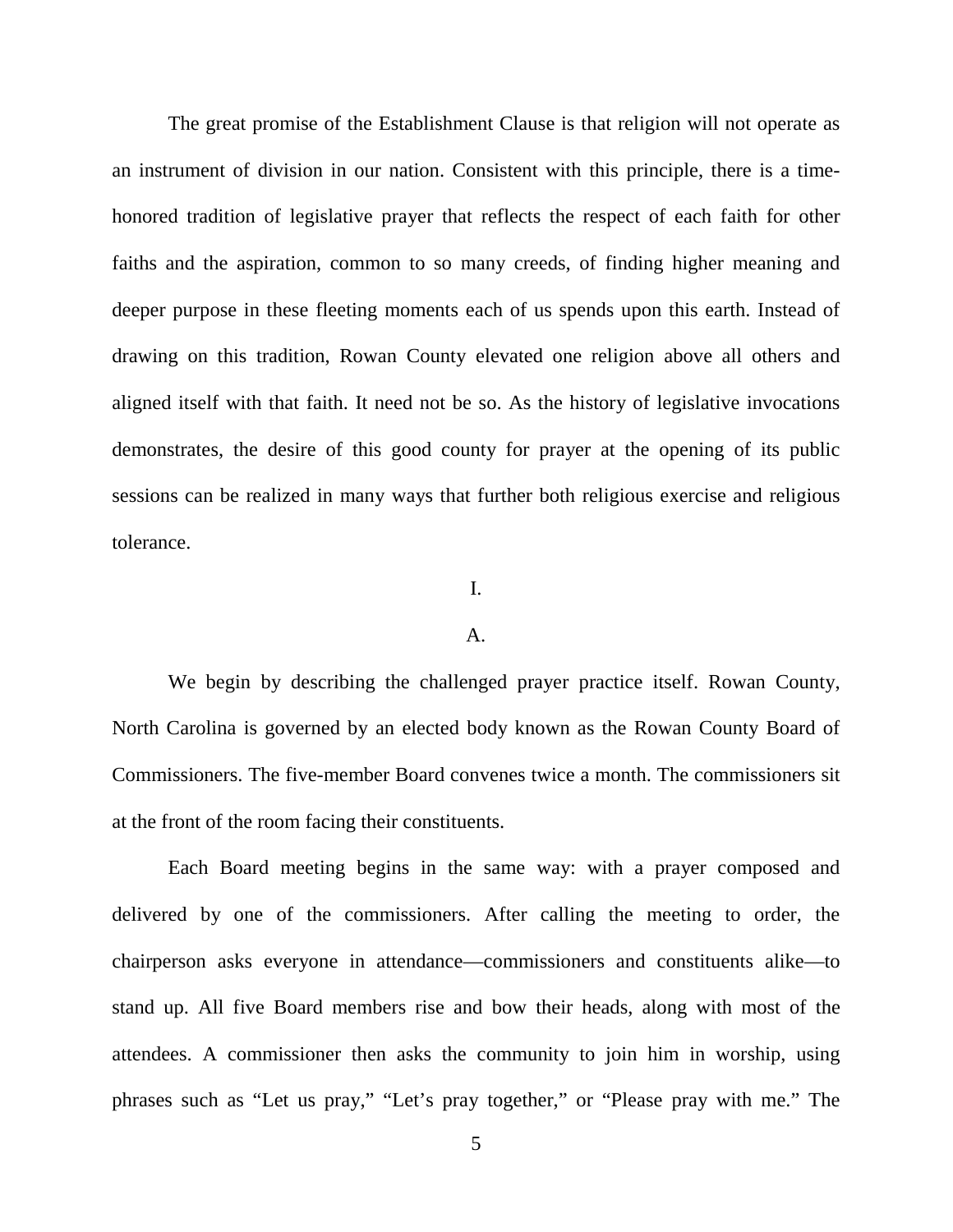invocations end with a communal "Amen," and the Pledge of Allegiance follows a moment later. Next, the Board typically approves the previous meeting's minutes, schedules future items of business, and holds a public comment period before continuing on to the day's work.

Board members rotate the prayer opportunity amongst themselves as a matter of long-standing custom. The content of the prayer is "entirely at the discretion of the commissioner." J.A. 284.<sup>[1](#page-5-0)</sup> No one outside the Board is permitted to offer an invocation.

The prayers are invariably and unmistakably Christian in content. Over the fiveand-a-half years for which video recordings are available, 97% of the Board's prayers mentioned "Jesus," "Christ," or the "Savior." *See Lund v. Rowan Cty.*, 103 F. Supp. 3d 712, 714 (M.D.N.C. 2015). No religion other than Christianity was represented. Sectarian references often appeared at the conclusion of the prayer. *See, e.g.*, S.A. 14 (prayer of April 21, 2008) ("I ask all these things in the name of Jesus, the King of Kings and the Lord of Lords. Amen."). Several prayers confessed sin and asked for forgiveness on the community's behalf. *See, e.g.*, S.A. 30 (prayer of August 1, 2011) ("Lord, we confess that we have not loved you with all our heart, and mind and strength, and that we have not loved one another as Christ loves us. We have also neglected to follow the guidance of your Holy Spirit, and have allowed sin to enter into our lives."). Other prayers implied that Christianity was superior to other faiths. *See, e.g.*, S.A. 33 (prayer of March 5, 2012) ("[A]s we pick up the Cross, we will proclaim His name above all names, as the only way

<span id="page-5-0"></span><sup>&</sup>lt;sup>1</sup> "J.A." refers to the Joint Appendix; "S.A." refers to the Supplemental Appendix.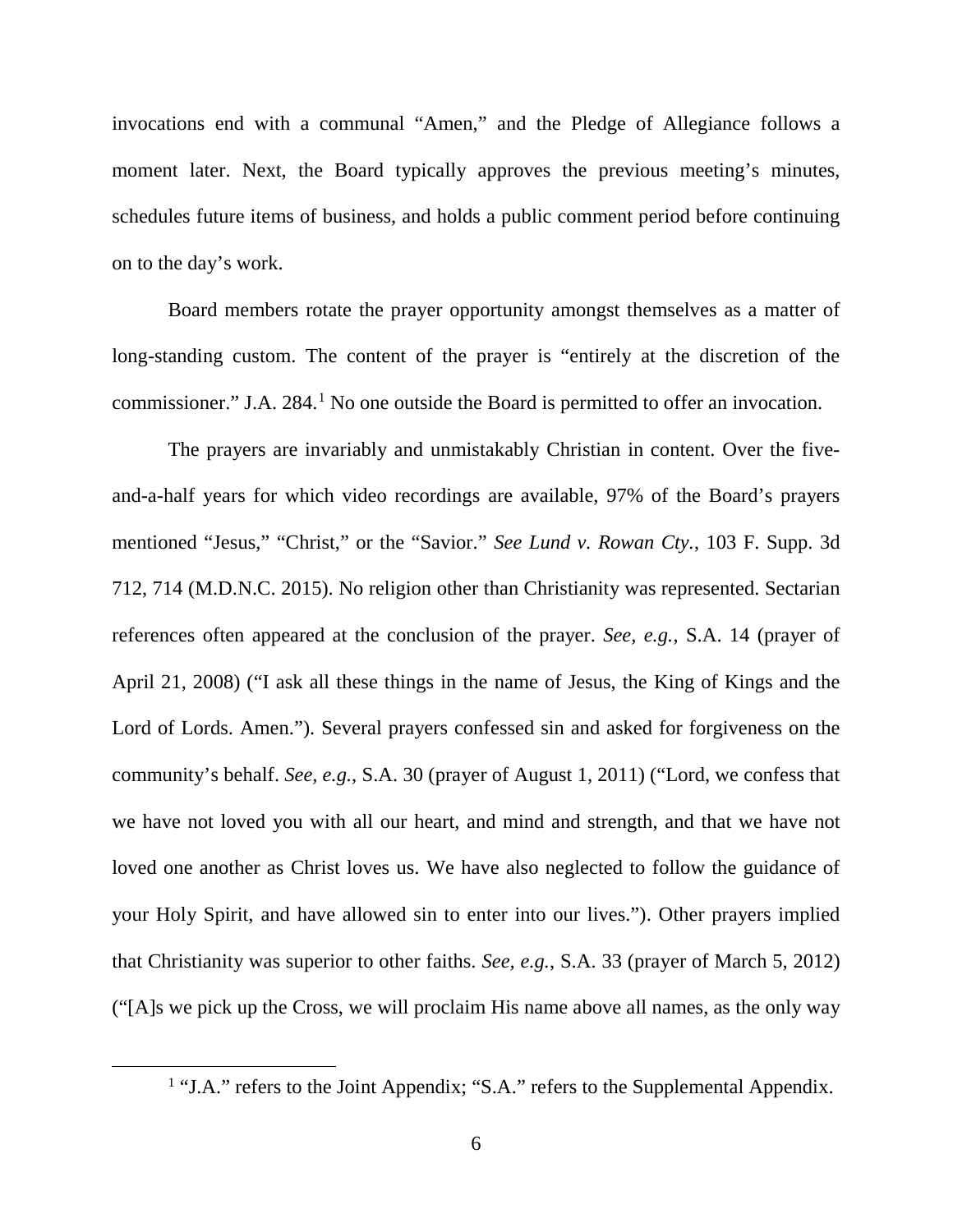to eternal life."). On occasion, Board members appeared to implore attendees to accept Christianity. *See, e.g.*, S.A. 21 (prayer of October 5, 2009) ("Father, I pray that all may be one as you, Father, are in Jesus, and He in you. I pray that they may be one in you, that the world may believe that you sent Jesus to save us from our sins.").

In response to the growing controversy over the prayer practice, a number of commissioners publicly announced that they would continue delivering Christian invocations for the community's benefit. Prior to the filing of this lawsuit, the American Civil Liberties Union of North Carolina Legal Foundation notified the Board that sectarian prayers violated the Establishment Clause under then-applicable Fourth Circuit precedent. The Board did not respond, but several members stated that they would not stop praying in Jesus' name. "[A]sking for guidance for my decisions from Jesus," one commissioner explained, "is the best I, and Rowan County, can ever hope for." *Lund*, 103 F. Supp. 3d at 715 (quoting Commissioner Ford). Another commissioner remarked, "I volunteer to be the first to go to jail for this cause . . . ." *Id.* (quoting Commissioner Sides). After the district court enjoined the county prayer practice, a third commissioner issued a statement noting, "I will always pray in the name of Jesus. . . . God will lead me through this persecution and I will be His instrument." *See* Pls.' Mem. Law Supp. Mot. Summ. J. at 9 (quoting Commissioner Barber).

## B.

The three plaintiffs in this case are long-time residents of Rowan County. Active in the community, each one has attended multiple Board meetings to follow issues of public importance. Nancy Lund, a volunteer tutor, cares about school funding. So does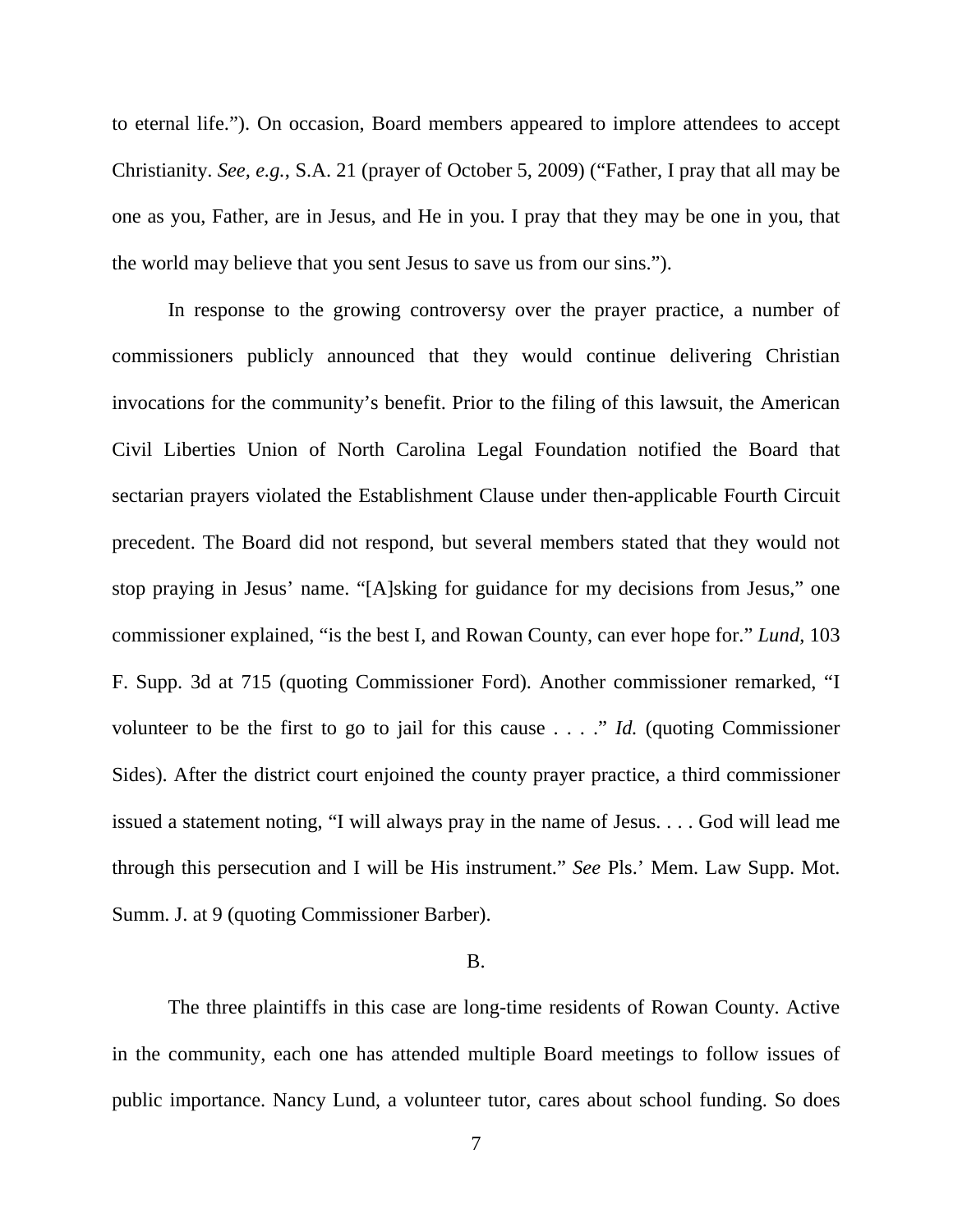Liesa Montag-Siegel, a retired middle school librarian. Robert Voelker is interested in education policy and the county's provision of social services. The plaintiffs, none of whom identify as Christian, encountered prayers of the sort described above at Board meetings.

In March 2013, Lund and her co-plaintiffs filed this action against Rowan County, asserting that the Board's prayer practice violated the Establishment Clause. They argued that the Board, by delivering exclusively Christian prayers, affiliated the county with Christianity, advanced Christianity, and coerced the plaintiffs into participating in religious exercises. According to the plaintiffs, the prayers "sen[t] a message that the County and the Board favor Christians" and caused the plaintiffs to feel "excluded from the community and the local political process." J.A. 11-12. The plaintiffs also averred that they felt compelled to stand for the invocations to avoid sticking out. Voelker added that he felt pressured to stand because "the invocation is immediately followed by the Pledge of Allegiance, for which [he] feels strongly that he needs to stand." J.A. 12. At one meeting, Voelker proposed a nondenominational prayer and later worried that his "open questioning" of the Board's sectarian invocations would impair his advocacy on other matters. J.A. 13. The plaintiffs sought declaratory and injunctive relief as well as a preliminary injunction against sectarian prayers at Board meetings.

Rowan County responded with affidavits from each Board member adding new details on the prayer practice. According to these affidavits, the Board has no written policy on the invocations. The commissioners also claimed that the Board has "no expectation . . . regarding the form or content" of the prayers, J.A. 291, which are offered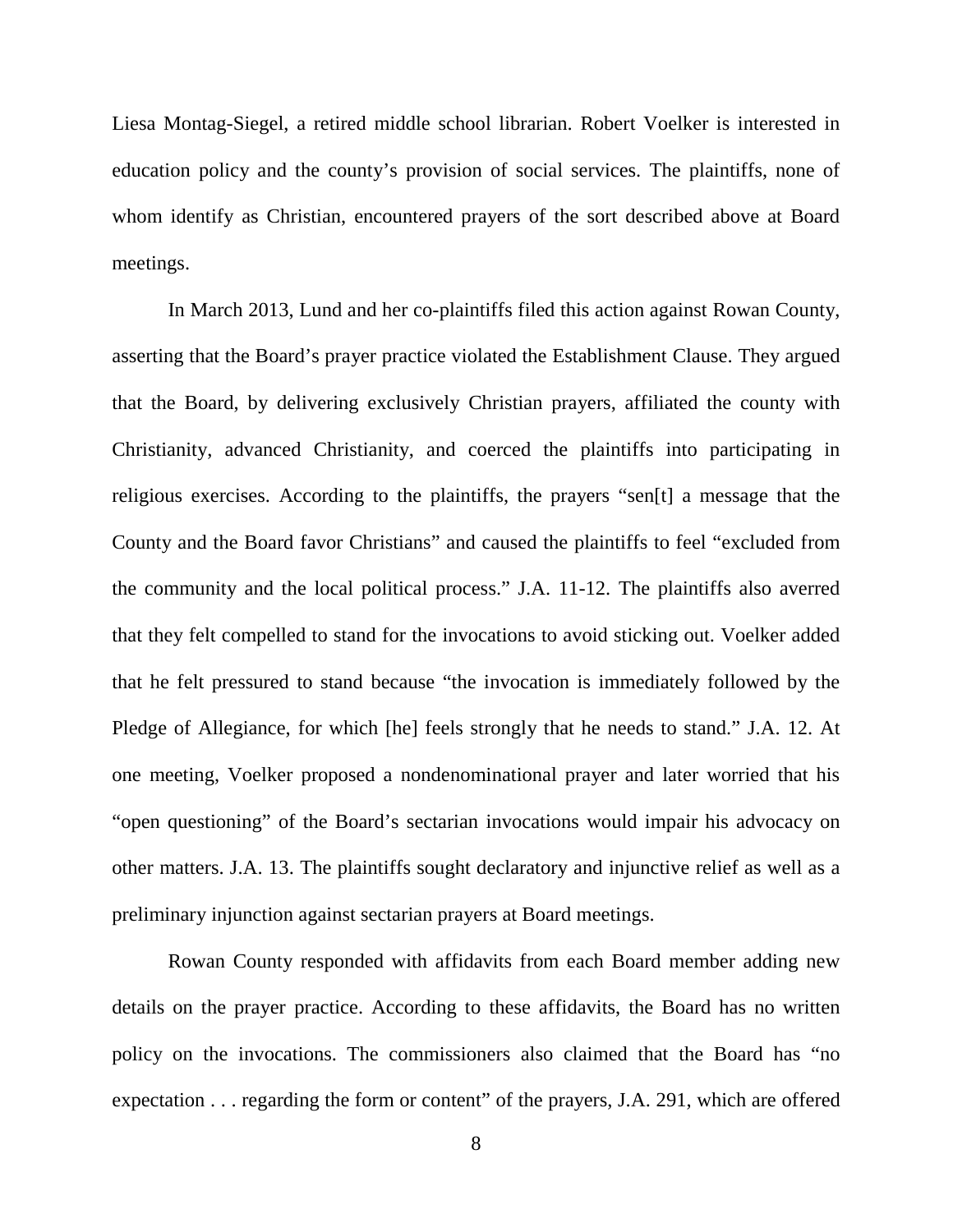"for the edification and benefit of the commissioners and to solemnize the meeting," J.A. 293. Finally, the affidavits clarified that attendees may leave the room or arrive after the invocation and that the Board "respects the right of any citizen" to remain seated or disregard the invocation. J.A. 277.

After the district court preliminarily enjoined the Board from delivering sectarian prayers, the Supreme Court decided *Town of Greece v. Galloway*. The Court upheld the town's practice of opening its legislative sessions with sectarian prayers and ruled that sectarian prayers, while subject to some limits, are constitutional as a general matter.

In light of *Town of Greece*, both the plaintiffs and Rowan County moved for summary judgment. The district court held that Rowan County's prayer practice remained unconstitutional and issued a permanent injunction. *Lund*, 103 F. Supp. 3d at 733-34. The court found that the practice was unconstitutionally coercive and "deviate[d] from the long-standing history and tradition" of legislative prayer. *Id.* at 723. That tradition, as articulated by the Supreme Court, involved the delivery of prayers by "a chaplain, separate from the legislative body." *Id.* Here, the court reasoned, the prayers were "exclusively prepared and controlled" and delivered by the government, "constituting a much greater and more intimate government involvement in the prayer practice than that at issue in *Town of Greece*." *Id.* Further, restricting the prayer opportunity to the Board resulted in "a closed-universe of prayer-givers . . . who favored religious beliefs believed to be common to the majority of voters in Rowan County." *Id.* The district court noted that although lawmaker-led prayer "is not *per se*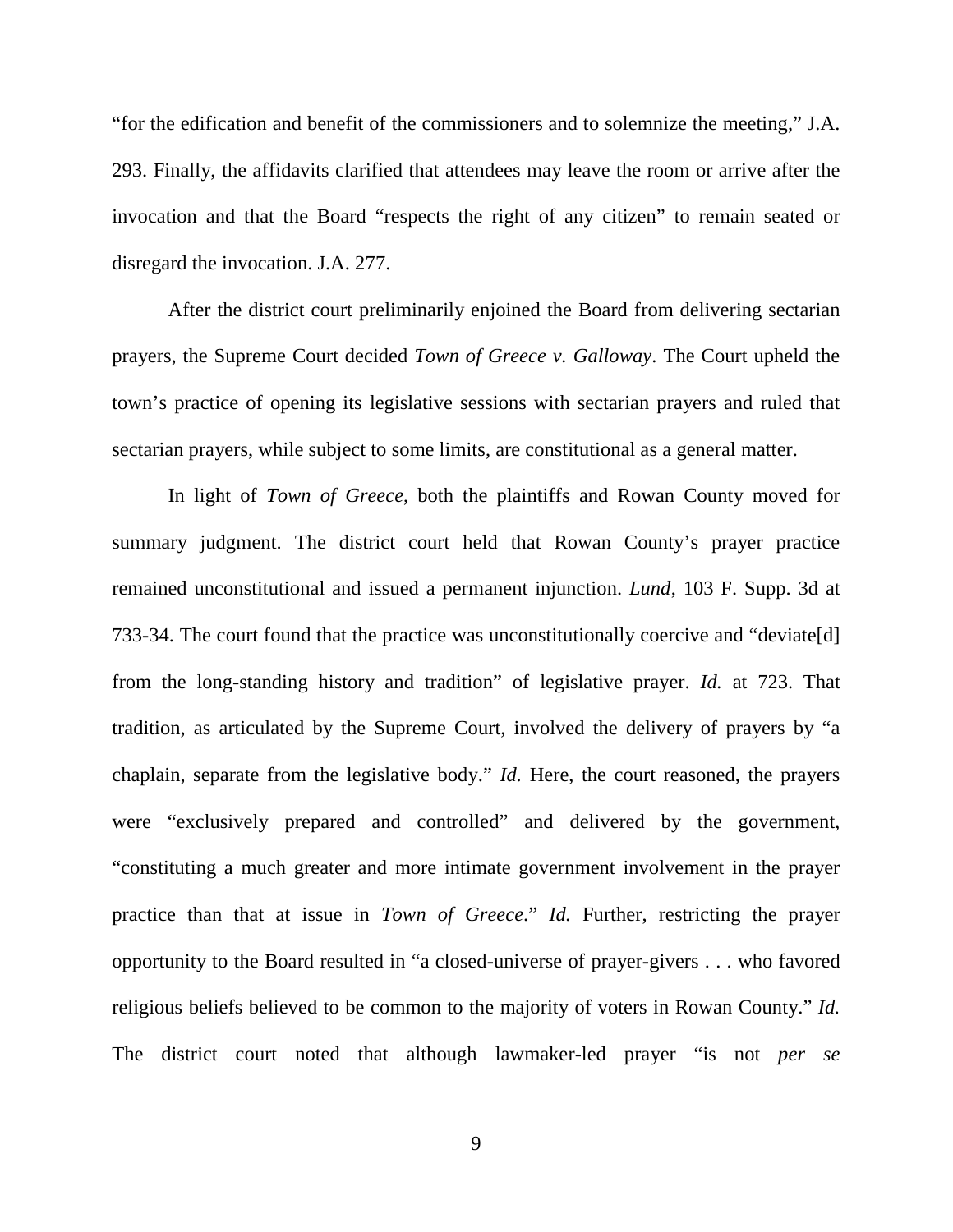unconstitutional," the prayer-giver's identity is relevant to the constitutional inquiry "in relation to the surrounding circumstances." *Id.* at 722 n.4.

On appeal, this court reversed the district court's judgment and upheld the county's prayer practice. *Lund*, 837 F.3d at 411-31. The panel majority recognized that "[t]he five commissioners, all Christian, 'maintain[ed] exclusive and complete control over the content of the prayers.'" *Id.* at 434 (quoting *Lund*, 103 F. Supp. 3d at 733). Nonetheless, the majority held that the identity of the prayer-giver was not "a significant constitutional distinction, at least in the context of this case." *Id.* at 420. Having discounted the source of the prayer as a relevant consideration, the majority next examined the other elements of the Board's practice seriatim. The majority held that the practice was consistent with tradition as outlined in *Town of Greece* and was not coercive. *Id.* at 430.

Judge Wilkinson dissented. The dissent argued that the "combination of legislators as the sole prayer-givers, official invitation for audience participation, consistently sectarian prayers referencing but a single faith, and the intimacy of a local governmental setting exceed[ed] even a broad reading of *Town of Greece*." *Id.* at 431 (Wilkinson, J., dissenting) (hereinafter panel dissent). After examining "the interaction among elements specific to this case," *id.* at 433, the dissent concluded that the county's prayer practice was unconstitutional.

We granted rehearing en banc, and we now affirm. Reviewing the district court's decision de novo, *see Simpson v. Chesterfield Cty. Bd. of Supervisors*, 404 F.3d 276, 280

10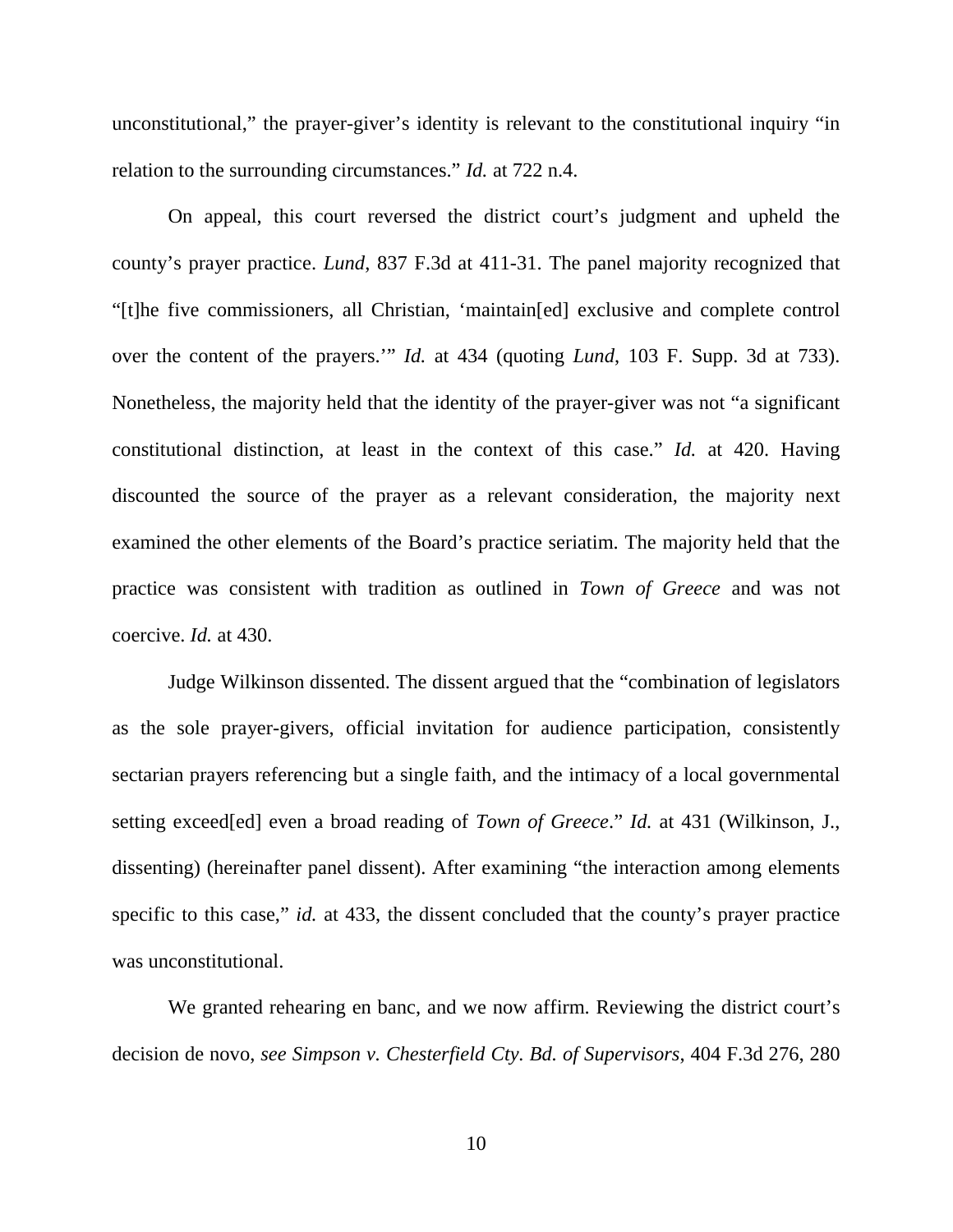(4th Cir. 2005), we hold that Rowan County's prayer practice violated the Establishment Clause of the First Amendment.

## II.

"[A] moment of prayer or quiet reflection sets the mind[s] [of legislators] to a higher purpose and thereby eases the task of governing." *Town of Greece*, 134 S. Ct. at 1825 (plurality opinion). Legislative prayer "lends gravity to public business, reminds lawmakers to transcend petty differences in pursuit of a higher purpose, and expresses a common aspiration to a just and peaceful society." *Id.* at 1818 (majority opinion). Owing to its unique history and longstanding role in public life, legislative prayer occupies "a field of Establishment Clause jurisprudence with its own set of boundaries and guidelines." *Simpson*, 404 F.3d at 281.[2](#page-10-0)

But the general principles animating the Establishment Clause remain relevant even in the context of legislative prayer. First, the Constitution "affirmatively mandates accommodation, not merely tolerance, of all religions, and forbids hostility toward any." *Lynch v. Donnelly*, 465 U.S. 668, 673 (1984). Second, the government "may not coerce anyone to support or participate in religion or its exercise, or otherwise act in a way which 'establishes a [state] religion or religious faith, or tends to do so." *Lee v. Weisman*, 505 U.S. 577, 587 (1992) (quoting *Lynch*, 465 U.S. at 678). By "ensuring governmental neutrality in matters of religion," *Gillette v. United States*, 401 U.S. 437,

<span id="page-10-0"></span> $2$ . The term "legislative prayer" refers to offering an invocation to open government meetings, while "lawmaker-led prayer" or "legislator-led prayer" denotes a subset of invocations delivered by members of the legislative body.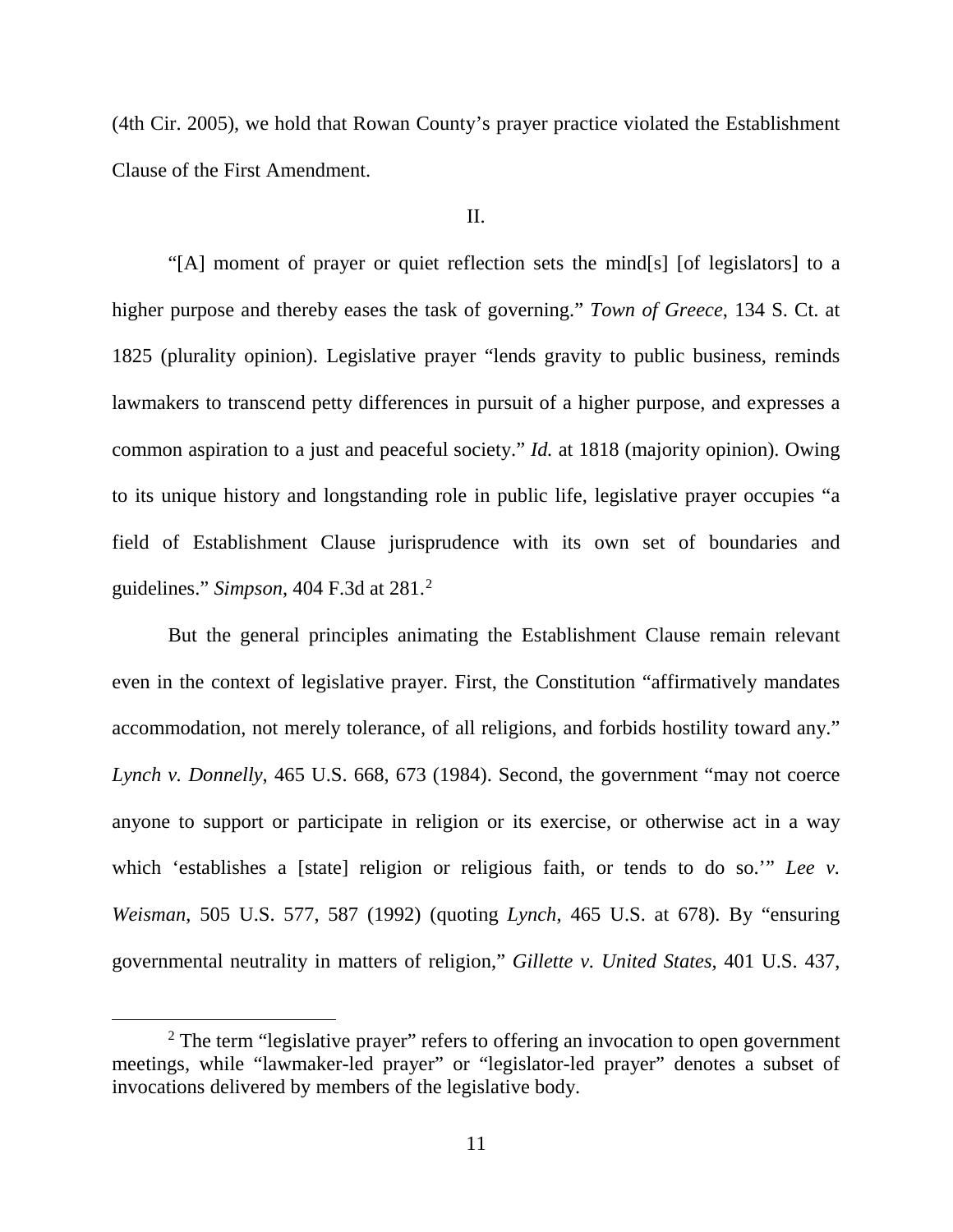449 (1971), the Establishment Clause safeguards religious liberty and wards off "political division along religious lines," *Lemon v. Kurtzman*, 403 U.S. 602, 622 (1971). An instrument of social peace, the Establishment Clause does not become less so when social rancor runs exceptionally high.

In addition, "[b]y pairing the Free Exercise Clause with the Establishment Clause," the Framers sought to prevent government from choosing sides on matters of faith and to protect religious minorities from exclusion or punishment at the hands of the state. *Lund*, 837 F.3d at 438 (panel dissent). "Americans are encouraged to practice and celebrate their faith but not to establish it through the state." *Id.*

In the legislative prayer context, the Supreme Court has given meaning to the abstract guarantees of the Establishment Clause by considering "historical practices and understandings." *Town of Greece*, 134 S. Ct. at 1819 (internal quotation marks omitted). This history "shed[s] light on how the Founders viewed the Establishment Clause in relation to legislative prayer." *Lund*, 837 F.3d at 414. The resulting principles, first elucidated in *Marsh v. Chambers*, 463 U.S. 783 (1983), and refined in *Town of Greece*, reflect "what history reveals was the contemporaneous understanding" of the Establishment Clause. *Lynch*, 465 U.S. at 673.

*Marsh* and *Town of Greece*, however, in no way sought to dictate the outcome of every subsequent case. The Court acknowledged that it has not "define[d] the precise boundary of the Establishment Clause." *Town of Greece*, 134 S. Ct. at 1819. Accordingly, when the historical principles articulated by the Supreme Court do not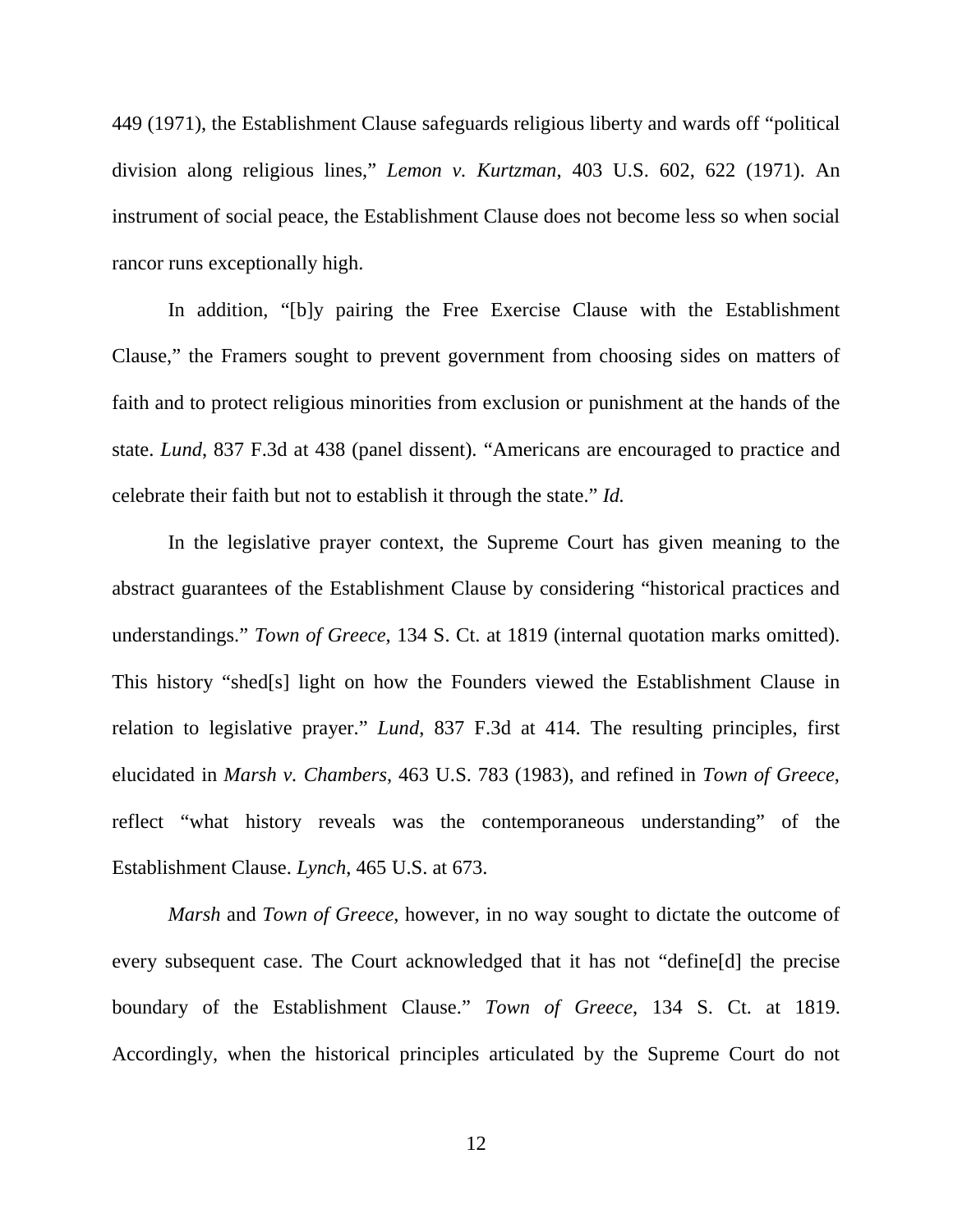direct a particular result, a court must conduct a "fact-sensitive" review of the prayer practice. *Id.* at 1825 (plurality opinion).

*Marsh* and *Town of Greece* do not settle whether Rowan County's prayer practice is constitutional. Those decisions did not concern lawmaker-led prayer, nor did they involve the other unusual aspects of the county's prayer practice. And they certainly did not address the confluence of these elements. That said, *Marsh* and *Town of Greece*  provide our doctrinal starting point. We shall begin by describing the principles they developed and then proceed to apply those principles to this case.

A.

In *Marsh v. Chambers*, the Supreme Court upheld the Nebraska legislature's practice of opening its sessions with nonsectarian prayers delivered by a paid chaplain. 463 U.S. at 793 n. 14. The Court noted that legislative prayer "has coexisted with the principles of disestablishment and religious freedom" since the colonial period. *Id.* at 786. In addition, the First Congress "authorized the appointment of paid chaplains" shortly after finalizing language for the First Amendment. *Id.* at 788. Accordingly, the Court reasoned, the Framers could not have viewed "paid legislative chaplains and opening prayers as a violation of that Amendment." *Id.*

*Marsh*, then, stands for the principle that "legislative prayer, while religious in nature, has long been understood as compatible with the Establishment Clause." *Town of Greece*, 134 S. Ct. at 1818. But even as the Court concluded that legislative prayer is constitutional as a general matter, *Marsh* recognized certain limits on the practice.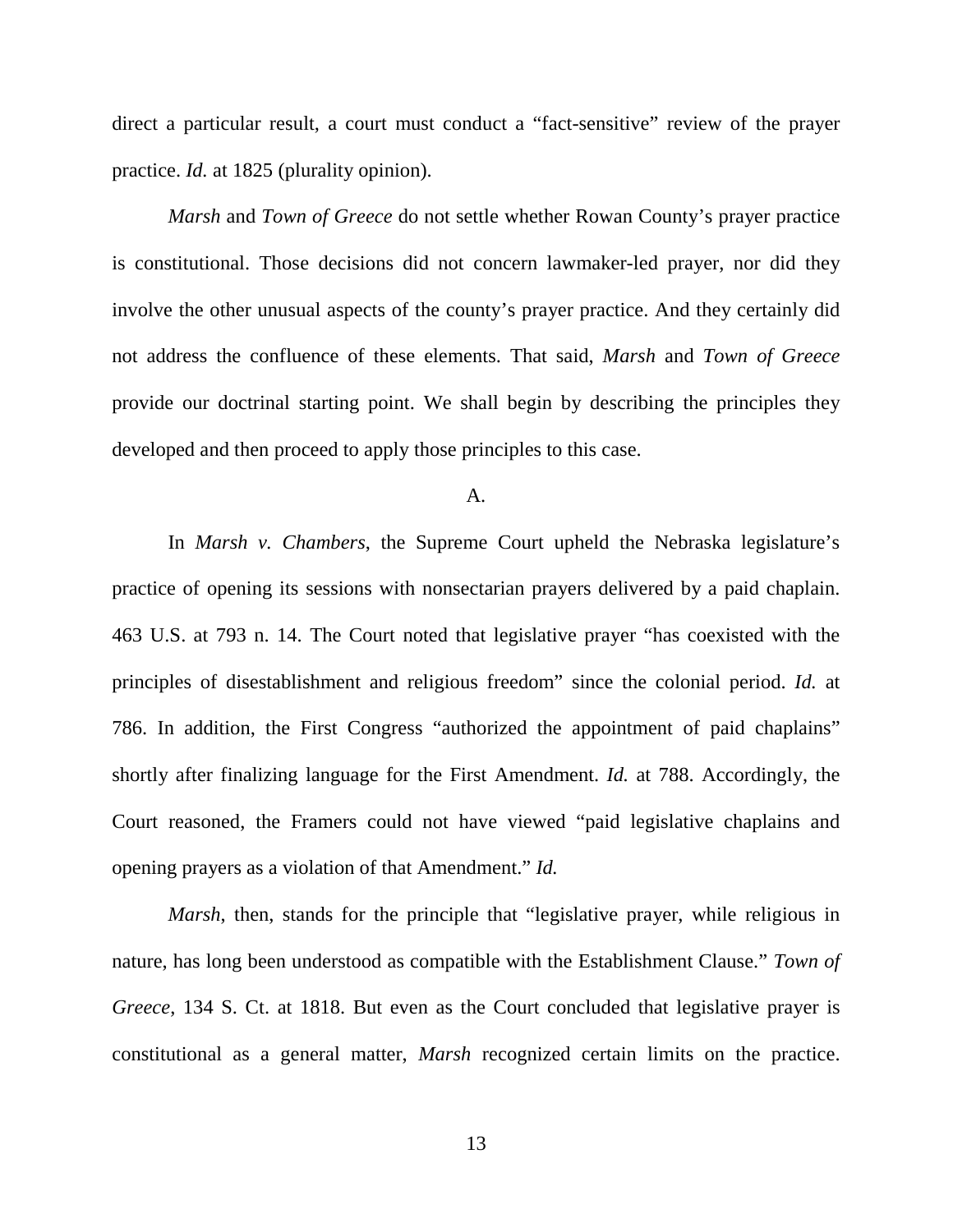Namely, the prayer opportunity may not be "exploited to proselytize or advance [a particular faith] or to disparage any other." *Marsh*, 463 U.S. at 794-95.

Thirty years later, in *Town of Greece v. Galloway*, the Court held that sectarian prayer is not by itself unconstitutional. 134 S. Ct. at 1820. In that case, the town board in Greece, New York began its monthly meetings with sectarian invocations given by volunteer guest ministers. *Id.* at 1816. Because "nearly all of the congregations in town turned out to be Christian," most of the ministers were Christian too. *Id.* at 1824. Nonetheless, the town also invited a Jewish layman and Baha'i practitioner to deliver prayers and granted a Wiccan priestess's request to do so. *Id.* at 1817. The town "neither reviewed the prayers in advance of the meetings nor provided guidance as to their tone or content." *Id.* at 1816.

Invoking the historical tradition first described in *Marsh*, the Court held that the Establishment Clause does not require "nonsectarian or ecumenical prayer as a single, fixed standard." *Id.* at 1820. As a result, "a challenge based *solely* on the content of a prayer will not likely establish a constitutional violation." *Id.* at 1824 (emphasis added).

At the same time, the Court was quick to clarify that invocation content is still germane to the constitutionality of a prayer practice. The "relevant constraint" on faithspecific prayer "derives from its place at the opening of legislative sessions, where it is meant to lend gravity to the occasion and reflect values long part of the Nation's heritage." *Id.* at 1823. Prayer that "invites lawmakers to reflect upon shared ideals and common ends before they embark on the fractious business of governing" serves that purpose. *Id.* But the Establishment Clause does not countenance prayers that "denigrate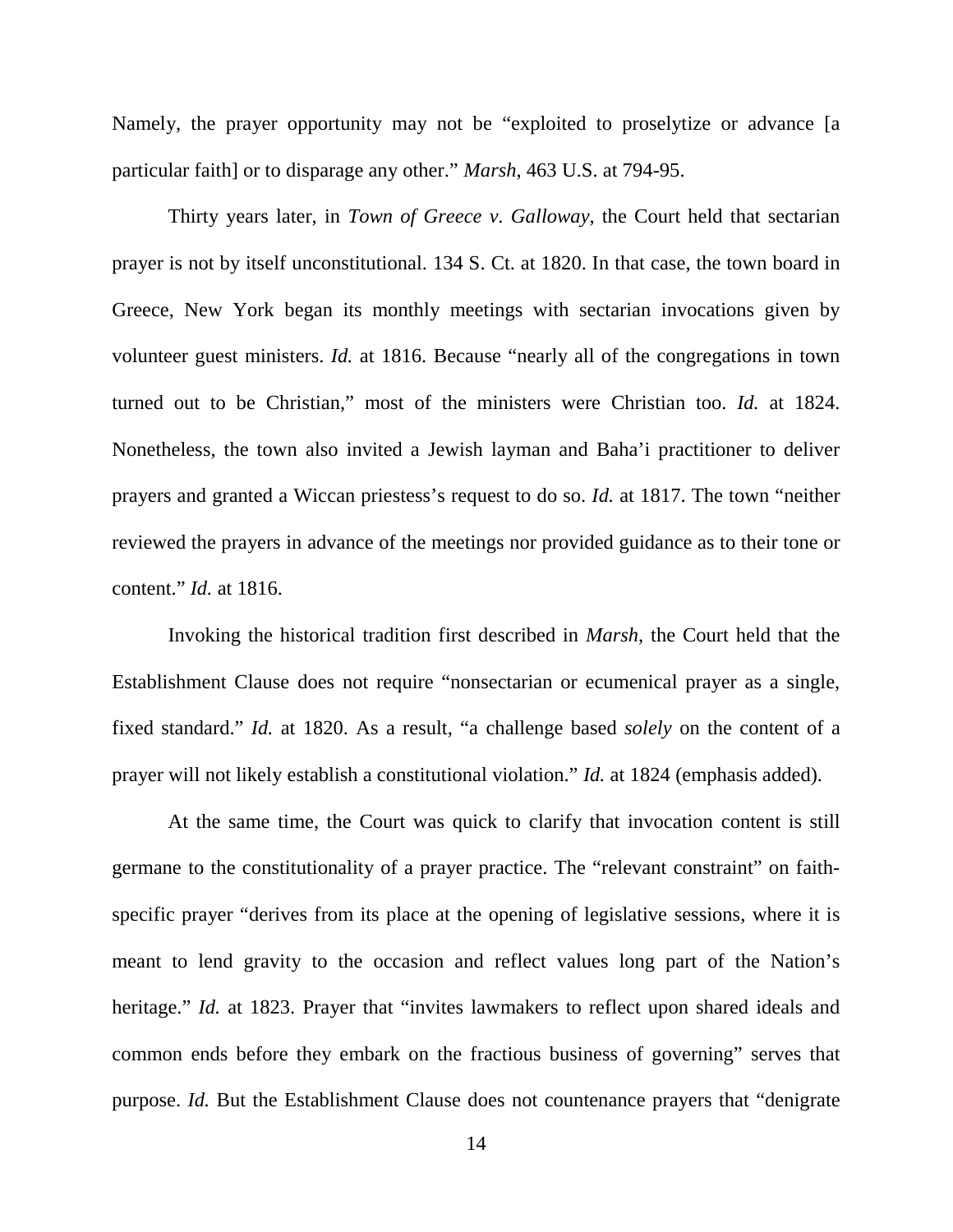nonbelievers or religious minorities, threaten damnation, or preach conversion" or, per *Marsh*, prayers that proselytize or advance or disparage a particular faith. *Id.*

Applying these principles, the Court concluded that the sectarian prayers offered by guest ministers fell within the historical tradition outlined in *Marsh*. *Id.* at 1824. The Court also emphasized that Greece selected chaplains without discriminating among faiths and "welcome[d] a prayer by any minister or layman who wished to give one." *Id.*

Finally, the Court concluded that the town's prayer practice did not coerce participation by meeting attendees. *Id.* at 1828. While no single test commanded a majority, Justice Kennedy's opinion for the plurality explained that "[t]he analysis would be different if town board members directed the public to participate in the prayers, singled out dissidents for opprobrium, or indicated that their decisions might be influenced by a person's acquiescence in the prayer opportunity." *Id.* at 1826.

### B.

*Marsh* and *Town of Greece* thus show a Court generally supportive of legislative prayer, careful to emphasize that sectarian references are permissible in proper context, but cautioning that the prayer opportunity not get out of hand. This case differs from *Marsh* and *Town of Greece* in two crucial respects that, in combination with other aspects of the Board's prayers, give rise to an unprecedented prayer practice. First, whereas guest ministers delivered the prayers in those cases, the legislators themselves gave the invocations in Rowan County. Second, the prayer opportunity here was exclusively reserved for the commissioners, creating a "closed-universe" of prayer-givers. *Lund*, 103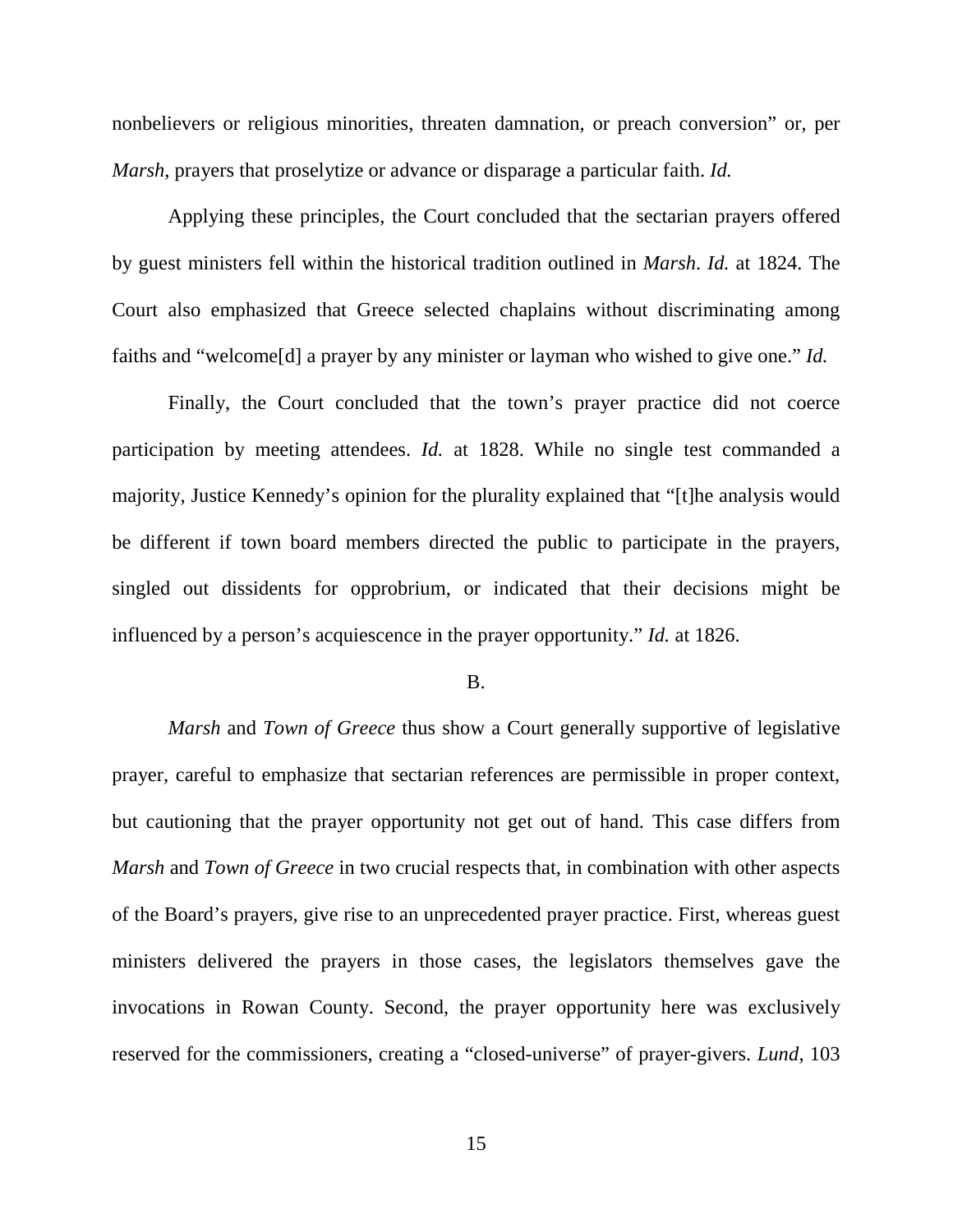F. Supp. 3d at 723. This case is therefore "more than a factual wrinkle on *Town of Greece*." *Lund*, 837 F.3d at 431 (panel dissent). "It is a conceptual world apart." *Id.*

To begin, *Town of Greece* simply does not address the constitutionality of lawmaker-led prayer. The Court has "consistently discussed legislative prayer practices in terms of invited ministers, clergy, or volunteers providing the prayer." *Lund*, 103 F. Supp. 3d at 722. And in elaborating on our national tradition of legislative prayer—the history informing its interpretation of the Establishment Clause—the Court has "not once described a situation in which the legislators themselves gave the invocation." *Id. Town of Greece* instead recounts how "[t]he First Congress made it an early item of business to appoint and pay official *chaplains*," adding that "both the House and Senate have maintained the office virtually uninterrupted since that time." 134 S. Ct. at 1818 (emphasis added).

To the extent that *Town of Greece* touches on the constitutional relevance of the prayer-giver's identity, the decision takes for granted the use of outside clergy. The Court emphasized that the town "neither edit[ed] [n]or approv[ed] prayers" offered by the guest ministers. *Id.* at 1822. Addressing the fact that attendees were asked to stand, the plurality reasoned that "[t]hese requests . . . came not from town leaders but from the guest ministers, who presumably are accustomed to directing their congregations in this way." *Id.* at 1826. And "[t]he inclusion of a brief, ceremonial prayer as part of a larger exercise in civic recognition," the plurality explained, "suggests that its purpose and effect are to acknowledge religious leaders and the institutions they represent." *Id.* at 1827.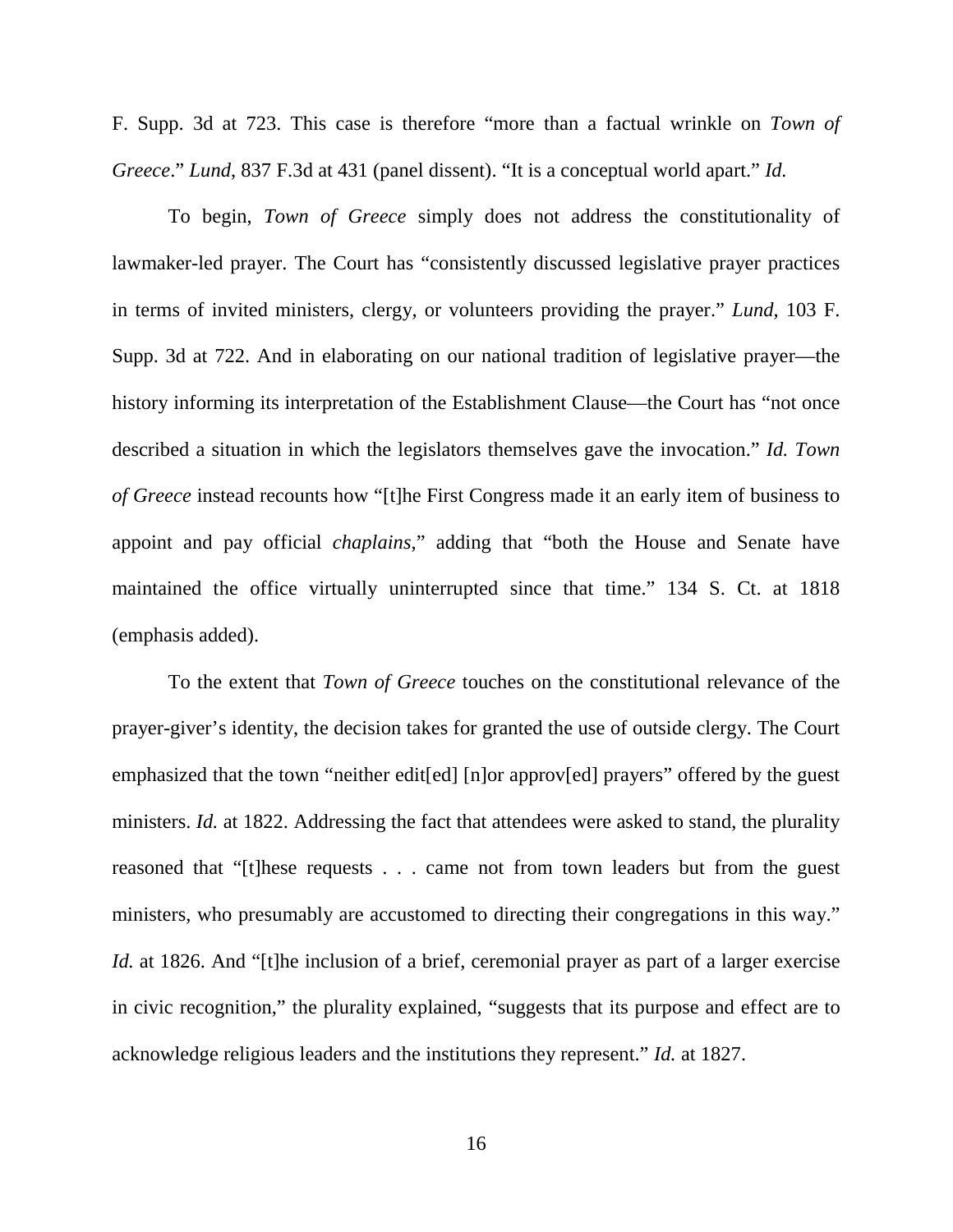Thus the historical "practice of prayer," at least as described by the Supreme Court, is not entirely "similar to that now challenged." *Marsh*, 463 U.S. at 791. In Rowan County, the commissioners themselves, not guest ministers, led the community in prayer, and they composed each invocation "according to their personal faiths." *Lund*, 103 F. Supp. 3d at 724; *see* J.A. 275-94 (affidavits of the commissioners). Relative to *Town of Greece*, the county's prayer practice featured "much greater and more intimate government involvement." *Lund*, 103 F. Supp. 3d at 723. The conspicuous absence of case law on lawmaker-led prayer is likely no accident. As elaborated below, this type of prayer both identifies the government with religion more strongly than ordinary invocations and heightens the constitutional risks posed by requests to participate and by sectarian prayers.

This is especially true where legislators are the *only* eligible prayer-givers. Both *Town of Greece* and *Marsh* involved open, inclusive prayer opportunities. In the former case, the town "at no point excluded or denied an opportunity to a would-be prayer giver," and town leaders affirmed that "a minister or layperson of any persuasion, including an atheist, could give the invocation." *Town of Greece*, 134 S. Ct. at 1816. *Marsh* emphasized that the ordinary chaplain "was not the only clergyman heard by the Legislature; guest chaplains . . . officiated at the request of various legislators and as substitutes during [the regular chaplain's] absences." *Marsh*, 463 U.S. at 793. The openness evinced by these other elected bodies contrasts starkly with Rowan County's policy of restricting the prayer opportunity to the commissioners alone.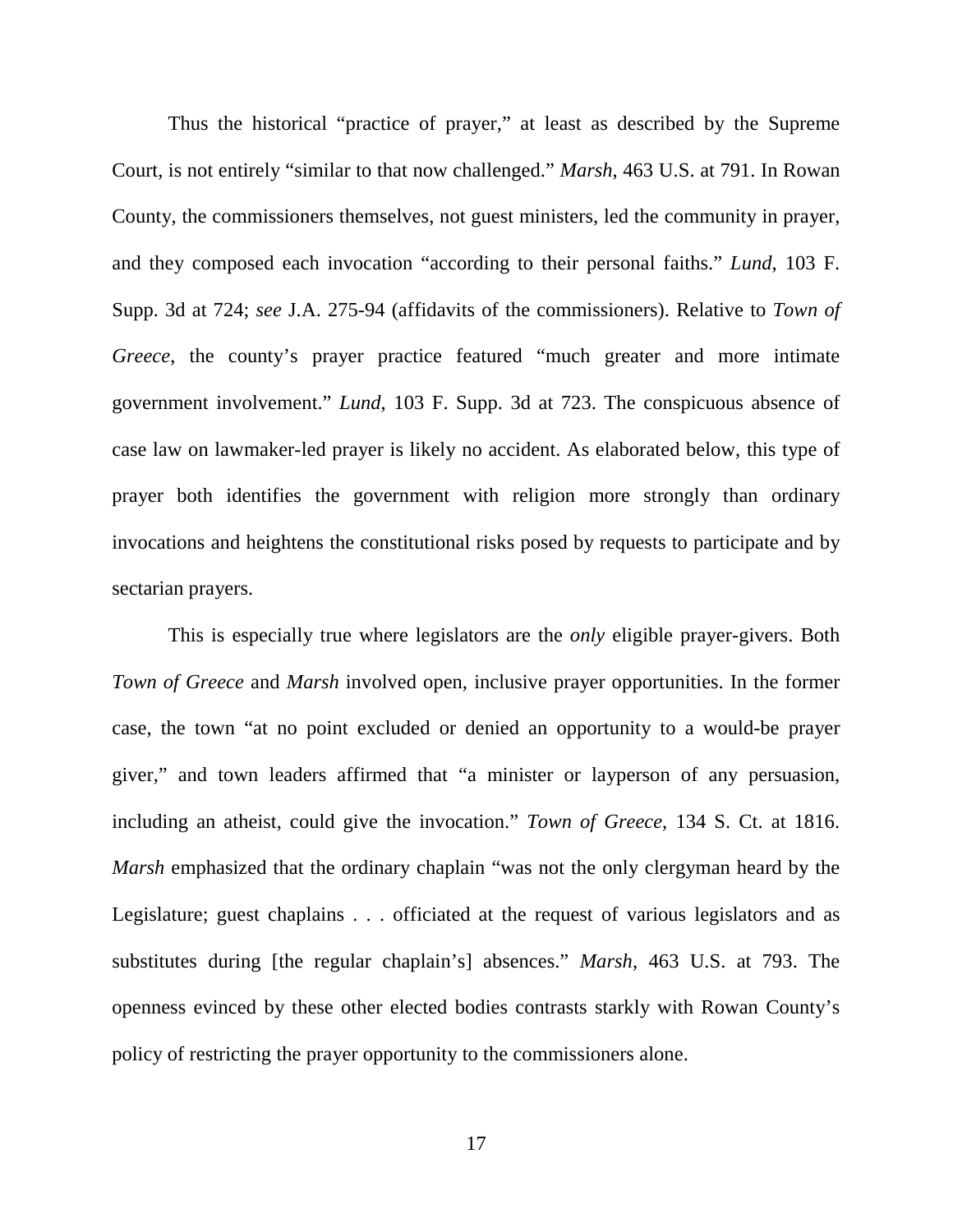*Marsh* and *Town of Greece*, while supportive of legislative prayer, were measured and balanced decisions. *See* 134 S. Ct. at 1824-25 (describing the proper inquiry as "factsensitive" and the analysis as "an inquiry into the prayer opportunity as a whole"). The dissents in this case, by contrast, are wholly bereft of any sense of balance. Any balanced assessment of *Marsh* and *Town of Greece* makes clear the dissents' lack of fidelity to those decisions. The dissents' reading of *Town of Greece* is faithful only to what the dissents wish that opinion would say, not to what it actually said. As *Town of Greece* makes plain, the Court has never approved anything like what has transpired here or anything resembling the dissents' invitation to local government to work sectarian practices into public meetings in whatever manner it wishes. *Id.* at 1826. Rather *Town of Greece* told the inferior federal courts to do exactly what the majority has done here that is to grant local governments leeway in designing a prayer practice that brings the values of religious solemnity and higher meaning to public meetings, but at the same time to recognize that there remain situations that in their totality exceed what *Town of Greece* identified as permissible bounds. It is the dissents' unwillingness to identify any meaningful limit to any sort of sectarian prayer practice in local governmental functions that draws their fidelity to *Town of Greece* into serious question.

## C.

The county, bolstered by amici, argues that there is "a long tradition of opening legislative sessions—at all levels of government—with prayer by legislators themselves." Supp. Br. of Appellant at 3. Members of Congress have occasionally delivered invocations in the Senate and House of Representatives. *See* Br. of Amici Curiae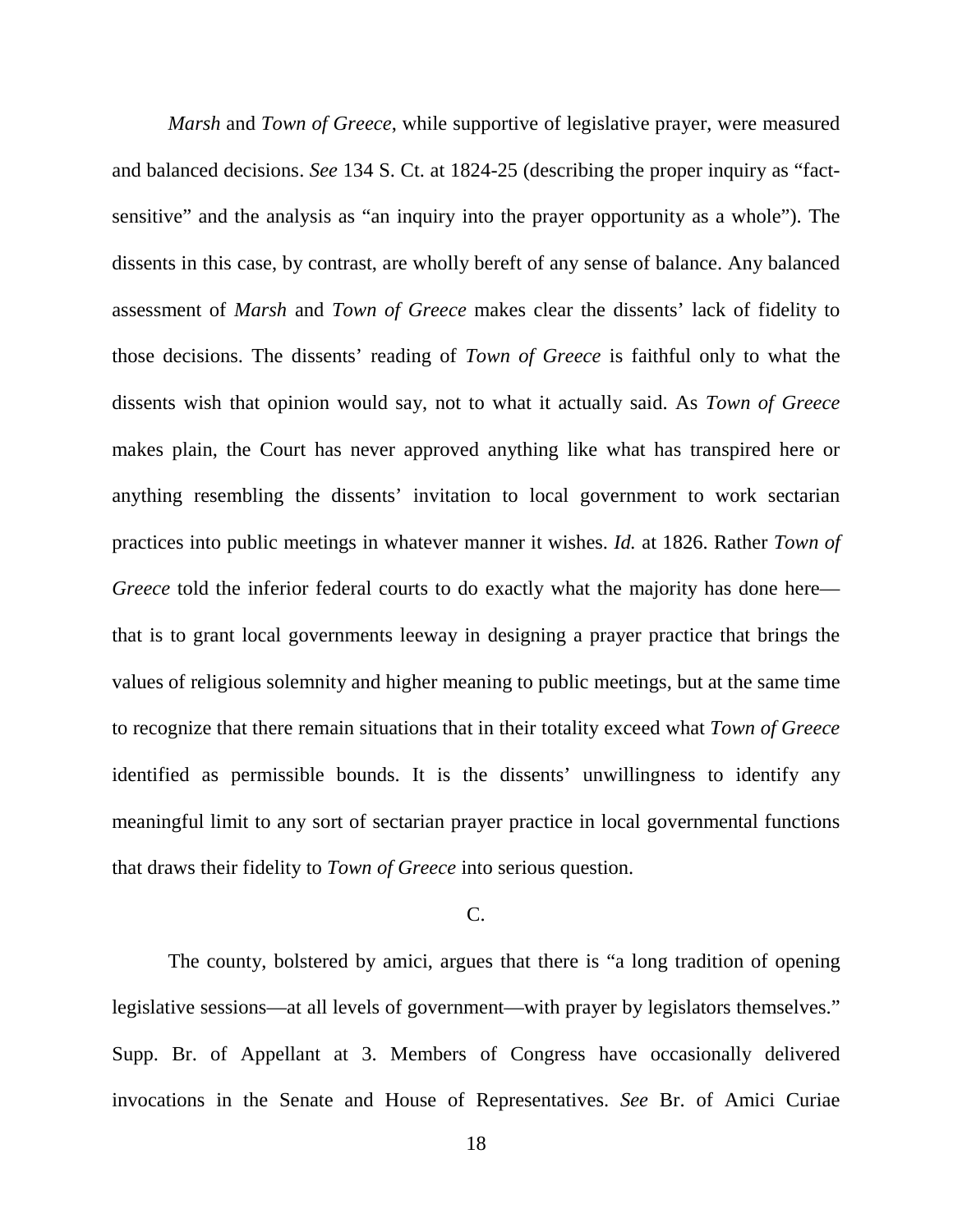Members of Congress at 6. The state amici, drawing on a national survey, assert that a majority of state legislatures allow lawmakers to offer invocations "on at least some occasions," including seven of the ten state legislative chambers in the Fourth Circuit. Br. of Amici Curiae State of West Virginia and 12 Other States at 13-14. Many county and city governments also permit elected officials to deliver invocations. *Id.* at 15. Setting aside the question of whether contemporaneous practices provide compelling evidence of historical tradition, it is clear that lawmaker-led prayer is far from rare.

The evidence collected by Rowan County and amici, however, only reinforces our conclusion that the county's prayer practice falls outside the tradition of legislative prayer elaborated in *Marsh* and *Town of Greece*. First, while lawmakers may occasionally lead an invocation, this phenomenon appears to be the exception to the rule, at least at the state and federal levels. Amici members of Congress note that "Senators have, from time to time, delivered the prayer," but that "[m]embers routinely invite guest ministers" to offer the invocation. Br. of Amici Curiae Members of Congress at 6-7 (citations omitted). The survey cited by the state amici clarifies that "it is a tradition for a chaplain to be selected to serve the [legislative] body." National Conference of State Legislatures, *Inside the Legislative Process* 5-147 (2002) (hereinafter NCSL Survey). Twenty-seven state legislative chambers designate an official chaplain. *Id.* Seventy-nine invite "visiting chaplains [who] usually rotate among religions." *Id.* Second, Rowan County and amici elide the distinction between extending the prayer opportunity to lawmakers (as many legislatures do) and restricting it to those lawmakers (as Rowan County did here). For the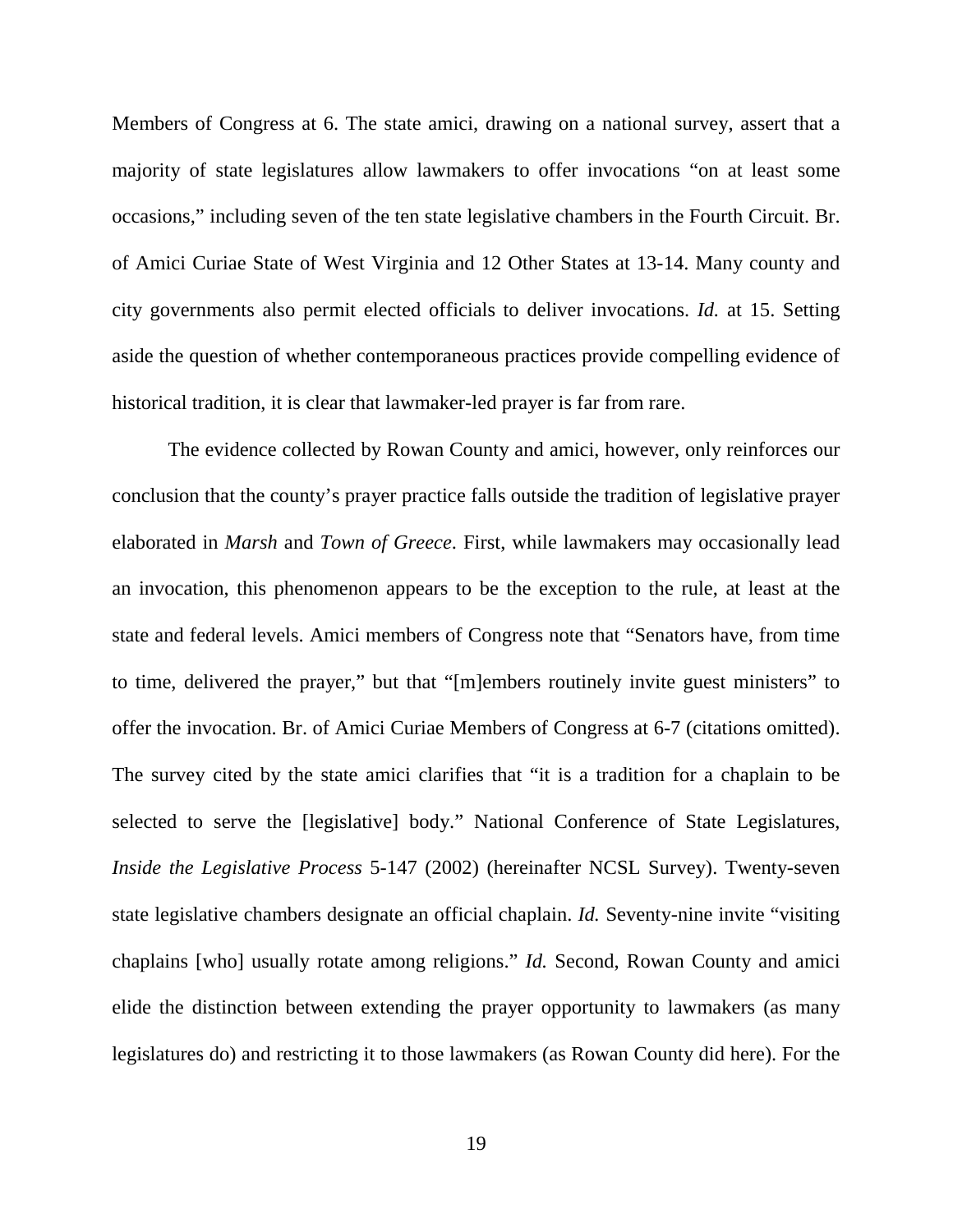reasons we discuss below, the latter approach poses greater risks under the Establishment Clause.

In marshaling the historical and contemporaneous evidence of lawmaker-led prayer, Rowan County and its amici are waging war against a phantom. The plaintiffs have never contended that the Establishment Clause prohibits legislators from giving invocations, nor did the district court so conclude. *See Lund*, 103 F. Supp. 3d at 722 n.4 ("[T]he Commissioners' provision of prayers is not *per se* unconstitutional. . . . Under a different, inclusive prayer practice, Commissioners might be able to provide prayers . . . ."). Like the plaintiffs and the district court, we "would not for a moment cast all legislator-led prayer as constitutionally suspect." *Lund*, 837 F.3d at 433 (panel dissent). Religious faith is "a source of personal guidance, strength, and comfort." *Id.* at 431. And legislative prayer's "solemnizing effect for lawmakers is likely heightened when they personally utter the prayer." *Id.* at 433. Accordingly, the Establishment Clause indeed allows lawmakers to deliver invocations in appropriate circumstances. Legislatorled prayer is not inherently unconstitutional.

We simply conclude, as the district court did, that the identity of the prayer-giver is relevant to the constitutional inquiry. Establishment Clause questions are by their nature "matter[s] of degree," presupposing some acceptable practices and others that cross the line. *Van Orden v. Perry*, 545 U.S. 677, 704 (2005) (Breyer, J., concurring in the judgment); *see also Lynch*, 465 U.S. at 678-79 ("In each case, the inquiry calls for line drawing; no fixed, *per se* rule can be framed. . . . The line between permissible relationships and those barred by the [Establishment] Clause can no more be straight and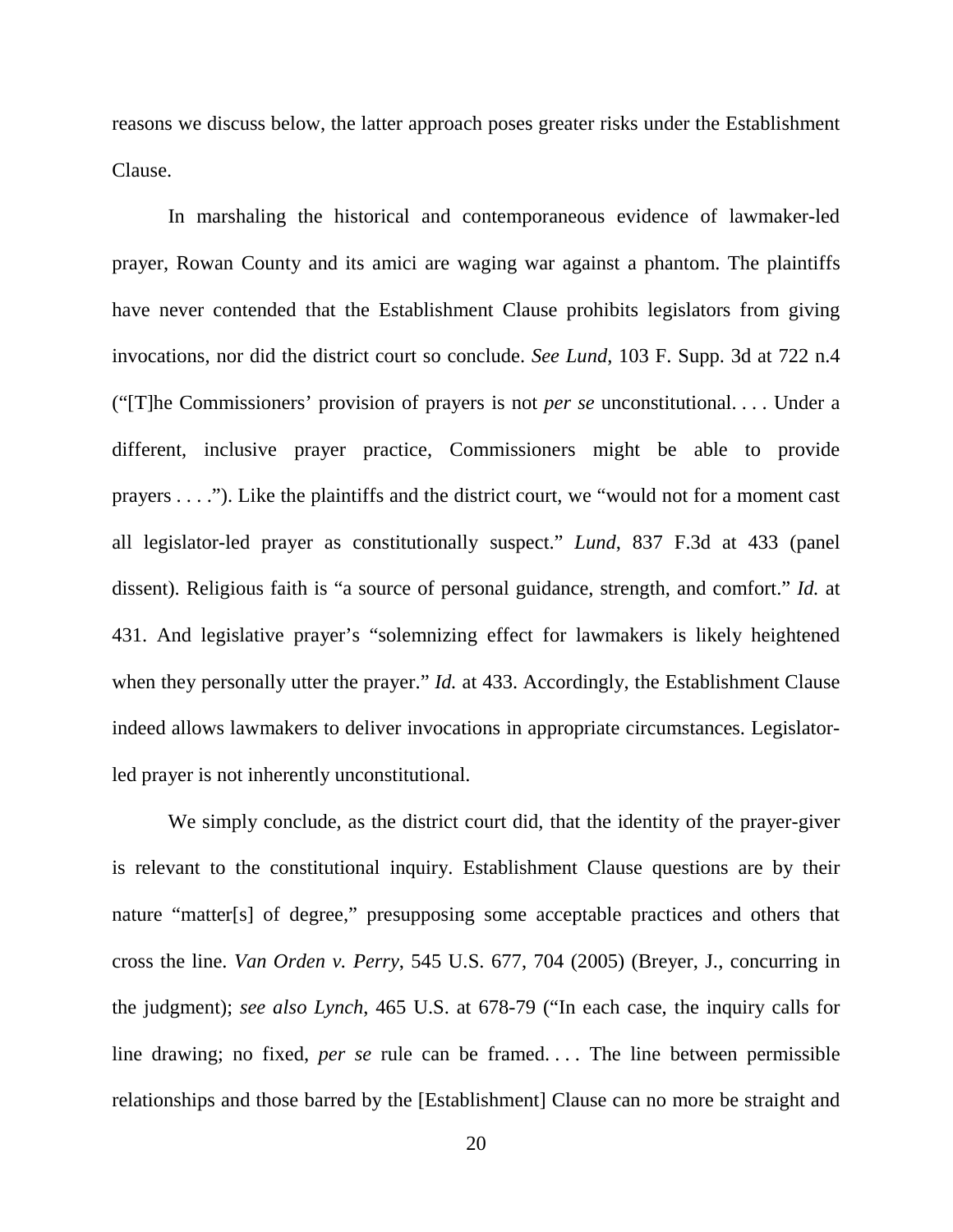unwavering than due process can be defined in a single stroke or phrase or test."). Prayers led by lawmakers, like sectarian prayers, may violate the Establishment Clause in some circumstances. And just as sectarian prayer has its limits, so, too, does legislator-led prayer.

Within the universe of prayers delivered by legislators, the constitutionality of a particular government's approach ultimately will depend on other aspects of the prayer practice. In fact, the very survey proffered by state amici illustrates the importance of viewing lawmaker-led prayer in context. The survey recommends that the prayer-giver "be especially sensitive to expressions that may be unsuitable to members of some faiths" when "opening and closing the prayer." NCSL Survey at 5-146. Because legislator-led invocations vary so widely, "[w]e cannot discern from the general survey proffered by amici which prayers were primarily for the benefit of legislators or commissioners as in *Town of Greece* and which focused, as the prayers did here, on requesting the citizens at the meeting to pray." *Lund*, 837 F.3d at 433 (panel dissent). "Nor do we know from the survey what percentage of prayers given by elected officials generally contain sectarian references or proselytizing exhortations, or which are non-denominational or delivered by legislators of diverse faiths." *Id.* 

In sum, the elected members of Rowan County's Board of Commissioners composed and delivered their own sectarian prayers featuring but a single faith. They prevented anyone else from offering invocations. The Board's prayer practice thus pushes this case well outside the confines of *Town of Greece* and indeed outside the realm of lawmaker-led prayer itself. To see just how far outside those boundaries the prayer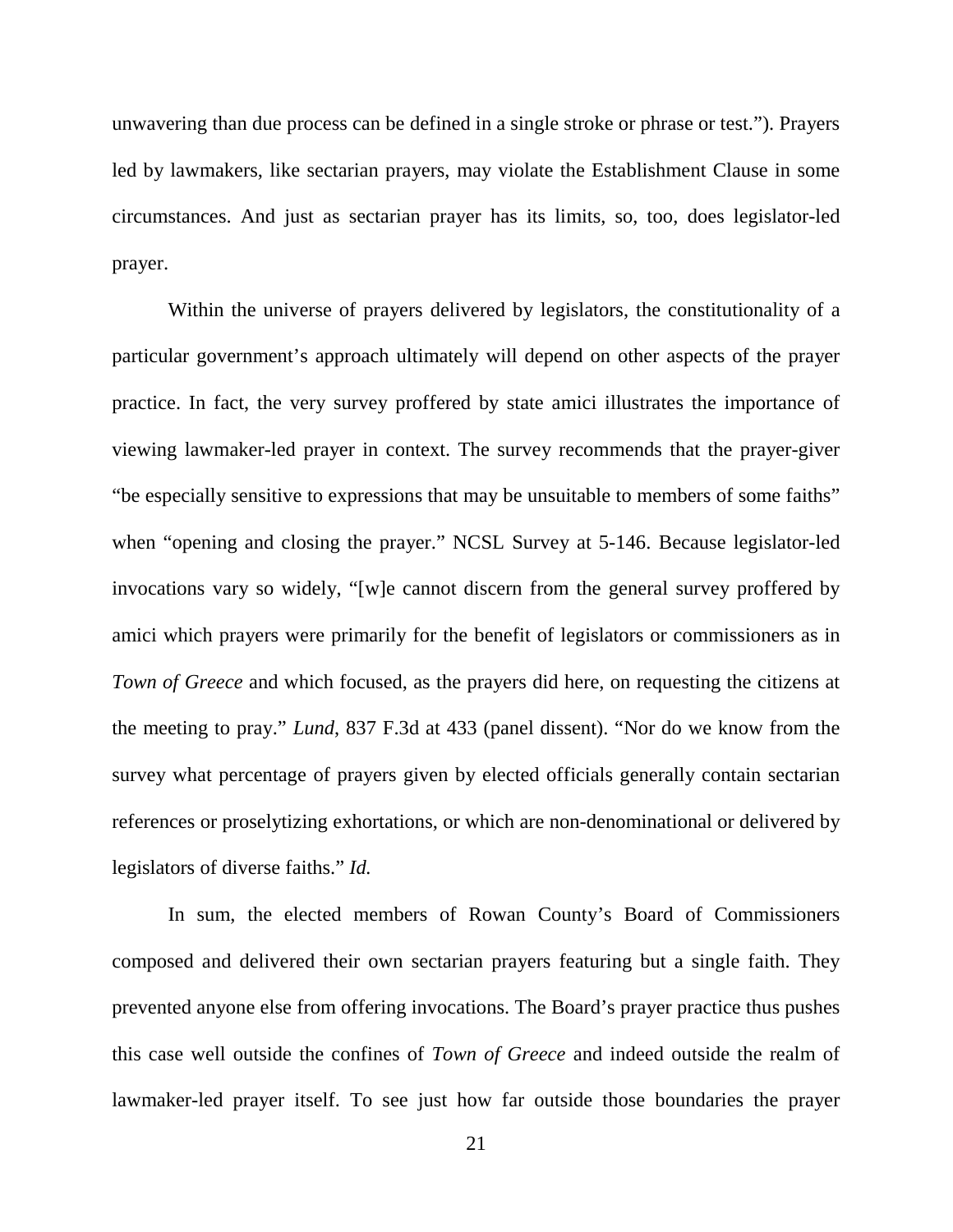practice was, we must turn to the operation of the practice itself. Because *Town of Greece*  does not resolve this challenge, we must decide whether the county's prayer practice, taken as a whole, exceeded constitutional limits on legislative prayer.

#### III.

"[W]hen a seat of government begins to resemble a house of worship, the values of religious observance are put at risk, and the danger of religious division rises accordingly." *Lund*, 837 F.3d at 431 (panel dissent). That is why "[t]he clearest command of the Establishment Clause is that one religious denomination cannot be officially preferred over another." *Larson v. Valente*, 456 U.S. 228, 244 (1982). Rowan County's prayer practice violated this maxim by so clearly identifying the government with a particular faith.

Courts adjudicating a challenge to legislative prayer inquire "into the prayer opportunity as a whole, rather than into the contents of a single prayer." *Town of Greece*, 134 S. Ct. at 1824. They must conduct a "fact-sensitive" review of "the setting in which the prayer arises and the audience to whom it is directed," *id.* at 1825 (plurality opinion), as well as "the pattern of prayers over time," *id.* at 1827.

As the exclusive prayer-givers, Rowan County's elected representatives—the very embodiment of the state—delivered sectarian invocations referencing one and only one religion. They asked their constituents to join them in worship. They did so at every meeting of a local governing body for many years. We examine each of these features in turn: commissioners as the sole prayer-givers; invocations that drew exclusively on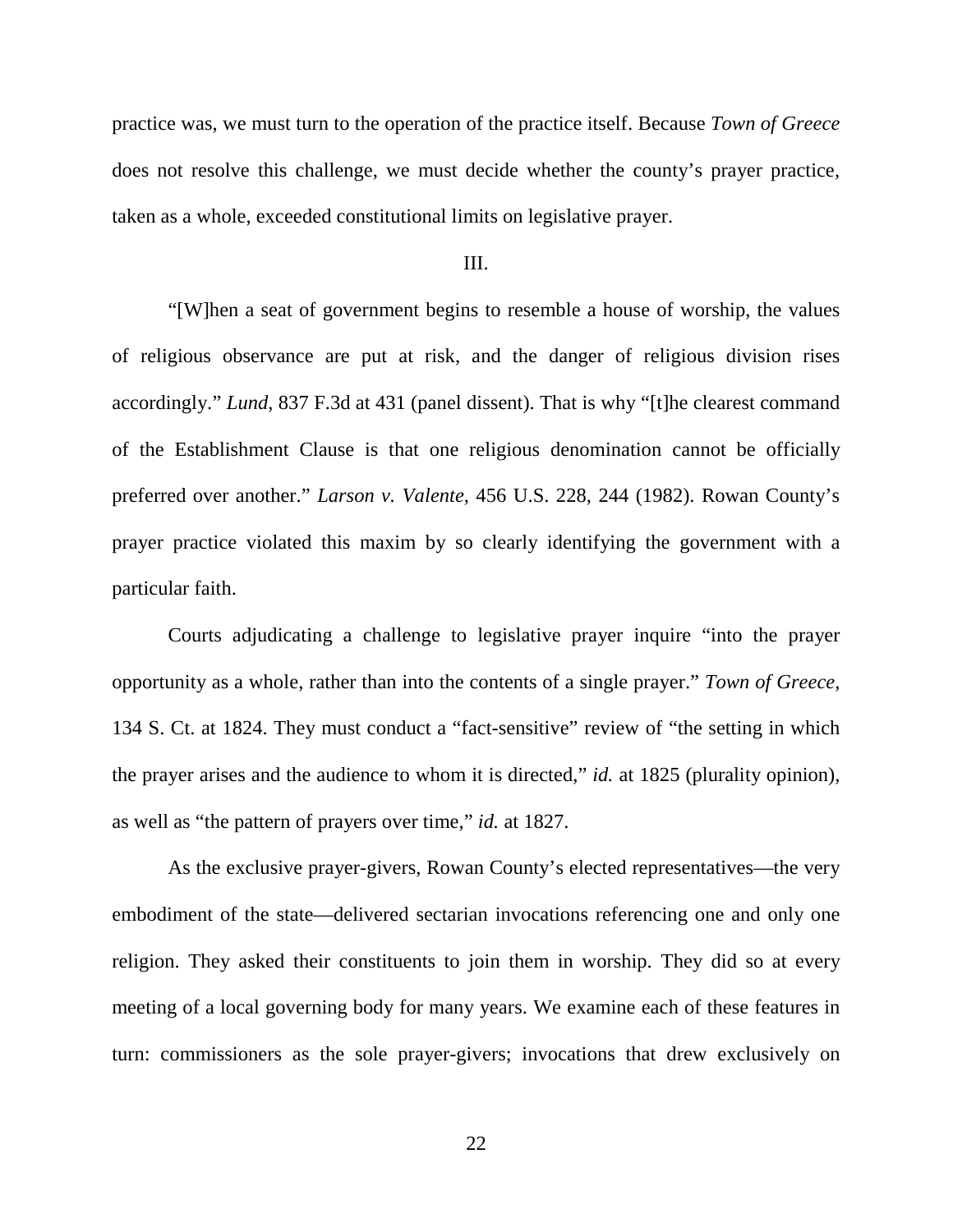Christianity and sometimes served to advance that faith; invitations to attendees to participate; and the local government setting.

To respect the Supreme Court's insistence on a fact-sensitive inquiry, we must also pay close attention to the interplay between the various facets of the county's prayer practice. As previously noted, the invocations here were written and given by elected representatives acting in their official capacity. This fact interacts with the other aspects of the county's practice, altering their constitutional significance. Accordingly, we must evaluate these other elements through the lens of the prayer-giver's identity. We conclude that it is the combination of these elements—not any particular feature alone—that "threatens to blur the line between church and state to a degree unimaginable in *Town of Greece*." *Lund*, 837 F. 3d at 435 (panel dissent).

### A.

"It is a cornerstone principle of our Establishment Clause jurisprudence that 'it is no part of the business of government to compose official prayers . . . .'" *Lee*, 505 U.S. at 588 (quoting *Engel v. Vitale*, 370 U.S. 421, 425 (1962)). The government "is without power to prescribe . . . any particular form of prayer which is to be used as an official prayer in carrying on any program of governmentally sponsored religious activity." *Engel*, 370 U.S. at 430. The Court reiterated this foundational point in *Town of Greece*: "Our Government is prohibited from prescribing prayers to be recited in our public institutions in order to promote a preferred system of belief or code of moral behavior." 134 S. Ct. at 1822.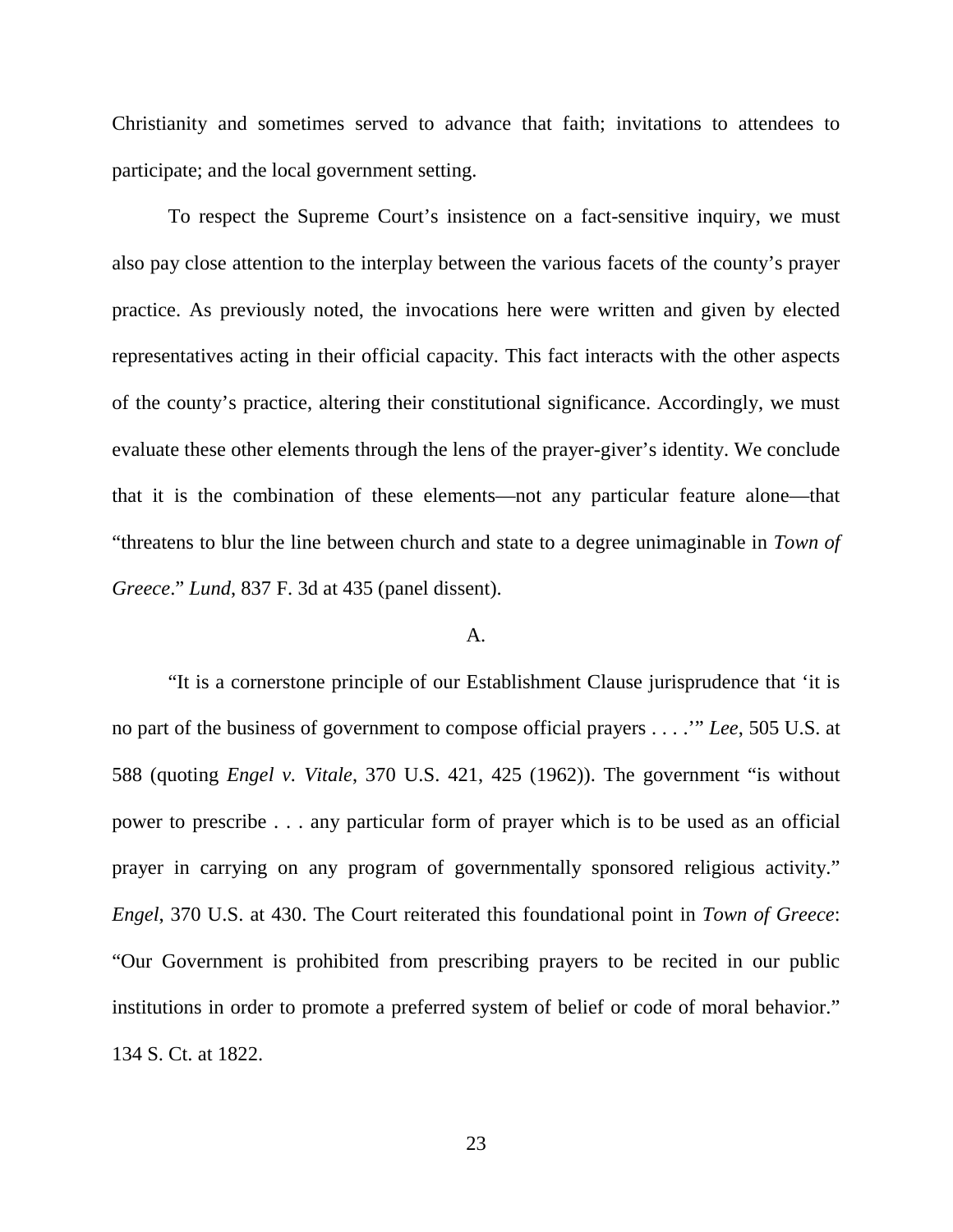But that is precisely what happened in Rowan County, where the five commissioners "maintain[ed] exclusive and complete control over the content of the prayers." *Lund*, 103 F. Supp. 3d at 733. In *Marsh*, the prayer-giver was paid by the state. In *Town of Greece*, the prayer-giver was invited by the state. But in Rowan County, the prayer-giver was the state itself. The Board was thus "elbow-deep in the activities banned by the Establishment Clause—selecting and prescribing sectarian prayers." *Lund*, 837 F.3d at 434 (panel dissent).

By arrogating the prayer opportunity to itself, the Board also restricted the number of faiths that could be referenced at its meetings. When guests are allowed to deliver invocations, as in *Marsh* and *Town of Greece*, legislators can easily expand the religions represented (perhaps in response to requests or on their own initiative). In upholding sectarian prayer, *Town of Greece* emphasized that legislatures are typically able and willing to accommodate diverse faiths. The way to acknowledge "our growing diversity," the Court suggested, is "not by proscribing sectarian content but by welcoming ministers of many creeds." *Town of Greece*, 134 S. Ct. at 1820-21 (citing congressional prayers referencing Buddhism, Hinduism, Islam, and Judaism).

Compare the county's rigid, restrictive practice with the more flexible, inclusive approach upheld in *Town of Greece.* Greece welcomed adherents of all faiths, allowing "any member of the public [the chance] to offer an invocation reflecting his or her own convictions." *Id.* at 1826 (plurality opinion). Most of the guest ministers were Christian, owing to the fact that "nearly all of the congregations in town turned out to be Christian." *Id.* at 1824 (majority opinion). To address complaints, however, the town "invited a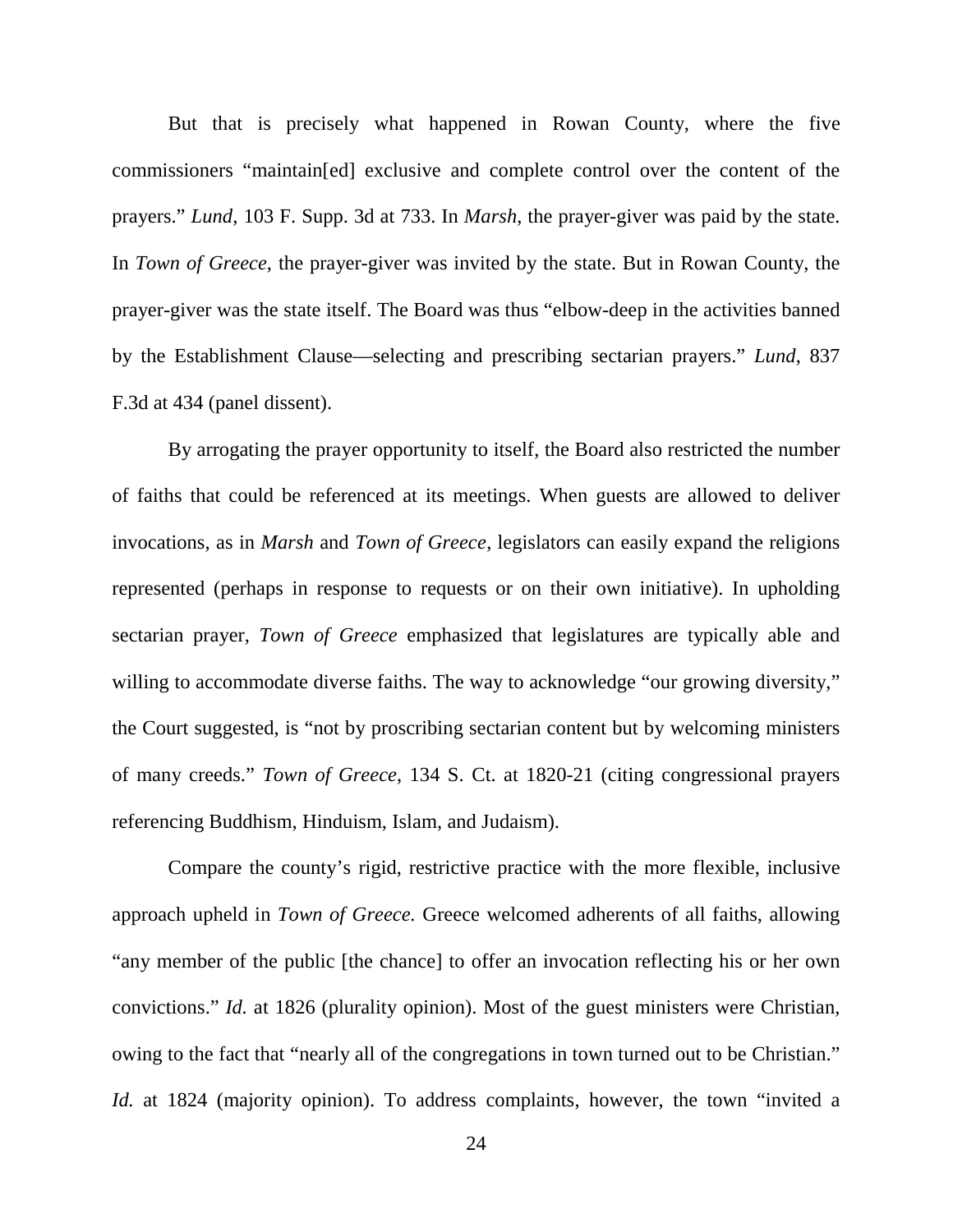Jewish layman and the chairman of the local Baha'i temple to deliver prayers" and granted a Wiccan priestess's request to participate. *Id.* at 1817. By opening its prayer opportunity to all comers, the town cultivated an atmosphere of greater tolerance and inclusion.

Rowan County regrettably sent the opposite message. Instead of embracing religious pluralism and the possibility of a correspondingly diverse invocation practice, Rowan County's commissioners created a "closed-universe" of prayer-givers dependent solely on election outcomes. *Lund*, 103 F. Supp. 3d at 723. The commissioners effectively insulated themselves from requests to diversify prayer content. And we cannot overlook the fact that the decision to restrict the prayer opportunity to the commissioners was not made by the citizens of Rowan County or some disinterested group but perpetuated by the commissioners themselves—all of whom identify as Protestant Christian. *See* J.A. 275 (United Methodist); J.A. 287 (same); J.A. 279 (Independent Baptist); J.A. 291 (same); J.A. 283 (Southern Baptist).

For any Buddhists, Hindus, Jews, Muslims, Sikhs, or others who sought some modest place for their own faith or at least some less insistent invocation of the majority faith, the only recourse available was to elect a commissioner with similar religious views. *See* Br. of Appellant at 26. We find this point troubling. "[V]oters may wonder what kind of prayer a candidate of a minority religious persuasion would select if elected. Failure to pray in the name of the prevailing faith risks becoming a campaign issue or a tacit political debit, which in turn deters those of minority faiths from seeking office." *Lund*, 837 F.3d at 435 (panel dissent). Further, allowing the county to restrict to one the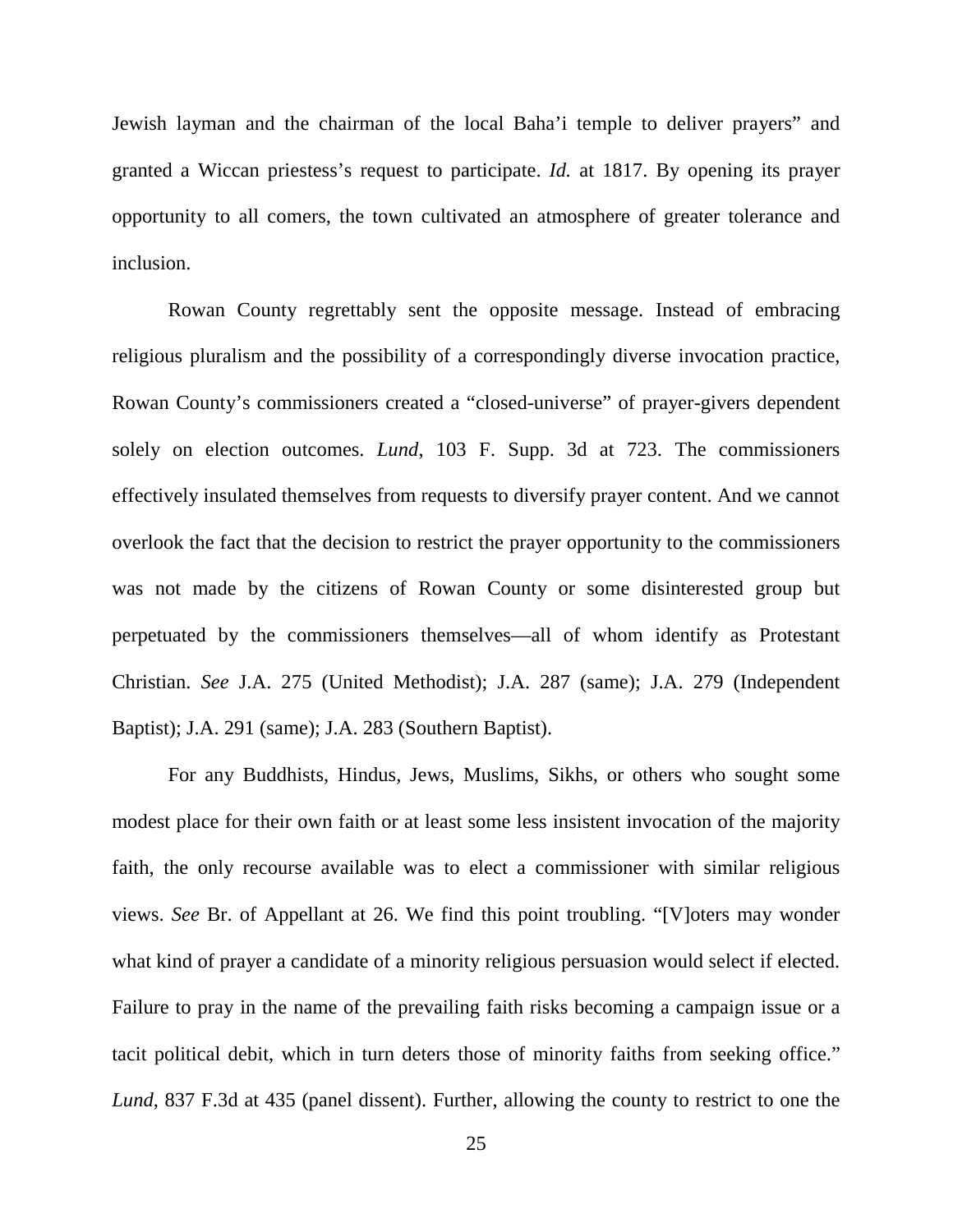number of faiths represented at Board meetings would warp our inclusive tradition of legislative prayer into a zero-sum game of competing religious factions. Our Constitution safeguards religious pluralism; it does not sanction activity which would take us "one step closer to a de facto religious litmus test for public office." *Id.*

Finally, we note that the risk of political division stemming from prayer practice conflict is no mere abstract matter. At one meeting, an individual who "expressed opposition to the Board's prayer practice" was booed and jeered by the audience. *Lund*, 103 F. Supp. 3d at 729. In addition, the prayer practice became a campaign issue in the 2016 Board elections. The two incumbent commissioners favored continuing the county's defense of the prayer practice, while two challengers opposed it. *See* Supp. Br. of Appellees at 16 n.6. The incumbents ultimately prevailed. *Id.* Almost four decades ago, the Supreme Court cautioned that "political division along religious lines . . . is a threat to the normal political process," and is therefore "one of the principal evils against which the First Amendment was intended to protect." *Lemon*, 403 U.S. at 622. Time has done nothing to diminish the salience of this warning.

### B.

Having structured the prayer opportunity so that Board members alone could give voice to their religious convictions, the commissioners unceasingly and exclusively invoked Christianity. Even more problematic, the prayer practice at times "promote[d]" Christianity, the commissioners' "preferred system of belief." *Town of Greece*, 134 S. Ct. at 1822.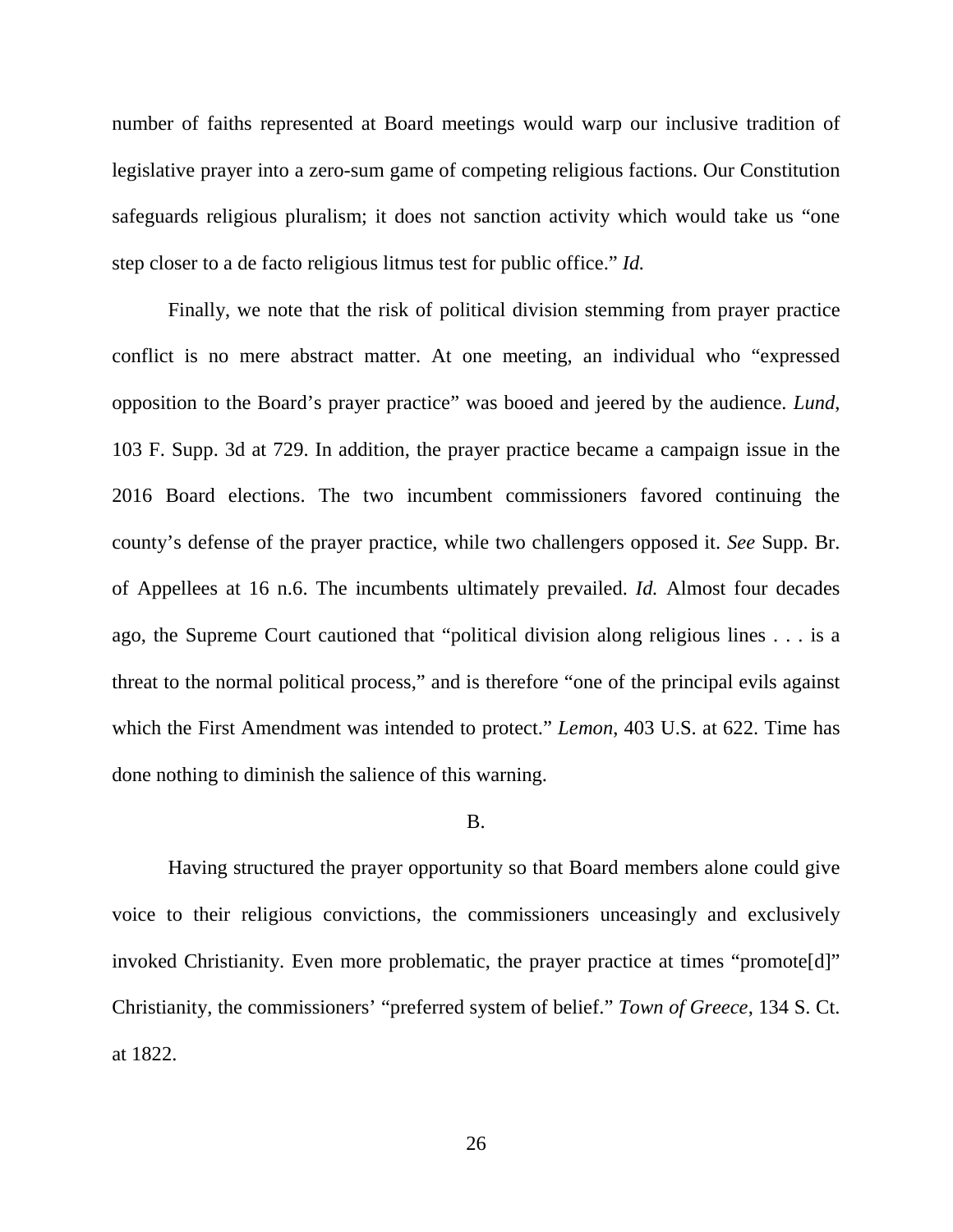Rowan County makes the entirely fair point that courts must not become censors of public prayer. The Supreme Court echoed this concern, warning courts away from becoming "supervisors and censors of religious speech." *Id.* A single prayer will thus not "despoil a practice that on the whole reflects and embraces our tradition" of legislative prayer. *Id.* at 1824. At the same time, however, courts must decide the case before them, which cannot be done without "review[ing] the pattern of prayers over time." *Id.* at 1826- 27 (plurality opinion). Where even the most cursory look reveals a constitutionally problematic prayer practice, courts have no choice but to examine the entire record, which of course includes the invocations. A proper sensitivity toward the dangers of judicial overreach in this area cannot divest us of a duty which if not performed would grant free rein to governmental sectarian abuse.

The lead dissent decries this inquiry as "judicial review run amok."[3](#page-26-0) *Infra* Lead Dissent at 98. But while judicial review of prayer practices might indeed pose a danger in some instances, there is no danger here. Every single individual in Rowan County remains free to pray as he or she sees fit and in the individual or collective setting that he or she finds most meaningful. What government is not free to do, however, is link itself persistently and relentlessly to a single faith. *See Larson*, 456 U.S. at 244 ("The clearest command of the Establishment Clause is that one religious denomination cannot be officially preferred over another."). This evident an identification of the state with one and only one faith is not, we repeat, some marginal or peripheral constitutional violation

<span id="page-26-0"></span><sup>&</sup>lt;sup>3</sup> The lead dissent refers to Judge Agee's dissent.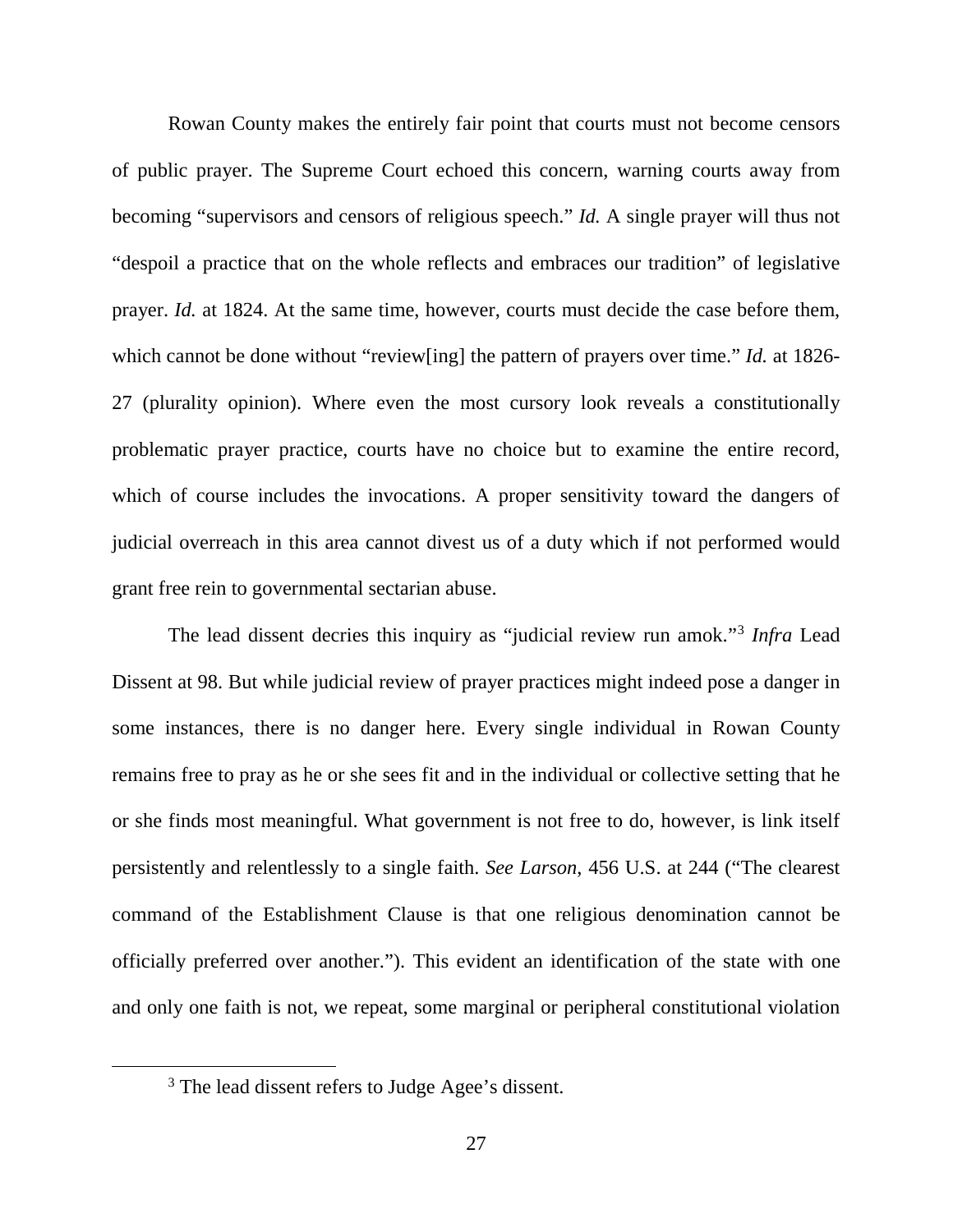that we can just shrug off and wish away. For to do so here would wish away the Establishment Clause itself. The overwhelming majority of the Board's invocations referenced tenets of Christianity. Over a period of more than five years, only 4 of 143 prayers were non-sectarian. *Lund*, 103 F. Supp. 3d at 714. The remaining 139 prayers, or 97%, "use[d] ideas or images identified with [Christianity]," *Lee*, 505 U.S. at 588, such as "Jesus," "Christ," or the "Savior," *Lund*, 103 F. Supp. 3d at 714. No other religion was ever represented in the invocations. *Id.* Sectarian references were especially common at the conclusion of the prayer. To list but a few representative examples: "I ask this in the name of the King of Kings, the Lord of Lords, Jesus Christ," S.A. 33 (prayer of March 5, 2012); "[I] ask these things in the name of Jesus and for the sake of His Kingdom," S.A. 15 (prayer of June 2, 2008); "For the sake of your Son, our Savior, the Lord Jesus Christ," S.A. 31 (prayer of October 3, 2011); and "In Jesus' name we pray," S.A. 22 (prayer of November 16, 2009). Several invocations delved into the finer points of Christian theology. One prayer during the holiday season began, "[W]e'd like to thank you for the Virgin Birth, we'd like to thank you for the Cross at Calvary, and we'd like to thank you for the resurrection." S.A. 12 (prayer of December 3, 2007). Another remarked, "Father God, . . . [w]e thank you so much for sending your Son Jesus Christ to this world, and we always remember that this time of year, Lord, and we should remember it always." S.A. 27 (prayer of December 6, 2010).

*Town of Greece* instructs courts to consider a prayer practice from the perspective of the "reasonable observer," who is presumed to be "acquainted with [the] tradition" of legislative prayer. 134 S. Ct. at 1825 (plurality opinion). Although "adult citizens, firm in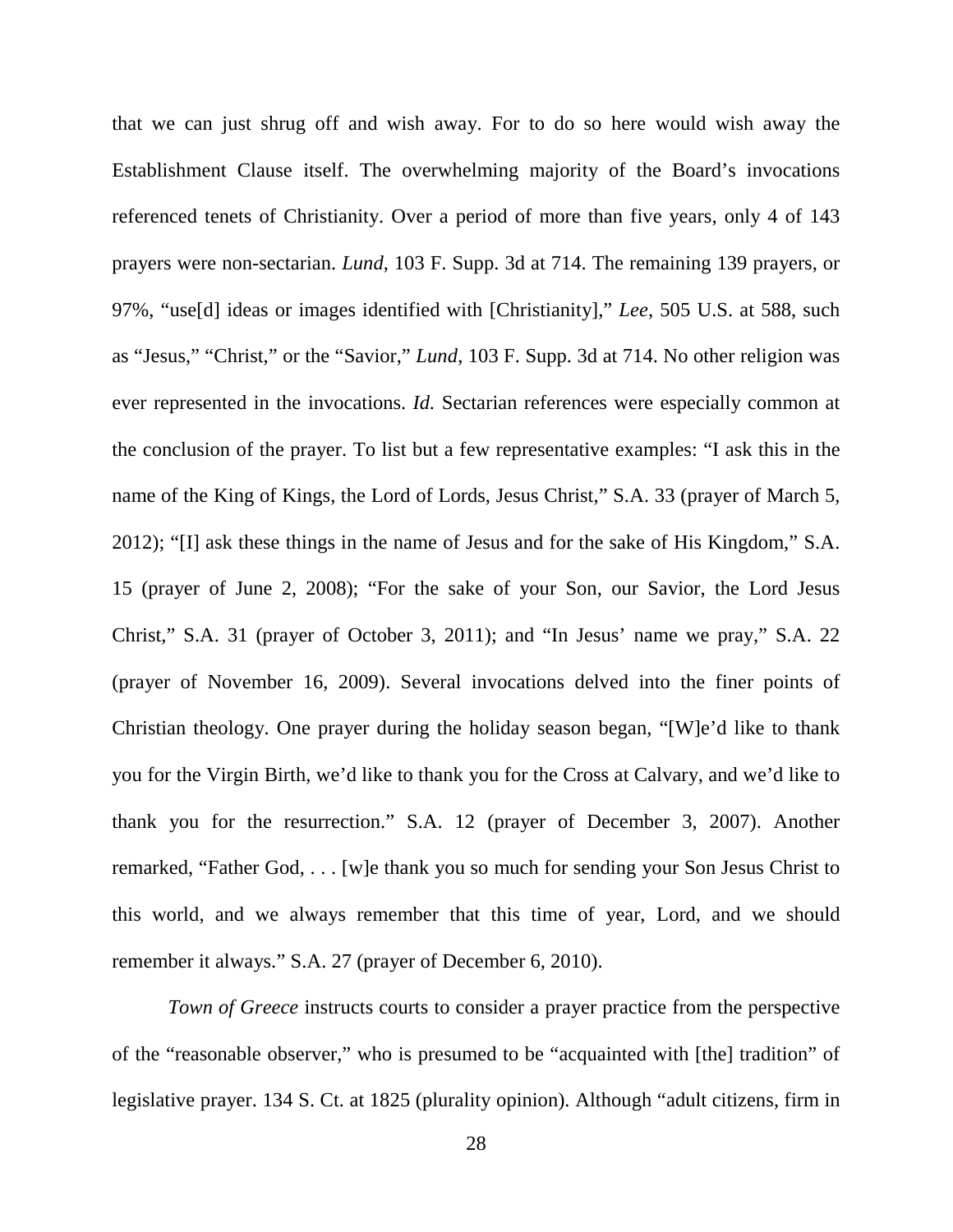their own beliefs, can tolerate and perhaps appreciate a ceremonial prayer delivered by a person of a different faith," *id.* at 1823 (majority opinion), the "reasonable observer"—or even the exceptionally well-informed citizen steeped in the Court's legislative prayer jurisprudence—would be surprised to find exclusively sectarian invocations being delivered exclusively by the commissioners because, as noted, the Court has consistently spoken in terms of guest ministers and outside volunteers.

In addition, as noted, no religion other than Christianity was ever represented at Board meetings. "When the state's representatives so emphatically evoke a single religion in nearly every prayer over a period of many years, that faith comes to be perceived as the one true faith, not merely of individual prayer-givers, but of government itself." *Lund*, 837 F.3d at 434 (panel dissent). Faced with this unchanging tableau, attendees must have come to the inescapable conclusion that the Board "favors one faith and one faith only." *Id.* at 435. This was the inference drawn by the plaintiffs, who described their sense of separation from their own government and the political process itself. *See* S.A. 1-10 (affidavits of the plaintiffs).

It is not necessary, of course, for governments to go out of their way "to achieve religious balancing" in prayer content or to represent some minimum number of faiths. *Town of Greece*, 134 S. Ct. at 1824. But in considering whether government has aligned itself with a particular religion, a tapestry of many faiths lessens that risk whereas invoking only one exacerbates it. Here, the Board's practice created the perception that Rowan County had taken sides on questions of faith.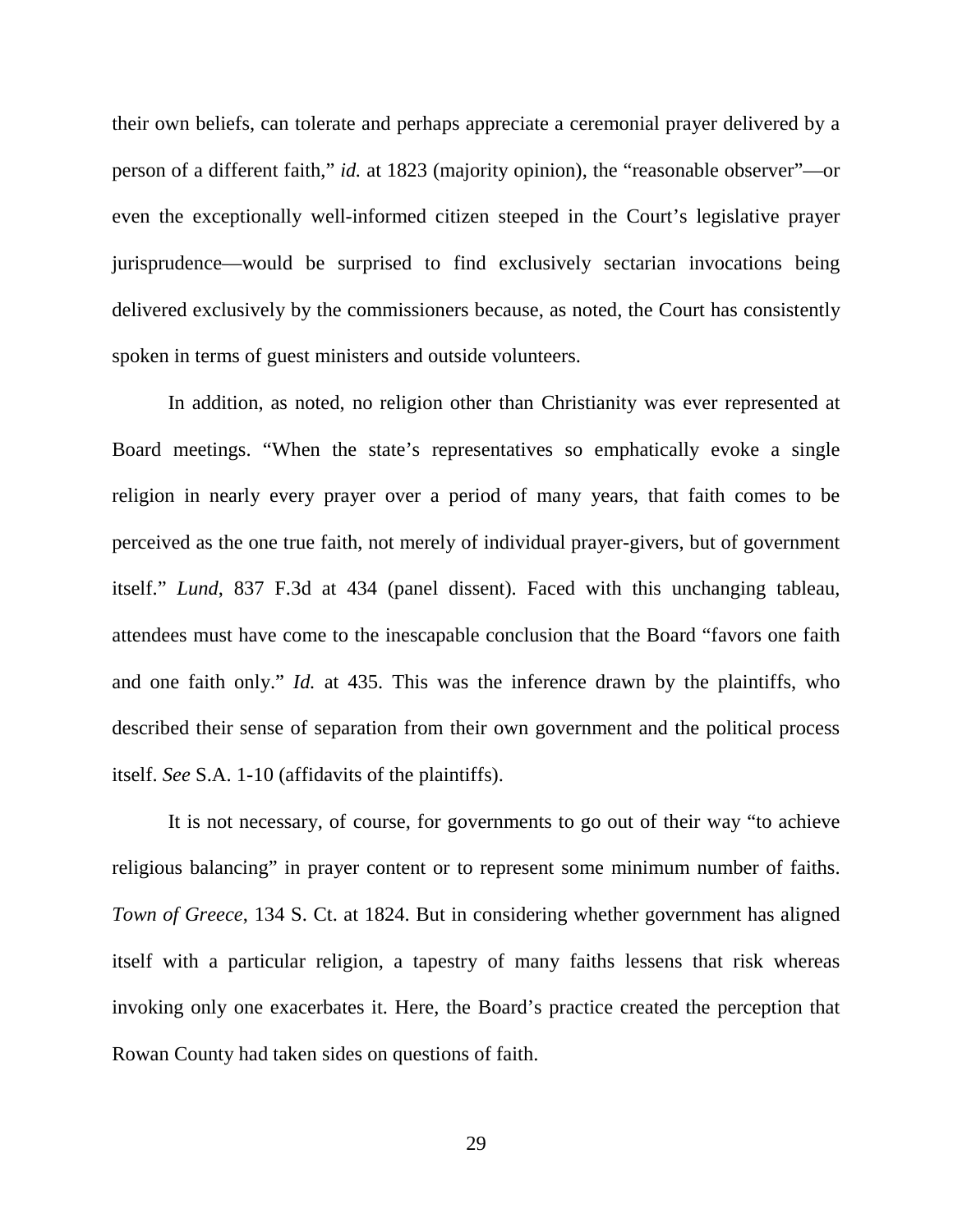Not only did the Board's invocations convey its singular approval of Christianity, the prayer opportunity on occasion served to advance that faith. The tradition of legislative prayer elaborated in *Town of Greece* was composed of prayers that "reflect upon shared ideals and common ends" and that "strive for the idea that people of many faiths may be united in a community of tolerance and devotion," using sectarian "religious themes [as] particular means to [these] universal ends." *Id.* at 1823. In contrast, the Establishment Clause does not condone a prayer practice that "over time is . . . 'exploited to proselytize or advance any one, or to disparage any other, faith or belief.'" *Id.* (quoting *Marsh*, 463 U.S. at 794-95).

On multiple occasions, the invocations crossed the line from "reflect[ing] upon shared ideals and common ends," *id.* at 1823, to "promot [ing] a preferred system of belief," *id.* at 1822. To begin, several prayers purported to confess spiritual shortcomings on the community's behalf. Consider the following examples:

- "Although you sent Jesus to be Savior of the world, we confess that we treat Him as our own personal God. Although you are one, and the body of Christ is one, we fail to display that unity in our worship, our mission, and our fellowship." S.A. 31 (prayer of October 3, 2011).
- "Lord, we confess that we have not loved you with all our heart, and mind and strength, and that we have not loved one another as Christ loves us. We have also neglected to follow the guidance of your Holy Spirit, and have allowed sin to enter into our lives." S.A. 30 (prayer of August 1, 2011).
- "God of healing mercies, we come to you this day confessing that we are an imperfect people. . . . We acknowledge that we've been given the pathway to peace, in the witness of Jesus Christ . . . . [But] oftentimes we have failed to witness on Earth." S.A. 26 (prayer of August 16, 2010).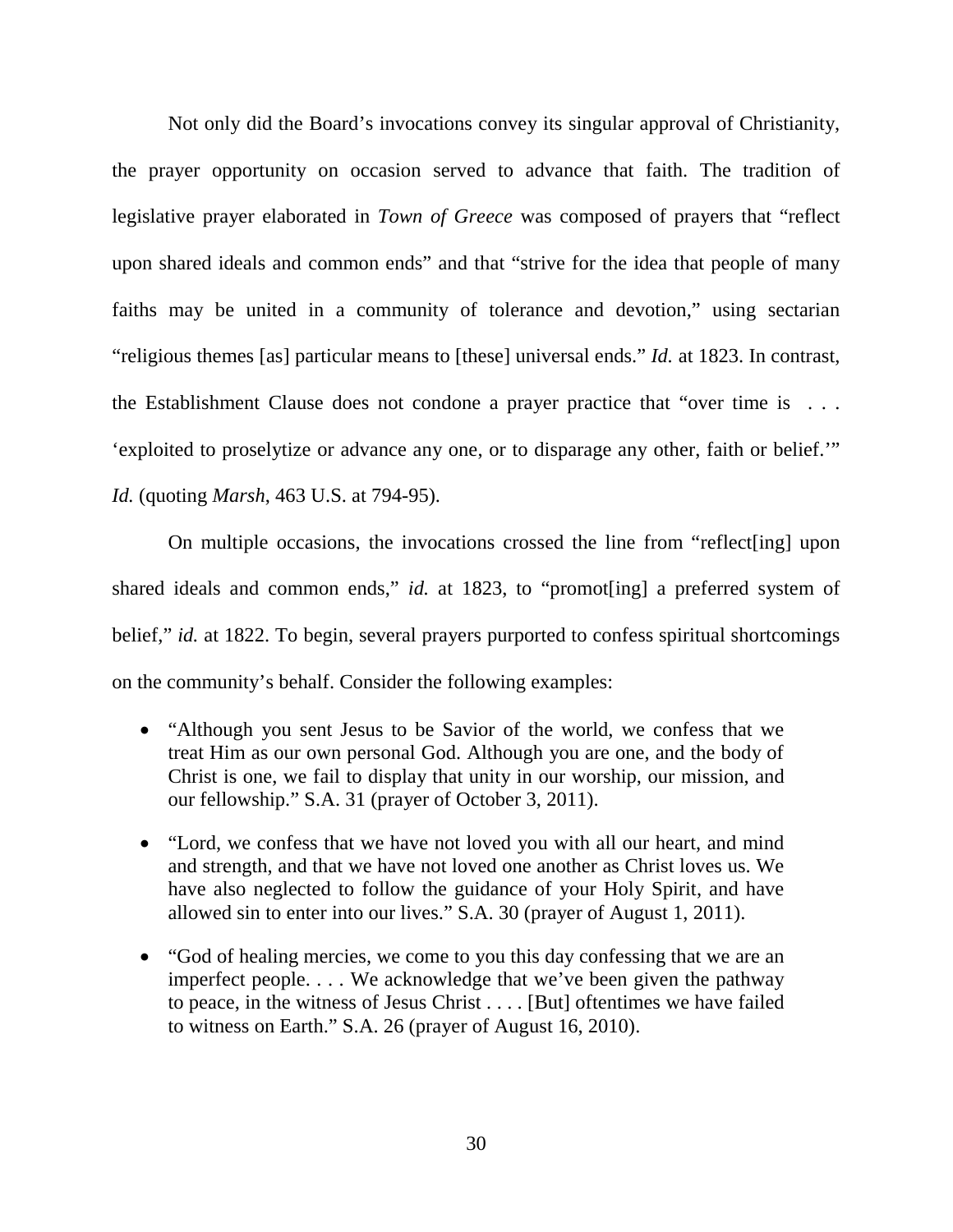By portraying the failure to love Jesus or follow his teachings as spiritual defects, the prayers implicitly "signal[ed] disfavor toward" non-Christians. *Town of Greece*, 134 S. Ct. at 1826 (plurality opinion).

Multiple prayers characterized Christianity as "the one and only way to salvation,"

S.A. 15 (prayer of August 18, 2008), thus implying that adherents of other faiths were in some ways condemned. For example, one commissioner unequivocally stated that "we do believe that there is only one way to salvation, and that is Jesus Christ." S.A. 12 (prayer of December 3, 2007); *see also* S.A. 13 (prayer of February 18, 2008) ("I ask all these things in the name of Jesus, the one and only way to salvation.").

The record is replete with other invocations proclaiming that Christianity is exceptional and suggesting that other faiths are inferior. This message risks "denigrat[ing] nonbelievers [and] religious minorities." *Town of Greece*, 134 S. Ct. at 1823. Consider the following inexhaustive survey:

- "We have been blessed to be the recipients of your immeasurable grace. We can't be defeated, we can't be destroyed, and we can't be denied because we are going to live forever with you through the salvation of Jesus Christ. . . . And as we pick up the Cross, we will proclaim His name above all names, as the only way to eternal life." S.A. 33 (prayer of March 5, 2012).
- "We can't be defeated, we can't be destroyed, and we won't be denied, because of our salvation through the Lord Jesus Christ." S.A. 19 (prayer of May 18, 2009).
- "You saved us and you call us with the holy calling. We are the recipients of your immeasurable grace and glory. We are the richest people in the world. . . . [W]e're going to live forever with Him." S.A. 15 (prayer of June 2, 2008).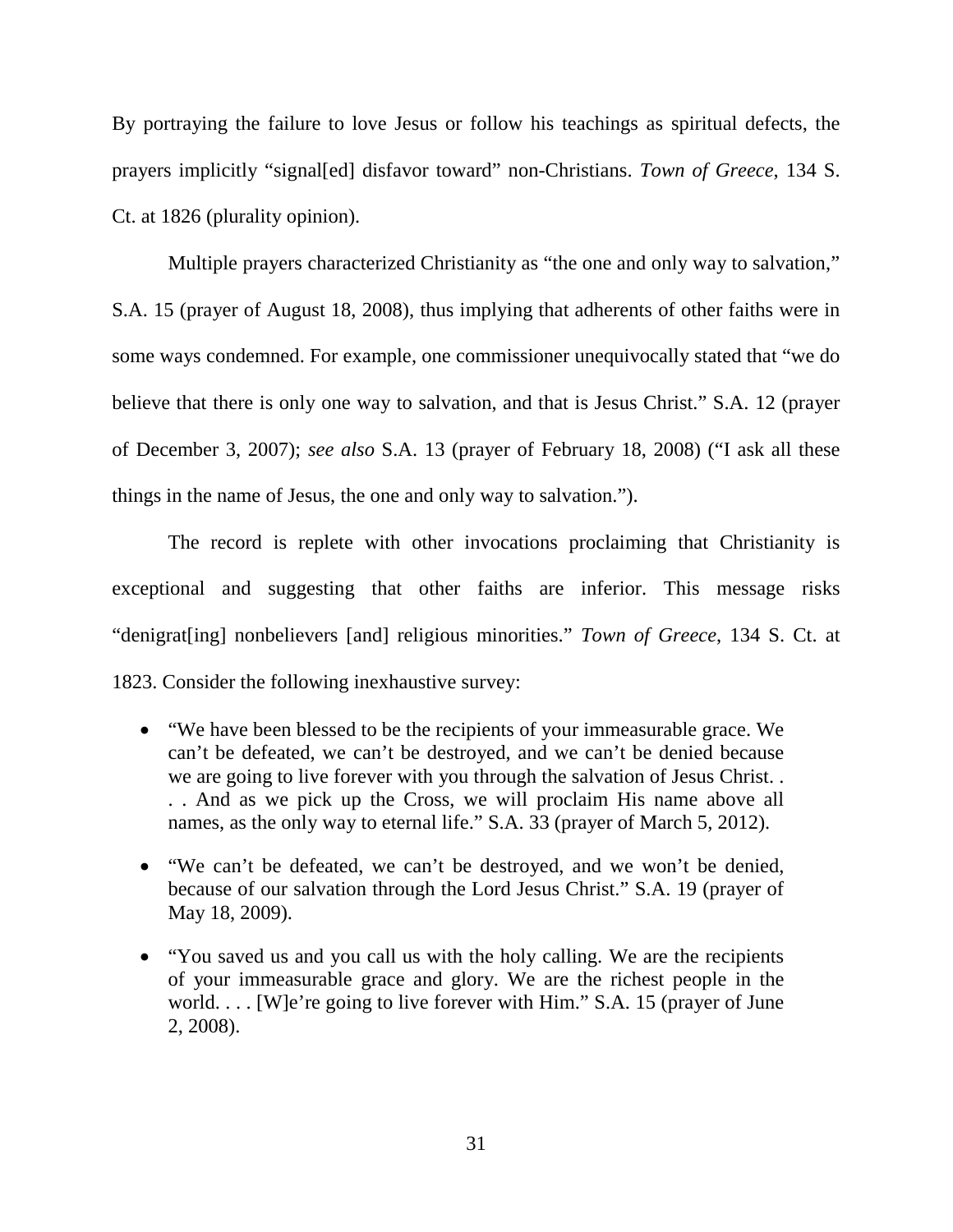Finally, several prayers urged attendees to embrace Christianity, thereby "preach[ing] conversion." *Town of Greece*, 134 S. Ct. at 1823. One invocation advocated that the community take up the Christian faith:

Father, I pray that all may be one as you, Father, are in Jesus, and He in you. I pray that they may be one in you, that the world may believe that you sent Jesus to save us from our sins. May we hunger and thirst for righteousness, be made perfect in holiness, and be preserved, whole and entire, spirit, soul, and body, irreproachable at the coming of our Lord Jesus Christ.

S.A. 21 (prayer of October 5, 2009). "Holy Spirit," went another prayer, "open our hearts to Christ's teachings, and enable us to spread His message amongst the people we know and love through the applying of the sacred words in our everyday lives." S.A. 28 (prayer of March 7, 2011).

Religious faith has both doctrinal and ecumenical features. The doctrinal aspects of religion, most often expressed in religious services, signify the ideas and rituals that make religions distinctive. Doctrine can lend strength, cohesion, comfort, and spiritual depth to religious communities. The ecumenical aspects of faith, by contrast, draw on the beliefs shared by many different creeds and "widely held among the people of this country." *Marsh*, 463 U.S. at 792. Central among these beliefs is faith in a higher providence that lends meaning and purpose to our life on earth and encourages us to embrace our common humanity and to strive for the best versions of ourselves. At its best, legislative prayer gives voice to the ecumenical dimensions of religious faith. Invocations that, like the above examples, hone too sharply in on doctrinal distinctions, risk "the divisiveness the Establishment Clause seeks rightly to avoid." *Simpson*, 404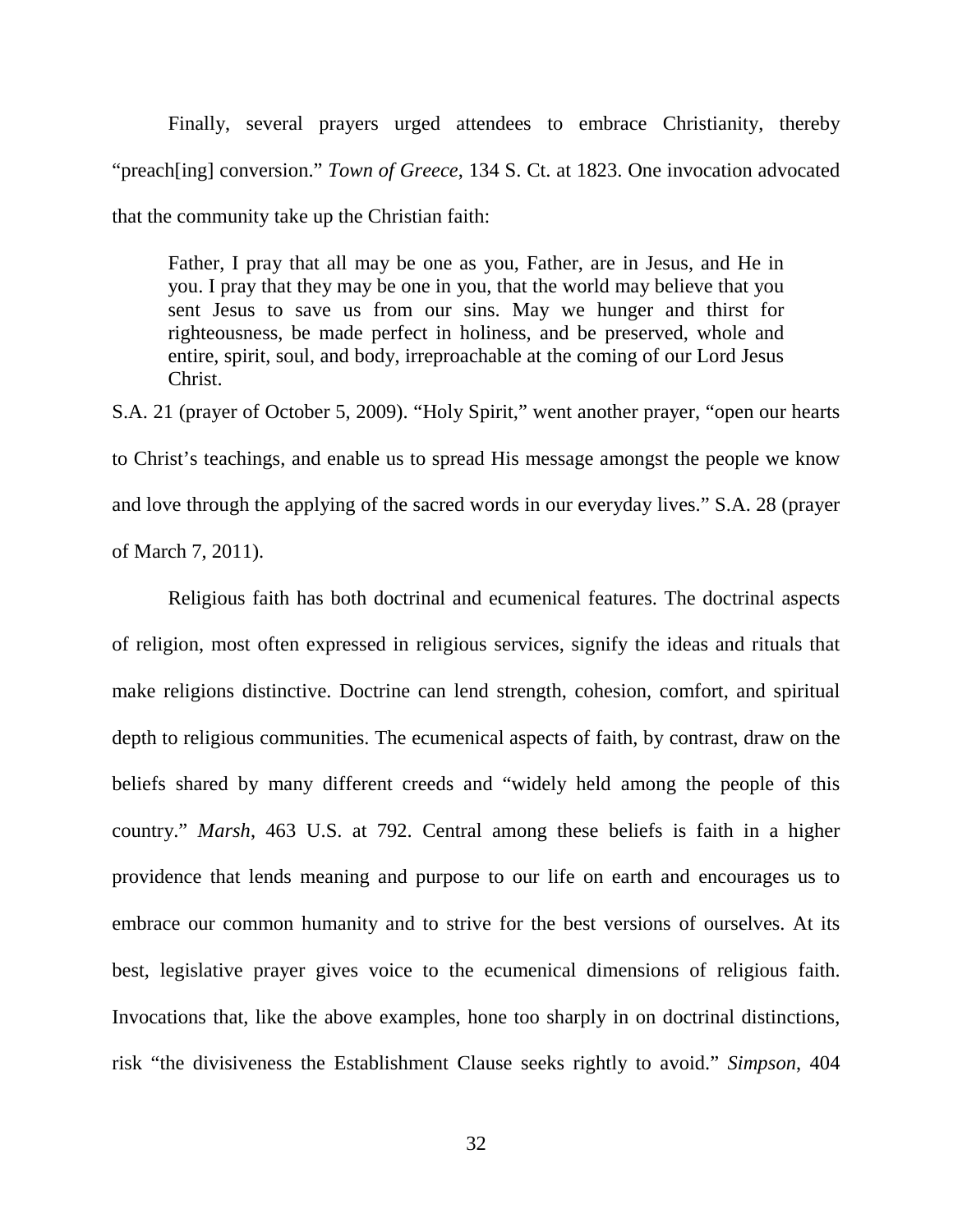F.3d at 284. Prayer that would be welcome and moving to the faithful in so many a setting ought to in some way become welcoming to others where the powers of government are implicated and persons of diverse faiths are involved.

Two serious harms arise "[w]hen the power [and] prestige . . . of government is placed behind a particular religious belief." *Engel*, 370 U.S. at 431. One is suffered by the individual. "A state-created orthodoxy puts at grave risk that freedom of belief and conscience which are the sole assurance that religious faith is real, not imposed." *Lee*, 505 U.S. at 592; *see Engel*, 370 U.S. at 429 ("[O]ne of the greatest dangers to the freedom of the individual to worship in his own way lay[s] in the Government's placing its official stamp of approval upon one particular kind of prayer . . . ."). The second injury is to the government itself. A well-founded perception that a government favors citizens subscribing to a particular faith would undermine the democratic legitimacy of its actions. *See Engel*, 370 U.S. at 431 ("[W]henever government had allied itself with one particular form of religion, the inevitable result had been that it had incurred the hatred, disrespect and even contempt of those who held contrary beliefs.").

By proclaiming the spiritual and moral supremacy of Christianity, characterizing the political community as a Christian one, and urging adherents of other religions to embrace Christianity as the sole path to salvation, the Board in its prayer practice stepped over the line. Concerns of this nature underlay Justice Jackson's enduring distillation of First Amendment values: "If there is any fixed star in our constitutional constellation, it is that no official, high or petty, can prescribe what shall be orthodox in politics, nationalism, religion, or other matters of opinion . . . ." *W. Va. State Bd. of Educ. v.*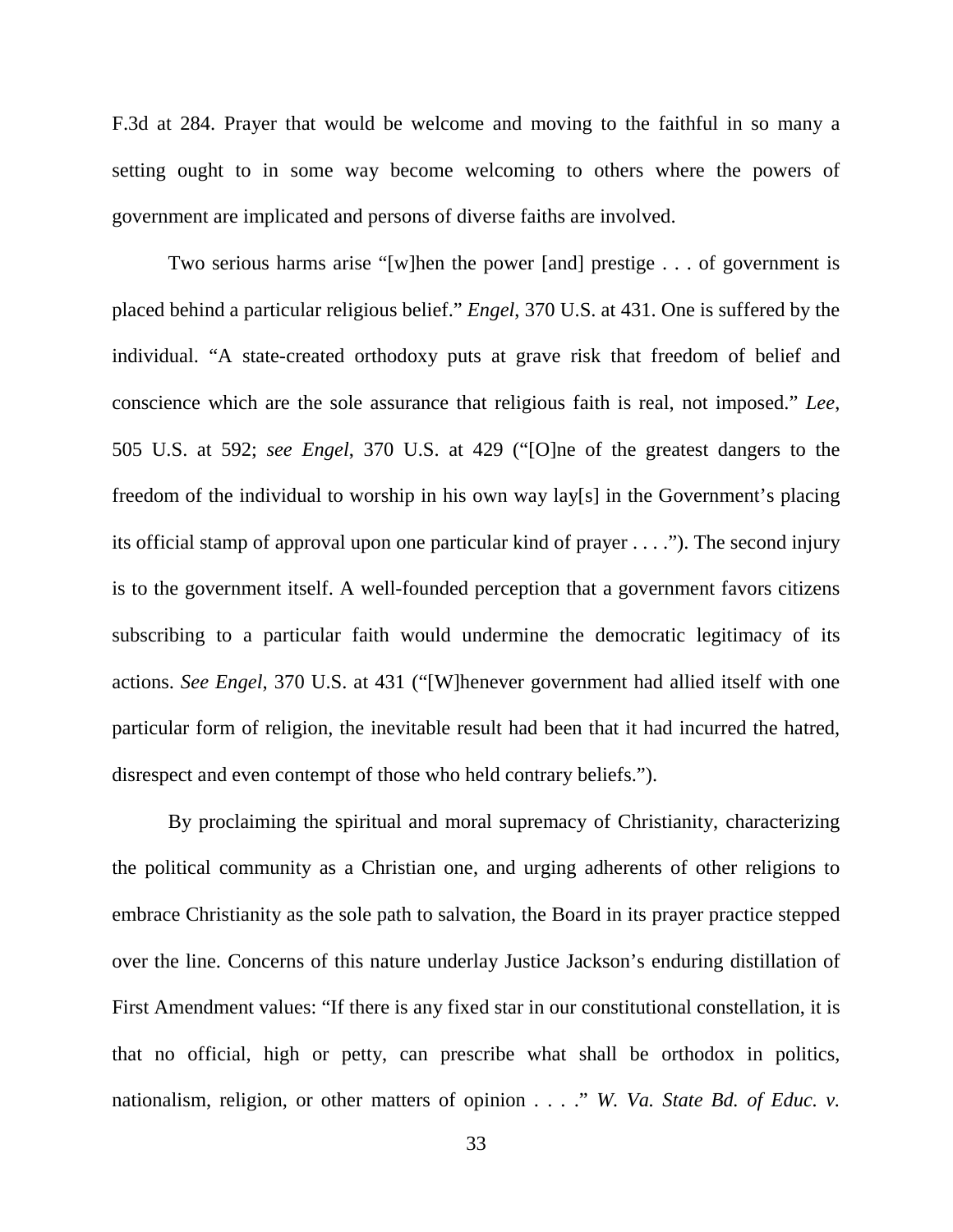*Barnette*, 319 U.S. 624, 642 (1943). This is no less true when orthodoxy reflects, as it did here, the most sincere manifestations of the most deeply held convictions.

## $C_{\cdot}$

Before delivering their invocations, the commissioners told attendees to rise and often invited them to pray. *See, e.g.*, S.A. 12 (prayer of November 19, 2007) ("Let's pray together."); S.A. 26 (prayer of October 4, 2010) ("Please pray with me."); S.A. 37 (prayer of February 19, 2013) ("Let us pray."). Through these requests and the proselytizing invocations just discussed, the Board members "press[ed] religious observances upon their citizens." *Van Orden*, 545 U.S. at 683.

Justice Kennedy's plurality opinion in *Town of Greece* advises courts to assess whether the "principal audience" for the invocations is the lawmakers or the public. 134 S. Ct. at 1825. An internally-focused prayer practice "accommodate[s] the spiritual needs of lawmakers," *id.* at 1826, while an externally-oriented one attempts "to promote religious observance among the public," *id.* at 1825.

The invitations here fall "within the realm of soliciting, asking, requesting, or directing . . . of concern to the *Town of Greece* plurality." *Lund*, 103 F. Supp. 3d at 728. The lead dissent insists that the Rowan County "legislators themselves [were] the intended 'congregation' for legislative prayer." *Infra* Lead Dissent at 87. But the record makes clear that the commissioners were seeking audience involvement, not merely addressing fellow legislators. Indeed, it is difficult to imagine more probative evidence of a government's concern for the community's religiosity than a legislator's request that citizens join him in prayers that, for instance, ask "the world [to] believe that [God] sent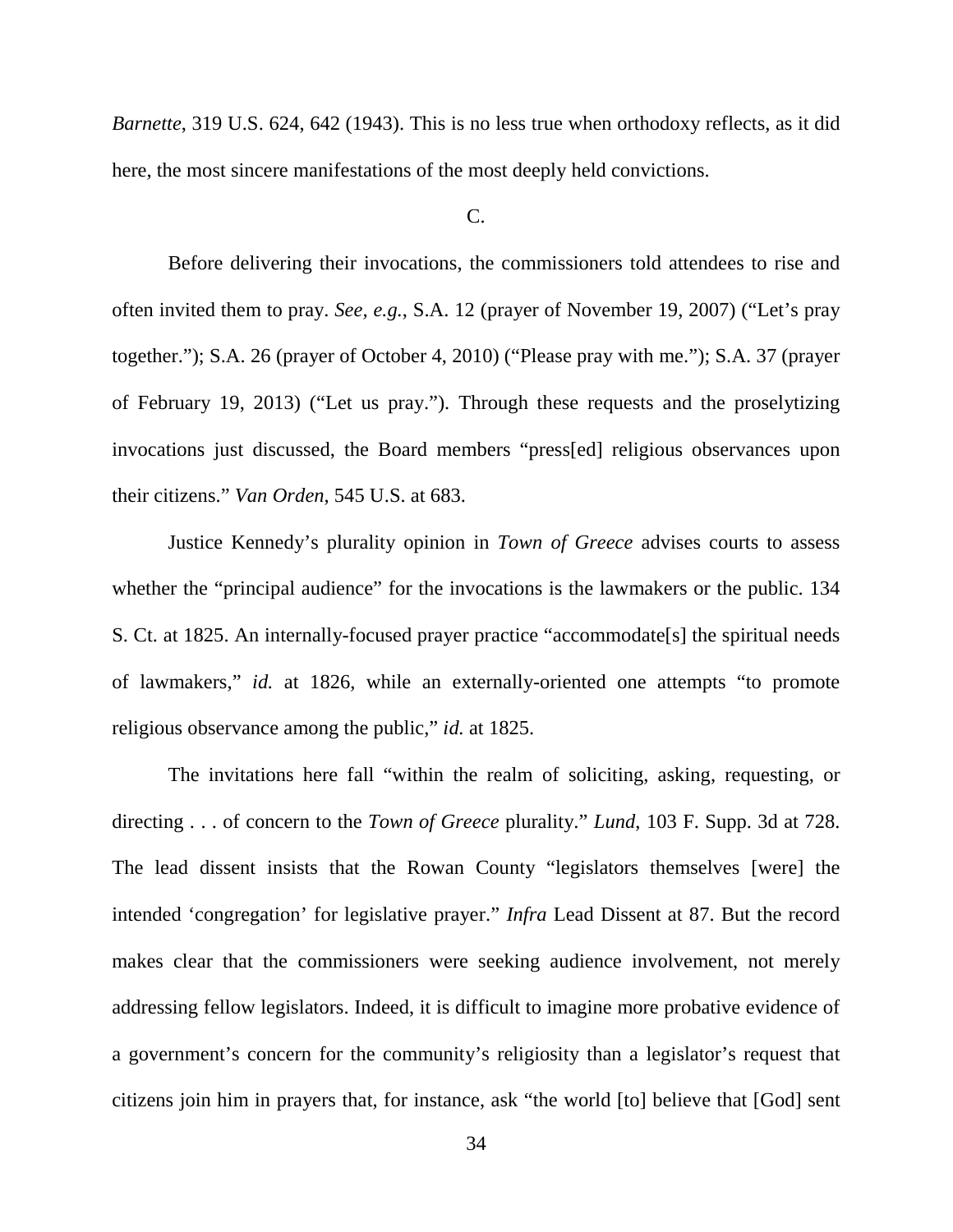Jesus to save us from our sins." S.A. 21 (prayer of October 5, 2009). Because the invocations here placed Christianity on a higher plane than other faiths and urged attendees to embrace that religion, the requests to participate in those prayers are clear indicators of an effort "to promote religious observance among the public." *Town of Greece*, 134 S. Ct. at 1825 (plurality opinion).

*Town of Greece* involved similar requests, but the prayers in that case did not approach the degree of proselytization here and—even more important—the invitations "came not from town leaders but from the guest ministers, who presumably are accustomed to directing their congregations in this way." *Id.* at 1826. Justice Kennedy underscored that "[a]lthough board members themselves stood [or] bowed their heads," they "at no point solicited similar gestures by the public." *Id.*

From the perspective of the reasonable observer, this distinction matters. Such an observer is aware that phrases like "Let us pray" may be "for many clergy . . . almost reflexive." *Id.* at 1832 (Alito, J., concurring). But when these words are uttered by elected representatives acting in their official capacity, they become a request on behalf of the state. The invitations suggest that the lawmaker conceives of the political community as comprised of people who pray as he or she does.

The *Town of Greece* plurality expressly cautioned that "[t]he analysis would be different if *town board members* directed the public to participate in the prayers." *Id.* at 1826 (emphasis added). Yet Rowan County would have us approve such requests regardless of their source. *See* Supp. Br. of Appellant at 7 ("The Supreme Court saw no conflict between these introductions and the Establishment Clause."). Accepting this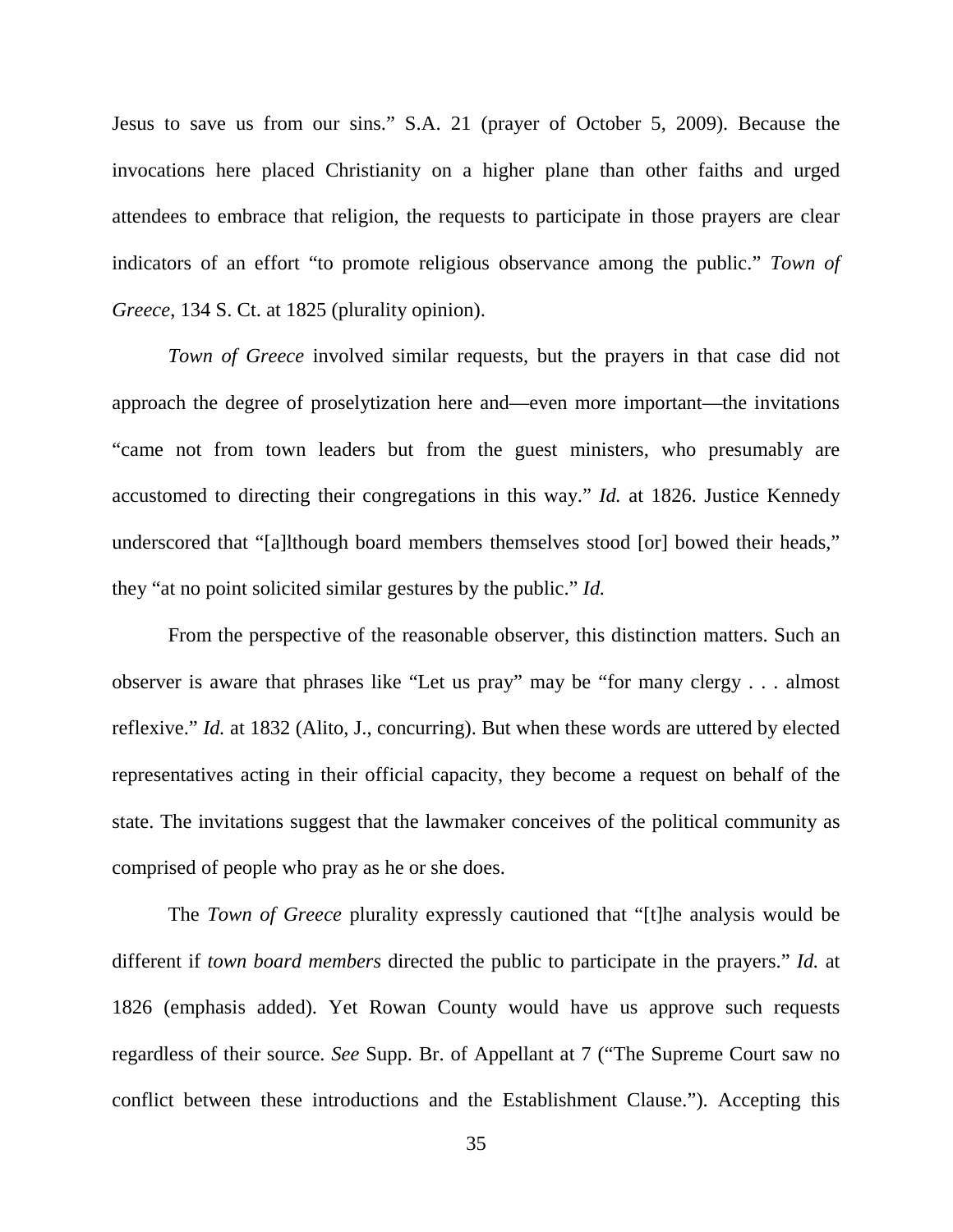argument would require us to blind ourselves to the very fact that the *Town of Greece*  plurality regarded as relevant and perhaps even dispositive. In the end, the record speaks for itself: elected officials exhorted their constituents to participate in sectarian—and sometimes even proselytizing—religious exercises.

#### D.

Justice Kennedy's plurality opinion in *Town of Greece* instructs courts to consider "the setting in which the prayer arises." 134 S. Ct. at 1825. The prayers here were delivered at the public meetings of a local government body, a fact that makes the other aspects of the county's prayer practice even more questionable.

Relative to sessions of Congress and state legislatures, the intimate setting of a municipal board meeting presents a heightened potential for coercion. Local governments possess the power to directly influence both individual and community interests. As a result, citizens attend meetings to petition for valuable rights and benefits, to advocate on behalf of cherished causes, and to keep tabs on their elected representatives—in short, to participate in democracy. The decision to attend local government meetings may not be wholly voluntary in the same way as the choice to participate in other civic or community functions. Going to one's seat of government and going to one's place of worship are "very different forms of attendance." *Lund*, 837 F.3d at 437 (panel dissent).

In addition, the commissioners considered citizen petitions shortly after the invocation. Like other local governments, the Board exercises both legislative authority over questions of general public importance as well as a quasi-adjudicatory power over such granular issues as zoning petitions, permit applications, and contract awards. In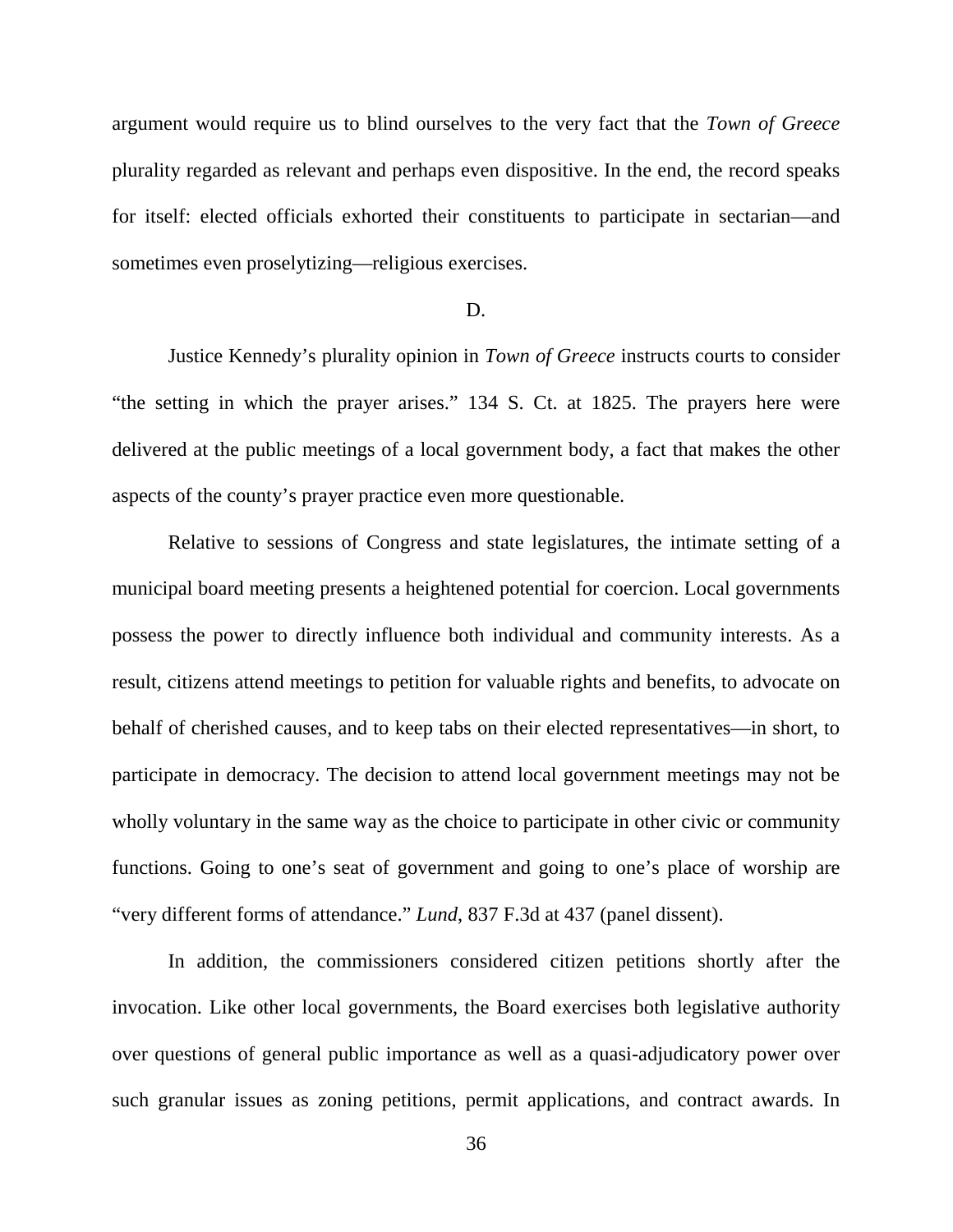*Town of Greece*, the board apparently bifurcated its meetings into legislative and adjudicative portions. *See* 134 S. Ct. at 1829 (Alito, J., concurring). As Justice Alito explained in his concurrence, the prayer "preceded only the portion of the town board meeting that [was] essentially legislative." *Id.* Accordingly, the case did not "involve the constitutionality of a prayer prior to what may be characterized as an adjudicatory proceeding." *Id.*

In the parlance of Justice Alito's concurrence, Rowan County's Board intermingled its legislative and adjudicative business. On numerous occasions, adjudicatory proceedings were the first items up for consideration after the standard opening protocols. *See, e.g.*, J.A. 27 (agenda of November 5, 2007) ("Quasi-Judicial Public Hearing for PCUR 02-07 for Request by Nelson Lingle"); J.A. 105 (agenda of August 17, 2009) ("Quasi-Judicial Hearing for CUP 01-09 for Albert Ray Kepley"); J.A. 163 (agenda of February 21, 2011) ("Quasi-Judicial Hearing for SUP 01-11").

The "close proximity" between a board's sectarian exercises and its consideration of specific individual petitions "presents, to say the least, the opportunity for abuse." *Lund*, 837 F.3d at 436 (panel dissent). The plurality in *Town of Greece* recognized as much in advising courts to consider whether "town board members directed the public to participate in the prayers." 134 S. Ct. at 1826. This is not to suggest that the commissioners made decisions based on whether an attendee participated in the prayers. But the fact remains that the Board considered individual petitions on the heels of the commissioners' prayers.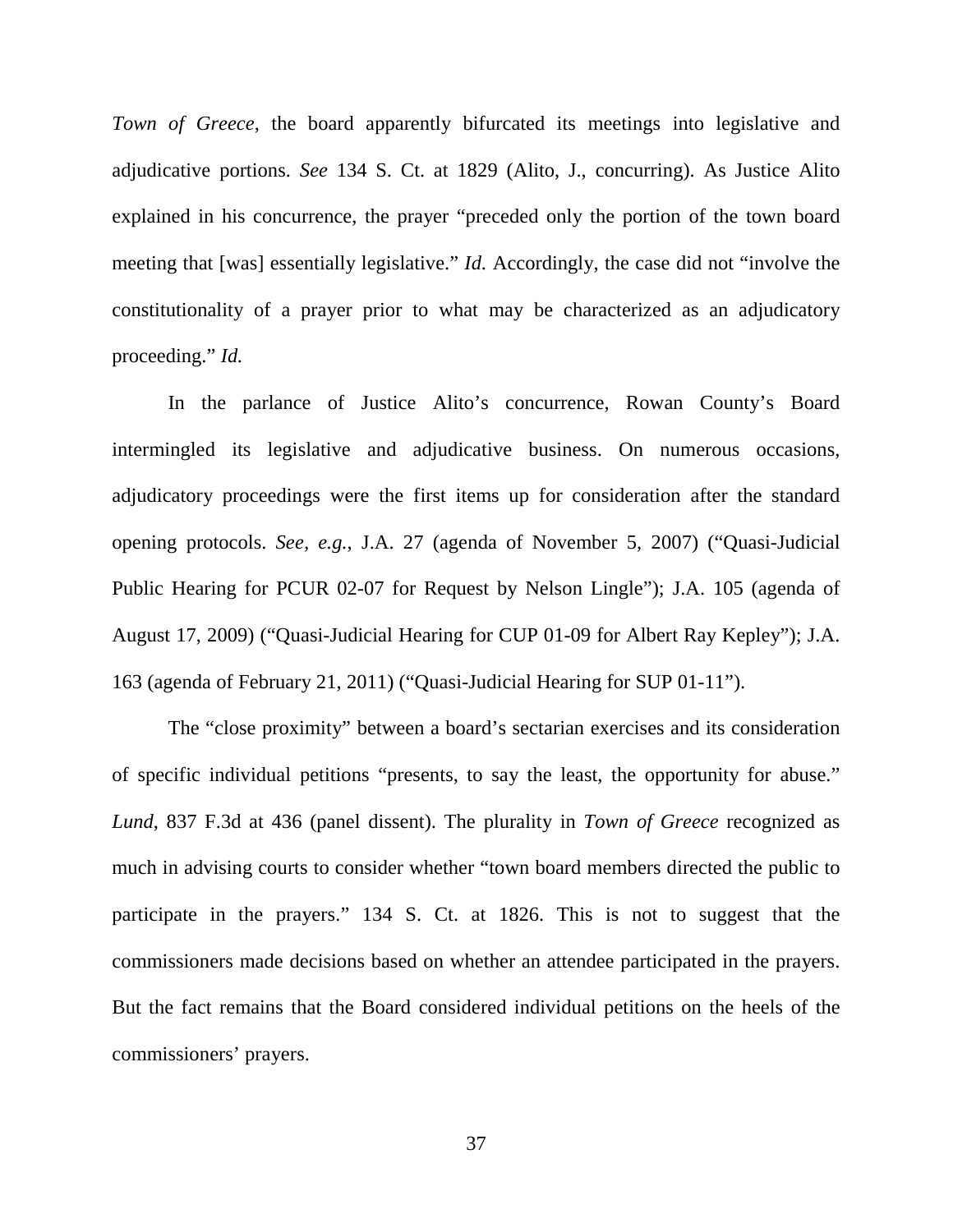Finally, the intimacy of a town board meeting may push attendees to participate in the prayer practice in order to avoid the community's disapproval. This is especially true where, as here, the government has aligned itself with the faith that dominates the electorate. Rowan County's commissioners always stood up and bowed their heads, as did most of the audience. Due to the Board's requests, the plaintiffs also felt compelled to stand so that they would not stand out. And as we noted, one person who spoke out against the Board's prayer practice was booed and jeered by her fellow citizens.

To be sure, citizens could time their arrival at the meeting to come after the prayer, leave the room before the prayer, or simply stay seated. But these options, such as they were, served only to marginalize. It is simply wrong to attribute discomfort with the situation here to hyper-sensitivity. Plaintiffs were placed in a situation that required them to decide "between staying seated and unobservant, or acquiescing to the prayer practice." *Lund*, 103 F. Supp. 3d at 732. What was forced upon plaintiffs at these meetings was "no trivial choice, involving, as it does, the pressures of civic life and the intimate precincts of the spirit." *Lund*, 837 F.3d at 437 (panel dissent).

There remains the question of what prayer practice in Rowan County would be a permissible one. We decline, however, to select one from among the various options available to defendant. Any future course of action is, and certainly would be in the first instance, for Rowan County to decide. The problematic features of the present practice noted in our decision should provide substantial guidance for whatever future steps the county may wish to take. The ultimate criterion is simply one of conveying a message of respect and welcome for persons of all beliefs and adopting a prayer practice that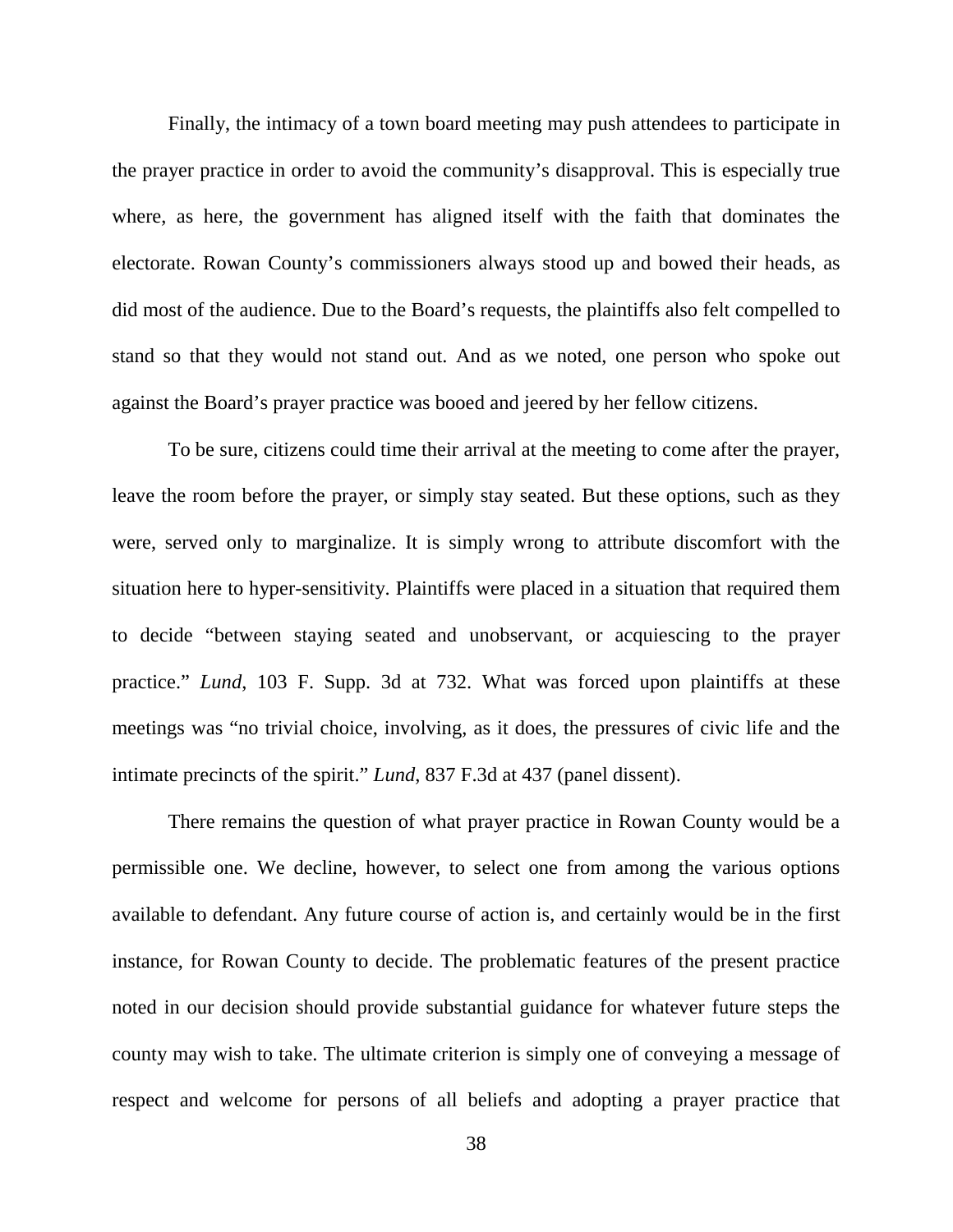advances "the core idea behind legislative prayer, 'that people of many faiths may be united in a community of tolerance and devotion.'" *Id.* at 438 (quoting *Town of Greece*, 134 S. Ct. at 1823).

### IV.

We finally find unavailing the two primary arguments advanced in Rowan County's favor. To begin, the county urges this court to conduct a blinkered review of its prayer practice. The county first reduces the practice to its constituent elements, then finds that each element is not dispositive, and finally concludes that each element is therefore immaterial. *See, e.g.*, Supp. Br. of Appellant at 9 ("[F]our rights do not make a wrong. . . . [E]ach feature enumerated by plaintiffs is common to prayer practices observed in [other] legislatures . . . .").

But when a court looks to the totality of the circumstances to assess the constitutionality of a prayer practice, as the Supreme Court says we must, a fact may be relevant to the court's inquiry while not outcome-determinative. And by dissecting the prayer practice and subjecting each piece to an independent constitutional evaluation, the county's approach overlooks the crucial interaction between the elements. This mode of analysis simply fails to heed the Supreme Court's instruction that we examine "the prayer opportunity as a whole." *Town of Greece*, 134 S. Ct. at 1824.

The dissents do not even begin to consider the prayer practice here holistically. They address it piece by piece by piece. Unsurprisingly, they find each piece "standing alone [is] undoubtedly constitutional." *Infra* Lead Dissent at 76. Be that as it may, the citizens of Rowan County are not experiencing the prayer practice piece by piece by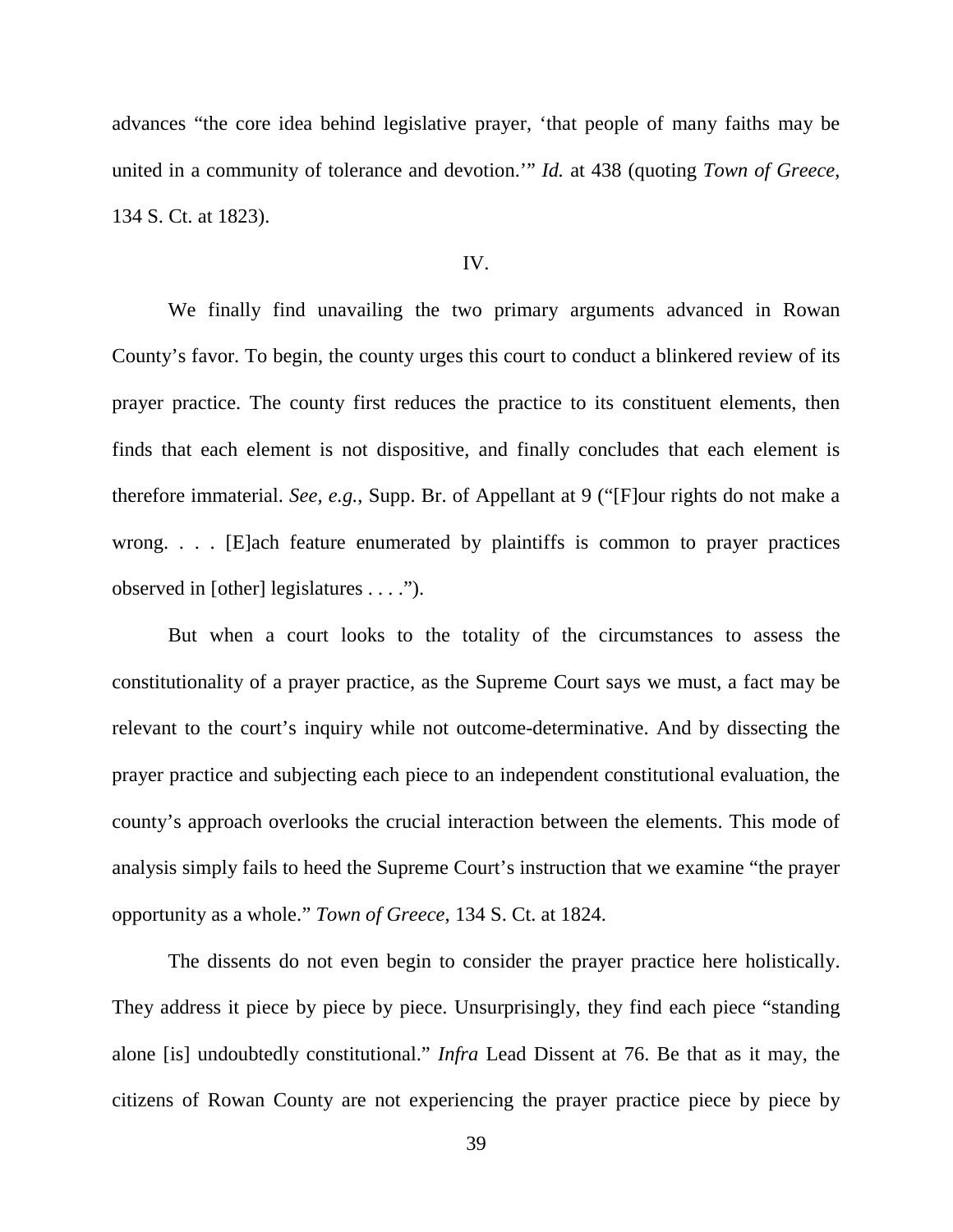piece. It comes at them whole. It would seem elementary that a thing may be innocuous in isolation and impermissible in combination. In fact, the lead dissent's tired "divide and conquer" strategy has been frowned upon by the Supreme Court itself. *See*, *e.g.*, *United States v. Arvizu*, 534 U.S. 266, 274 (2002) ("The court's evaluation and rejection of seven of the listed factors in isolation from each other does not take into account the 'totality of the circumstances,' as our cases have understood that phrase. . . . [Precedent] precludes this sort of divide-and-conquer analysis.").

Second, we cannot discern any meaningful distinction between the commissioners and the Board. The lead dissent argues that "[t]here is no evidence that the Board, as a Board, had any role in any of the prayers given by any of the individual commissioners," who are "free agent[s] no different from the ministers in *Town of Greece* or the paid chaplain in *Marsh*." *Infra* Lead Dissent at 88. On this view, "it is only through [the] act of the deliberative body writing or editing religious speech that government would impermissibly seek 'to promote a preferred system of belief or code of moral behavior' with selected content." *Lund*, 837 F.3d at 421*.* (quoting *Town of Greece*, 134 S. Ct. at 1822). This reasoning proves too much. Such an approach would create a constitutional safe harbor for all prayers delivered by legislators "no matter how proselytizing, disparaging of other faiths, or coercive" so long as the legislature itself did not collectively compose the prayers. Supp. Br. of Appellees at 13-14 n.5.

Further, the attempted distinction between the members of the Board and the Board itself rests on a formalism that cannot withstand scrutiny. When one of Rowan County's commissioners leads his constituents in prayer, he is not just another private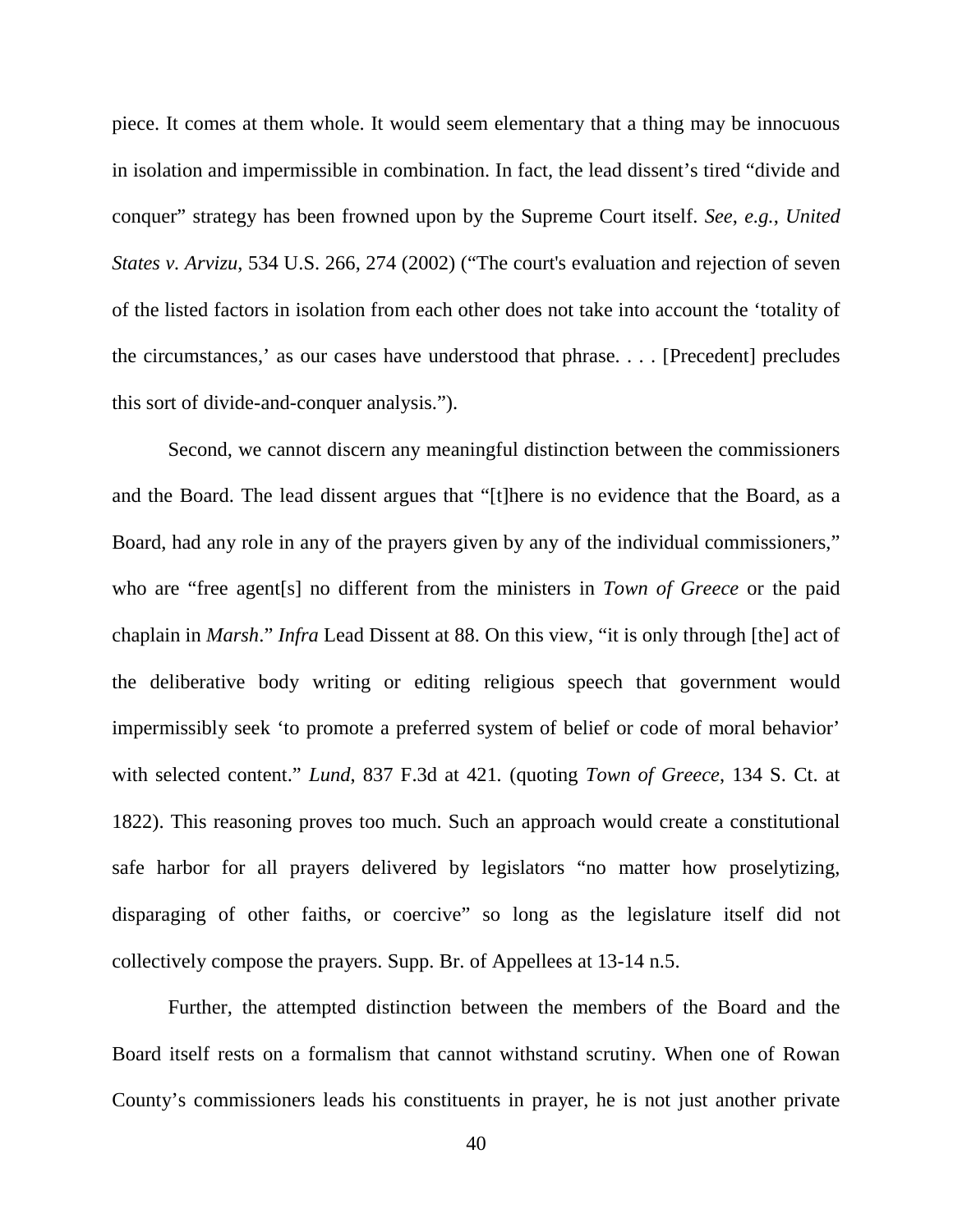citizen. He is the representative of the state, and he gives the invocation in his official capacity as a commissioner. His power to offer a prayer derives from this status; were he not a member of the Board, he would be barred from doing so. The commissioners themselves recognized as much. Invoking a recurrent theme in the prayer practice, one Board member observed: "[W]e're not here representing ourselves. Lord, we represent you and we represent the taxpayers of Rowan County." S.A. 16 (prayer of October 6, 2008). And unlike a guest minister, the commissioner remains on the scene to participate in the Board's decision-making. Finally, "it is hard to believe that a practice observed so uniformly over so many years was not by any practical yardstick reflective of board policy." *Lund*, 837 F.3d at 434 (panel dissent). In the context of Rowan County's prayer practice, there is no daylight between the individual commissioners and the Board of Commissioners.

## V.

The principle at stake here may be a profound one, but it is also simple. The Establishment Clause does not permit a seat of government to wrap itself in a single faith. But here elected officials took up a ministerial function and led the political community in prayers that communicated exclusivity, leaving members of minority faiths unwilling participants or discomforted observers to the sectarian exercises of a religion to which they did not subscribe. The solemn invocation of a single faith in so many meetings over so many years distanced adherents of other faiths from that representative government which affects the lives of all citizens and which Americans of every spiritual persuasion have every right to call their own.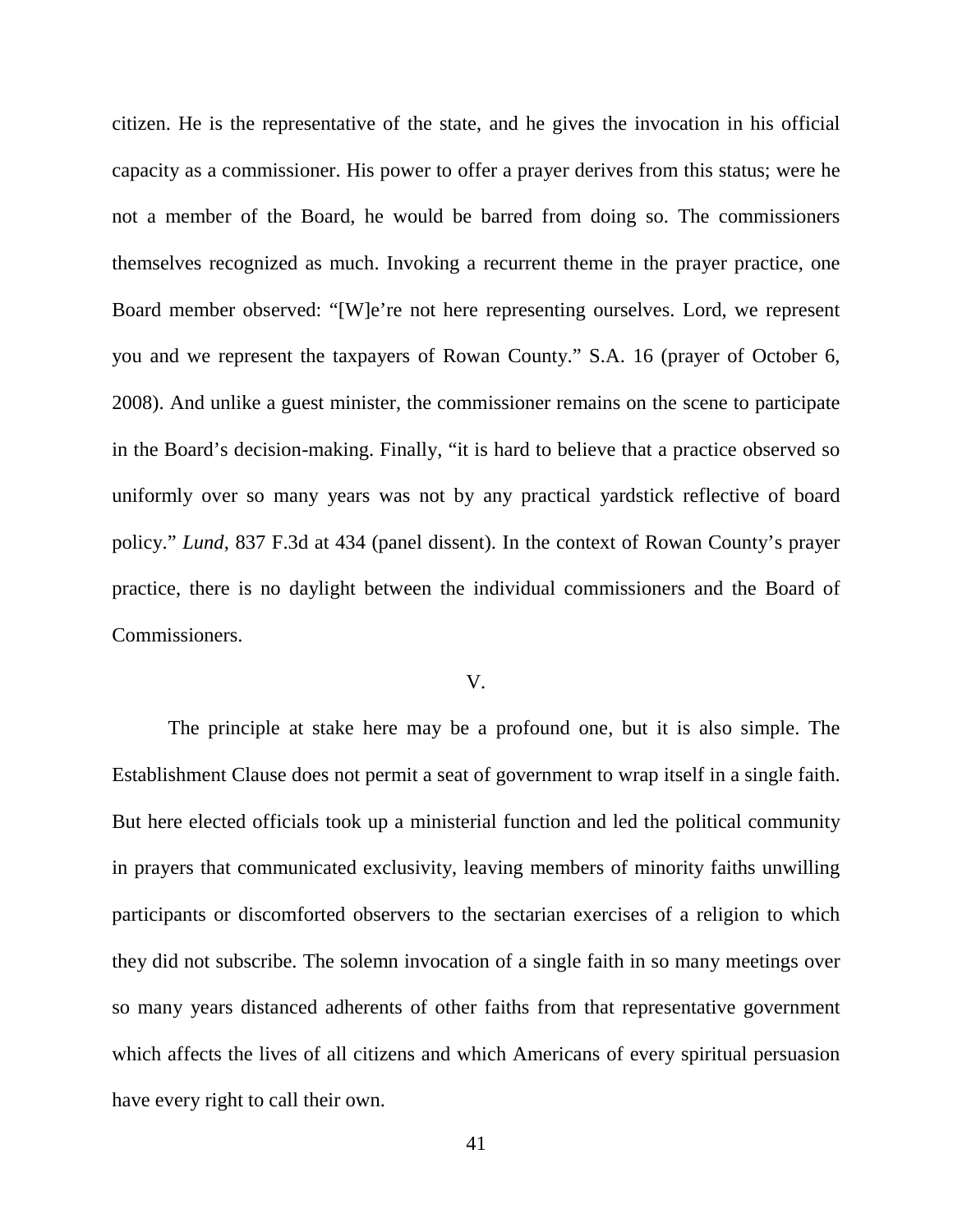If the prayer practice here were to pass constitutional muster, we would be hardpressed to identify any constitutional limitations on legislative prayer. In arguing that the Establishment Clause would still retain vitality, the lead dissent writes that the Board members would still not be permitted to offer "prayers that implored the audience to attend a particular church" or to issue "official decisions based on whether a member of the public participated in, or voiced opposition to, the legislative prayer practice." *Infra* Lead Dissent at 98-99. Well of course such things would be wholly out of bounds. In setting such criteria however, the dissent unwittingly reveals it recognizes few realistic limits on public sectarian practice at all.

We recognize that dissents by their nature attempt to broaden majority opinions and portray them as doomsday propositions. But these dissents go well beyond even that. The lead dissent writes that the majority restricts all lawmakers to "only a generic prayer to a generic god." *Infra* Lead Dissent at 108. That assertion is incorrect. Any reading of the majority opinion reveals it as a straw man. This case involves one specific practice in one specific setting with one specific history and one specific confluence of circumstances. To extract global significance from such specificity is beyond a stretch.

In concluding that Rowan County's prayer practice is constitutionally infirm, we reiterate that legislator-led prayer can operate meaningfully within constitutional bounds. And "[n]othing about the constitutional drawbacks of Rowan County's prayer practice should be construed as disparaging the prayers themselves, which were moving and beautiful on many levels." *Lund*, 837 F.3d at 436 (panel dissent). But ruling in the county's favor would send us down a rancorous road. It would bear "unfortunate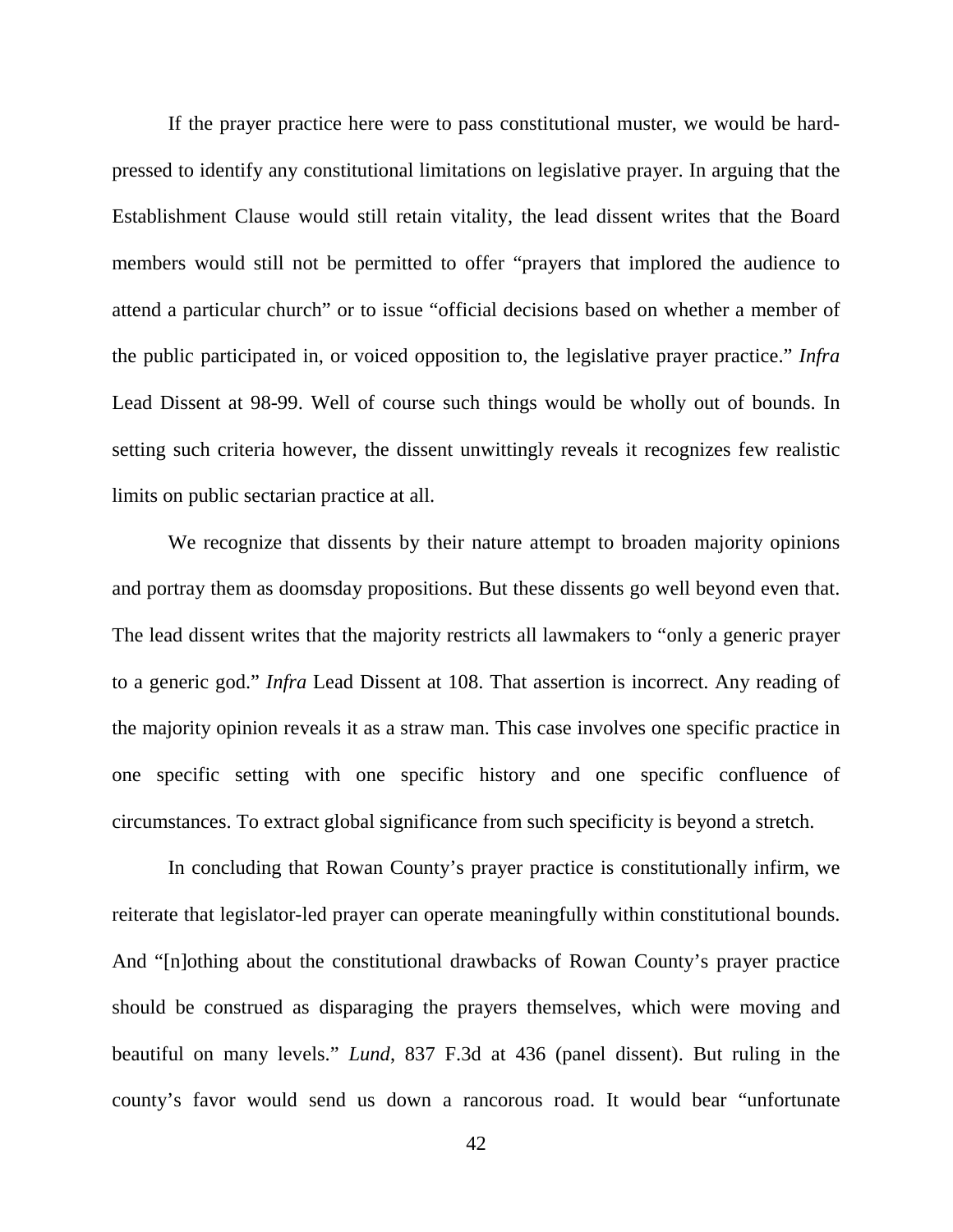consequences for American pluralism, for a nation whose very penny envisions one out of many, a nation whose surpassing orthodoxy belongs in its constitutional respect for all beliefs and faiths, a nation which enshrined in the First and Fourteenth Amendments the conviction that diversity in all of its dimensions is our abiding strength." *Id.* at 432.

A final word as to our two friends and valued colleagues in dissent. Judge Niemeyer's dissent seeks to characterize the majority opinion as anti-religious. *See infra* Niemeyer Dissent at 54 ("[T]he majority opinion's reasoning strikes at the very trunk of religion. . . ."); *id*. at 55 ("The majority's most basic error is its underlying assumption that the Establishment Clause is an *anti-religion* clause. . . ."). This suggestion may be easily dismissed. To reject the establishment of a single religious faith by the state is not to reject religion itself. *See Engel v. Vitale*, 370 U.S. 421, 435 (1962) ("It is neither sacrilegious nor antireligious to say that each separate government in this country should stay out of the business of writing or sanctioning official prayers and leave that purely religious function to the people themselves and to those the people choose to look to for religious guidance."). The Founders were able to distinguish between the importance of religion (the Free Exercise Clause) and the establishment of religion in a way that Judge Niemeyer refuses to do. [4](#page-42-0)

The lead dissent, meanwhile, disparages the majority for its belief in an "ecumenical utopia" and its respect for the pluralistic nature of religious faith in our

<span id="page-42-0"></span><sup>&</sup>lt;sup>4</sup> We do note that our colleague has flatly mischaracterized the majority opinion. Nowhere does it say or hold that "Rowan County's prayer practice [is] unconstitutional, essentially because the prayers were sectarian." *Infra* Niemeyer Dissent at 54.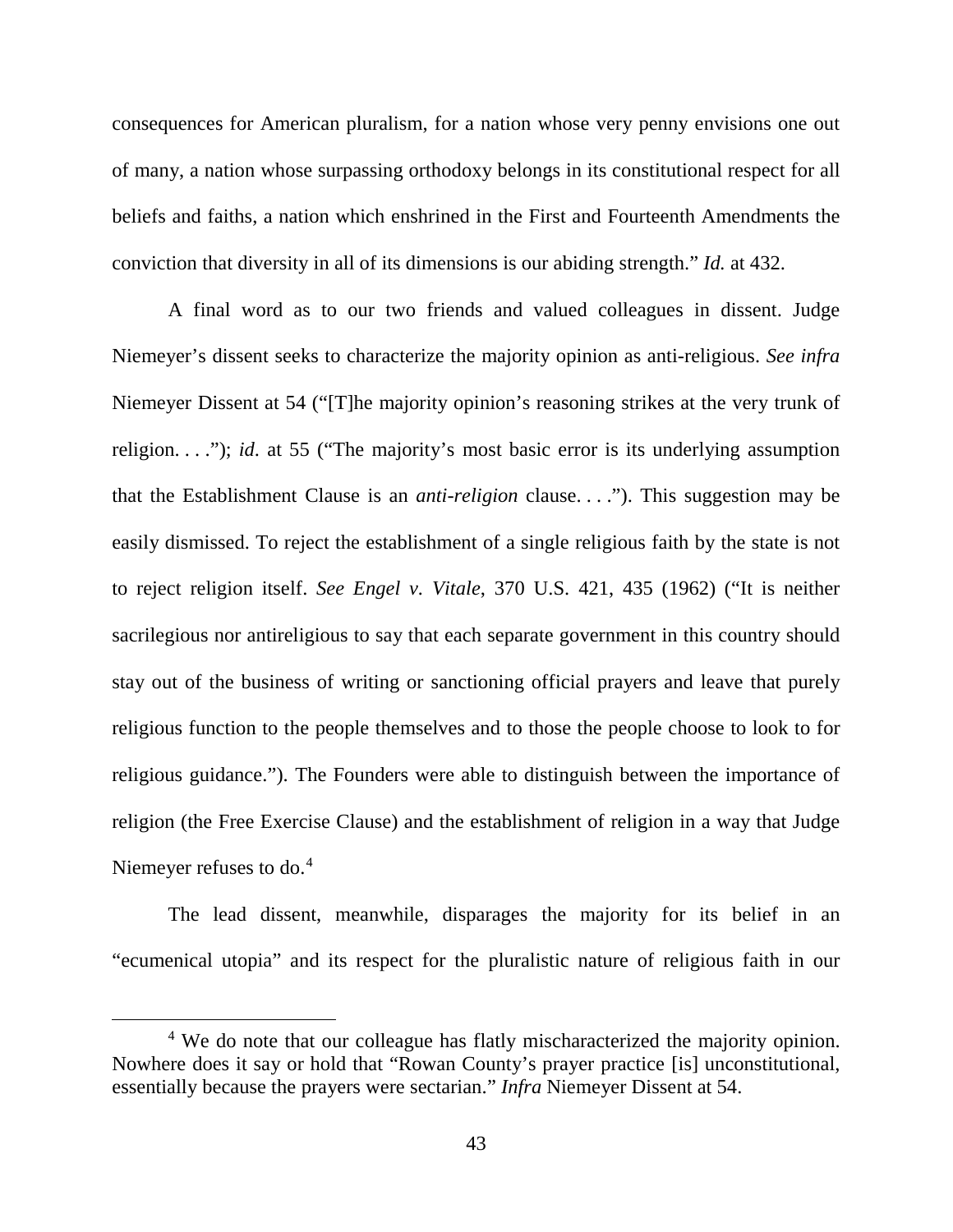country. *See infra* Lead Dissent at 97. If that be our sin, we shall gladly confess it. Localities enjoy wide discretion in designing a prayer practice, but those that do aspire to an ecumenical and pluralistic prayer opportunity should not have to suffer the scarcely concealed aspersions of "ecumenical utopias" and "generic gods" that some may cast upon them. In its eager acceptance of state-entwined religious orthodoxy, the lead dissent evokes an America that is not ours and never has been. It was in simple recognition of religious pluralism that the Founders adopted the Establishment Clause. *See* James Madison, Speech at the Virginia Ratifying Convention (June 12, 1788), in 11 The Papers of James Madison 130 (Robert Rutland et al. eds., 1977) ("[The] freedom [of religion] arises from that multiplicity of sects, which pervades America, and which is the best and only security for religious liberty in any society."). Had America been a monolithic religious entity, there would have been no need for the protection of religious diversity at all. Any thought that ecumenism and respect for religious pluralism would become disfavored in judicial quarters would have left the Founders saddened at what their First Amendment had become.

Our Constitution seeks to preserve religious liberty without courting religious animosity. In this quest, our two religion clauses have been a great success, helping to spare Americans the depth of religious strife that so many societies have had to suffer and endure. And yet free religious exercise can only remain free if not influenced and directed by the hand of the state. On this score, the county simply went too far. The First Amendment in the end is not either/or, but both/and. Believing that free religious exercise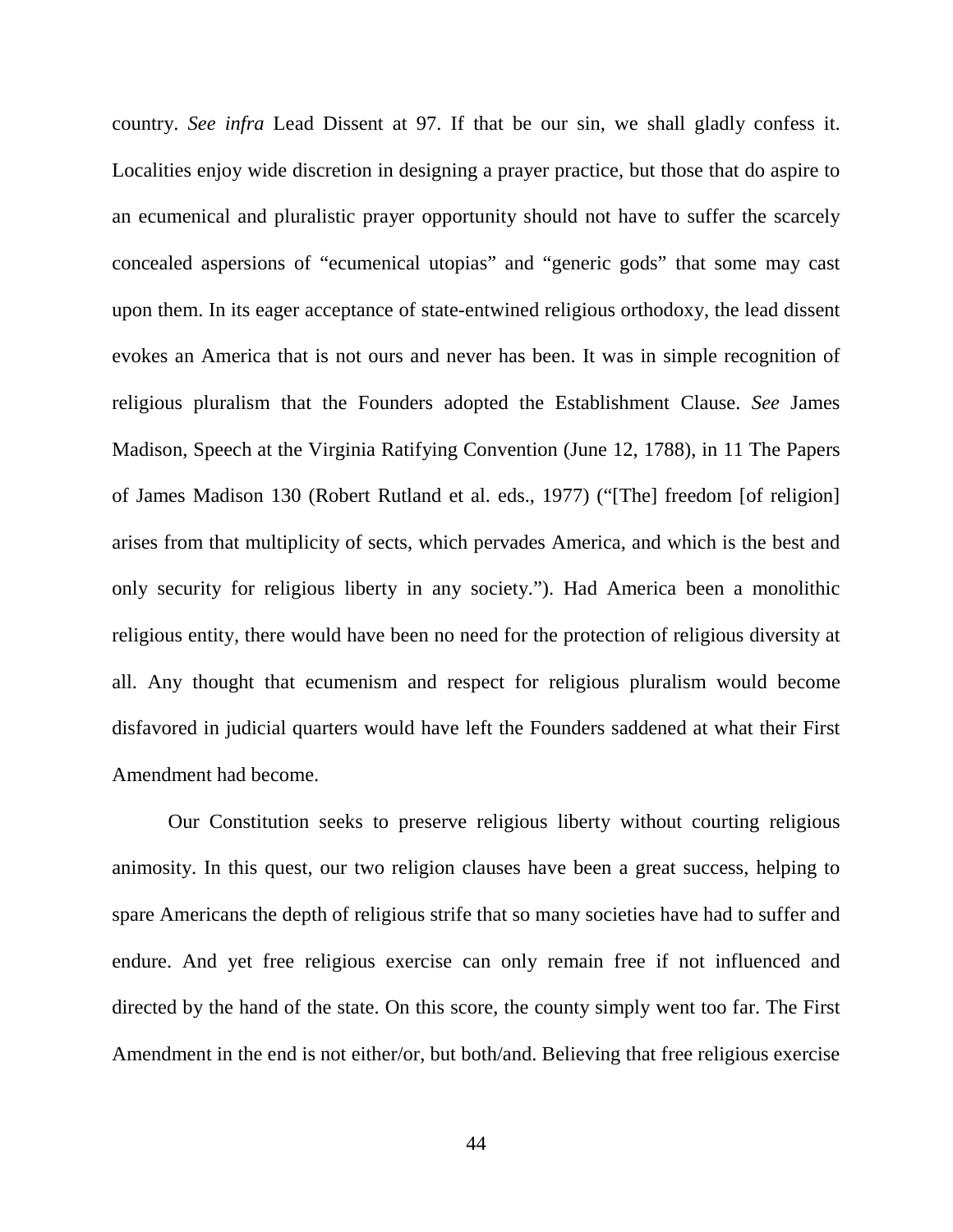in Rowan County may likewise further the values of religious welcome and inclusion, we affirm the judgment of the district court.

# *AFFIRMED*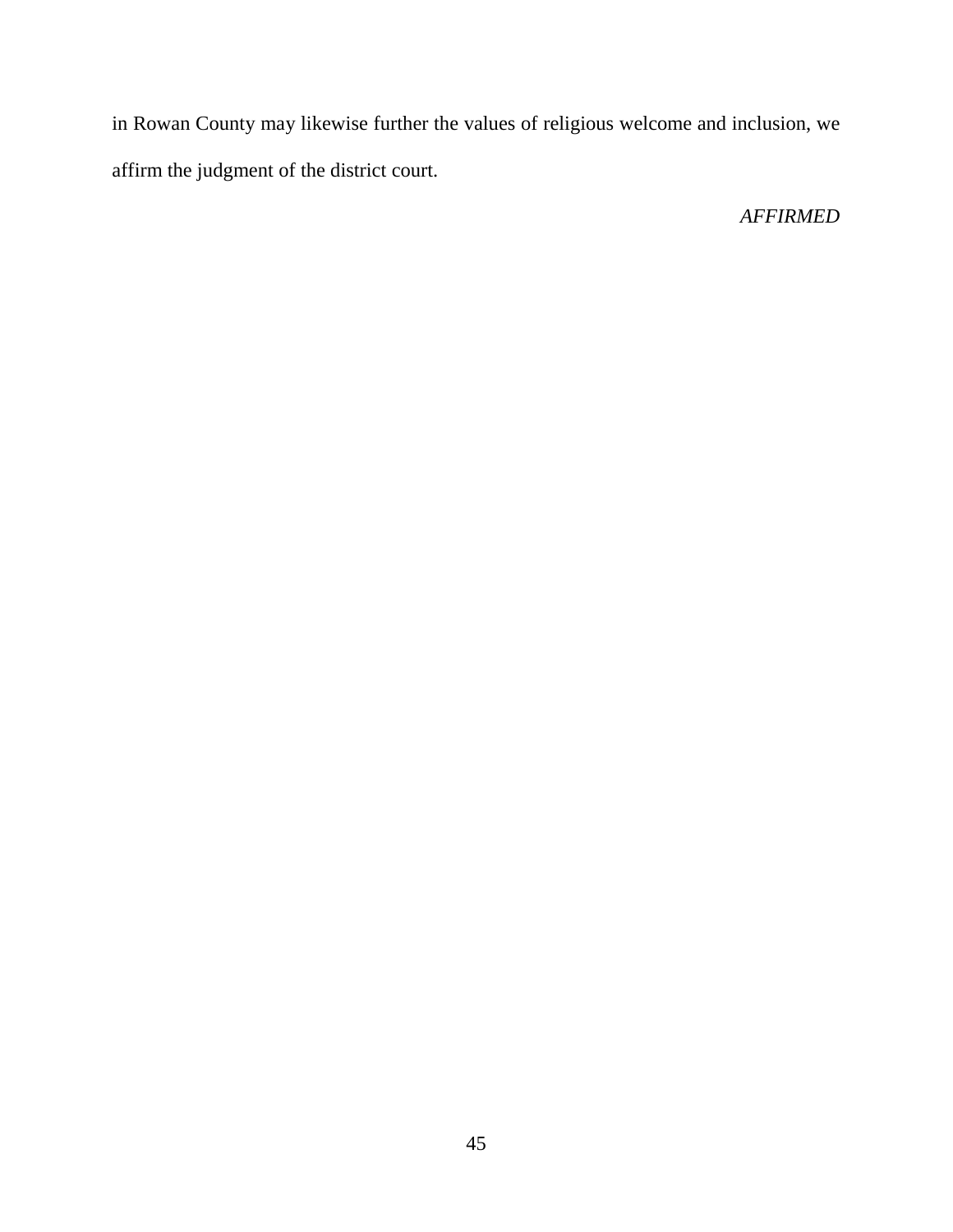### DIANA GRIBBON MOTZ, Circuit Judge, concurring:

I concur in full with the majority opinion. I write separately to emphasize that our decision today fully comports with *Marsh v. Chambers*, 463 U.S. 783 (1983), *Town of Greece v. Galloway*, 134 S. Ct. 1811 (2014), and the history of the Establishment Clause itself.

I.

The Constitution forbids a legislative body from using its prayer opportunity to advance one religion or set of religious beliefs to the exclusion of others. *See Town of Greece*, 134 S. Ct. at 1823; *Marsh*, 463 U.S. at 794–95. This rule derives from "[t]he clearest command of the Establishment Clause," namely, "that one religious denomination cannot be officially preferred over another." *Larson v. Valente*, 456 U.S. 228, 244 (1982). The most obvious way to show a preference for one religion is publicly to profess faith in its teachings. The Constitution fiercely protects this type of expression by individual citizens. But for the government, the Constitution absolutely forbids it. *See, e.g.*, *Epperson v. Arkansas*, 393 U.S. 97, 103–04 (1968).

This remains the law, and neither *Marsh* nor *Town of Greece* exempts prayer made before a legislative body from this rule. Rather, those cases simply hold that a legislative body may participate in some limited forms of religious activity without officially taking sides or appearing to do so.

In *Marsh*, the Supreme Court concluded that the Nebraska Legislature did not abandon official neutrality by employing a chaplain of one particular religious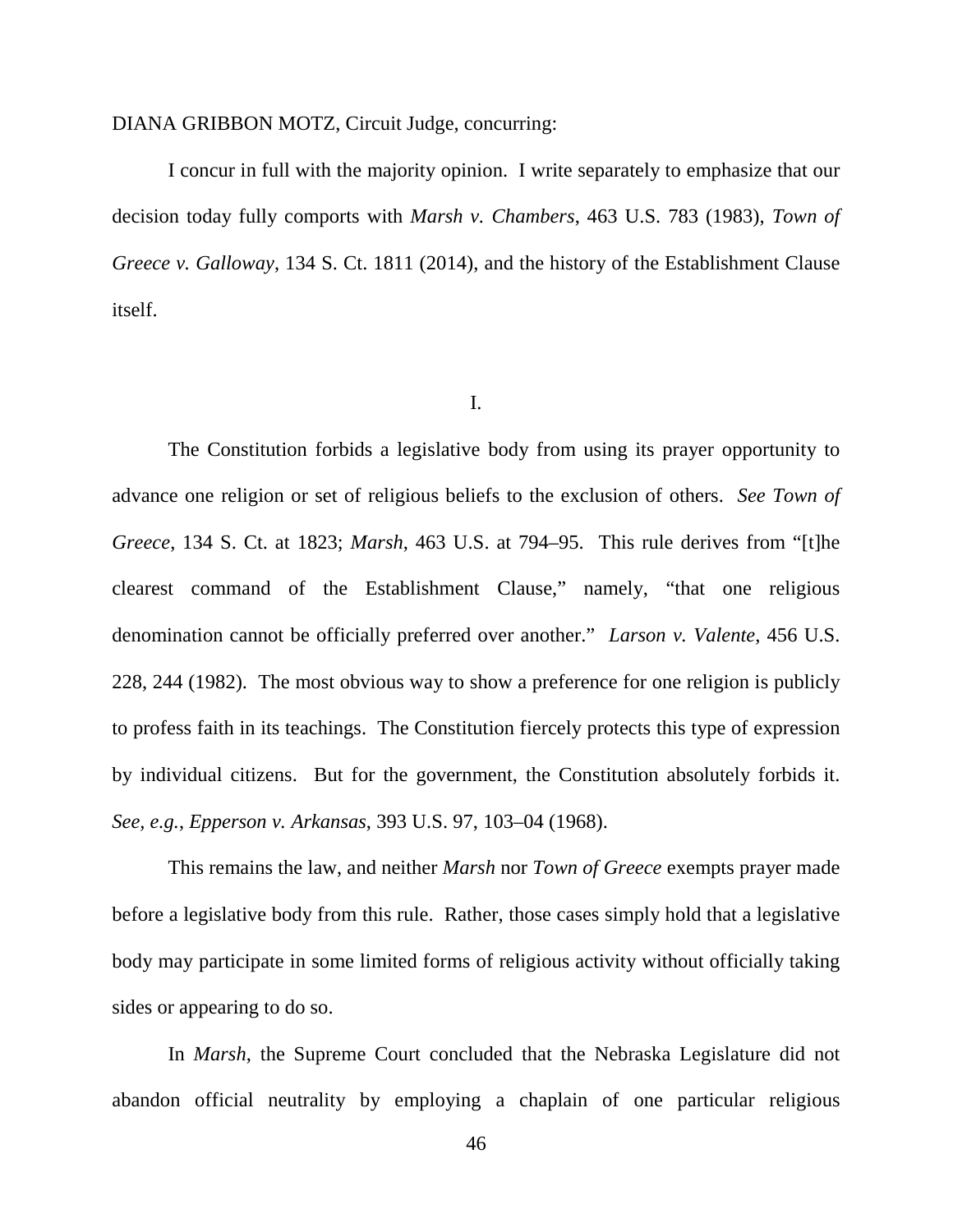denomination to invoke divine guidance before a legislative session. *See* 463 U.S. at 793–95. In so holding, the Court rightly deferred to the Framers' judgment about this type of government involvement with religion. *See id.* at 790–91. However, the *Marsh* Court plainly did not abandon or make an exception to the Establishment Clause's basic commitment to neutrality. Instead, the Court ultimately approved the Legislature's practice because it found "no indication that the prayer opportunity has been exploited to proselytize or advance any one, or to disparage any other, faith or belief." *Id.* at 794–95.

In *Town of Greece*, the Court held that a legislative body's chaplain-led prayer could include sectarian content. 134 S. Ct. at 1823. Thus, the town board in that case did not impermissibly prefer one religion over another simply because volunteer chaplains spoke in a particular religious idiom. To hold otherwise, the Court reasoned, would require legislatures and courts to "act as supervisors and censors of religious speech," which would entangle government with religion far more than a rule allowing a prayergiver to draw on his private religious beliefs. *Id.* at 1822. Reviewing the town's practice as a whole, the Court concluded that no other features of the town's rotating system of volunteer chaplains, all recruited in a non-discriminatory manner from local congregations, advanced one religion to the exclusion of others. *See id.* at 1824.

Thus, *Marsh* and *Town of Greece* provide a guidepost for resolving the case at hand. If the Board's practice sends the message that it prefers or accepts the teachings of one religion over others, it violates the Constitution. If the practice simply allows a prayer-giver to espouse his own private religious beliefs when helping to solemnize the Board's meetings, it does not.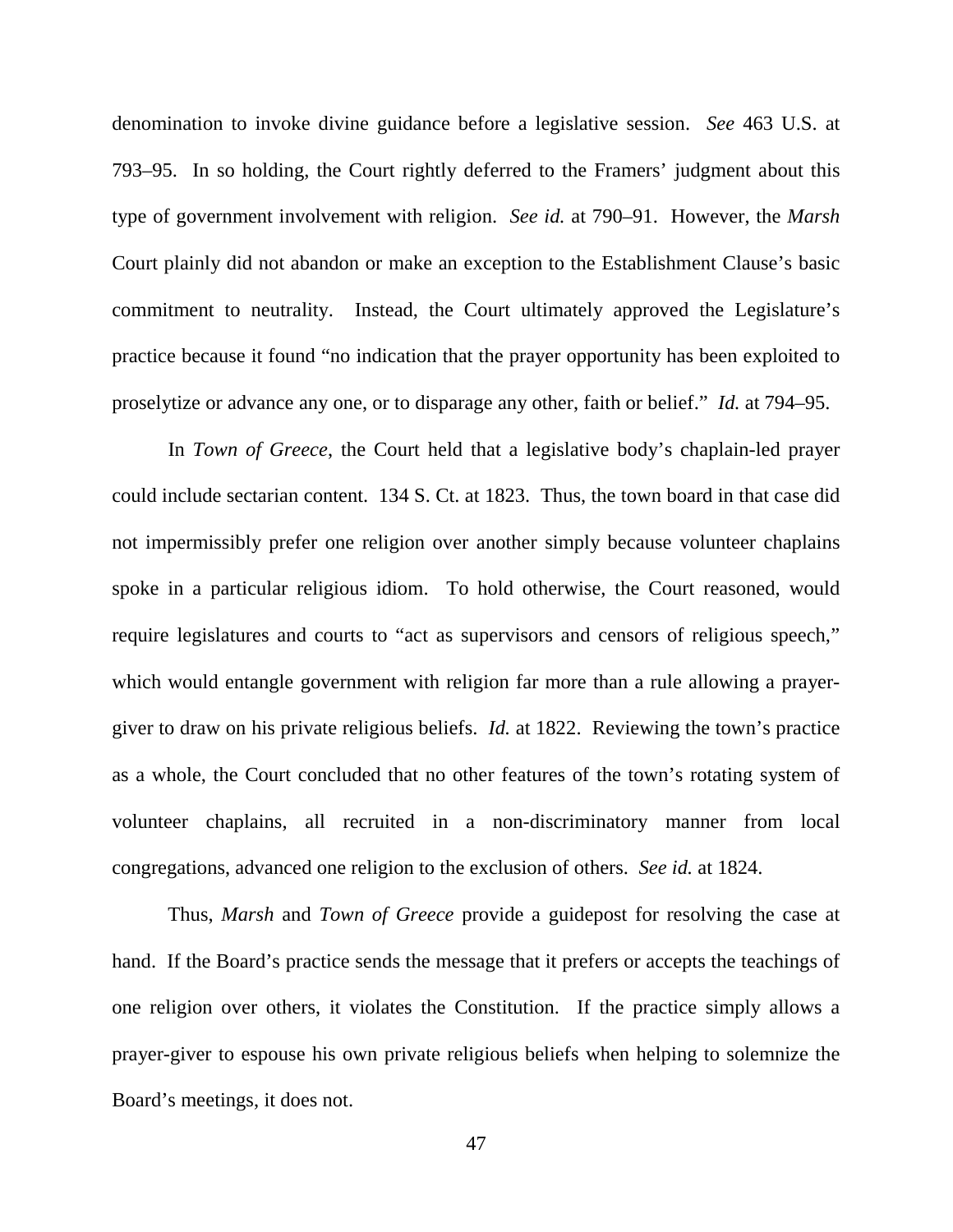Of course, resolving whether a given practice violates the Establishment Clause requires us to engage in a sensitive "interpretation of social facts." *Santa Fe Indep. Sch. Dist. v. Doe*, 530 U.S. 290, 315 (2000) (quoting *Lynch v. Donnelly*, 465 U.S. 668, 694 (1984) (O'Connor, J., concurring)). Yet some clear boundaries exist. For example, neither *Marsh*, nor *Town of Greece*, nor any other case suggests that a legislative body may begin each and every one of its meetings by reciting a particular religion's creed. It does not matter whether that creed is the *Shahada* of Islam, the Triple Gem of Buddhism, a recitation from the Vedas or other *shruti* sacred to Hinduism, the Wiccan Rede, the *Shema Yisrael* of Judaism — or the Apostle's Creed of Christianity.

If members of a legislative body recited one religion's creed month after month, year after year, allowing no opportunity for members of any other religion to lead a prayer, a reasonable observer could only conclude that the legislative body preferred that religion over all others. *See Engel v. Vitale*, 370 U.S. 421, 430 (1962) ("There can be no doubt that New York's state prayer program officially establishes the religious beliefs embodied in the Regents' prayer," even though the prayers were optional for students.). If a practice like this does not violate the Establishment Clause, nothing would prevent that legislature from passing a statute, ordinance, or resolution declaring a particular faith the true religion. No principled distinction exists between a legislative body's proclaiming, for example, Christianity's status as the one true religion in a written instrument and professing that it is so — over and over again with no room for an alternative viewpoint — during public meetings. Both constitute state action. *See Turner*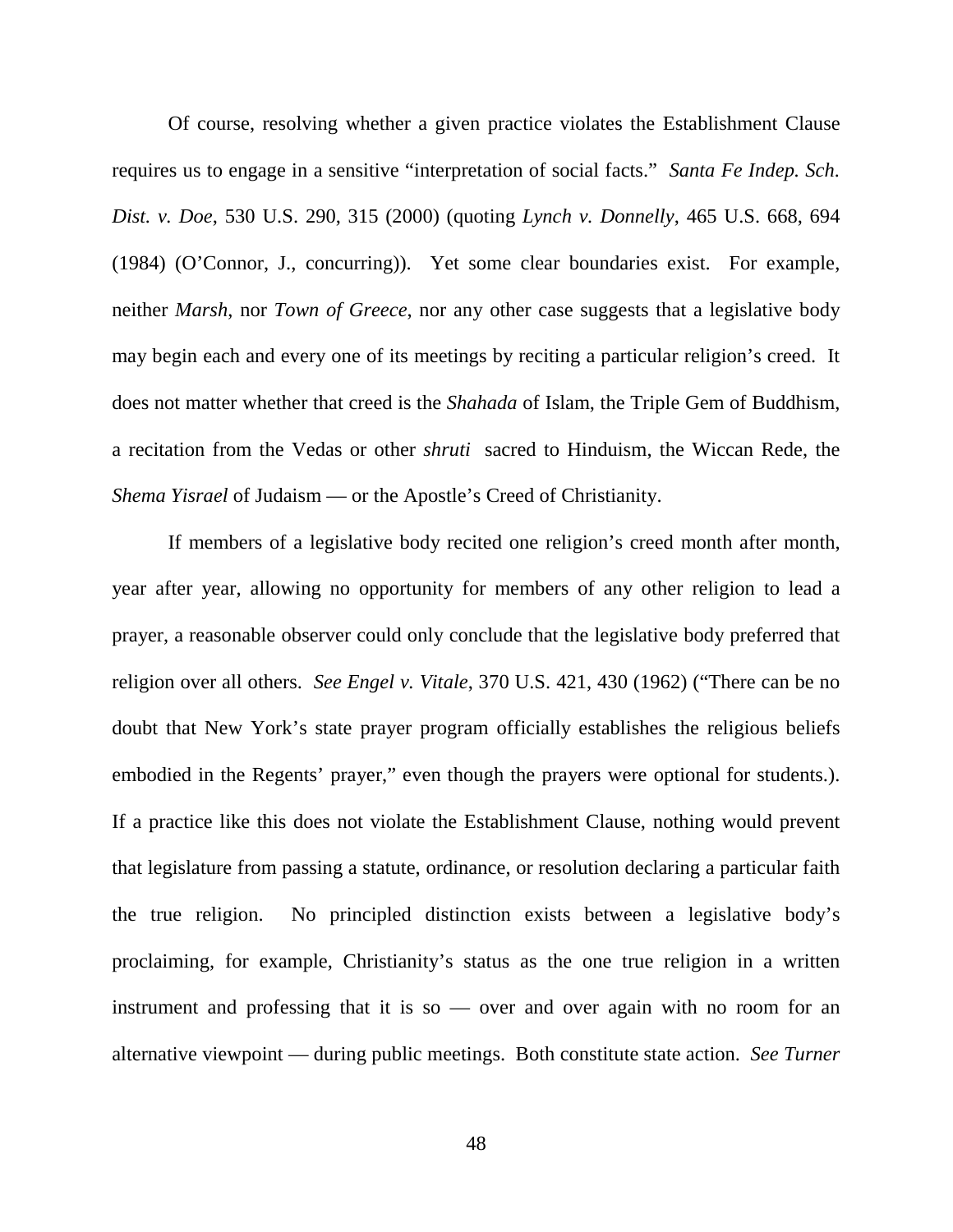*v. City Council of Fredericksburg*, 534 F.3d 352, 354–55 (4th Cir. 2008) (O'Connor, J.). And both convey the message of government preference for one religion over all others.

In this case, for all the reasons set forth in the majority opinion, the Board's practice sends the same message as the Apostle's Creed. The undisputed record evidence renders untenable Rowan County's contention that the Commissioners were simply espousing their own personal religious beliefs. In over five years, the Board made no disclaimers and adopted no official policies to that effect. Moreover, the prayers themselves were typically phrased using first-person plural pronouns like "we" and "our," undermining any suggestion that the prayers were simply personal petitions. Nor is the conclusion Rowan County would have us draw apparent from the overall context of the prayers. In sum, nothing about the Board's practice would lead a reasonable observer to conclude that the Commissioners spoke only as individuals, rather than speaking for the legislative body representing the people of Rowan County. *Cf. Joyner v. Forsyth Cty.*, 653 F.3d 341, 344 (4th Cir. 2011) (noting the board's formal written policy that its prayers were "not intended . . . to affiliate the Board with, nor express the Board's preference for, any faith or religious denomination").

Given the Commissioners' role in the prayer practice, the exclusivity of those prayers, the uniformity of the Christian message found in nearly every prayer, the frequency of these sectarian prayers, the degree of sectarian content in the prayers, the long duration of the prayer practice, and the reactions to the objections of non-Christian residents, a reasonable observer would conclude that the Board had placed its imprimatur on Christianity. In fact, a reasonable observer could not conclude otherwise.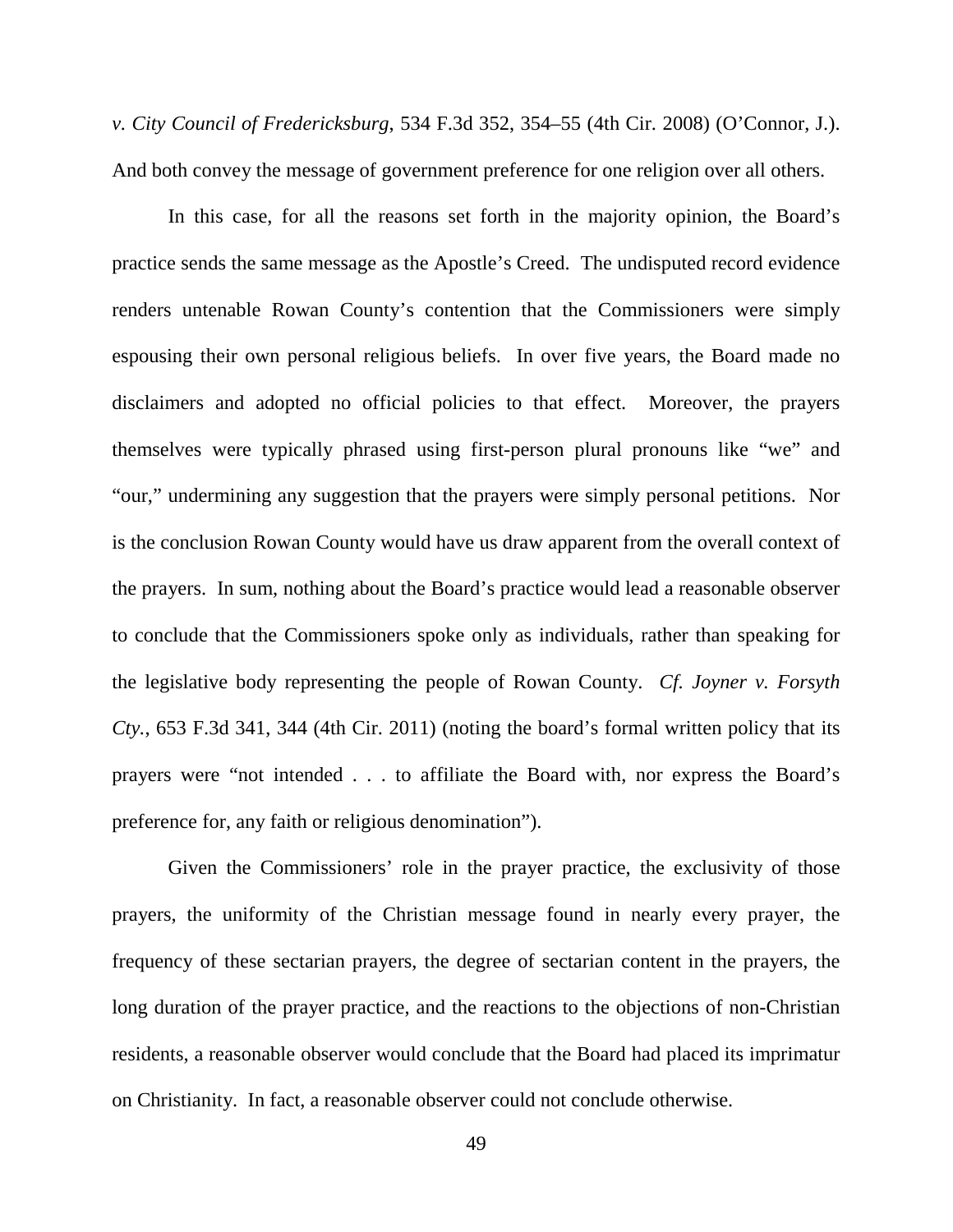II.

Nor can the historical practice of the First Congress save the Board's practice. Of course, to the extent we can discern it, the Framers' understanding of what constitutes permissible religious activity by the government serves as highly probative evidence of what the Establishment Clause allows and what it forbids. *See Marsh*, 463 U.S. at 790– 91. Courts consider the Framers' understanding probative because they drafted the First Amendment and sent it on to the states for ratification. As such, it is unlikely that the Establishment Clause forbids a practice the First Congress engaged in or permits a practice it eschewed. For this very reason, the *Marsh* Court found it significant that the First Congress employed chaplains to deliver opening prayers, explaining that "[i]t can hardly be thought" the Framers "intended the Establishment Clause of the Amendment to forbid what they had just declared acceptable." *Id.* at 790.

Study of the practice of the First Congress thus serves as a useful interpretive tool in legislative prayer cases, but this tool can easily be misused. One way to misuse it is to claim that a practice dating back to the First Congress justifies a significantly different modern practice. That is precisely what Rowan County and its supporting amici attempt to do here. They shoehorn the legislator-led prayer at issue in this case into the tradition begun by the First Congress. But examination of the practice of the First Congress shows that it provides no support at all for the Board's prayer practice. Rowan County and its supporting amici do not cite a single authority suggesting that the First Congress engaged in a practice similar to the one at issue — that is, having one of its own members deliver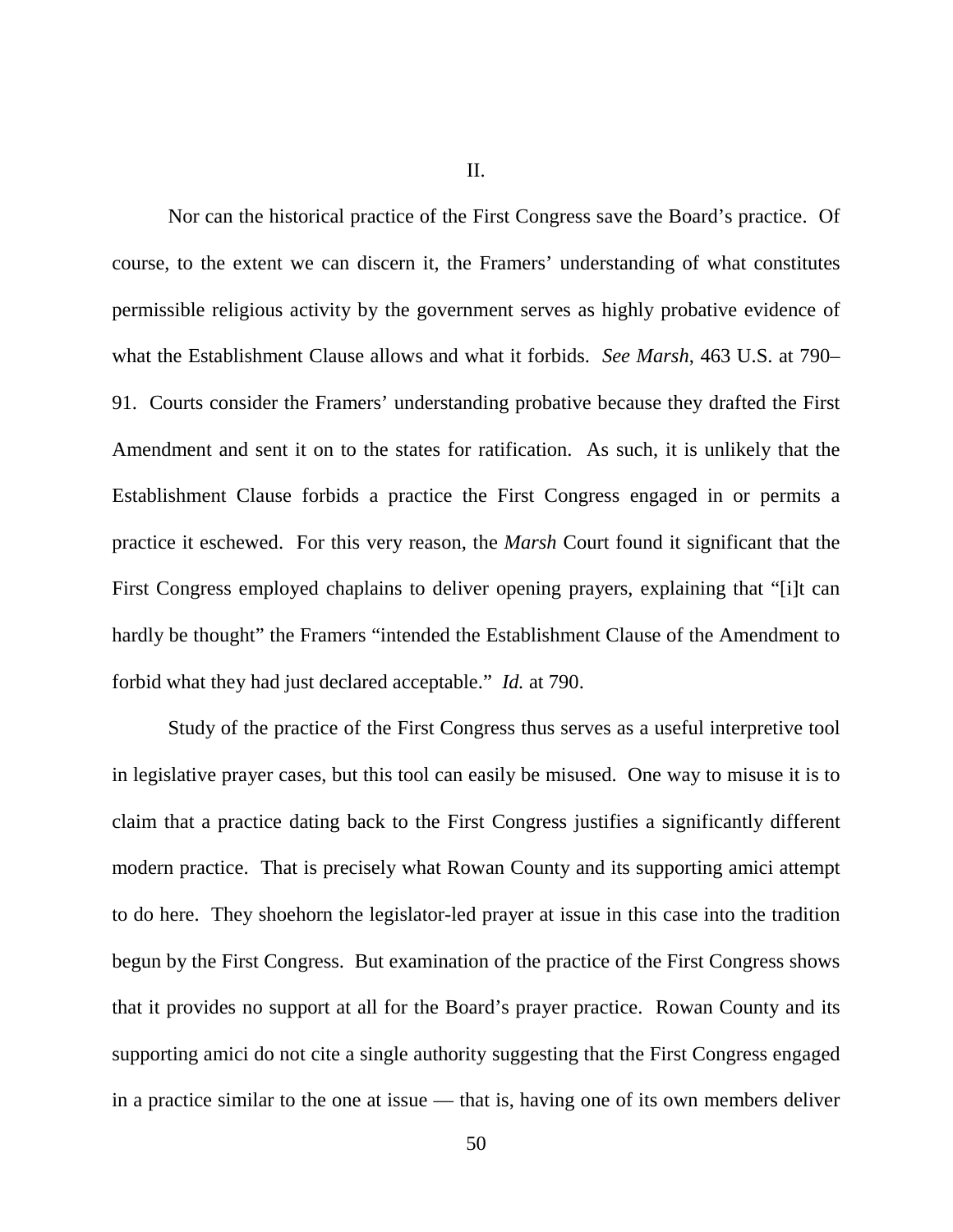the opening prayer. Perhaps most notably, my dissenting colleagues cannot cite any such authority either.

This stands to reason. A search of the Journals of House and Senate from 1789 to 1791, the official contemporaneous records of the proceedings in the First Congress, and the Annals of Congress, which were compiled later from the best available sources from that time period, does not yield even one example of legislator-led prayer during the First Congress. The Framers apparently relied exclusively on chaplain-led prayer to solemnize their proceedings. Of course, this does not establish that legislator-led prayer is unconstitutional, but it does preclude any argument that legislator-led prayer must be constitutional because the First Congress approved of it.

Rather than cite historical evidence that is truly probative of the meaning of the Establishment Clause, the principal dissent relies on recent instances of legislator-led prayer in Congress, none of which occurred before 1973; the contemporary practices of state and local legislatures; the practice of the South Carolina Provincial Congress; and a vague, citation-free statement from the late Senator Robert C. Byrd that senators have given the opening prayer "from time to time." *See* 2 Robert C. Byrd, *The Senate 1789 – 1989: Addresses on the History of the United States Senate* 305 & 647 n.17 (Wendy Wolff ed., 1991) (citing two resolutions as support for a different proposition). In the historical analysis endorsed by the *Marsh* Court, this is very thin gruel. And it is certainly no substitute for the Framers' own practice and understandings.

Furthermore, the limits the Framers imposed on their own practice of chaplain-led prayer provide significant evidence of what they believed to be the dividing line between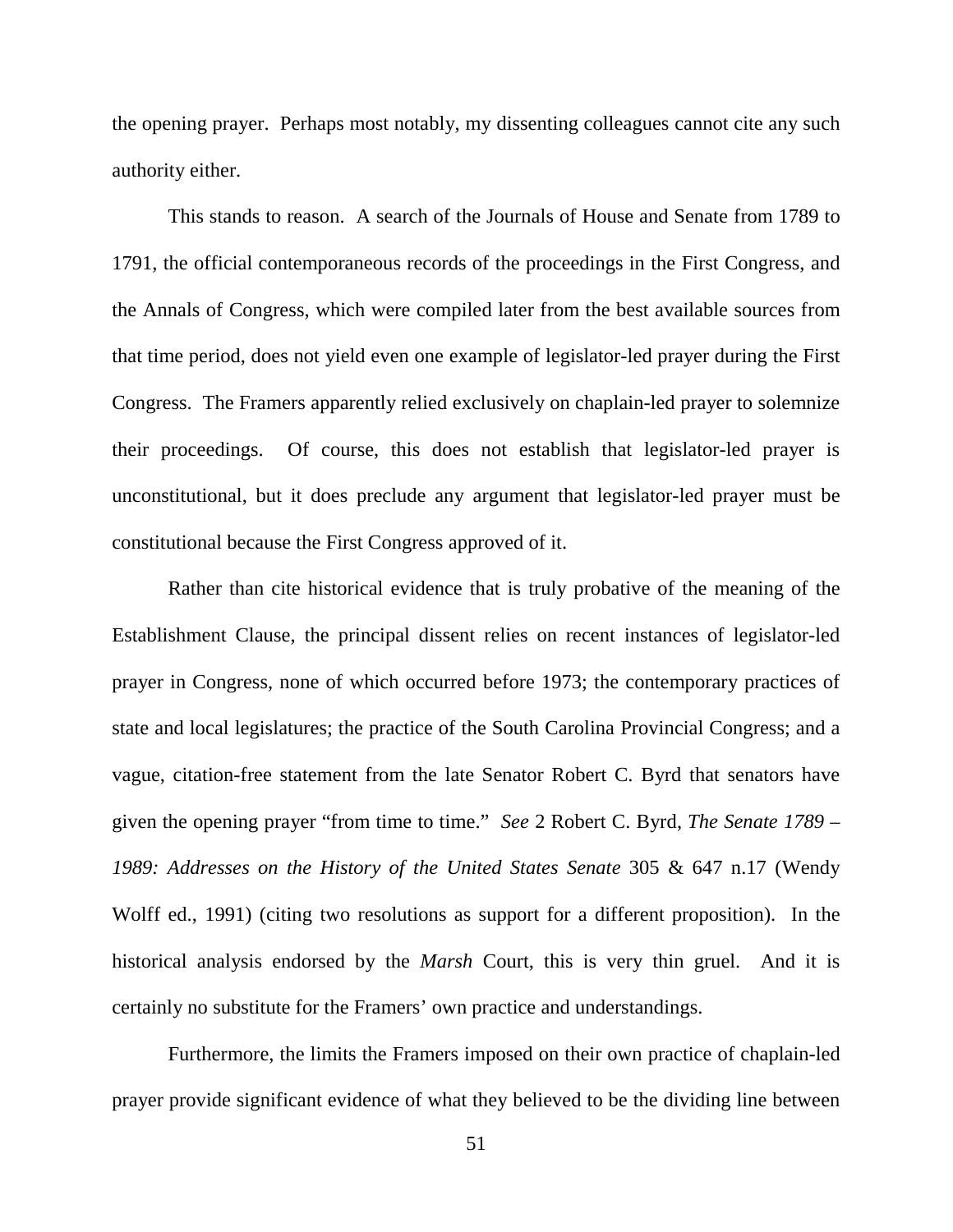permissible and impermissible legislative prayer. By the standards of an overwhelmingly Protestant society, the First Congress took pains to ensure that its own legislative prayer practice remained religiously neutral, both in appearance and in practice. As one of its very first orders of business, the House and Senate formed committees "to take under consideration the manner of electing Chaplains." S. Journal, 1st Cong., 1st Sess. 10 (1789). On April 15, 1789, the Senate committee reported back with a proposed resolution:

That two Chaplains, *of different denominations*, be appointed to Congress, for the present session, the Senate to appoint one, and give notice thereof to the House of Representatives, who shall, thereupon, appoint the other; which Chaplains shall commence their services in the Houses that appoint them, *but shall interchange weekly*.

*Id.* at 12 (emphases added); *see also Marsh*, 463 U.S. at 793 n.13. The Senate adopted the resolution, S. Journal, 1st Cong., 1st Sess. 12 (1789), and the House concurred two days later, H.R. Journal, 1st Cong., 1st Sess. 16 (1789). The Senate went on to elect Samuel Provoost, an Episcopalian bishop, as its first chaplain, and the House in turn elected William Linn, a Presbyterian minister. S. Journal, 1st Cong., 1st Sess. 16 (1789); H.R. Journal, 1st Cong., 1st Sess. 26 (1789).[\\*](#page-51-0)

This history surely reflects the Framers' concern with avoiding even a suggestion that Congress subscribed to the tenets of a single religion. I can discern no other reason

<span id="page-51-0"></span>\* This rule stood without interruption for the next sixty-one years. Along the way, Congress rejected proposals that would have omitted or specifically struck the "of different denominations" language in 1800, 1810, 1845, 1846, and 1847. S. Journal, 6th Cong., 2d Sess. 109 (1800); S. Journal, 11th Cong., 3d Sess. 526 (1810); H.R. Journal, 11th Cong., 3d Sess. 441 (1810); H.R. Journal, 29th Cong., 1st Sess. 72 (1845); H.R. Journal, 29th Cong., 2d Sess. 52 (1846); H.R. Journal, 30th Cong., 1st Sess. 59 (1847).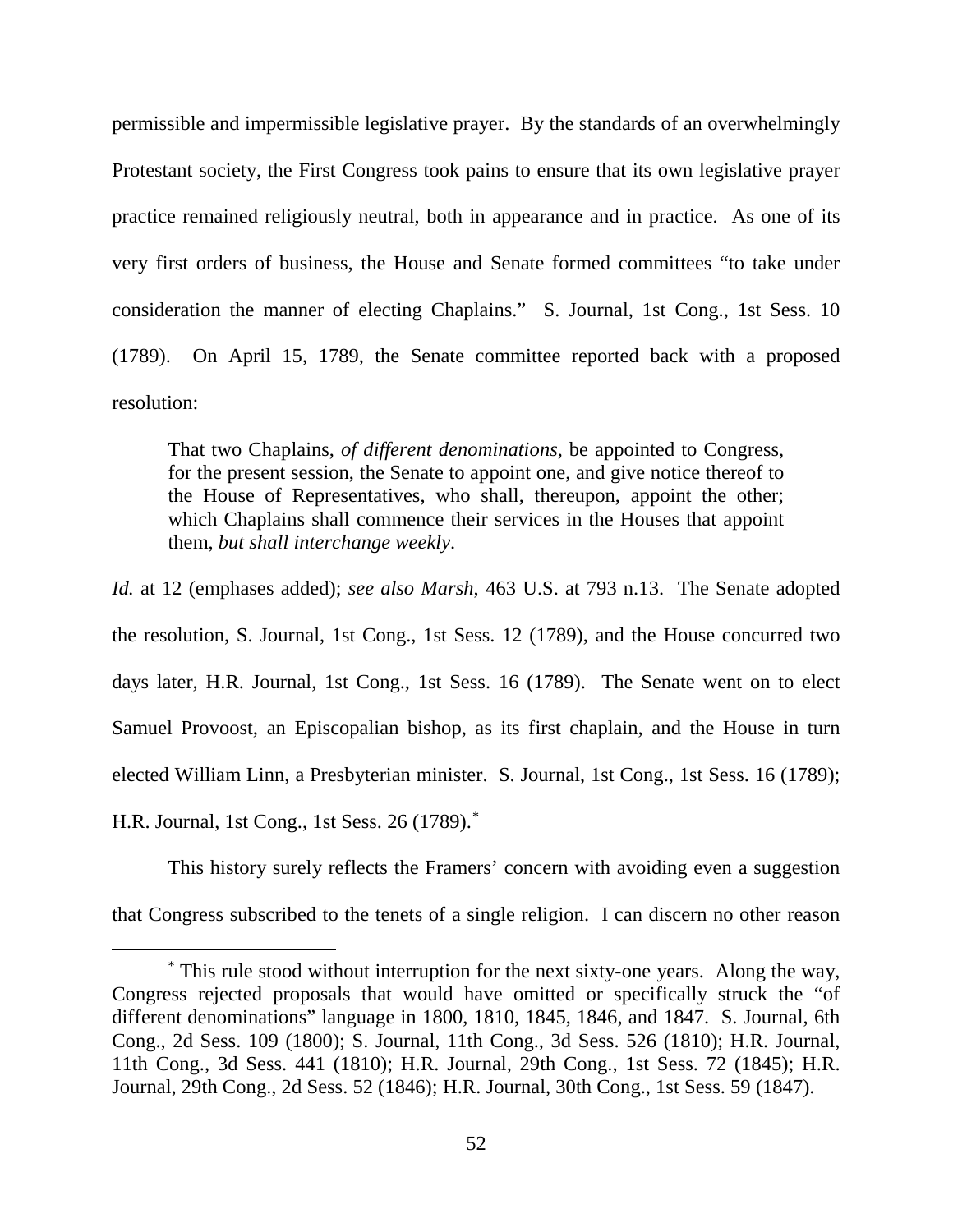why the House and Senate would have bound themselves to select chaplains of different denominations *and* to rotate their chaplains so often. The Framers understood that legislative prayer, even when led exclusively by chaplains, can be just as dangerous as other forms of government-sponsored religious activity unless measures are taken to avoid a sectarian preference, or even the appearance of one.

The Board's practice in the case at hand simply does not fit the tradition of legislative prayer the First Congress began. In the aggregate, the Board's practice amounts to an advancement of the tenets of a preferred religion. The members of the First Congress, who were far less acquainted with religious diversity than we are today, managed to avoid this, and they fashioned their own prayer practice to do so. Surely, Rowan County can do the same.

#### III.

The Supreme Court has not disavowed the fundamental rule that a legislative body may not use its prayer opportunity to promote or affiliate itself with one religion to the exclusion of others. If the Board's practice does not violate this rule, then I cannot imagine what does.

Judge Keenan and Judge Harris have authorized me to indicate that they join in this concurring opinion.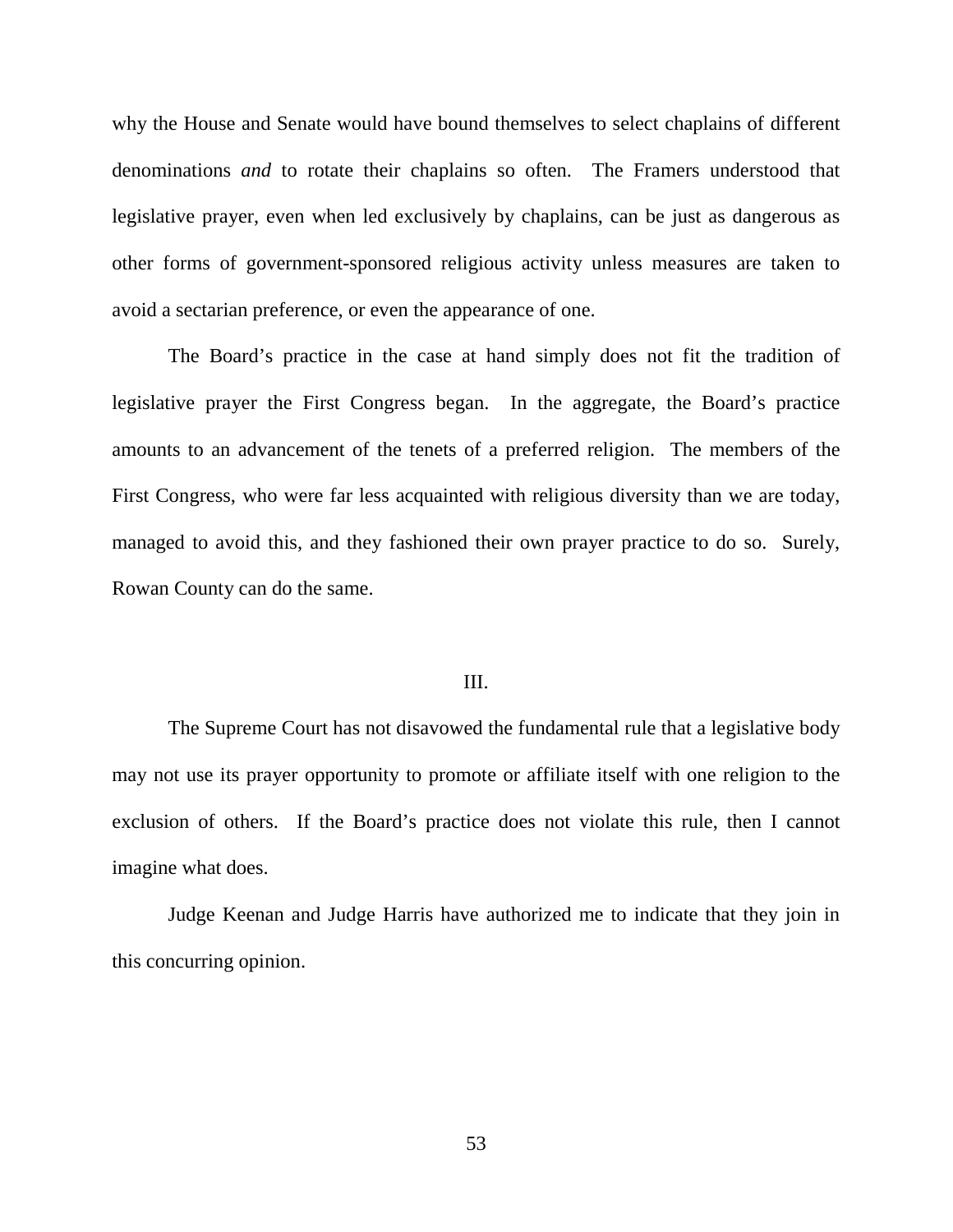NIEMEYER, Circuit Judge, with whom Judge SHEDD joins, dissenting:

I am pleased to concur in Judge Agee's fine opinion, which carefully and faithfully applies the Supreme Court's recent decision in *Town of Greece v. Galloway*, 134 S. Ct. 1811 (2014). I write separately to focus on how the majority opinion, beyond simply sidestepping *Town of Greece*, actively undermines the appropriate role of prayer in American civic life. While it pays lip service to controlling law, it nonetheless seeks to avoid it and to reinstate instead the holding in *Joyner v. Forsyth County*, 653 F.3d 341 (4th Cir. 2011), which was squarely overturned by *Town of Greece*.

I

In finding Rowan County's prayer practice unconstitutional, essentially because the prayers were sectarian, the majority opinion's reasoning strikes at the very trunk of religion, seeking to outlaw most prayer given in governmental assemblies, even though such prayer has always been an important part of the fabric of our democracy and civic life.

The history of prayer practice in governmental assemblies is well documented both by the Supreme Court in its decisions in *Marsh v. Chambers*, 463 U.S. 783 (1983), and *Town of Greece* and by the amicus brief submitted in this case by several States, which demonstrates that the practice is an important reflection of the values underlying both the Free Exercise and Establishment Clauses of the U.S. Constitution. By ignoring these values, the majority is able to mischaracterize and thus misapply those constitutional provisions.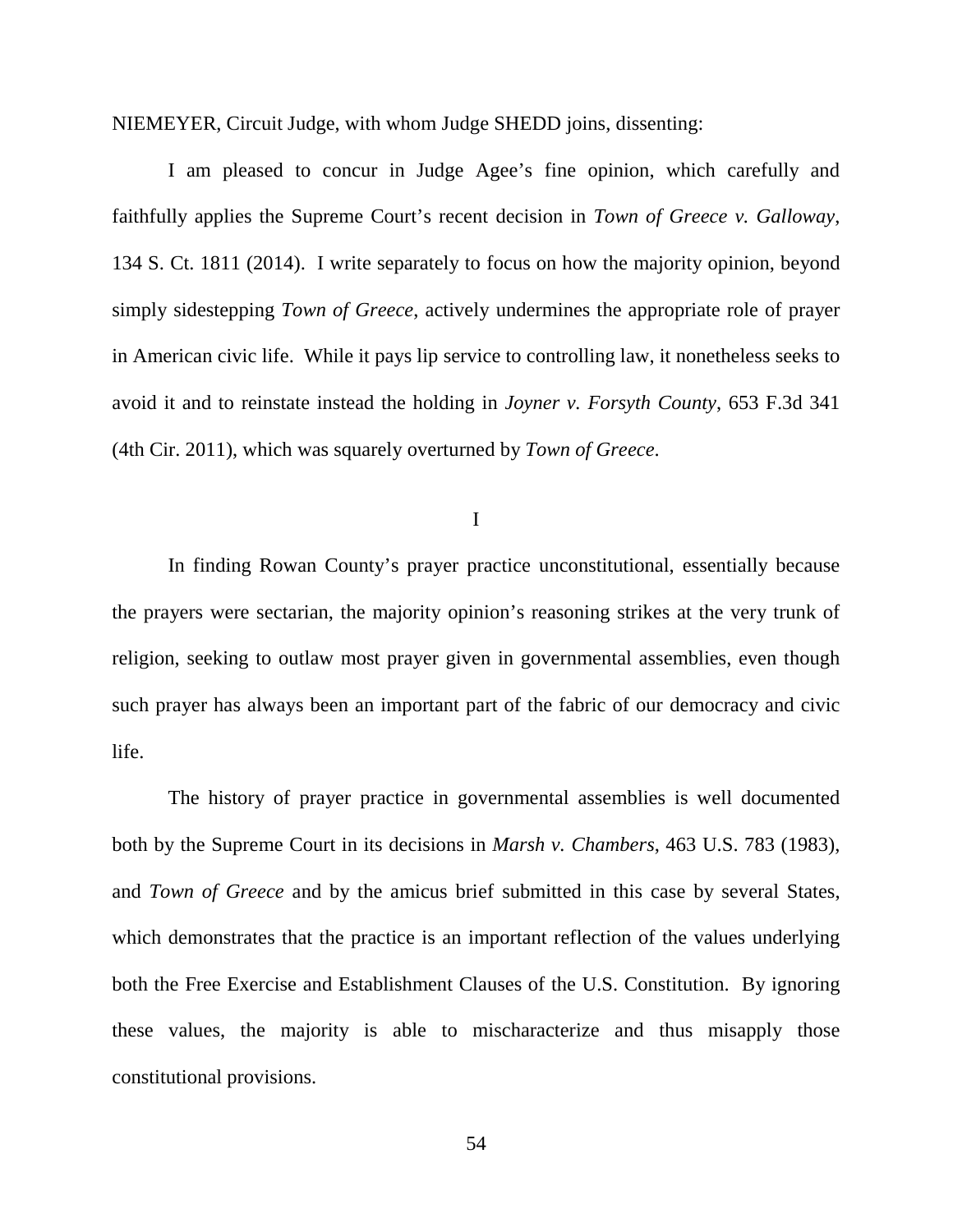The majority's most basic error is its underlying assumption that the Establishment Clause is an *anti-religion* clause that exists in tension with the Free Exercise Clause. This, however, misunderstands the Establishment Clause's role. In his seminal book on the subject, Philip Hamburger details how the Establishment Clause was actually included in the Constitution *to enhance* the free exercise of religion by prohibiting establishments that favored one religion to the detriment of others:

These established churches (Episcopal in the southern states and Congregationalist in most New England states) were established through state laws that, most notably, gave government salaries to ministers on account of their religion. Whereas the religious liberty demanded by most dissenters was a freedom from the laws that created these establishments, the separation of church and state was an old, anticlerical, and, increasingly, antiecclesiastical conception of the relationship between church and state. As might be expected, therefore, separation was not something desired by most religious dissenters or guaranteed by the First Amendment. Indeed, it was quite distinct from the religious liberty protected in any clause of an American constitution, whether that of the federal government or that of any state.

\* \* \*

The religious dissenters who participated in the campaign against establishments and whose claims seem to have affected the wording of the constitutional guarantees against establishments made demands for a religious liberty that limited civil government, especially civil legislation, rather than for a religious liberty conceived as a separation of church and state. Moreover, in attempting to prohibit the civil legislation that would establish religion, they sought to preserve the power of government to legislate on religion in other ways.

Philip Hamburger, *Separation of Church and State* 10, 107 (2002).

Hamburger thus details how the Establishment Clause was designed to enable the

presence of religion in civic life without impairing the religious diversity central to the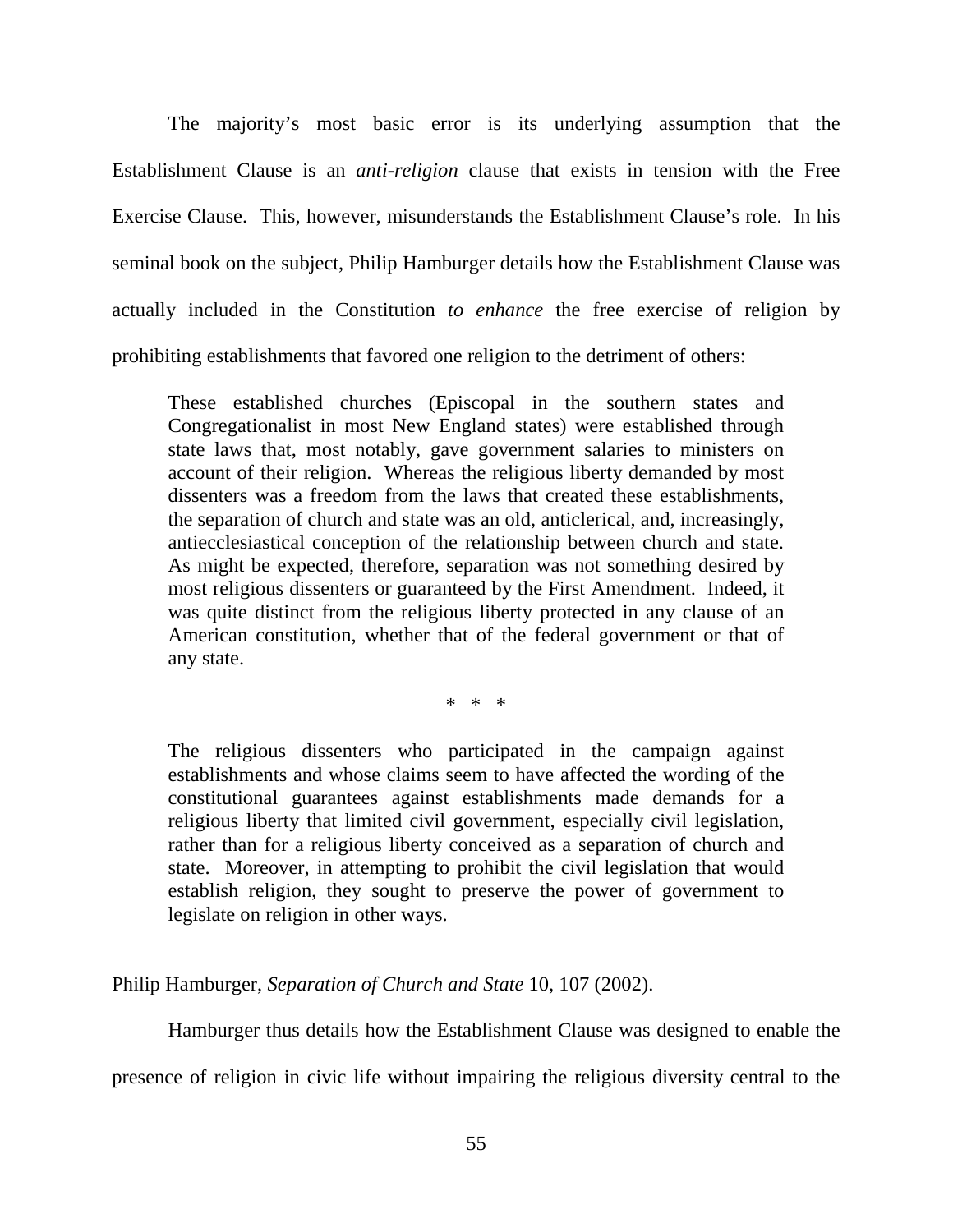Republic. This is a far different understanding than that assumed by the majority, in which the Establishment Clause is designed to erect barriers around public life through which expressions of faith are not allowed. The majority seems to understand religious freedom as freedom *from* religion, not as the freedom to practice religion openly in all aspects of American life.

The free exercise of religion, including prayer practice, as *enhanced* by the prohibition of establishments, has been recognized as profoundly important to the vitality of American democracy and liberty — an important aspect of the Founders' genius. In his magnum opus *Democracy in America*, Alexis de Tocqueville observed about America in the 1830s:

[A] democratic and republican religion . . . contributed powerfully to the establishment of a republic and a democracy in public affairs; and from the beginning, *politics and religion contracted an alliance* which has never been dissolved.

1 Alexis de Tocqueville, *Democracy in America* at 311 (Henry Reeve trans., Vintage Books 1960) (emphasis added). Tocqueville explained the benefit of the relationship, observing that "despotism may govern without faith, but liberty cannot. Religion is much more necessary in the republic . . . than in the monarchy." *Id*. at 318. The theoretical basis underpinning this observation was that "religion sustains a successful struggle with that spirit of individual independence which is her most dangerous opponent." 2 *id*. at 29.

And this deeply grounded balance of democracy, religion, and freedom is well recognized in our jurisprudence, as eloquently and unambiguously related in Supreme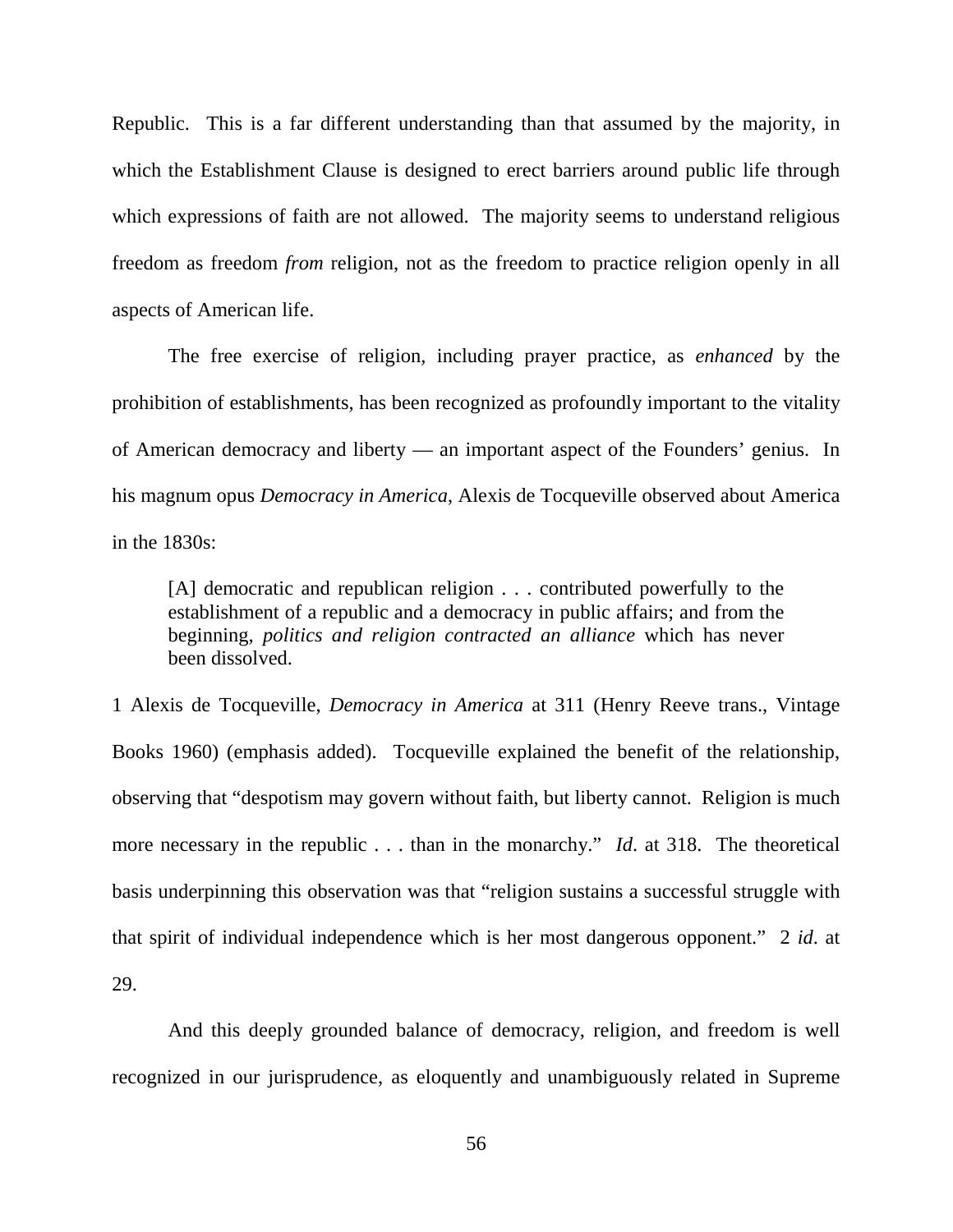Court cases. For instance, in *Marsh v. Chambers*, when the Court evaluated the practice of legislative prayer, its analysis was rooted in the Founders' recognition of the practice's value. The Court observed, "The opening of sessions of legislative and other deliberative public bodies with prayer is *deeply embedded* in the history and tradition of this country. From colonial times through the founding of the Republic and ever since, *the practice of legislative prayer has coexisted with the principles of disestablishment and religious freedom.*" *Marsh,* 463 U.S. at 786 (emphasis added). In light of this history, the Court accepted "the interpretation of the First Amendment draftsmen who saw no real threat to the Establishment Clause arising from a practice of prayer." *Id.* at 791. It concluded that "there can be no doubt that the practice of opening legislative sessions with prayer has become part of *the fabric of our society*." *Id.* at 792 (emphasis added).

In *Town of Greece*, the Court echoed these sentiments, stressing the value of faith expression in public life. As the Court recognized, "That the First Congress provided for the appointment of chaplains only days after approving language for the First Amendment demonstrates that the Framers considered legislative prayer *a benign acknowledgment of religion's role in society*." *Town of Greece*, 134 S. Ct. at 1819 (emphasis added). The Court stated that any test under the Establishment Clause "must acknowledge a practice that was accepted by the Framers and has withstood the critical scrutiny of time and political change." *Id.* After all, any "test that would sweep away what has so long been settled would create new controversy and begin anew the very divisions along religious lines that the Establishment Clause seeks to prevent." *Id.*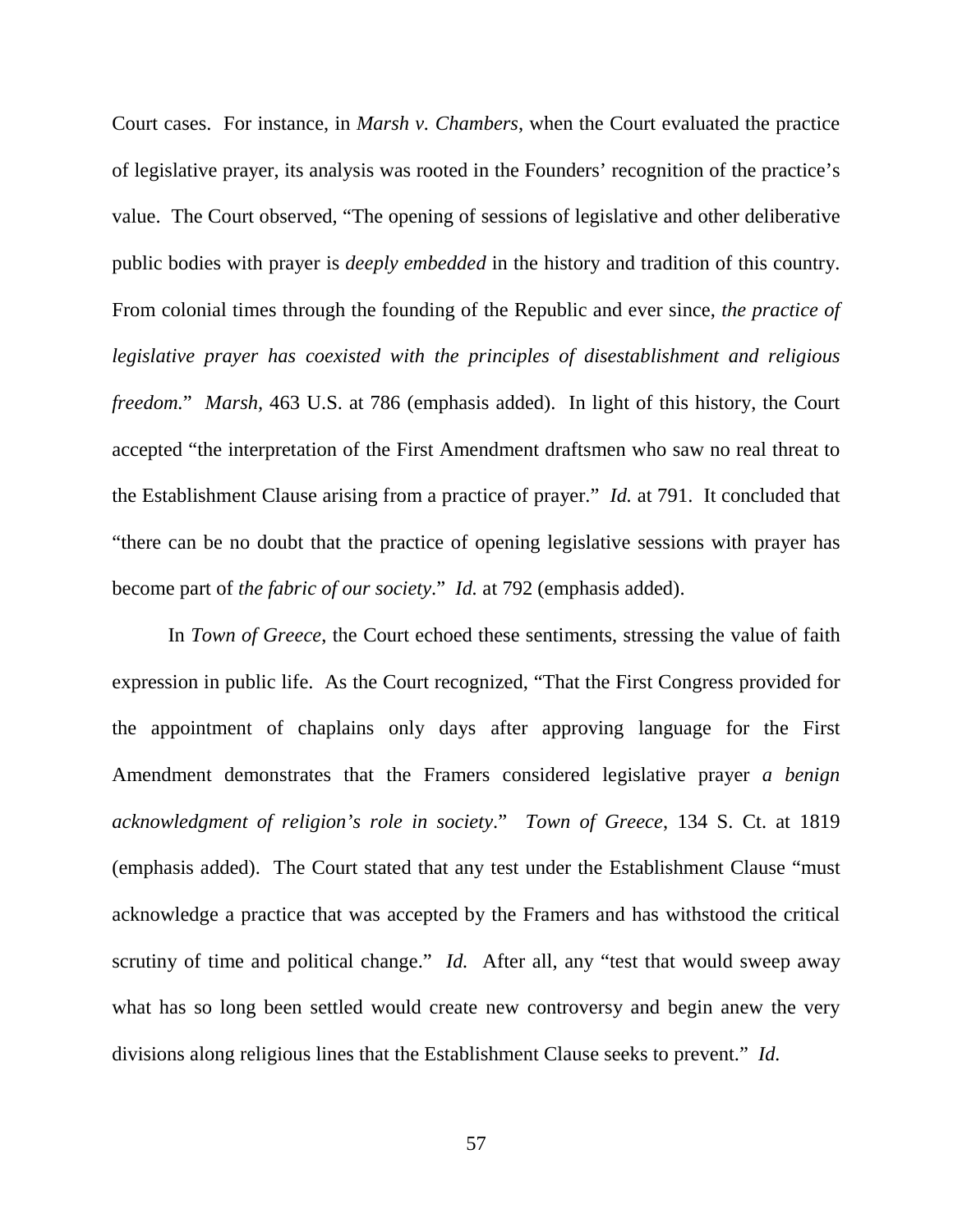Simply put, there is no ambiguity in the historical role and importance of legislative prayer in civic life. In both *Marsh* and *Town of Greece*, the Court was entirely clear about this. And, in each case, the Court took pains to mention that the Establishment Clause was intended to protect, rather than constrain, public expression of religious faith.

The majority refuses to recognize the importance of religion — and of legislative prayer in particular — to democracy and American civic life. And its decision to "pay close attention to the interplay between the various facets of the County's prayer practice" to assess whether it is too sectarian, *ante* at 23, unwisely inserts government into the role of regulating faith expression in precisely the way the Establishment Clause was intended to forbid. To be sure, prayer practice can be misused, rendering it unprotected, when it denigrates or interferes with the religious practice of others. But short of those abuses, it ought not to be subject to the scrutiny and skepticism with which it is met by the majority. The proper respect for a practice so venerated and important to our democratic order does not include the niggling of civil courts assessing whether the practice "pointedly" invokes a particular name of the Divine to bless and solemnize the governmental proceeding. *Ante* at 4. In carrying out its self-assigned mission to police Rowan County's prayer practice, the majority turns its back on the historical role and values of religion and prayer, as well as the principles of *Town of Greece*, and recasts the law and facts to serve its mission.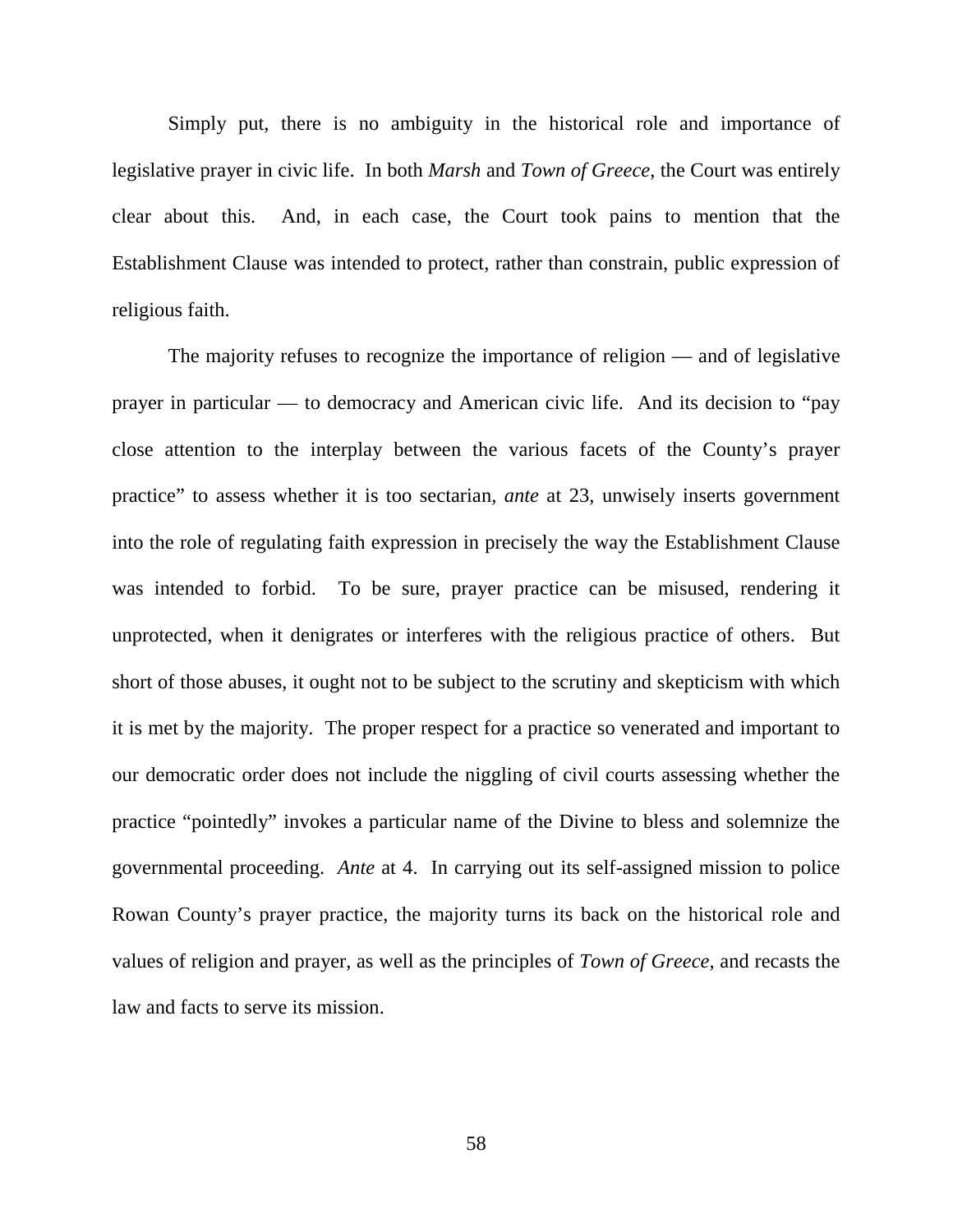In order to advance its theory of the Establishment Clause, the majority opinion brushes past *Town of Greece* through an attempt to distinguish it. This effort relies on the distinction that the case before us involves invocations given by the legislators, while *Town of Greece* involved prayers given by chaplains, and then concludes casually that this difference takes this case "well outside the confines of *Town of Greece.*" *Ante* at 21. Having found that handle, the majority then considers itself absolved of precedent and free to launch its own freestanding analysis.

A closer look at the distinction of which the majority makes so much, however, demonstrates that its analysis is nothing but a loosely disguised rationalization adopted to open the way to its new approach. The fact that the prayer-giver in Rowan County was a commissioner, not a minister designated or hired by the Board of Commissioners, resonates with nothing in *Town of Greece*, nor has anything outside of the majority opinion itself ever suggested that the status of the person giving an invocation is material to the constitutional analysis. Indeed, the Court has never specified which individuals are allowed to pray publicly. On the contrary, both *Marsh* and *Town of Greece* teach that the purpose of legislative prayer "is largely to accommodate the spiritual needs of lawmakers," *Town of Greece*, 134 S. Ct. at 1826. It is thus not surprising that the historical facts of the long-standing tradition of prayer practice at governmental assemblies show that prayer-givers can include governmental officials or members of the assembly. In the U.S. Congress, for example, prayers have been given not only by the hired Chaplain, but also by Members of Congress. Similarly, the amicus brief filed by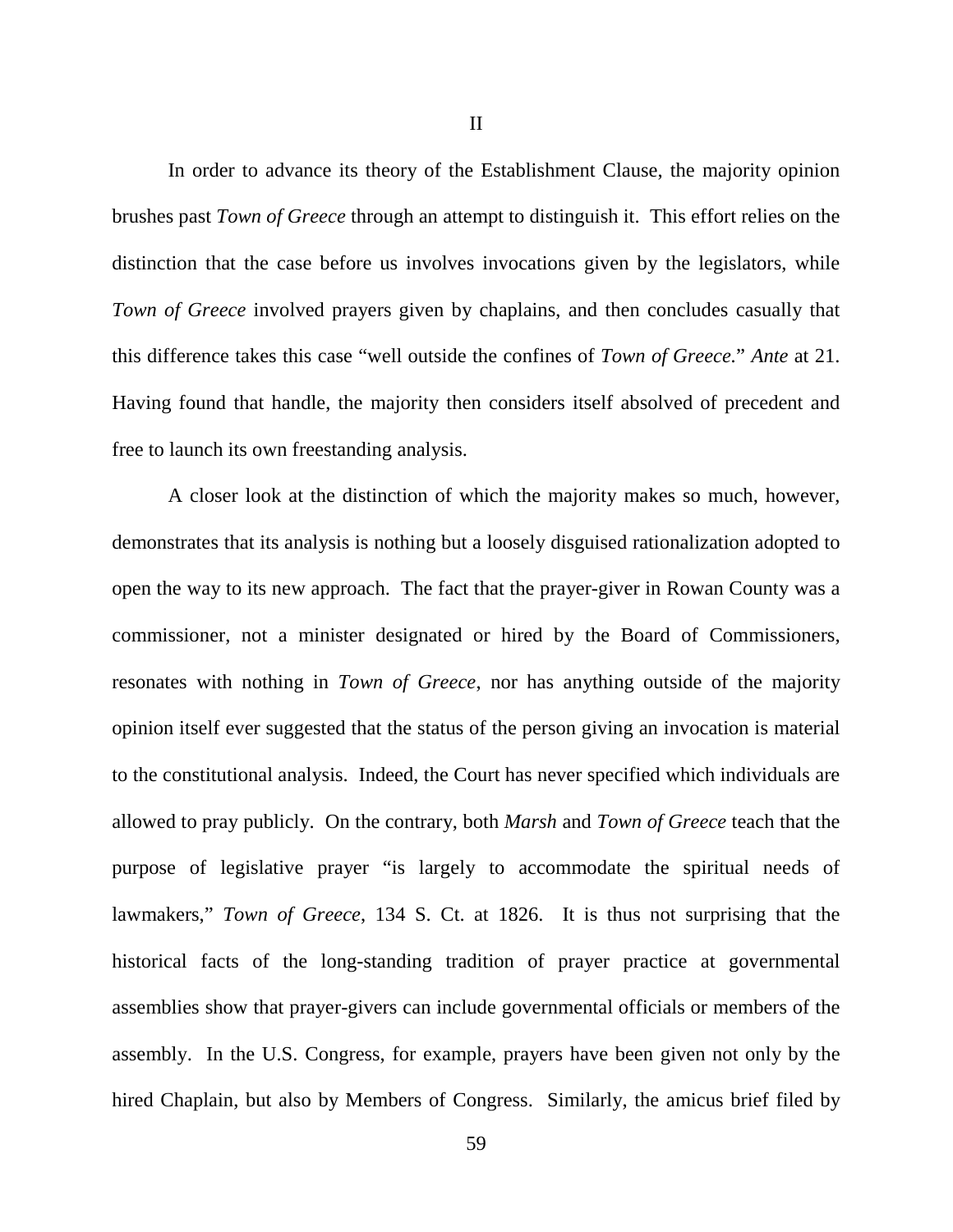the States shows that a *majority* of state and territorial legislators rely on *lawmaker-led* invocations. And they show the same is true for local governments, where the practice of government officials giving the invocations is widespread.

The majority's pro forma distinction of *Town of Greece* can only be driven by its desire to reach a different end, because the nature of Rowan County's prayer practice is, in all aspects of plaintiffs' complaints, virtually indistinguishable from the practice upheld by the Supreme Court in *Town of Greece*. As Judge Agee shows in detail, *Town of Greece* upheld the prayer practice in the context of a small local political assembly, as is the case here; *Town of Greece* upheld prayers primarily invoking Jesus and other Christian elements, as is the case here; *Town of Greece* upheld the request to stand for prayer, as is the case here; and *Town of Greece* rejected the complaints about the prayers being "offensive, intolerable, and an affront to a diverse community," 134 S. Ct. at 1817 (internal quotation marks omitted), as made by the plaintiffs here. The *Town of Greece* Court also rejected the argument, which the majority embraces here, that it was the totality of these elements that offended the Establishment Clause.

To advance its mission under the banner of the Establishment Clause, the majority opinion also spins the facts to suggest that Rowan County is, through some unwritten agreement of its Commissioners, coercing its citizens to pray Christian prayers. It states that the prayer practice *was designed* "to identify the government with Christianity"; that the five Commissioners "maintained *exclusive and complete control* over the content of prayers"; that the Commissioners *agreed* on the prayer "featuring but a single faith"; and that the prayer was "*pointedly* sectarian." *Ante* at 4, 10, 20, 4 (emphasis added and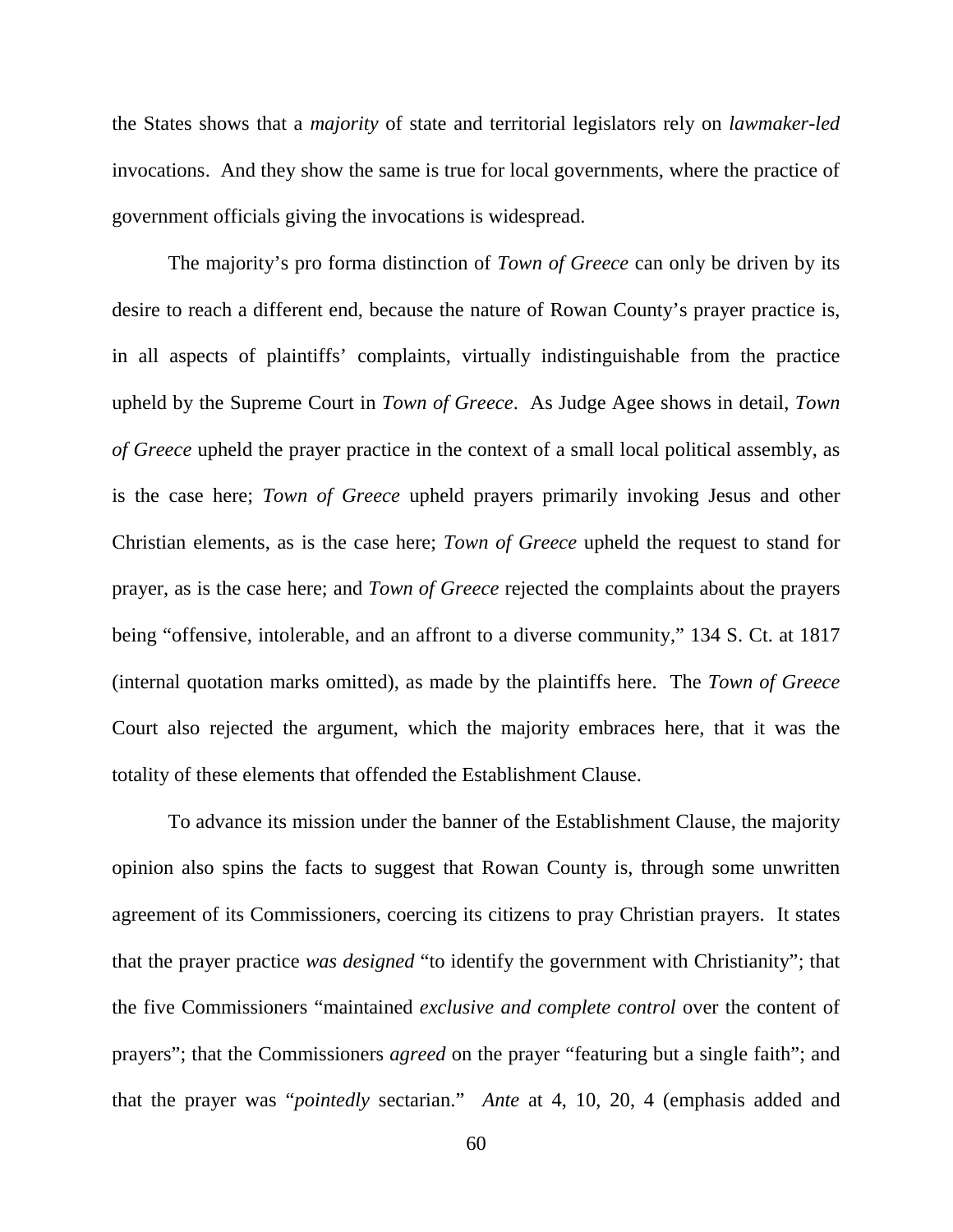citations omitted). The record, however, simply does not support any such suggestion of coercion, exclusion, or agreement.

Rather, under the practice of Rowan County, as set forth in the record, one of the five Commissioners, in rotation, gives a brief invocation according to that Commissioner's individual discretion, without any prestanding instruction or understanding about the content or nature of the invocation. Each Commissioner has affirmed by affidavit that the nature and composition of the invocation — or indeed a moment of silence — is left entirely to the discretion of the Commissioner and that there is no policy — written or unwritten — "regarding the form or content of any commissioner's Invocation." And each has stated that the invocation is given "for the edification and benefit of the commissioners and to solemnize the meeting." The fact that the prayers were Christian in nature only reflected each prayer-giver's religion, not some design, policy, or agreement of the Commissioners.

Thus, evading the lessons of *Town of Greece* and armed with recharacterized facts, the majority conducts its own analysis, based in large part on isolated quotations from the author's own opinions, either in dissent or overruled, or from the very district court opinion it is reviewing in this case. This approach amounts simply to a barely disguised disagreement with the Supreme Court's support of sectarian legislative prayer in *Town of Greece*.

61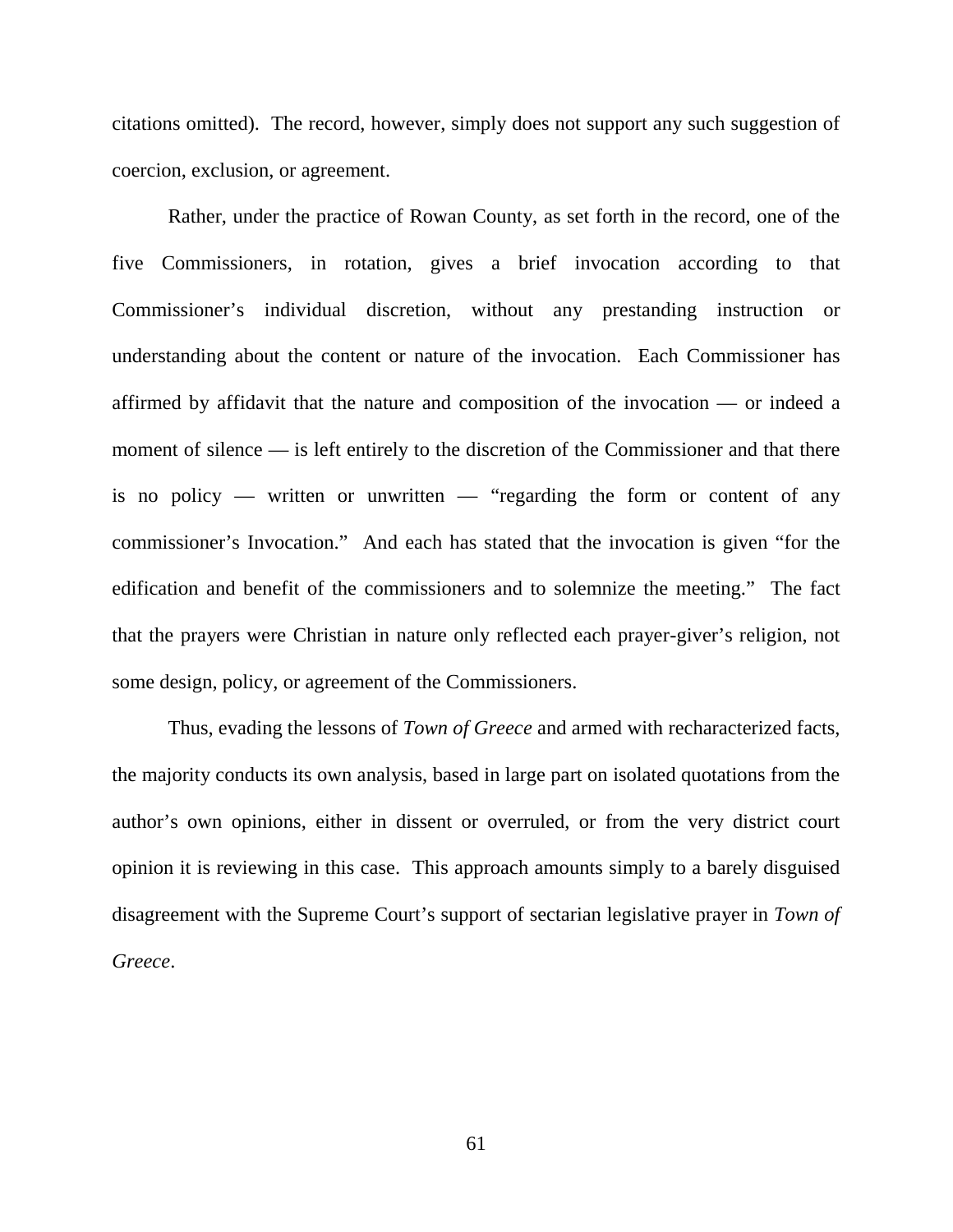The reason behind the majority's wayward approach is not a total mystery. Judge Wilkinson, writing for the majority, and the ACLU, representing the plaintiffs, have acted with harmonious parallelism, both having sought to circumvent the application of *Town of Greece*, and to return to the principles of *Joyner v. Forsyth County*, which *Town of Greece* overruled.

In February 2012, the ACLU complained to the Rowan County Commissioners about the "practice of convening Board meetings with *sectarian prayer*, *particularly Christian prayers*," (emphasis added), and, to support its position, quoted Judge Wilkinson's opinion in *Joyner*, which held that legislative prayer is appropriate "only when it is nonsectarian," 653 F.3d at 345, and that, in order to embrace a nonsectarian ideal, States and local governmental entities must be "proactive in discouraging *sectarian prayer* in public settings," *id*. at 353 (emphasis added). Then, shortly after the decision in *Town of Greece* was handed down, the ACLU announced, "This morning, the Supreme" Court issued a *disappointing and troubling decision* upholding a town board's practice of opening its meetings with Christian prayers." Heather L. Weaver, *Supreme Court Turns Blind Eye to Exclusionary Prayers at Government Meetings*, ACLU (May 5, 2014, 2:57 PM), https://perma.cc/2UGE-5TNL.

Similarly, in his dissent in this case from the panel's application of *Town of Greece* to uphold Rowan County's prayer practice, Judge Wilkinson lamented that the prayers in this case were "*uniformly sectarian*, referencing one and only one faith." 837 F.3d 407, 431 (4th Cir. 2013) (Wilkinson, J., dissenting) (emphasis added). He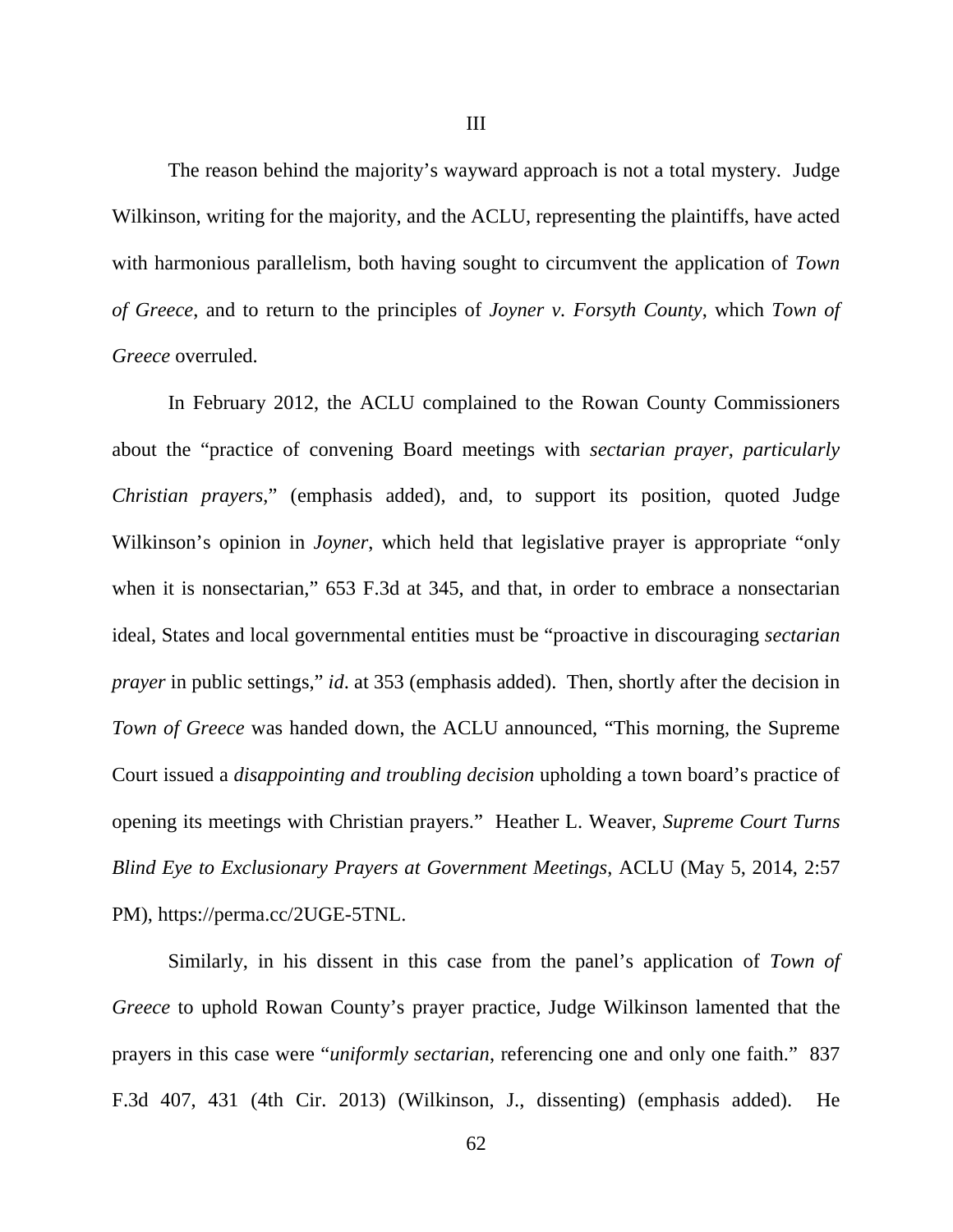continued, "I have seen nothing like it," *id*., even though *Town of Greece* explicitly upheld uniformly sectarian prayer made in the tradition of only one faith. In this dissenting opinion, Judge Wilkinson essentially sought to return to his own earlier opinion in *Joyner*, where he had held that opening a meeting with *sectarian* prayer violated the Establishment Clause because the prayers "referred to Jesus, Jesus Christ, Christ, or Savior with overwhelming frequency." *Joyner*, 653 F.3d at 349 (internal quotation marks omitted). His panel dissent thus concluded that, "[t]he desire of this fine county for prayer at the opening of its public sessions can be realized in *nondenominational* prayer." *Lund*, 837 F.3d. at 437 (Wilkinson, J., dissenting) (emphasis added) (adopting the ACLU's position that *sectarian* prayer was unconstitutional). But again, these very conclusions were overruled in *Town of Greece*, which upheld *uniformly sectarian* prayer given at similar local governmental meetings.

The positions taken by the ACLU and Judge Wilkinson, while uncannily harmonious with each other, are starkly at odds with *Town of Greece*, *relying on the very arguments rejected* by the Supreme Court in both *Marsh* and *Town of Greece*. In *Marsh*, the Court rejected arguments based on the facts (1) that the legislative prayer was given by a clergyman of only one denomination for 16 years; (2) that public funds were used to pay for the services of the prayer-giver; and (3) that the prayers were in a single faith tradition. And in *Town of Greece*, the Court rejected arguments based on the facts (1) that the prayers were given disproportionately by Christians; (2) that this disparity effectively sponsored sectarian prayers, given predominantly in the name of Jesus; (3) that the prayer givers began by asking the audience to stand and by saying, "Let us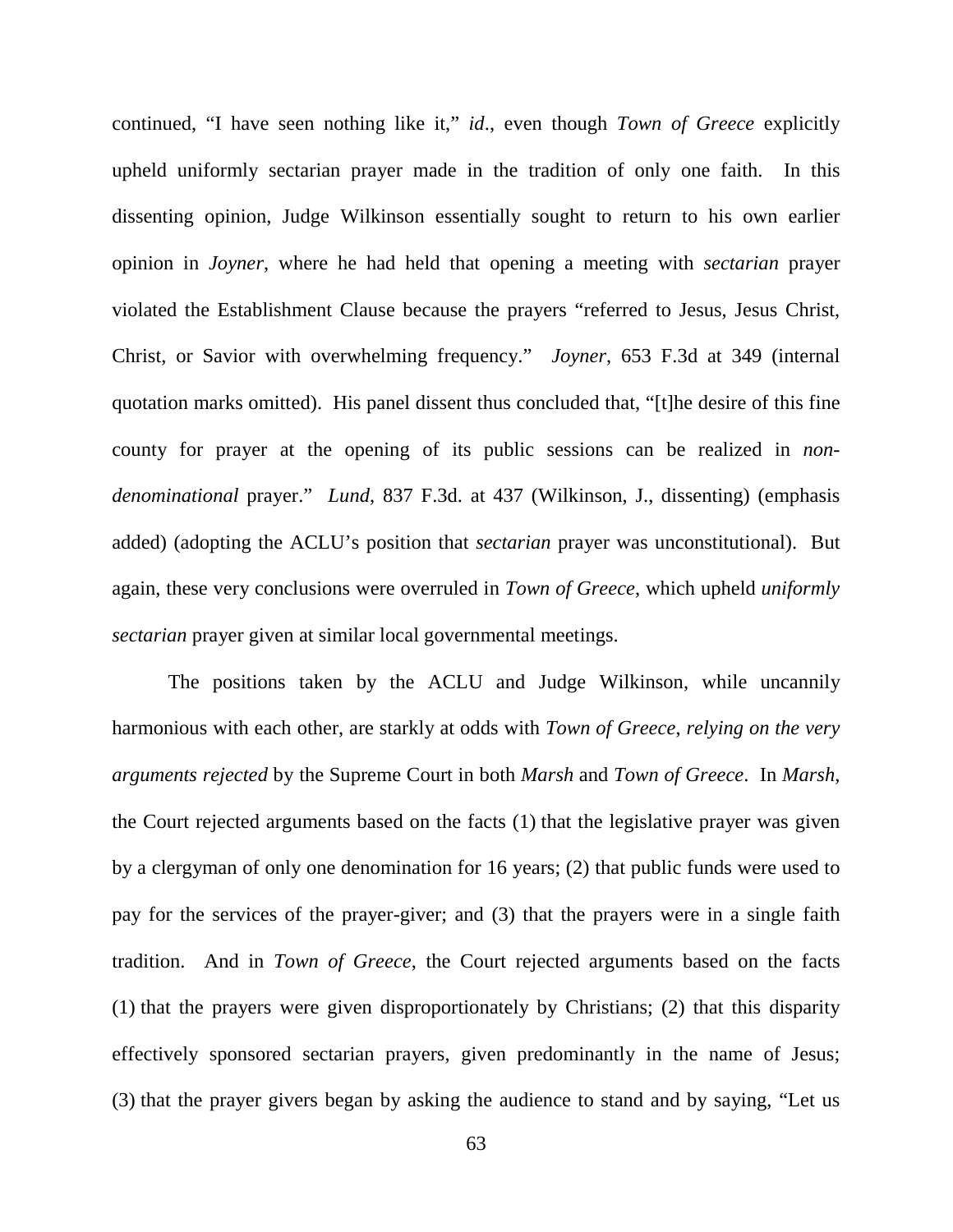pray"; and (4) that the totality of the circumstances "conveyed the message that Greece was endorsing Christianity." 134 S. Ct. at 1818. Reading the majority opinion here in light of *Town of Greece*, one could well believe that Justice Kagan's dissent was in fact controlling.

\* \* \*

At bottom, there simply is no constitutional defect in the prayer practice followed by Rowan County, and the majority's effort to find it unconstitutional, despite *Town of Greece*, is, I respectfully suggest, aberrational.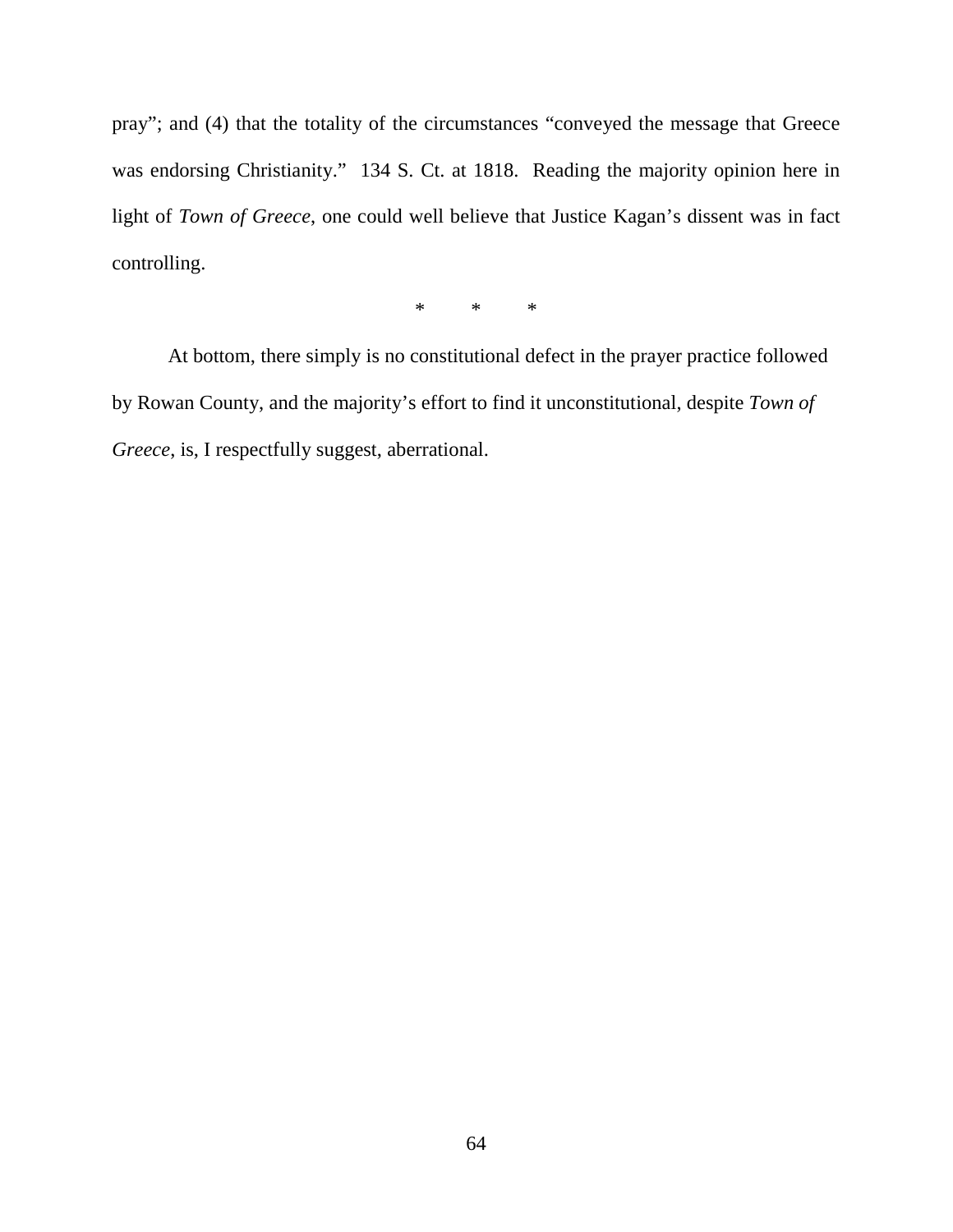AGEE, Circuit Judge, with whom Judge Niemeyer, Judge Traxler, Judge Shedd, and Judge Diaz join, dissenting:

The majority holds that the Rowan County Board of Commissioners' practice of opening its public meetings with a commissioner-led invocation violates the Establishment Clause. That decision is irreconcilable with *Marsh v. Chambers*, 463 U.S. 783 (1983), and *Town of Greece v. Galloway*, 572 U.S. \_\_, 134 S. Ct. 1811 (2014). Therefore, I respectfully dissent.

 $I<sup>1</sup>$  $I<sup>1</sup>$  $I<sup>1</sup>$ 

Rowan County, North Carolina, exercises its municipal power through an elected Board of Commissioners ("the Board"), which typically holds public meetings twice a month. For many years, the Board has permitted each commissioner, on a rotating basis, to offer an invocation before the meetings. [2](#page-64-1)

Typically, the Board chair would call the meeting to order and invite the other commissioners and public audience to stand for the ceremonial opening. A designated commissioner would then offer an invocation of his or her choosing followed by the Pledge of Allegiance. The content of each invocation was entirely in the discretion of the respective commissioner; the Board neither composed the prayer nor policed its content. The prayers frequently, though not invariably, invoked the Christian faith. For example,

<span id="page-64-0"></span> $<sup>1</sup>$  At times, this opinion parallels language used in the now-withdrawn panel majority</sup> opinion. *Lund v. Rowan Cty.*, 837 F.3d 407 (4th Cir. 2016), *reh'g en banc granted*, 670 F. App'x 106 (4th Cir. 2016).

<span id="page-64-1"></span> $2$  The record does not reflect that the Board adopted a written policy regarding the invocations, but it followed a relatively routine practice.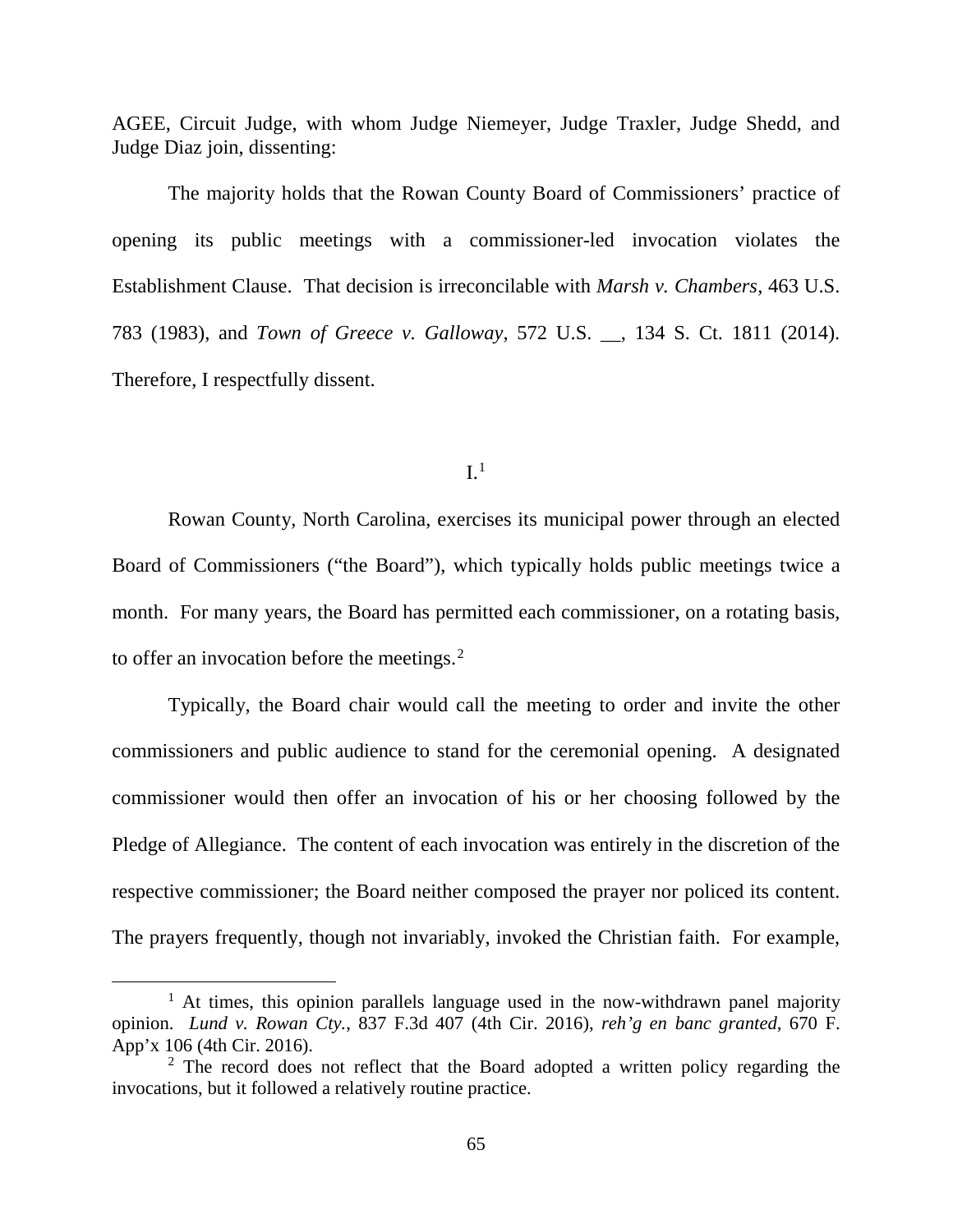after beginning the prayers with some variant of "let us pray" or "please pray with me, the prayer givers often referred to "Jesus," "Christ," and "Lord." *E.g.*, Suppl. J.A. 36– 37.[3](#page-65-0) Although not required to do so, most of the public audience joined the commissioners in standing for the invocation and the Pledge of Allegiance. Once this ceremonial part of the meeting concluded, the Board turned to its public business.

Rowan County residents Nancy Lund, Liesa Montag–Siegel, and Robert Voelker (collectively, "Plaintiffs") filed a complaint in the U.S. District Court for the Middle District of North Carolina "to challenge the constitutionality of [the Board's] practice of delivering sectarian prayer at meetings." J.A. 10. Plaintiffs alleged that the prayer practice unconstitutionally affiliated the Board with one particular faith and caused them to feel excluded as "outsiders." J.A. 12. In addition, they alleged that the overall atmosphere was coercive, requiring them to participate so they "would not stand out," Suppl. J.A. 2, or otherwise be singled out in a manner they speculated might negatively affect business before the Board.

Plaintiffs sought a declaratory judgment that the Board's prayer practice violated the Establishment Clause, along with an injunction preventing any similar future prayers. Plaintiffs successfully obtained a preliminary injunction based on now-abrogated case law from this Court which had held that sectarian legislative prayer violated the Establishment Clause. *See Joyner v. Forsyth Cty.,* 653 F.3d 341, 348 (4th Cir. 2011) (explaining that our decisions "hewed to [the] approach[ of] approving legislative prayer

<span id="page-65-0"></span><sup>&</sup>lt;sup>3</sup> This opinion omits internal marks, alterations, citations, emphasis, and footnotes from quotations unless otherwise noted.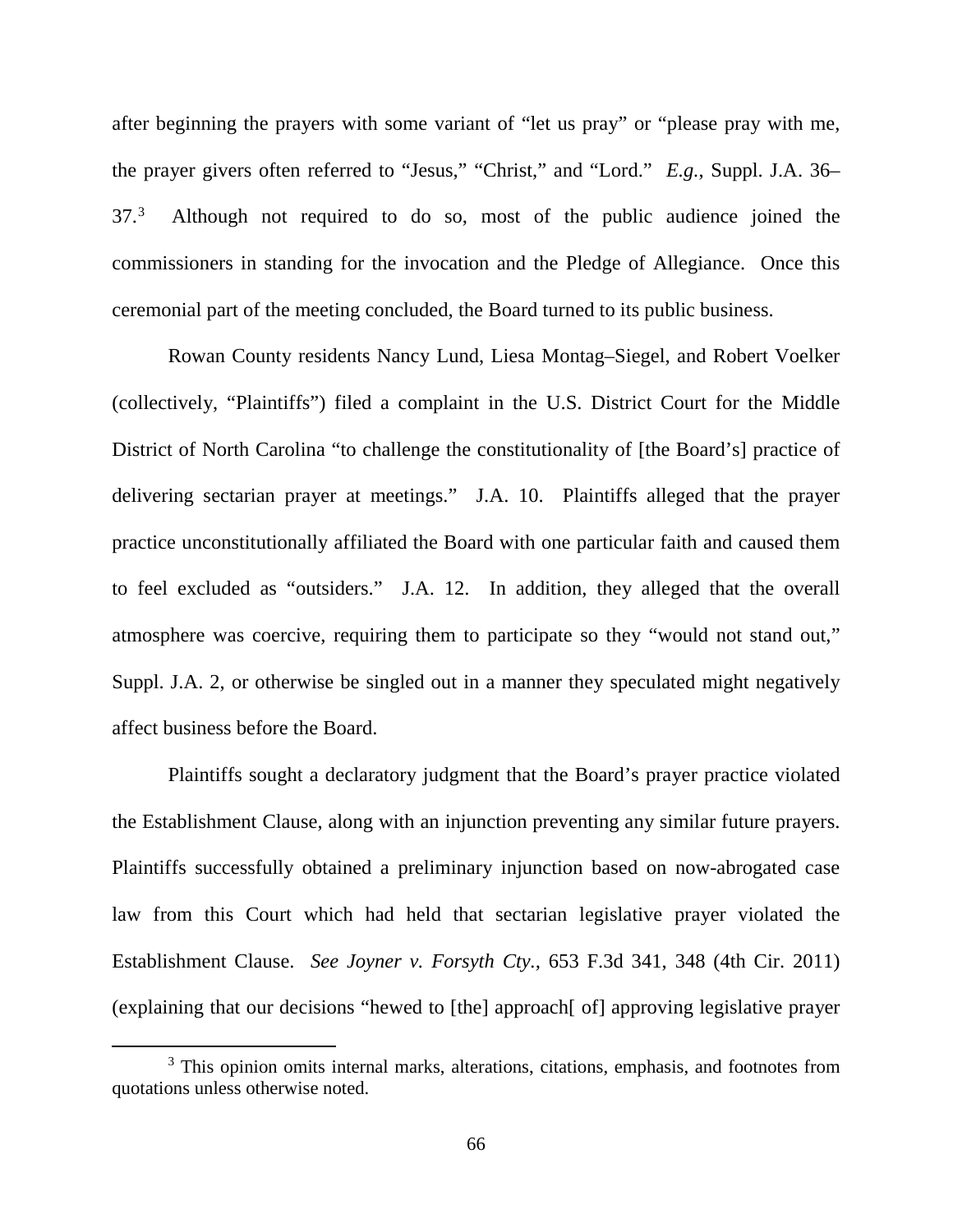only when it is nonsectarian in both policy and practice"), *abrogated by Town of Greece*, 134 S. Ct. 1811. The Supreme Court then issued its decision in *Town of Greece*, which held that sectarian legislative prayer was constitutional. 134 S. Ct. at 1815, 1820, 1824.

In the wake of *Town of Greece*, the parties filed cross-motions for summary judgment. Although the district court granted the Plaintiffs' motion, it first recognized that *Town of Greece* "repudiated" and "dismantl[ed] the Fourth Circuit's legislative prayer doctrine [that had] developed around the core understanding that the sectarian nature of legislative prayers was largely dispositive" of its constitutionality. *Lund v. Rowan Cty.*, 103 F. Supp. 3d 712, 719, 721 (M.D.N.C. 2015). Nonetheless, the district court concluded that "[s]everal significant differences" between *Town of Greece* and this case—including the identity of the prayer givers and the invitation to the public to stand—rendered the Board's practice unconstitutional. *Id.* at 724.

## II.

As the majority acknowledges, this case requires a case-specific evaluation of all the facts and circumstances. *See Lynch v. Donnelly*, 465 U.S. 668, 678–79 (1984) (observing that the Establishment Clause cannot be applied mechanistically to draw unwavering, universal lines for the varying contexts of public life). Those facts and circumstances must be viewed through the lens of the Supreme Court's prior legislative prayer decisions, including both its broader explications of what legislative prayer practices are permissible and its narrower applications of those principles to the facts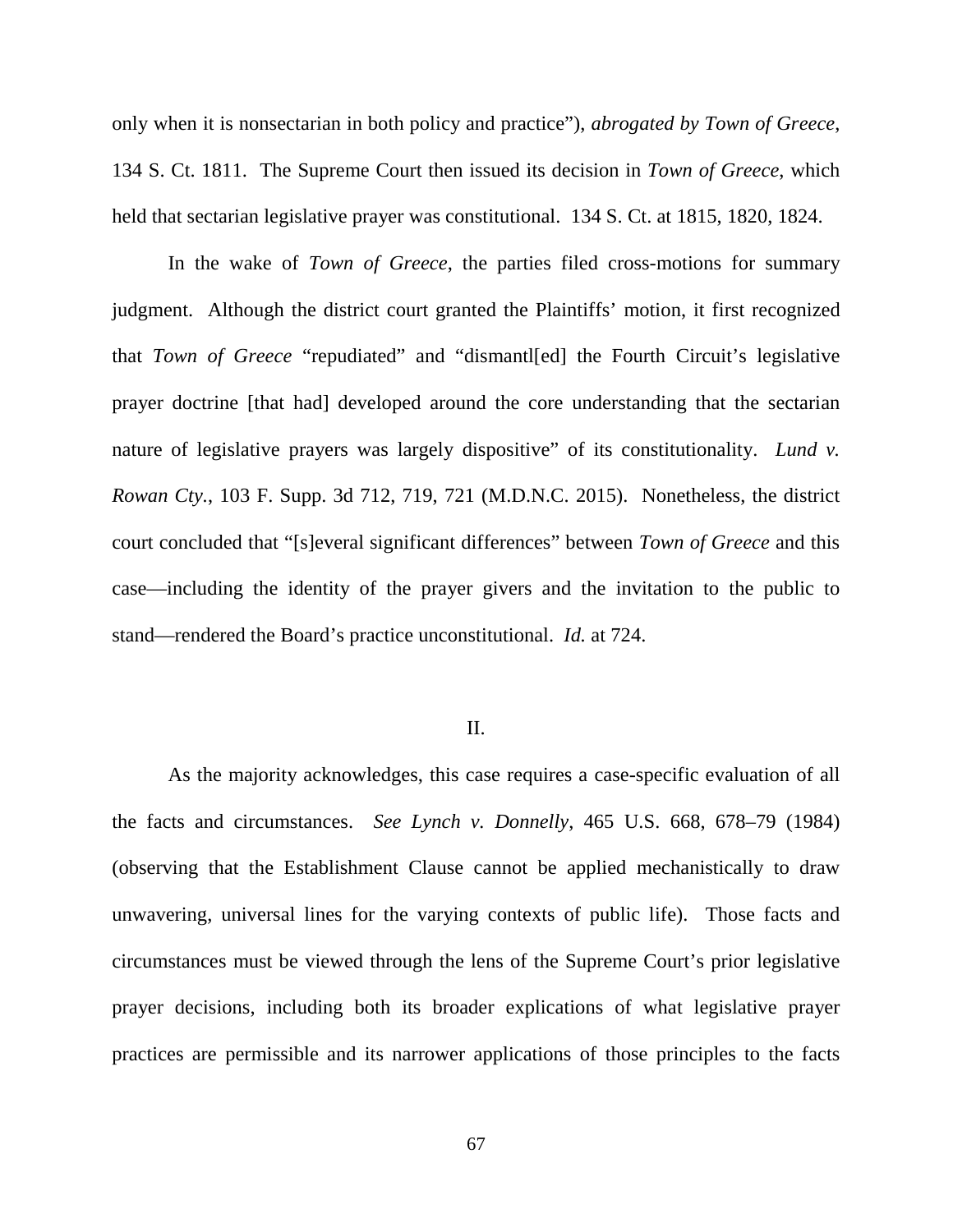presented in those cases. So, before turning to the facts and circumstances of this case, it's important to review the first principles from *Marsh* and *Town of Greece*.

Though legislative prayer is government speech touching on religion, *Turner v. City Council of Fredericksburg*, 534 F.3d 352, 354 (4th Cir. 2008), the Supreme Court has not relied on traditional Establishment Clause analysis to assess its constitutionality. *See Marsh*, 463 U.S. at 792. Legislative prayer is its own genre of Establishment Clause jurisprudence, assessed under a different framework that takes the unique circumstances of its historical practice and acceptance into account. *See Town of Greece*, 134 S. Ct. at 1818 ("*Marsh* is sometimes described as 'carving out an exception' to the Court's Establishment Clause jurisprudence, because it sustained legislative prayer without subjecting the practice to any of the formal tests that have traditionally structured this inquiry.").

The Supreme Court first articulated this approach in *Marsh*, which involved a challenge to the constitutionality of the Nebraska legislature's practice of having a paid chaplain offer a prayer to open each legislative session. Recounting the long-standing American tradition of opening legislative sessions with prayer, the Supreme Court traced the history of legislative prayer "[f]rom colonial times through the founding of the Republic and ever since." *Marsh*, 463 U.S. at 786.

The Court ascribed particular significance to the views of the First Congress, which, "as one of its early items of business, adopted the policy of selecting a chaplain to open each session with prayer." *Id.* at 787–88. The Senate and House, in turn, appointed official chaplains in 1789. *Id.* at 788. Placing great significance on these events, the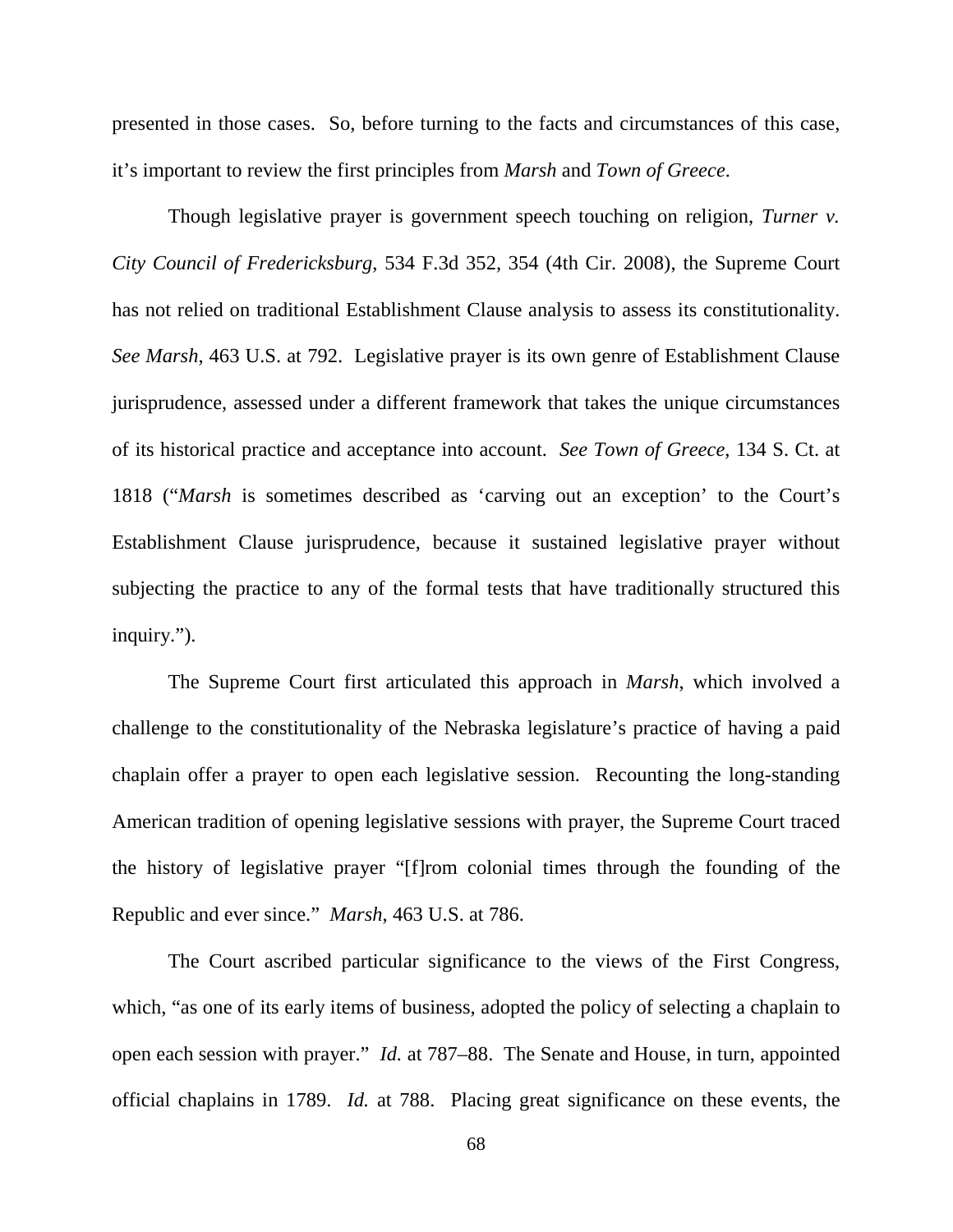Court explained those acts reflected how legislative prayer fit into the Founders' understanding of the Establishment Clause: "It can hardly be thought that . . . they intended the Establishment Clause . . . to forbid what they had just declared acceptable." *Id.* at 790. "This unique history [led the Court] to accept the interpretation of the First Amendment draftsmen who saw no real threat to the Establishment Clause arising from [the] practice of [legislative] prayer[.]" *Id.* at 791.

Having upheld the constitutionality of legislative prayer in general, the *Marsh* Court next considered whether Nebraska's practice fell within the bounds of the First Amendment. In particular, the Court considered the plaintiff's specific challenges to three characteristics of Nebraska's legislative prayer practice: (1) the State had selected a representative of "only one denomination" for sixteen years; (2) the chaplain was a paid state employee; and (3) his prayers were offered "in the Judeo–Christian tradition." *Id.* at 792–93.

The Court rejected each claim. First, the Court observed that the First Congress "did not consider opening prayers as a proselytizing activity or as symbolically placing the government's official seal of approval on one religious view." *Id.* at 792. Next, it noted that there was no evidence that the chaplain's long tenure "stemmed from an impermissible motive," and thus his continuous appointment did "not in itself conflict with the Establishment Clause." *Id.* at 793–94. That the chaplain was paid from public funds was similarly "grounded in historic practice" and thus not prohibited. *Id.* at 794. Lastly, as for the content of the prayers, the Court explained it was "not of concern" because "there is no indication that the prayer opportunity has been exploited to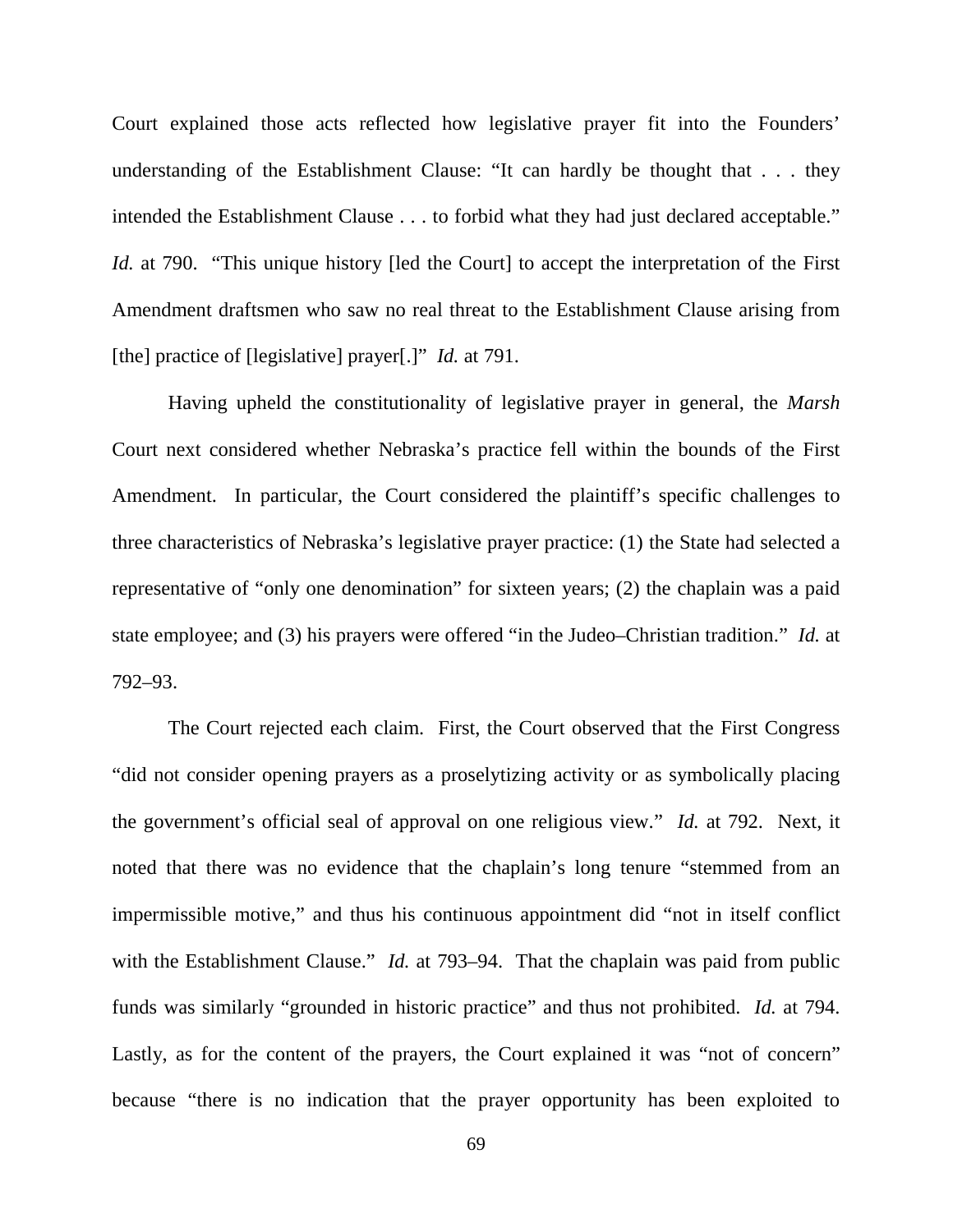proselytize or advance any one, or to disparage any other, faith or belief." *Id.* at 794–95. Accordingly, the Court declined "to parse the [prayer] content." *Id.* at 795.

In *County of Allegheny v. ACLU Greater Pittsburgh Chapter*, 492 U.S. 573, 578– 79, 602 (1989), a case about the constitutionality of two religious holiday displays located on public property, the Court referred in dicta to its prior holding in *Marsh,*  observing that "[t]he legislative prayers involved in *Marsh* did not violate [the Establishment Clause] because the particular chaplain had removed all references to Christ." *Id.* at 603. In additional dicta, the Court observed that "not even the unique history of legislative prayer can justify contemporary legislative prayers that have the effect of affiliating the government with any one specific faith or belief." *Id.* 

Whatever fleeting persuasiveness that dicta merited, the Supreme Court unequivocally rejected it in *Town of Greece*. There, the Court explicitly disavowed any constitutional requirement that legislative prayers be nonsectarian to comply with the Establishment Clause: "An insistence on nonsectarian or ecumenical prayer as a single, fixed standard is not consistent with the tradition of legislative prayer outlined in [our] cases." *Town of Greece*, 134 S. Ct. at 1820.

The Town of Greece, New York, Board opened its monthly legislative meetings with an invocation delivered by volunteer clergy. Guest chaplains were found by placing calls to congregations listed in a local directory. *Id.* at 1816. Nearly all of these churches were Christian, as were the guest clergy. Most of the invocations referenced the Christian faith, but the Town Board was not aware of the prayer content beforehand, nor did it attempt to edit the content of the prayer or otherwise instruct the prayer giver on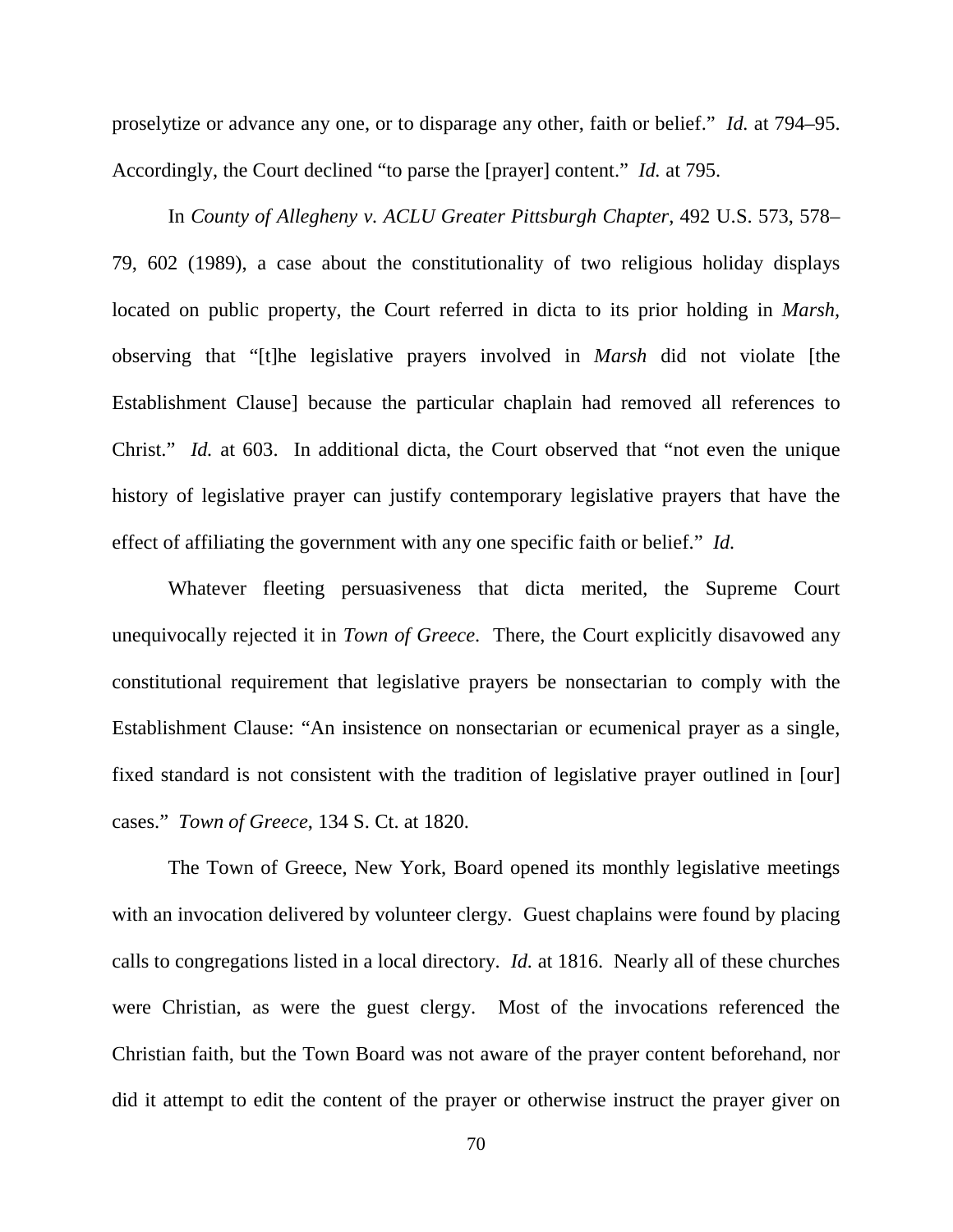what to say. *Id.* Though the Second Circuit concluded that this "steady drumbeat of Christian prayer . . . tended to affiliate the town with Christianity," in violation of the Establishment Clause, the Supreme Court disagreed. *Id.* at 1818.

The Supreme Court explained that *Marsh* instructed that the constitutionality of a legislative prayer practice must be considered in light of "historical practices and understandings." *Id.* at 1819; *accord id.* at 1818–19. A practice is constitutional so long as it "fits within the tradition long followed in Congress and the state legislatures" because "[a]ny test [we] adopt[ for analyzing invocations] must acknowledge a practice that was accepted by the Framers and has withstood the critical scrutiny of time and political change." *Id.*

The Court rejected the plaintiffs' argument that legislative prayer must be to a generic god or otherwise nonsectarian to pass muster under the Establishment Clause by focusing on three principles: the Framer's understanding of legislative prayer, the historical place legislative prayer occupies in society, and avoiding official government entanglement in crafting the content of prayers. In addition, the Court recognized that legislative prayer historically served a ceremonial function "at the opening of legislative sessions, where it is meant to lend gravity to the occasion and reflect values long part of the Nation's heritage." *Id.* at 1823. Observing first that legislative invocations containing explicitly religious themes were accepted at the time of the First Congress and remained vibrant throughout American history to modern times, the Court concluded, "[a]n insistence on nonsectarian or ecumenical prayer as a single, fixed standard is not consistent with [our accepted] tradition of legislative prayer." *Id.* at 1820. On this point,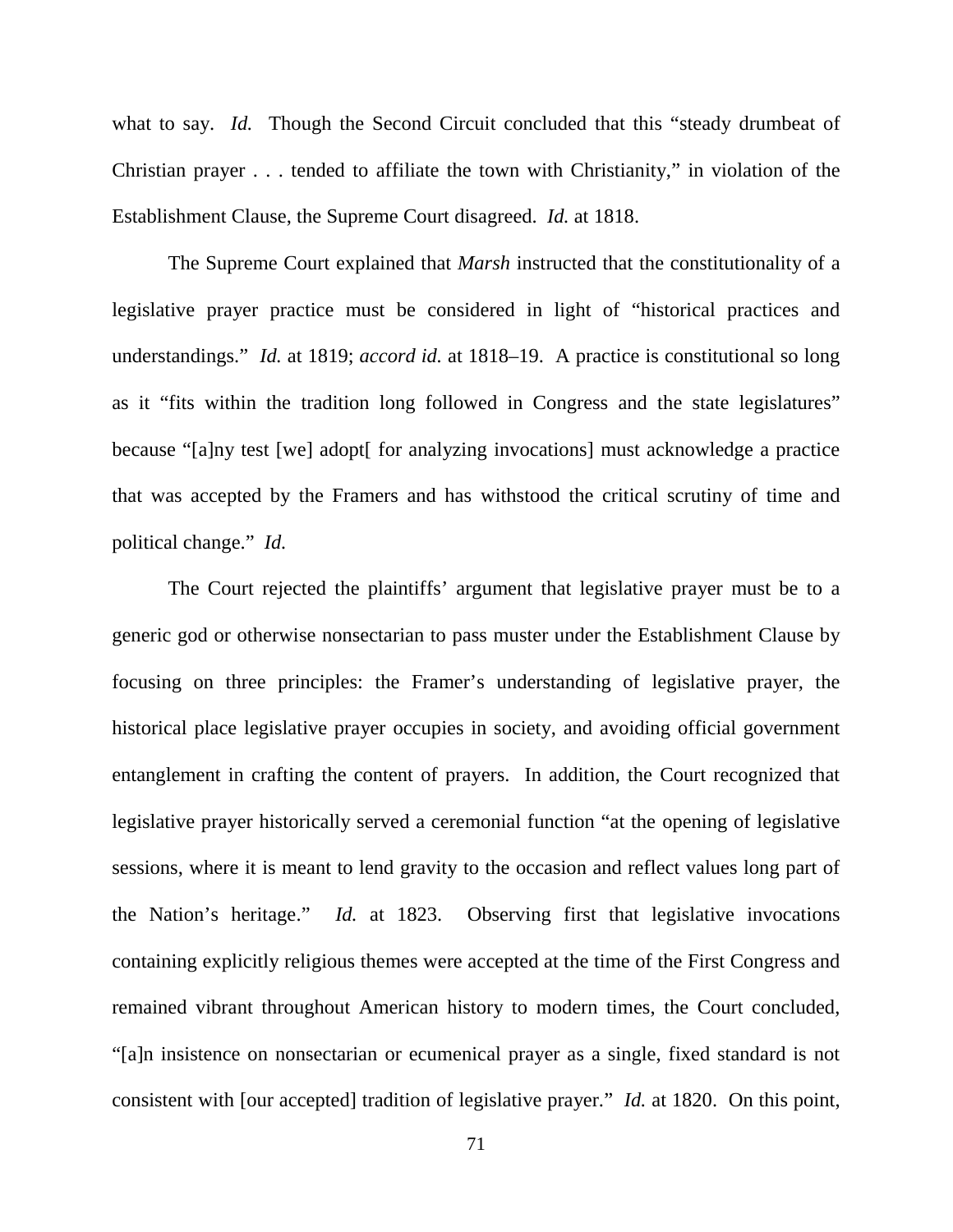the Court specifically disavowed *Allegheny*'s "nonsectarian" interpretation of *Marsh* as dictum "that was disputed when written and has been repudiated by later cases." *Id.* at 1821; *see also id.* ("*Marsh* nowhere suggested that the constitutionality of legislative prayer turns on the neutrality of its content.").

The Court further observed that a content-based rule "would force the legislatures that sponsor prayers and the courts that are asked to decide these cases to act as supervisors and censors of religious speech." *Id.* at 1822. Enforcing specific content restrictions would "involve government in religious matters to a far greater degree than is the case under the town's current practice of neither editing or approving prayers in advance nor criticizing their content after the fact." *Id.* "Once it invites prayer into the public sphere," the Court stated, "government must permit a prayer giver to address his or her own God or gods as conscience dictates, unfettered by what an administrator or judge considers to be nonsectarian." *Id.* at 1822–23.

Synthesizing these factors, the Court fashioned three distinct, but related, holdings. First, the Court held that the years of prayers offered on behalf of the Town of Greece, although almost exclusively Christian, did not evince a pattern of denigration (of non-Christian faiths) or proselytization (to bolster Christianity). Although some prayers arguably contained proselytizing or disparaging content, the Court concluded that the practice as a whole served only to solemnize the board meetings. In other words, a few questionable prayers were of no constitutional consequence. *Id.* at 1824.

Second, the Court determined to be of no moment the fact that the invited prayer givers were predominantly Christian: "[s]o long as the town maintains a policy of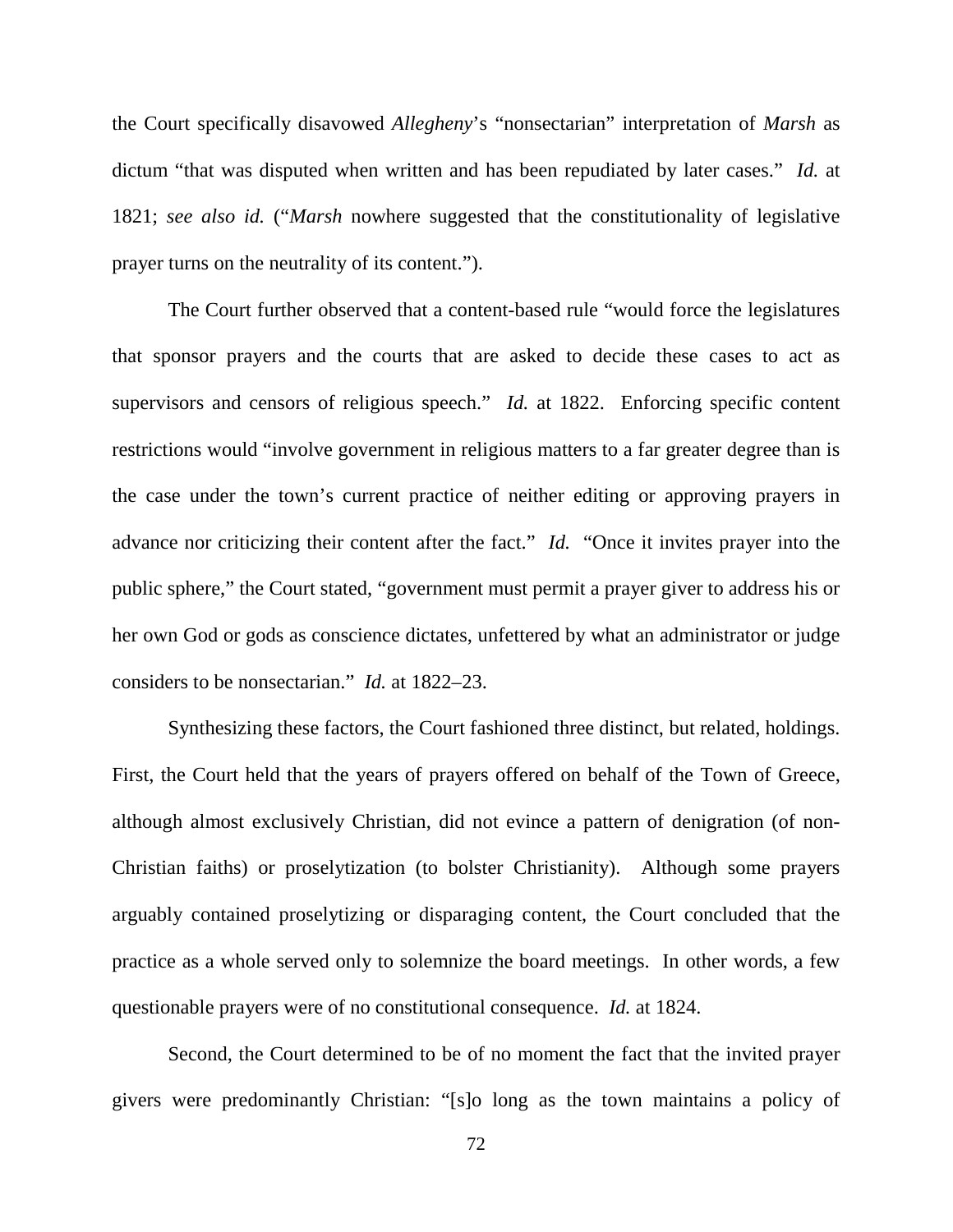nondiscrimination, the Constitution does not require it to search beyond its borders for non-Christian prayer givers in an effort to achieve religious balancing." *Id.* Continuing, the Court observed

[t]he quest to promote a diversity of religious views would require the town to make wholly inappropriate judgments about the number of religions it should sponsor and the relative frequency with which it should sponsor each, a form of government entanglement with religion that is far more troublesome than the current approach.

## *Id.*

Third, the Court rebuffed the plaintiffs' contention that the prayers unconstitutionally "coerce[] participation by nonadherents." *Id.* (Kennedy, J., plurality opinion). The Court acknowledged that "coercion" could render legislative prayer beyond constitutional protection in some outlying circumstances, such as "[i]f the course and practice over time shows that the invocations denigrate nonbelievers or religious minorities, threaten damnation, or preach conversion." *Id.* at 1823 (majority opinion). And although Justices in the majority differed in their approaches, the Court nonetheless rejected the plaintiffs' argument that coercion arose from either the context of a local municipal government meeting, or the prayer givers' invitation that others could stand or join in the prayer. *Compare id.* at 1824–28 (Sec. II.B of Justice Kennedy's plurality opinion), *with id.* at 1837–38 (Sec. II of Justice Thomas's concurring opinion).

Justice Kennedy, joined by Chief Justice Roberts and Justice Alito, framed the coercion inquiry as "a fact-sensitive one that considers both the setting in which the prayer arises and the audience to whom it is directed." *Id.* at 1825 (plurality opinion). These Justices found no coercion in Greece's prayer practice, relying heavily on the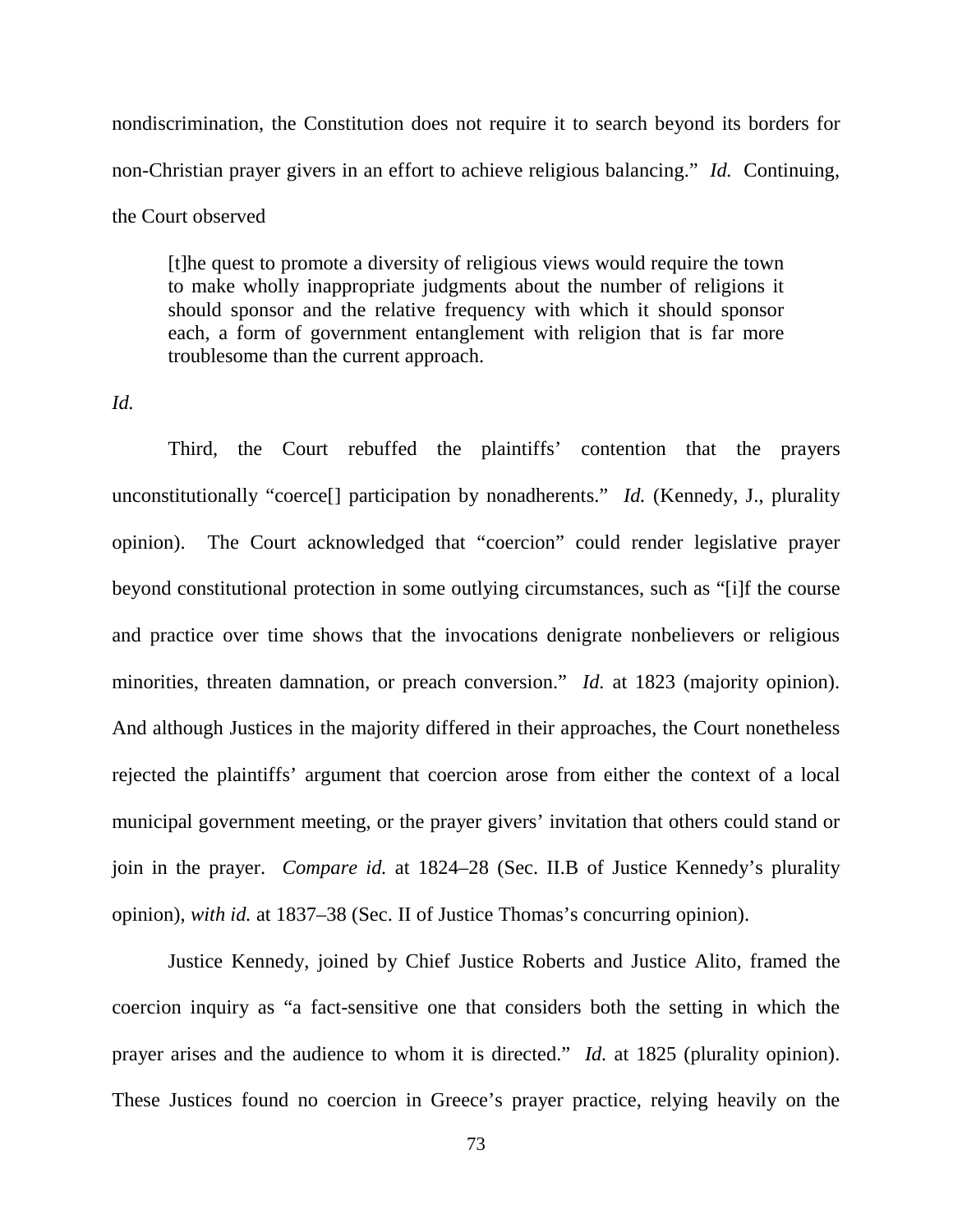historical approach of *Marsh*. They presumed that reasonable observers are aware of the multiple traditions acknowledging God in this country, including legislative prayer, the Pledge of Allegiance, and presidential prayers. They concluded that, because of these traditions, citizens could appreciate the Town's prayer practice without being compelled to participate. *Id.* Further, they observed that the prayers served a non-religious purpose: putting legislators in a contemplative state of mind and connecting them to the historical tradition of their forerunners. *Id.* at 1826. Justice Kennedy made clear that "[o]ffense . . . does not equate to coercion." *Id.* He observed that "[a]dults often encounter speech they find disagreeable," even in a legislative forum, but that does not give rise to an Establishment Clause violation. *Id.* Instead, the historical acceptance of legislative prayer recognizes that "citizens, firm in their own beliefs, can tolerate and perhaps appreciate a ceremonial prayer delivered by a person of a different faith." *Id.* at 1823 (majority opinion).

Justice Thomas, joined by Justice Scalia, interpreted the Establishment Clause to prohibit only "actual legal coercion," which they defined as the exercise of "government power in order to exact financial support of the church, compel religious observance, or control religious doctrine." *Id.* at 1837 (Thomas, J., concurring in part and concurring in the judgment). As no evidence of actual legal coercion existed in this case, they concurred in the Court's judgment. *Id.* at 1837–38.

As this review of *Marsh* and *Town of Greece* confirms, our nation's long historical tradition of welcoming and encouraging legislative prayer gives the practice a unique place in Establishment Clause jurisprudence. It requires a different legal analysis than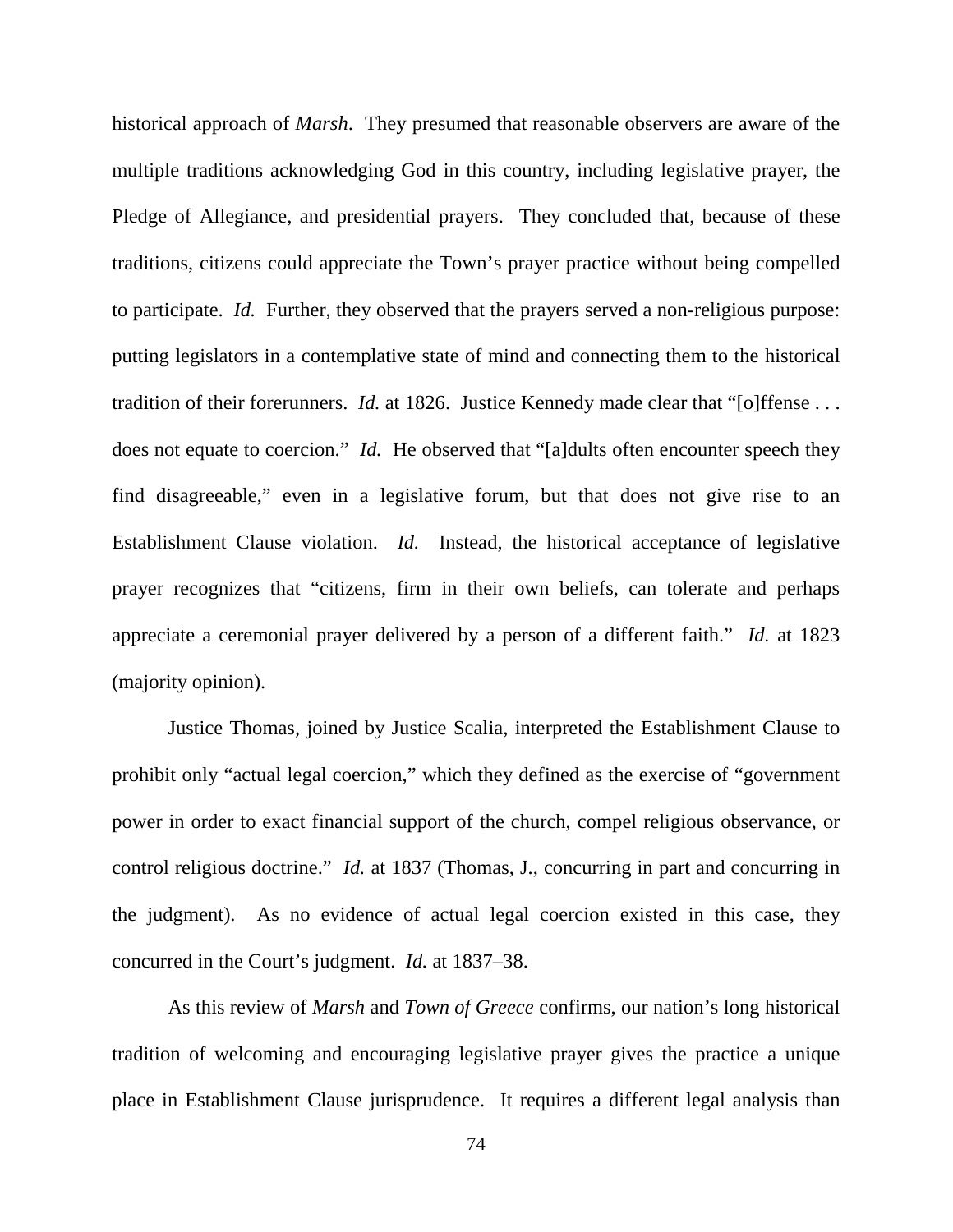other types of government conduct touching on religion. The majority muddies the distinct analysis required in this type of Establishment Clause case, relying on more general principles applicable in other Establishment Clause contexts to avoid the clear legal principles set out in *Marsh* and *Town of Greece*. [4](#page-74-0) While lower court judges may personally disagree with the principles the Supreme Court pronounces, they are not at liberty to ignore or dilute them. *DIRECTV, Inc. v. Imburgia*, 577 U.S. \_\_, 136 S. Ct. 463, 468 (2015) (reiterating that although "[l]ower court judges are certainly free to note their disagreement with a decision of this Court," they are nonetheless bound to follow those decisions); *United States v. Taylor*, 754 F.3d 217, 223 (4th Cir. 2014) (Wilkinson, J.) ("[W]e shall follow the plain lessons of Supreme Court cases . . . , which must of necessity govern our disposition of this case.").

## III.

The majority points to "the combination of [four] elements" that render the Board's prayer practice unconstitutional: (1) "commissioners as the sole prayer-givers"; (2) "invocations that drew exclusively on Christianity and sometimes served to advance that faith"; (3) "invitations to attendees to participate"; and (4) "the local government

<span id="page-74-0"></span><sup>4</sup> For example, the majority relies on *Engel v. Vitale*, 370 U.S. 421 (1962) (striking down structured prayers in public schools), for several general principles regarding why government should not become too affiliated with any religion. Majority Op. 33. These principles are valid insofar as they go. But taken at face value, they would also lead to the conclusion that sectarian legislative prayers violate the Establishment Clause. *See McCreary Cty. v. ACLU*, 545 U.S. 844, 859 n.10 (2005) (citing *Marsh* as an example of a permissible governmental action whose "manifest purpose was presumably religious"). Because *Marsh* and *Town of Greece* demand otherwise, their principles in this particular context must govern instead.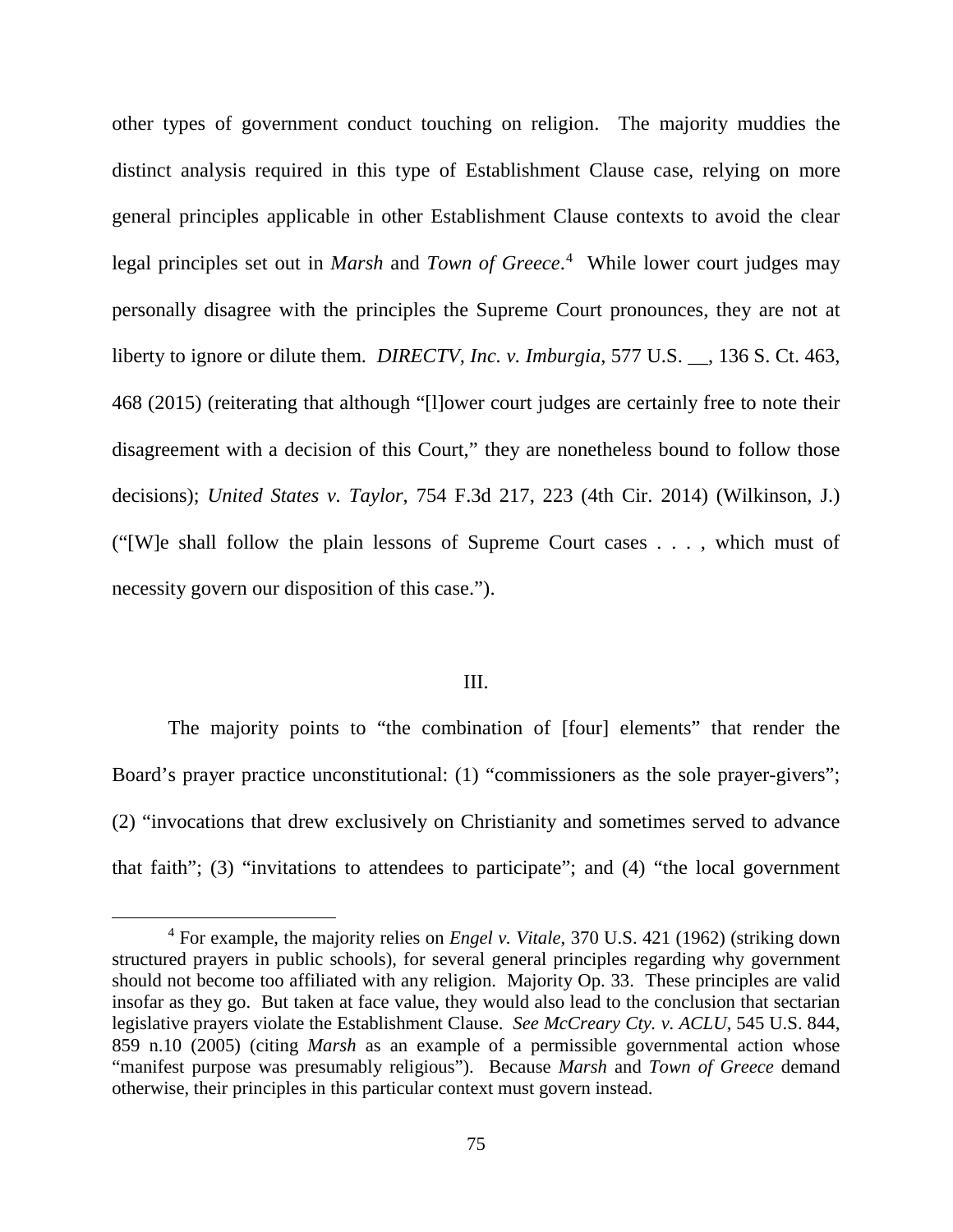setting." Majority Op. 22–23. But a proper application of the principles of *Marsh* and *Town of Greece* to the Board's prayer practices leads to the opposite conclusion. Indeed, the Supreme Court has already addressed three of the four factors the majority relies on, and has explained why they do not serve as a basis for an Establishment Clause violation. The only new feature in this case is the identity of the prayer giver. But—for the reasons explained below—that single characteristic does not remove the Board's practice from the protected scope of *Marsh* and *Town of Greece*. In short, the majority wrongly concludes that the sum of the parts is greater than the whole—that is, that the four factors they present, which standing alone are undoubtedly constitutional, somehow combine to render the Board's legislative prayer practice unconstitutional.

Curiously, the majority accuses the dissents of lacking "any sense of balance." Majority Op. 18. Even more curiously, it suggests we fail to "consider the prayer practice. . . holistically." Majority Op. 39. However, the majority's invocation of balancing factors and viewing otherwise valid principles "holistically" in order to reach a preferred result is no camouflage for its lack of merit. In short, the majority misapplies *Town of Greece*'s assessment of how the factors are to be evaluated both individually and in tandem.

As we've set out at great length, the only factor that distinguishes this case from *Marsh* or *Town of Greece* is that, here, an individual commissioner gives a prayer on a rotating basis. We conclude that factor does not skew the totality of the circumstances to make Rowan County's practice unconstitutional. We then recount why the remaining aspects of the County's practice align with the practices previously approved of—in the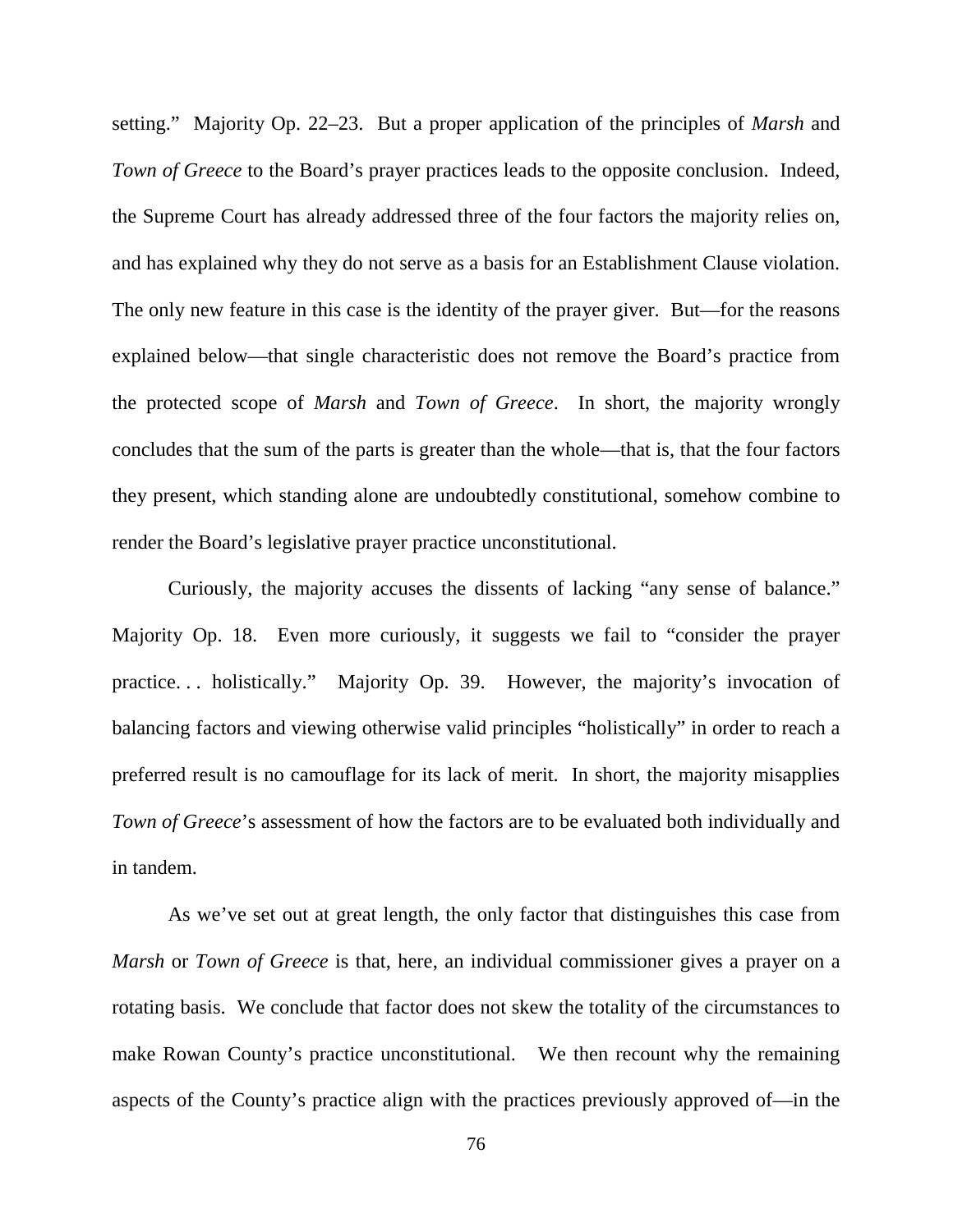aggregate—in *Marsh* and *Town of Greece*. That is precisely the sort of analysis *Marsh* and *Town of Greece* require.

## A.

*Town of Greece* instructs that the constitutionality of legislative prayer hinges on its historical roots. Because legislative prayer has been a constant and recognized part of civic life for more than two centuries, it "has become part of the fabric of our society." *Town of Greece*, 134 S. Ct. at 1819. Hence, if a prayer practice has long been "followed" in Congress and the state legislatures," courts must view it as "a tolerable acknowledgement of beliefs widely held" by people in the United States. *Id.* at 1818–19; *see also id.* at 1819 (observing that prayer practices "accepted by the Framers and [which have] withstood the critical scrutiny of time and political change" must not be "swe[pt] away" because doing so "would create new controversy and begin anew the very divisions along religious lines that the Establishment Clause seeks to prevent").

The majority gives this principle only a curt nod before decrying the Board's practice of lawmaker-led legislative prayer as "unprecedented." Majority Op. 15. That conclusion cannot withstand review.

1.

Straightaway—and without any legal support for doing so—the majority attaches near-dispositive meaning to the fact that lawmakers, as opposed to clergy, gave the legislative prayers at issue in this case. While both *Marsh* and *Town of Greece* considered prayers given by clergy, the distinction between state-selected clergy prayer, on the one hand, and lawmaker-led prayer, on the other, is a distinction without a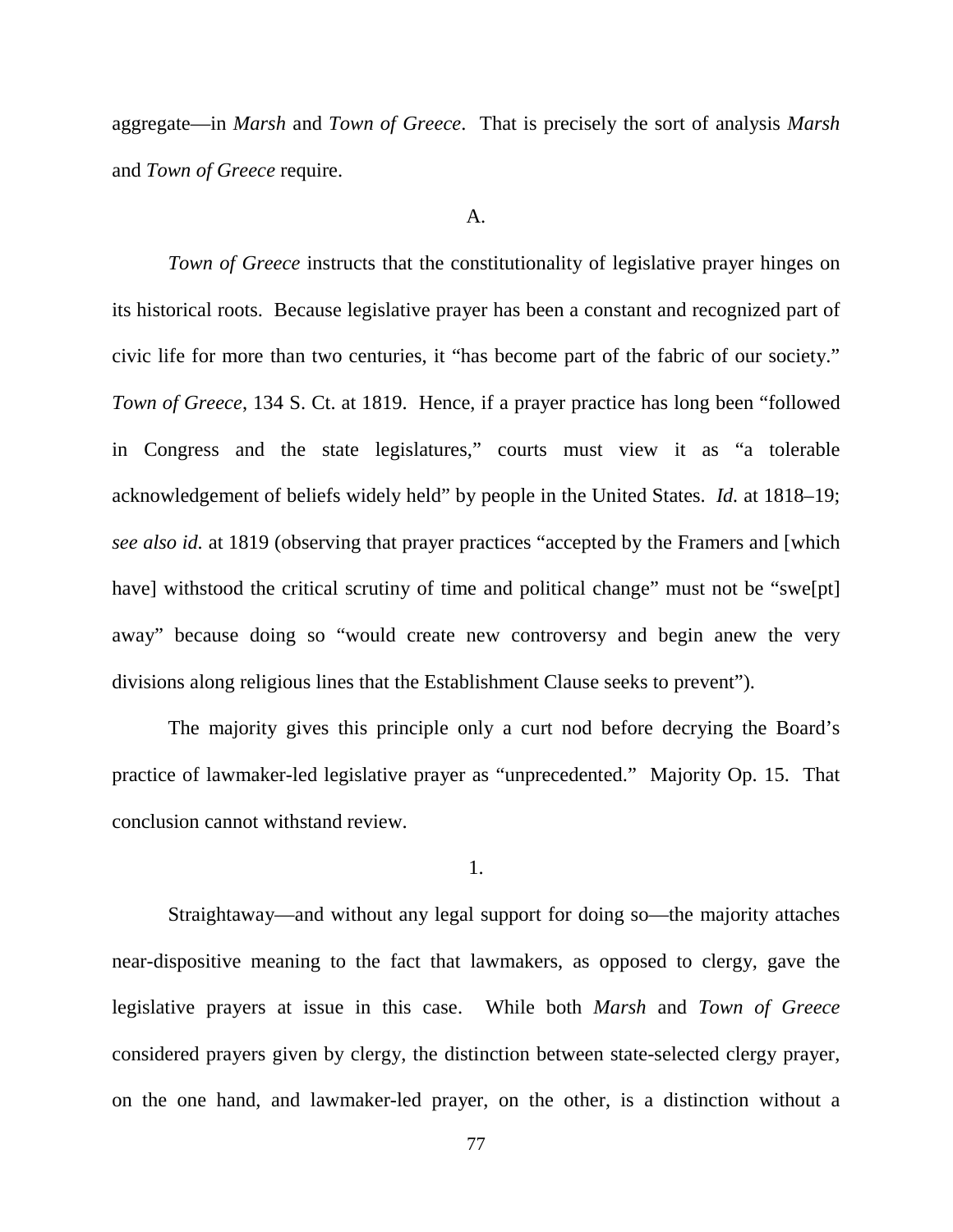difference. Neither *Marsh* nor *Town of Greece* attached particular significance to the identity of the speakers. Moreover, the tradition and history of lawmaker-led prayers is as prevalent as that of other legislative prayer givers. Thus, contrary to the majority's suggestion, the fact that the Supreme Court has not specifically addressed lawmaker-led prayer signifies nothing. Could it simply be that until recently, no one since 1788 had conceived that legislators leading legislative prayers for legislators was outside the historical tradition "followed in Congress and the state legislatures"? *Town of Greece*, 134 S. Ct. at 1819. *Contra* Majority Op. 17 ("The conspicuous absence of case law on lawmaker-led prayer is likely no accident.").<sup>[5](#page-77-0)</sup>

The Supreme Court's analysis of legislative prayer in *Marsh* and *Town of Greece* did not look to the speakers' identities; instead, the Court confined its discussion to the circumstances of the prayer practices before it. *See Town of Greece*, 134 S. Ct. at 1820– 28; *Marsh*, 463 U.S. at 786–95. Nowhere did the Court say anything that could reasonably be construed as a requirement that outside or retained clergy are the only constitutional source of legislative prayer. Quite the opposite, *Town of Greece* specifically directs courts' focus to what has been done in "Congress and the state legislatures" without limitation regarding the officiant. 134 S. Ct. at 1819. Far from suggesting that this case falls outside the scope of *Marsh* or *Town of Greece*, the Supreme

<span id="page-77-0"></span><sup>5</sup> Neither *Marsh* nor *Town of Greece* specifically put into issue lawmaker-led legislative prayers as their focus was the issue of legislative prayer as a whole. That said, the record in *Town of Greece* shows that on at least one occasion a councilman offered a prayer during the ceremonial opening. *See* Joint Appendix, *Town of Greece v. Galloway*, 134 S. Ct. 1811 (2014) (No. 12–696), 2013 U.S. S. Ct. Briefs LEXIS 3132, at \*62–63.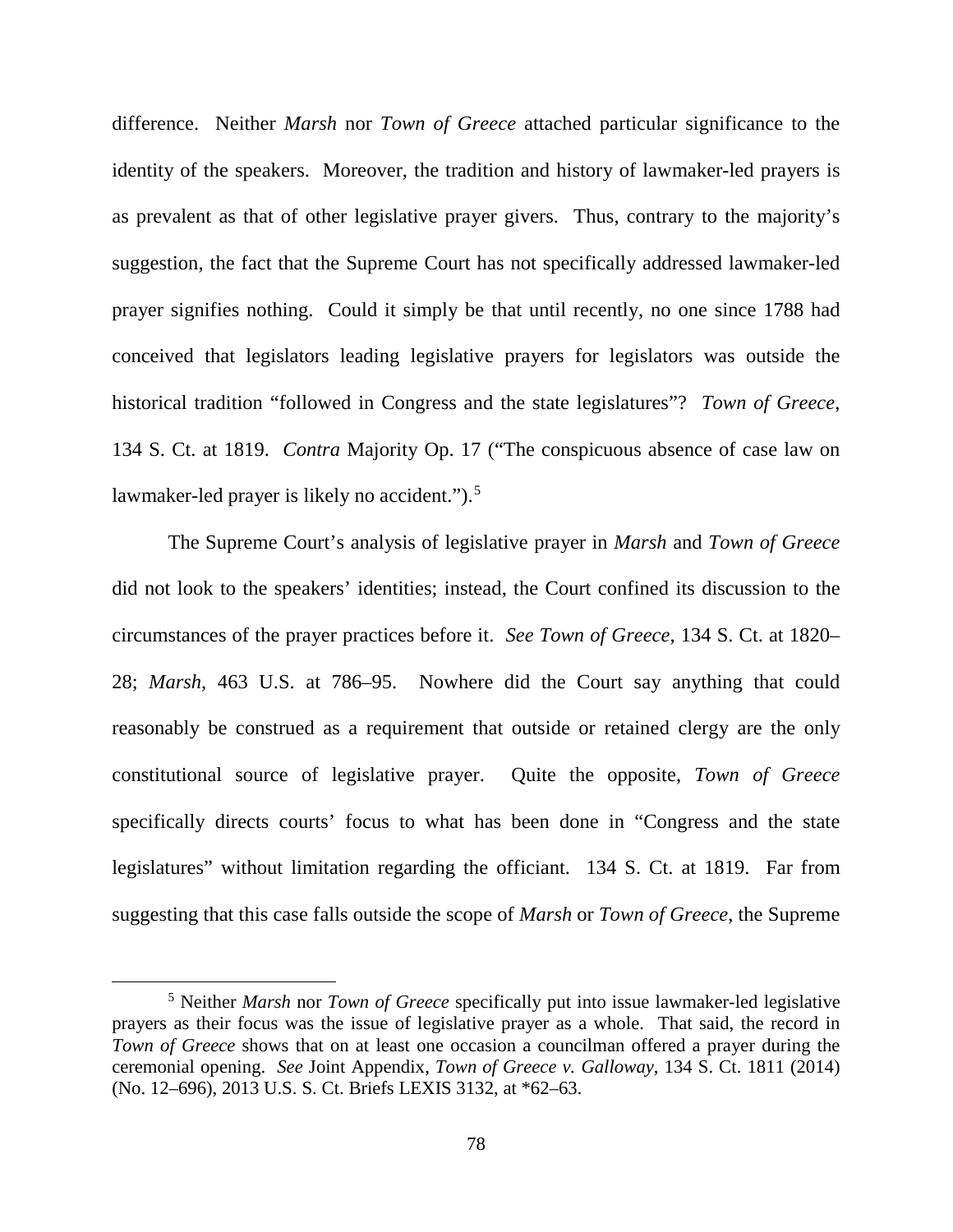Court's silence on the issue of lawmaker-led prayer is simply that: silence. *See United States v. Stewart*, 650 F.2d 178, 180 (9th Cir. 1981) (remarking it would be improper to draw any inference from the Supreme Court's silence on an issue not placed before it).

Nor has this Court previously assigned weight to the identity of the prayer giver. To the contrary, we have suggested that the speaker's identity is irrelevant. For example, in *Wynne v. Town of Great Falls*, 376 F.3d 292 (4th Cir. 2004), we remarked that "[p]ublic officials' brief invocations of the Almighty before engaging in public business have always, as the *Marsh* Court so carefully explained, been part of our Nation's history." *Id.* at 302. Similarly, *Joyner v. Forsyth County*, 653 F.3d 341 (4th Cir. 2011), observed that "[i]t [is] the governmental setting for the delivery of sectarian prayers that courted constitutional difficulty, not those who actually gave the invocation." *Id.* at 350; *see also id.* at 351 ("Once again, the important factor was the nonsectarian nature of the prayer, not the identity of the particular speaker."). And in *Simpson v. Chesterfield County Board of Supervisors*, 404 F.3d 276 (4th Cir. 2005), we noted that the Supreme Court, "neither in *Marsh* nor in *Allegheny*, held that the identity of the prayer-giver, rather than the content of the prayer, was what would affiliate the government with any one specific faith or belief." *Id.* at 286. Although these cases ultimately turned on the now-rejected position that sectarian prayer was constitutionally invalid, none made the prayer giver's identity a factor in, let alone dispositive of, its analysis.

That conclusion makes sense given that legislative prayer constitutes a form of government speech regardless of the identity of the speaker; otherwise, it would not implicate the Establishment Clause at all. *See, e.g.*, *Snyder v. Murray City Corp.*, 159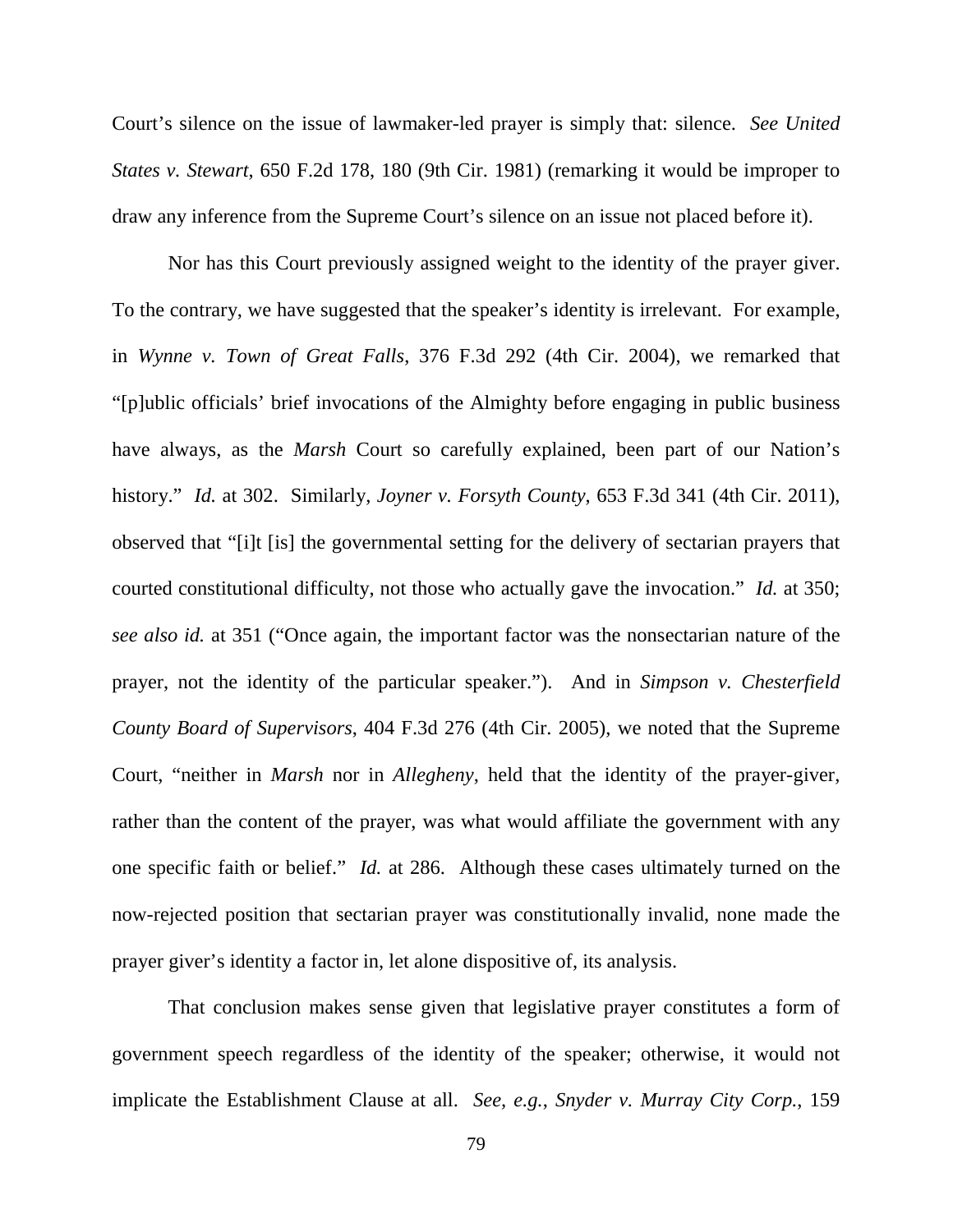F.3d 1227, 1238 (10th Cir. 1998) (Lucero, J., concurring in the judgment) (recognizing that "chaplains speak for the legislature"). Practically speaking, the public is unlikely to draw any meaningful distinction between a state-paid chaplain (*Marsh*) or state-invited cleric (*Town of Greece*) and members of the legislative body that appoints him. These invited officiants are in essence "deputized" to speak on behalf of the governing body. *Cf. Town of Greece*, 134 S. Ct. at 1850 (Kagan, J., dissenting). Yet the practice was constitutional, even when those officiants aligned with a particular religion and were paid with state funds. Because a paid or invited officiant stands on the same footing as the legislators, it follows that elected representatives may also be their own prayer givers. And when they take on that role, their religious preference in the ceremonial invocation is no different than the state-sponsored clergy in *Marsh* and *Town of Greece*. The Supreme Court directly observed in *Town of Greece* that a purpose of legislative prayer was to allow legislators to "show who and what they are" through their prayers. *Id.* at 1826 (plurality opinion). It thus makes abundant common and constitutional sense that legislators are ideally suited to offer meaningful, heartfelt prayer to the audience of those prayers: their fellow legislators. *Id.* at 1825.

On a broader level, the very "history and tradition" anchoring *Town of Greece* underscores a long-standing national practice of legislative prayer generally and lawmaker-led prayer specifically. Opening invocations offered by elected legislators have long been accepted as both a mainstay of civic life and a permissible form of religious observance. *See* S. Rep. No. 32-376, at 4 (1853) (commenting that the authors of the Establishment Clause "did not intend to prohibit a just expression of religious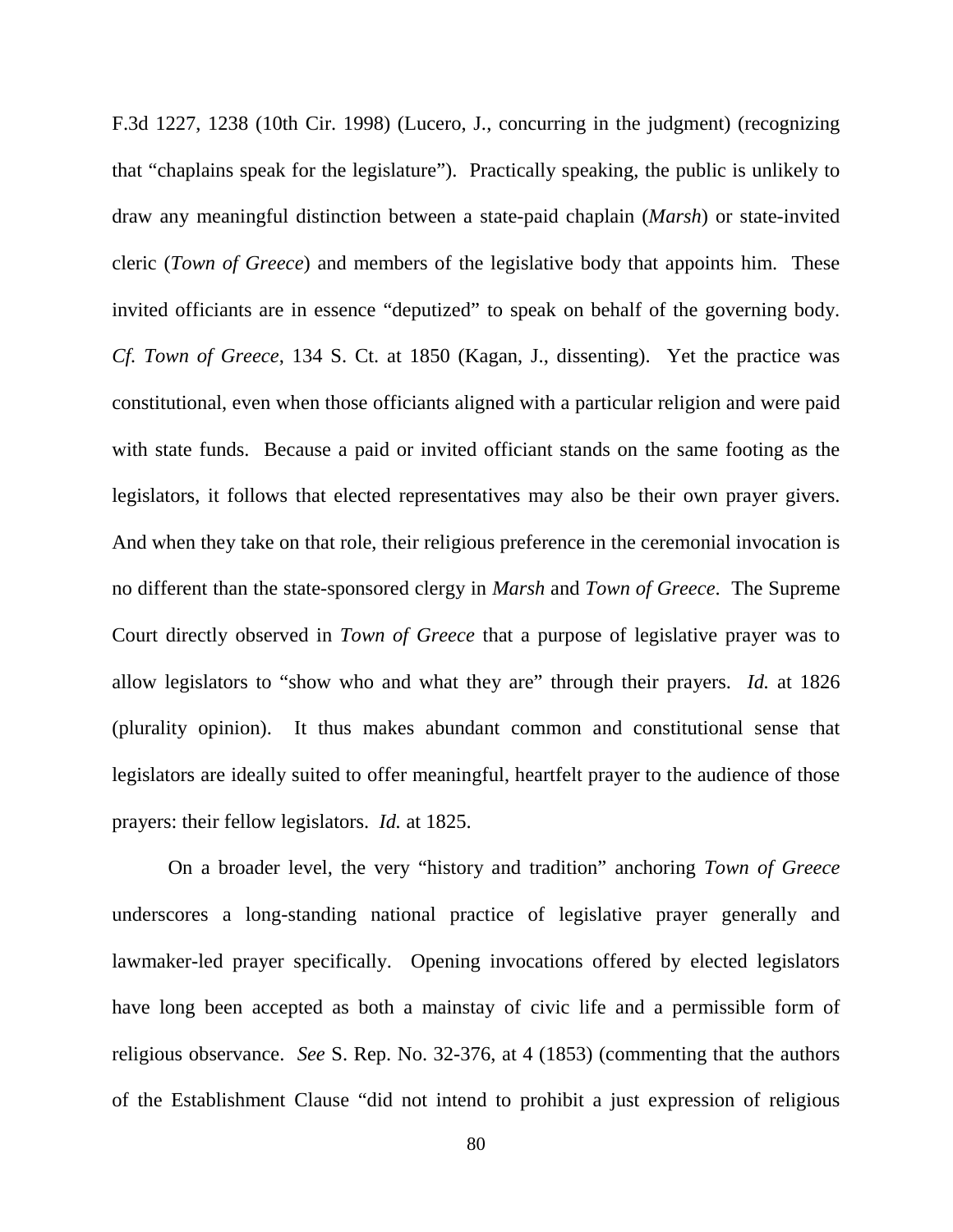devotion *by the legislators of the nation, even in their public character as legislators*" (emphasis added)); *see also Lynch*, 465 U.S. at 674 ("There is an unbroken history of official acknowledgment by all three branches of government of the role of religion in American life from at least 1789."). As just one example, the South Carolina Provincial Congress—South Carolina's first independent legislature—routinely welcomed an elected member to deliver invocations. *See, e.g.*, South Carolina Provincial Congress, Thanks to the Continental Congress (Jan. 11, 1775), http://amarch.lib.niu.edu/islandora /object/niu-amarch%3A94077 (last visited May 23, 2017) (saved as ECF opinion attachment). These early public pronouncements are important evidence demonstrating that lawmaker-led legislative prayer was viewed no differently from legislative prayer as a whole. To conclude otherwise is to impugn the practical wisdom of the Framers—a factor that weighed heavily in *Town of Greece*—and to suggest "the founders of the United States were unable to understand their own handiwork." *Myers v. Loudoun Cty. Pub. Sch.*, 418 F.3d 395, 404 (4th Cir. 2005).

Equally troubling, the majority turns a blind eye to the prevalence of lawmaker-led legislative prayer. A majority of states and territories honor requests from individual legislators to give an opening invocation. *See* Nat'l Conference of State Legislatures, *Inside the Legislative Process* 5–151 to –152 (2002), http://www.ncsl.org/documents /legismgt/ILP/02Tab5Pt7.pdf (observing legislators may offer an opening prayer in at least thirty-one states). Lawmaker-led prayer is especially prevalent in the states under our jurisdiction, where seven of the ten legislative chambers utilize elected members for this purpose. *See id.*; Br. of Amici Curiae State of West Virginia et al. Supporting Def.-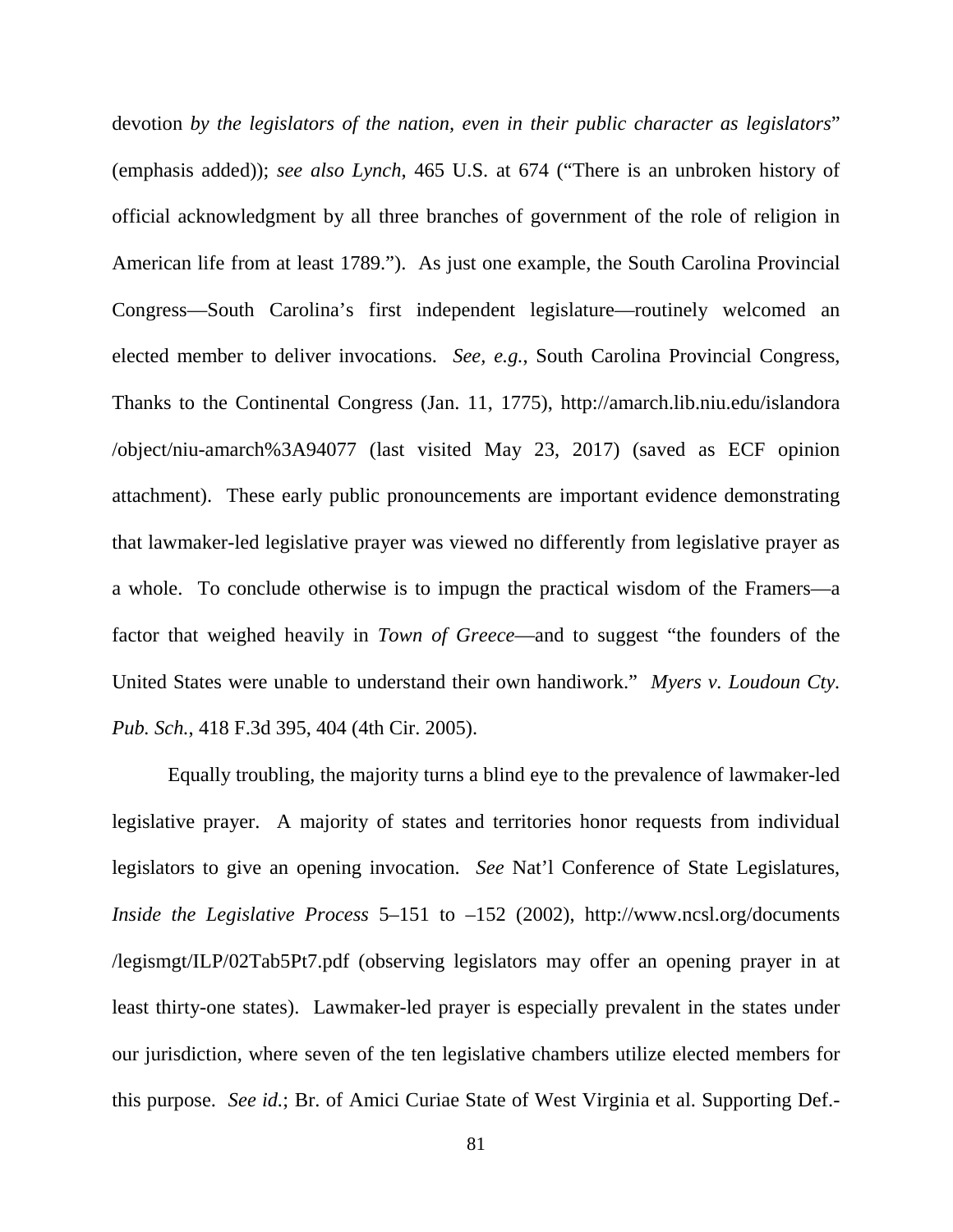Appellant at 14 & Add. 2–8; *see also* Office of Speaker Pro Tem Paul Stam, *Prayers Offered in the North Carolina House of Representatives: 2011–2014*, http://nchousespeaker.com/docs/opening-prayers-nchouse-2011-2014.pdf (last visited May 23, 2017). Several of these states have enacted legislation recognizing and protecting the historical practice of lawmaker-led prayer. For example, a Virginia statute protects legislators who deliver a sectarian prayer during deliberative sessions. *See* Va. Code Ann. § 15.2-1416.1. And South Carolina expressly authorizes its elected officials to open meetings with prayer. *See* S.C. Code Ann. § 6-1-160(B)(1). Other states inside and outside our jurisdiction rely exclusively on lawmaker-led prayers. *See, e.g.*, Mich. H.R. Rule 16 (requiring the clerk of the Michigan House of Representatives to "arrange for a Member to offer an invocation" at the beginning of each session); Nat'l Conference of State Legislatures, *supra*, at 5-152 (the Rhode Island Senate); Kate Havard, *In delegates they trust: Md. House members lead secular prayer*, Wash. Post (Mar. 9, 2013), https://www.washingtonpost.com/local/md-politics/in-delegates-they-trust-mdhouse-members-lead-secular-prayer/2013/03/09/571fef8e-810a-11e2-8074 b26a871b165a\_story.html.

Lawmaker-led prayer finds contemporary validation in the federal government as well. Both houses of Congress allow members to deliver an opening invocation. The congressional record is replete with examples of legislators commencing legislative business with a prayer. *See, e.g.*, 161 Cong. Rec. S3313 (daily ed. May 23, 2015) (prayer by Sen. James Lankford); 159 Cong. Rec. S3915 (daily ed. June 4, 2013) (prayer by Sen. William M. Cowan); 155 Cong. Rec. S13401 (daily ed. Dec. 18, 2009) (prayer by Sen.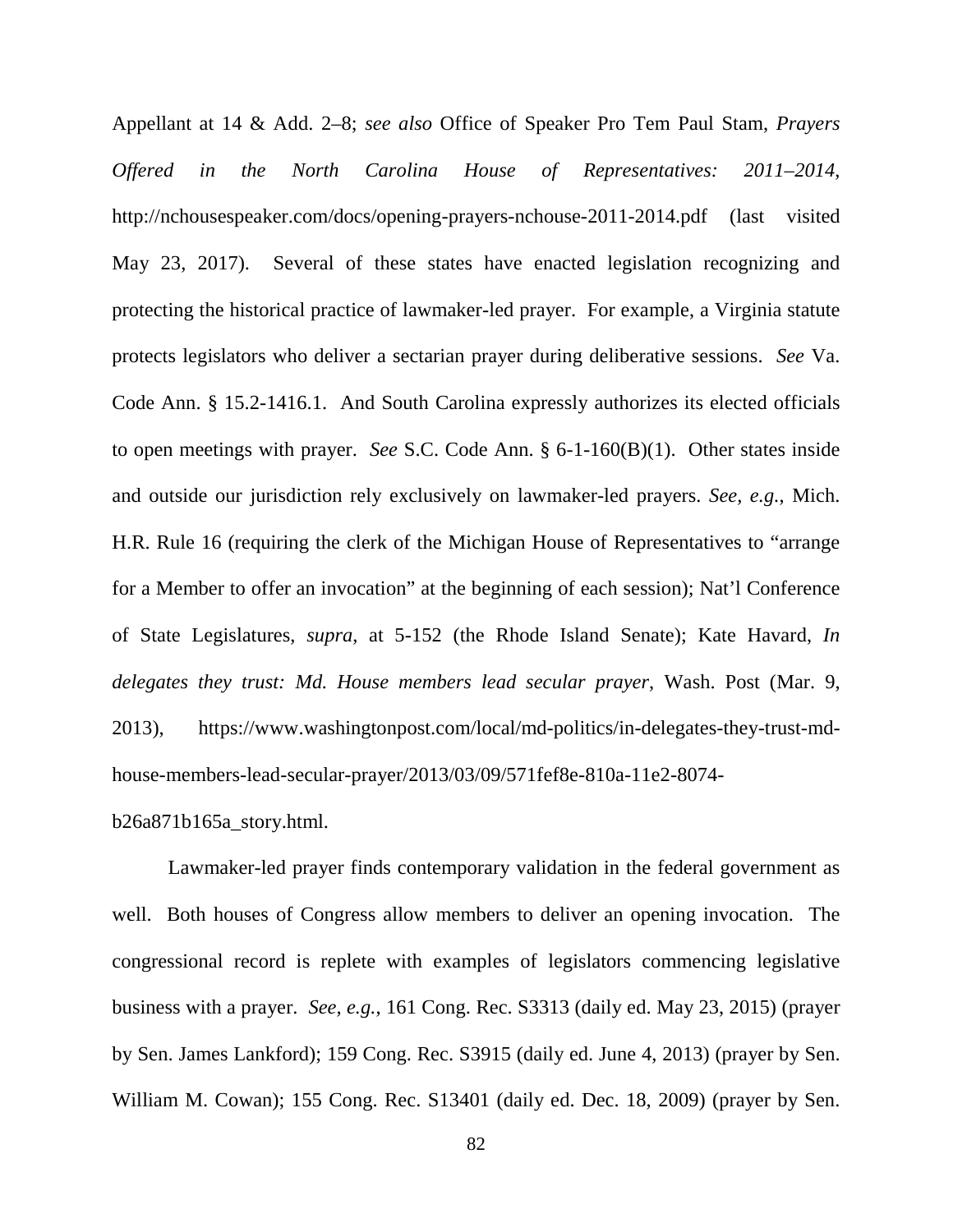John Barrasso); 119 Cong. Rec. 17,441 (1973) (prayer by Rep. William H. Hudnut III); *see also* 2 Robert C. Byrd, *The Senate 1789-1989: Addresses on the History of the United States Senate* 305 (Wendy Wolff ed., 1990) ("Senators have, from time to time, delivered the prayer.").

Particularly relevant to this case, lawmaker-led prayers frequently accompany the opening of local governmental meetings. *See, e.g.*, Br. of Amici Curiae State of West Virginia et al. Supporting Def.-Appellant at 24–26 & Add. 11–43. In many localities, those prayers are exclusively lawmaker-led. *See id.*; *see also* Suppl. Br. of Amici Curiae State of West Virginia et al. Supporting Def.-Appellant Seeking Reversal at 9–10 & A10–A54.

In view of this long and varied tradition of lawmaker-led prayer, any wall barring elected legislators from religious invocations runs headlong into the Supreme Court's acknowledgement that "[a]ny test [we] adopt[] must acknowledge a practice that was accepted by the Framers and has withstood the critical scrutiny of time and political change." *Town of Greece*, 134 S. Ct. at 1819. As Justice Alito aptly explained, "if there is any inconsistency between any [Establishment Clause] test[] and the historic practice of legislative prayer, the inconsistency calls into question the validity of the test, not the historic practice." *Id.* at 1834 (Alito, J., concurring). The majority's conclusion strikes down a legislative prayer practice that is "part of the fabric of our society." *Id.* at 1819 (majority opinion).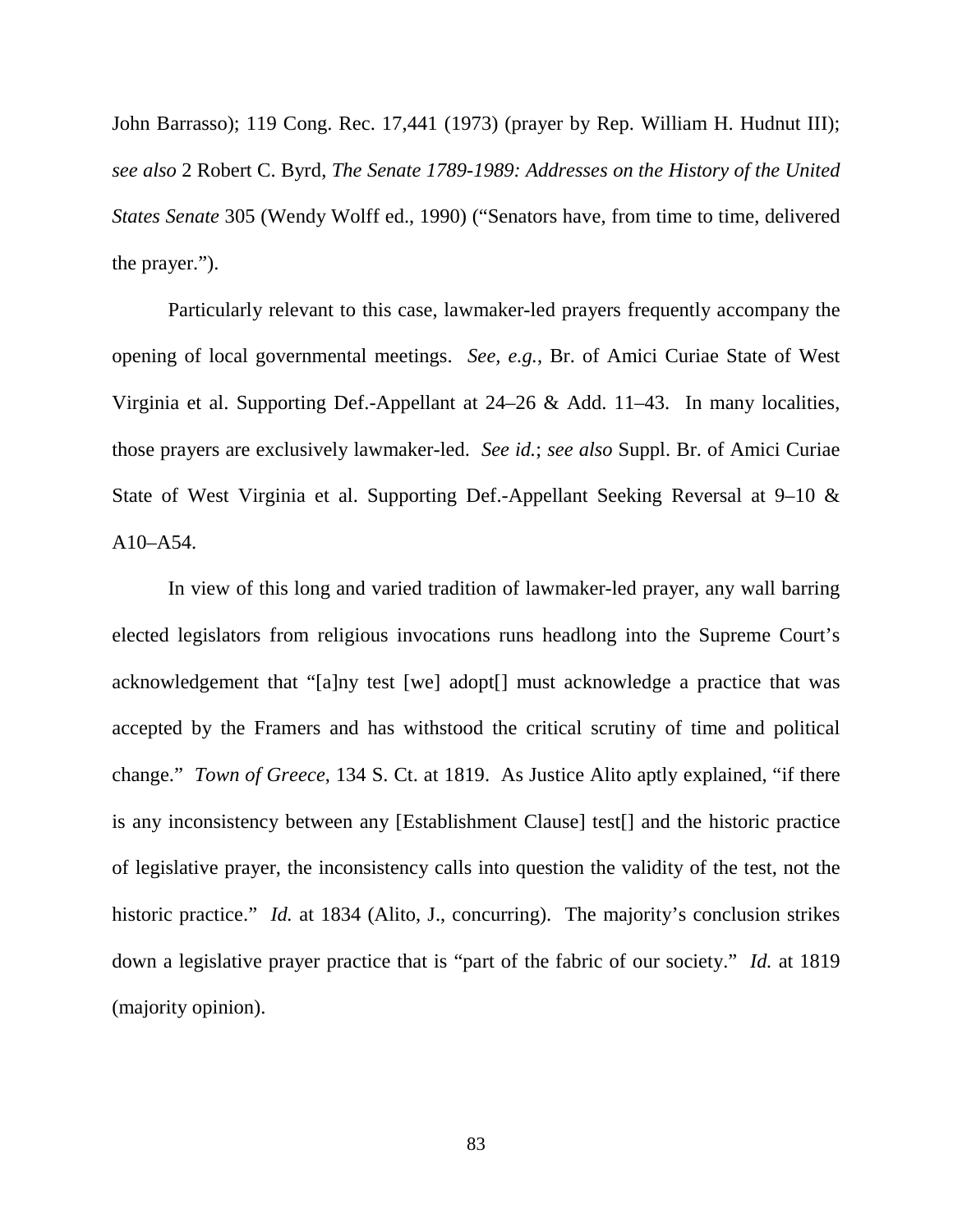The majority couples its angst about the identity of the prayer giver in this case with "legislators [being] the *only* eligible prayer-givers." Majority Op. 17. That again is a fact without constitutional significance. The fact that the overwhelming majority of the prayers represented the Christian faith stems not from any "aversion or bias on the part of town leaders against minority faiths," *Town of Greece*, 134 S. Ct. at 1824, but from the composition of the Board. *Town of Greece* made clear that the Constitution does not require the government actively court religious balance "[s]o long as the town maintains a policy of nondiscrimination." *Id.*; *see also Pelphrey v. Cobb Cty.*, 547 F.3d 1263, 1281 (11th Cir. 2008) ("[*Marsh*] does not require that all faiths be allowed the opportunity to pray. The standard instead prohibits purposeful discrimination.").

There is no indicia of discrimination in this record. None. Nor is there any suggestion that the Board has or would bar any commissioner from offering a prayer faithful to the commissioner's own traditions, regardless of his or her faith. Without such evidence, we cannot conclude that the Board's prayer practice unconstitutionally limits the universe of prayer givers in violation of the Establishment Clause.

The majority implicitly acknowledges the lack of evidence in the record on this point, and so instead faults the Board's "rigid, restrictive" prayer practice as contrasted with the "flexible, inclusive approach upheld in *Town of Greece*." Majority Op. 24. That widely misses the point.

*Marsh* and *Town of Greece* were both acceptable legislative prayer practices, but neither imposed a fixed standard for the nature or number of prayer givers that would be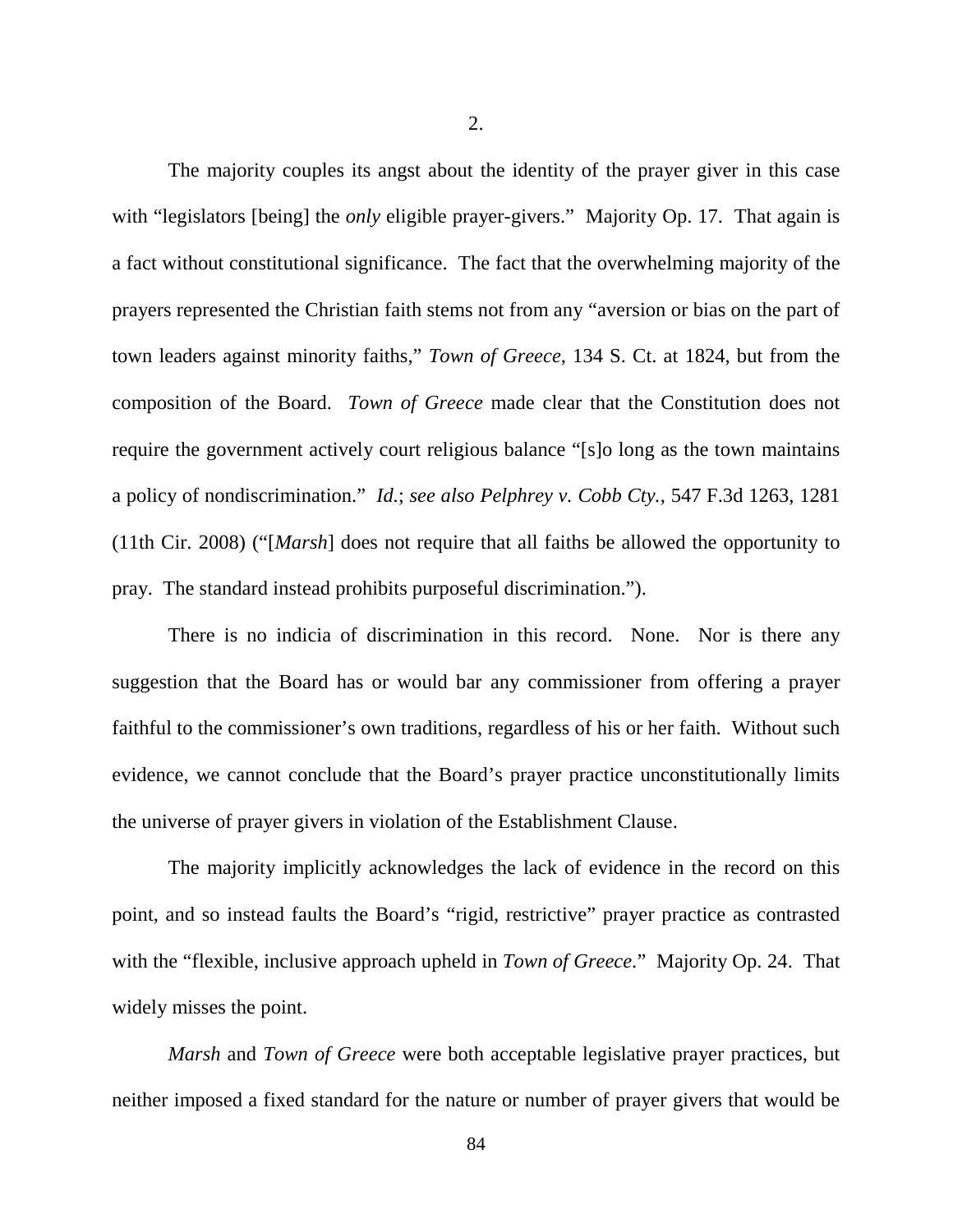constitutional. Just because the Supreme Court has upheld a more "flexible, inclusive approach" does not mean that other, more structured approaches are thereby unconstitutional. If anything, the prayer practice here is far more "inclusive" and multifaceted than the one the Supreme Court approved in *Marsh*, with only one prayer giver from one faith tradition. *See infra* Sec. II. Moreover, while *Town of Greece*'s practice resulted in a larger population of prayer givers, the majority elevates diversity to be the *sine qua non* of constitutionality. *See* Majority Op. 23–25 (citing the need for a constitutional practice to "embrac[e] religious pluralism and the possibility of a correspondingly diverse invocation practice," and considering whether a particular prayer practice could be more welcoming or do more to "cultivate[] an atmosphere of greater tolerance and inclusion"); *see also* Majority Op. 32 (expounding that "legislative prayer gives voice to the ecumenical dimensions of religious faith"). But *Marsh* and *Town of Greece* do not require enforced ecumenicalism nor do they demand denominational diversity; indeed, the Supreme Court expressly distanced itself from such a requirement. *E.g.*, *Town of Greece*, 134 S. Ct. at 1824 (rejecting the view that lawmaking bodies must "promote a diversity of religious views"). Instead, the Court focused on whether the legislature's practice—whatever that practice might be—evinces an unlawful discriminatory motive. Here, the record reflects none.

In short, the Supreme Court's prohibition on discrimination in this context is aimed at barring government practices that result from a deliberate choice to favor one religious view to the exclusion of others. As explained in *Town of Greece*, concerns arise only if there is evidence of "an aversion or bias on the part of town leaders against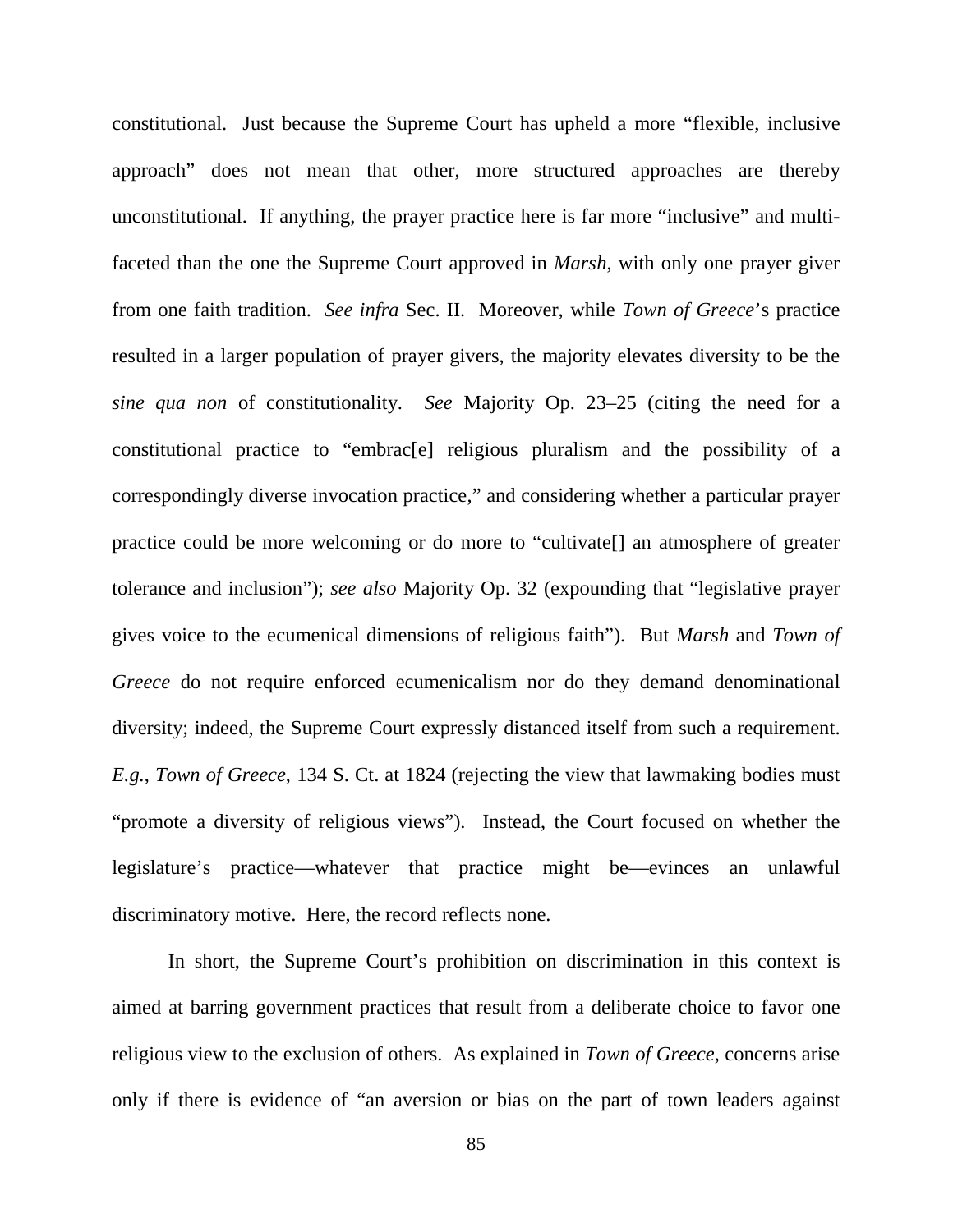minority faiths" in choosing the prayer giver. *Id.* The *Marsh* Court likewise alluded to this requirement when it cautioned that the selection of a guest chaplain cannot stem from "an impermissible motive." 463 U.S. at 793. This parameter is directed at the conscious selection of the prayer giver on account of religious affiliation or conscious discrimination against a prayer giver due to a religious affiliation. *See id.* Because there's no evidence of either in this record, the limited-universe of prayer givers does not violate the principles espoused in *Marsh* and *Town of Greece*.

In another misreading of Supreme Court precedent, the majority contorts *Marsh* to foster its novel rule mandating a broad universe of eligible prayer givers. A contextual review of *Marsh* leads to the opposite conclusion: the Nebraska legislature paid the same Presbyterian minister to offer prayers for sixteen years. 463 U.S. at 785, 793. In rejecting the argument that this closed universe of prayer givers created a constitutional concern, the Supreme Court observed, "[a]bsent proof that the chaplain's reappointment stemmed from an impermissible motive, we conclude that his long tenure does not in itself conflict with the Establishment Clause." *Id.* at 793–94. While it is true that other individuals occasionally substituted for the Nebraska chaplain, the fact remained that the overwhelming majority of prayers during that sixteen-year period were given by a single state-paid prayer giver from a single faith tradition. Even so—and entirely consistent with the Court's later statements in *Town of Greece*—that fact did not give rise to a constitutional concern because there was, as here, no evidence of an impermissible motive. 134 S. Ct. at 1824. *Marsh*'s facts and holding stand for the principle that the selection of a single legislative prayer giver, or a limited set of prayer givers, who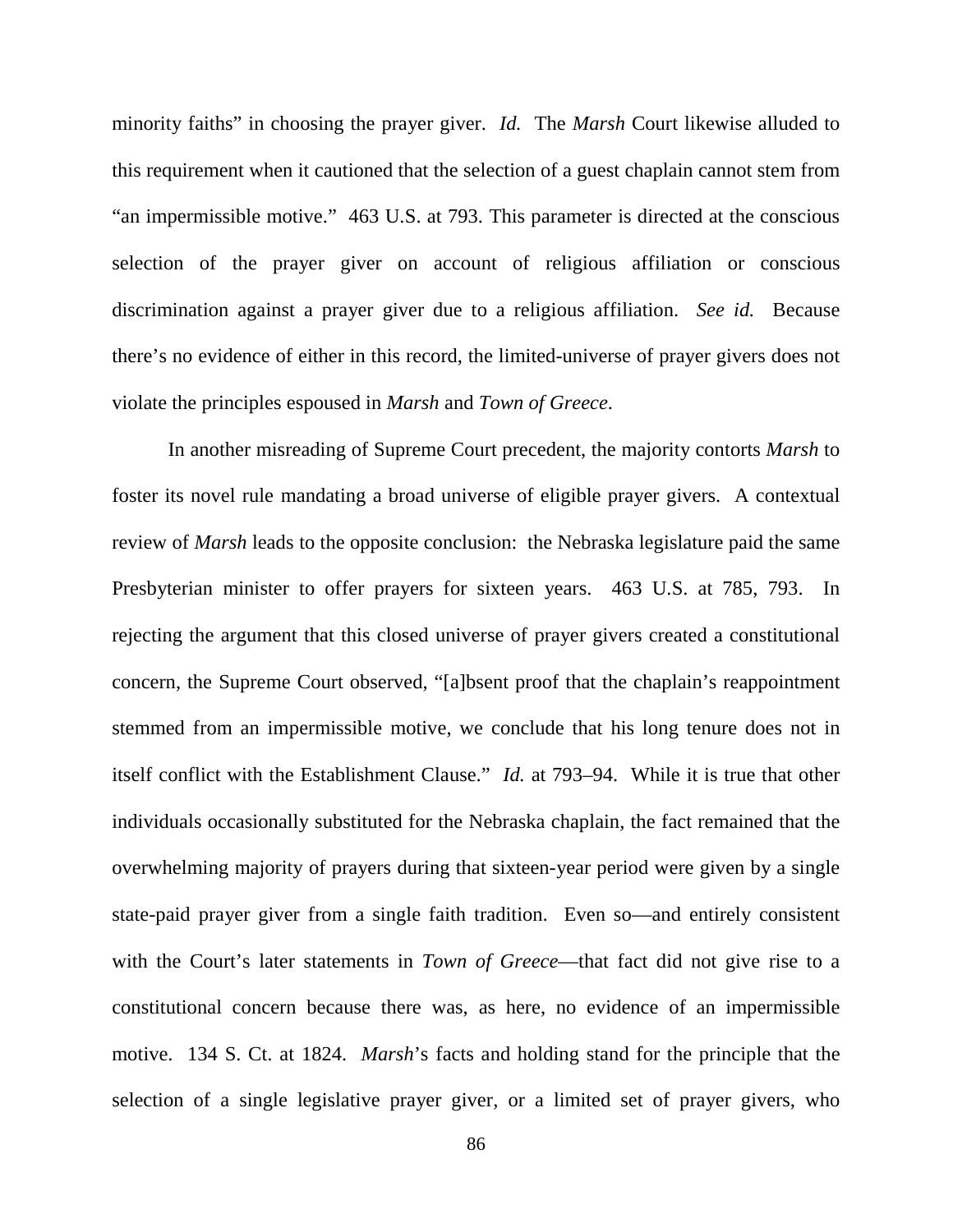represent a single religious tradition does not advance any one faith or belief over another. *See* 463 U.S. at 793 ("We cannot, any more than Members of the Congresses of this century, perceive any suggestion that choosing a clergyman of one denomination advances the beliefs of a particular church."); *Ctr. for Inquiry, Inc. v. Marion Circuit Court Clerk*, 758 F.3d 869, 874 (7th Cir. 2014) ("*Marsh* and *Greece* show that a government may, consistent with the First Amendment, open legislative sessions with Christian prayers while not inviting leaders of other religions[.]").

A fortiori, *Town of Greece* does not support the majority's expansive view. Not only are the legislators themselves the intended "congregation" for legislative prayer, *Town of Greece*, 134 S. Ct. at 1825 (plurality opinion), but the Supreme Court has recognized that legislative prayer practices carry special meaning to the thousands of local and state "citizen representatives" throughout this country. In fact, the Supreme Court in *Town of Greece* specifically acknowledged "members of town boards and commissions, who often serve part-time and as volunteers," were lawmakers for whom "ceremonial prayer may . . . reflect the values they hold as private citizens." *Id.* at 1826. To repeat an earlier observation, if legislative prayer particularly reflects the values of "citizen representatives," then it stands to reason that these "citizen representatives" should be able to lead prayers in a way that connects with their intended audience: themselves. *Id.* Legislators are uniquely qualified to offer uplifting, heartfelt prayer on matters that concern themselves and their colleagues.

These precepts also demonstrate why lawmaker-led prayer does not, as the majority misconstrues, violate the principle that governments not be in the business of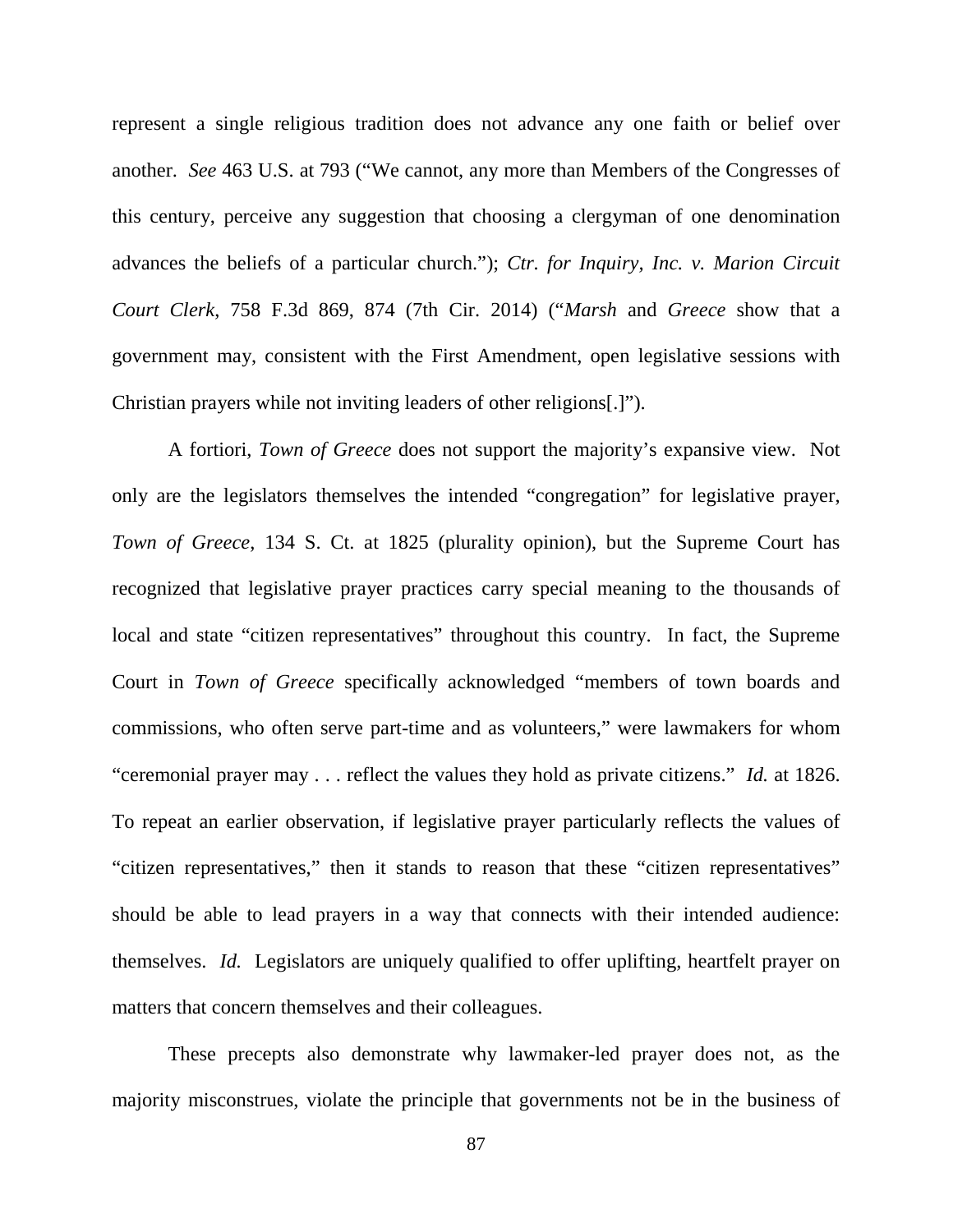"compos[ing] official prayers." *Compare* Majority Op. 23 (quoting *Lee v. Weisman*, 505 U.S. 577, 588 (1992)), *with Town of Greece*, 134 S. Ct. at 1822 (observing that requiring prayers to be nonsectarian "would involve *government* in religious matters to a far greater degree than is the case under the town's current practice of neither editing or approving prayers in advance nor criticizing their content after the fact" (emphasis added)).

Here, the Board's practice does not venture into impermissible writing or editing of religious speech. Rather, each commissioner gives his or her own prayer without oversight, input, or direction from the Board, which does not supervise or censor the speech of its individual commissioners in crafting the prayers. Indeed, there is no evidence that the Board, as a Board, had any role in any of the prayers given by any of the individual commissioners. The record is devoid of any suggestion that any prayer in this case is anything but a personal creation of each commissioner acting in accord with his or her personal views. As a consequence, each commissioner is essentially a free agent no different from the ministers in *Town of Greece* or the paid chaplain in *Marsh*, who gave invocations of their own choosing. Contrary to the majority's conclusion, the Board's practice does not present the same concerns as when the "*government* [attempts] to define permissible categories of religious speech." *Town of Greece*, 134 S. Ct. at 1822 (emphasis added). Instead, the Board's legislative prayer practice amounts to nothing more than an individual commissioner leading a prayer of his or her own choosing.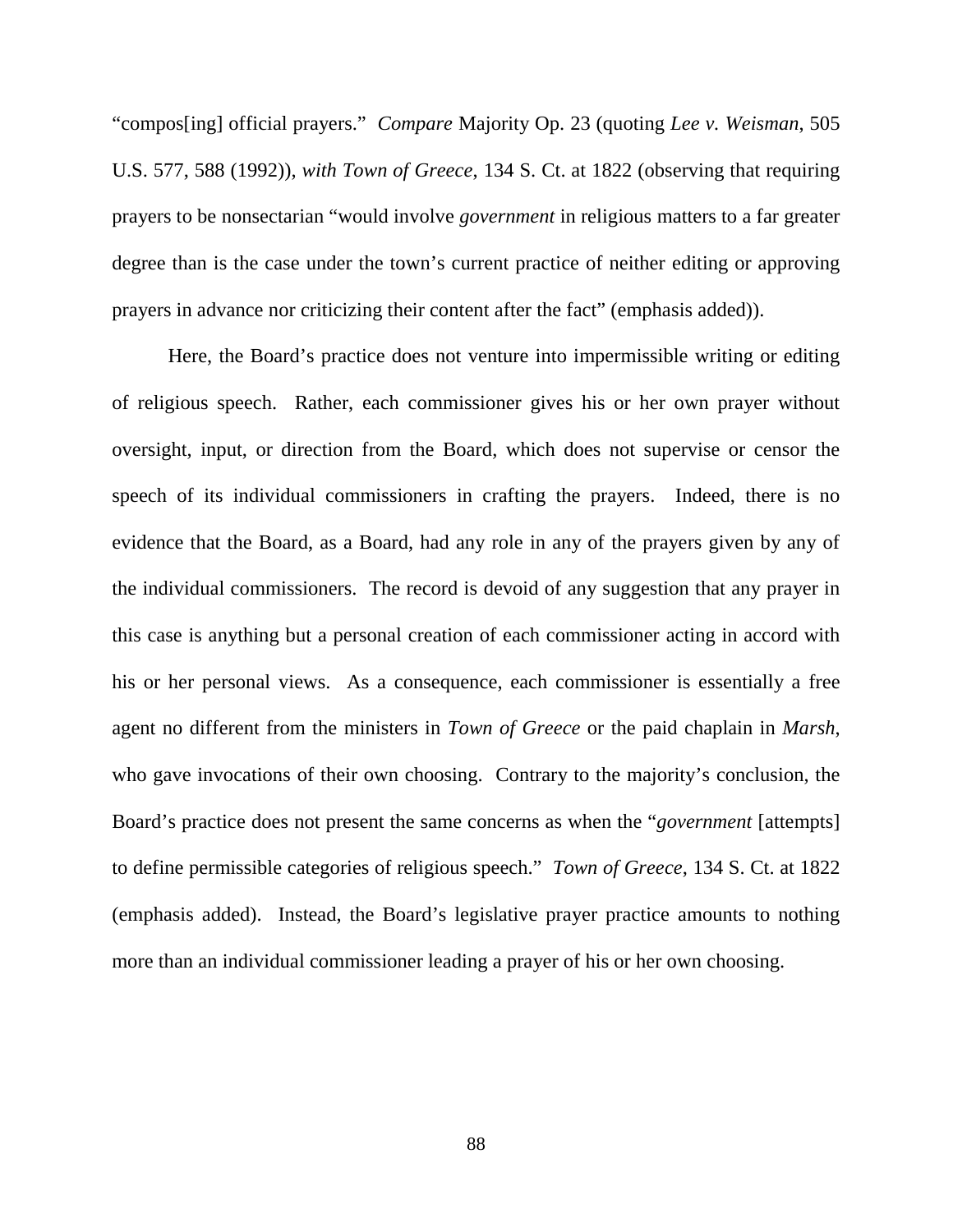For all these reasons, the majority errs in concluding that commissioners delivering the ceremonial prayer to open a Board meeting is a relevant distinguishing feature for the constitutional analysis set out *Marsh* and *Town of Greece*. [6](#page-88-0)

B.

As the identity of the legislative prayer givers at issue has no cognizable constitutional significance in this case, I turn next to the remaining characteristics of the Board's prayer practice discussed by the majority: content, coercion, and local government setting. Although the Supreme Court has not forged a comprehensive template for all acceptable legislative prayer, its decisions set out guideposts for analyzing whether a particular practice goes beyond constitutional bounds. *See Snyder*, 159 F.3d at 1233 ("*Marsh* implicitly acknowledges some constitutional limits on the scope and selection of legislative prayers[.]").

1.

As the majority points out, one of the guideposts to acceptable legislative prayers is the content of those prayers. After reaffirming the holding in *Marsh* that lower courts should refrain from becoming embroiled in review of the substance of legislative prayer,

<span id="page-88-0"></span><sup>6</sup> The majority also conjures up the "risk of political division" arising from alleged conflicts concerning the Board's prayer practice. Majority Op. 26. But neither audienceinitiated criticism of those who object to a prayer practice nor election-oriented policy statements by Board candidates are relevant to the issue of law before the Court. Questions concerning the wisdom of the practice of legislative prayer can be rightly debated in many squares, but the judiciary is not one of them. The Court's task is solely to decide whether the Board's practice is lawful under the First Amendment, not whether it is popular or wise.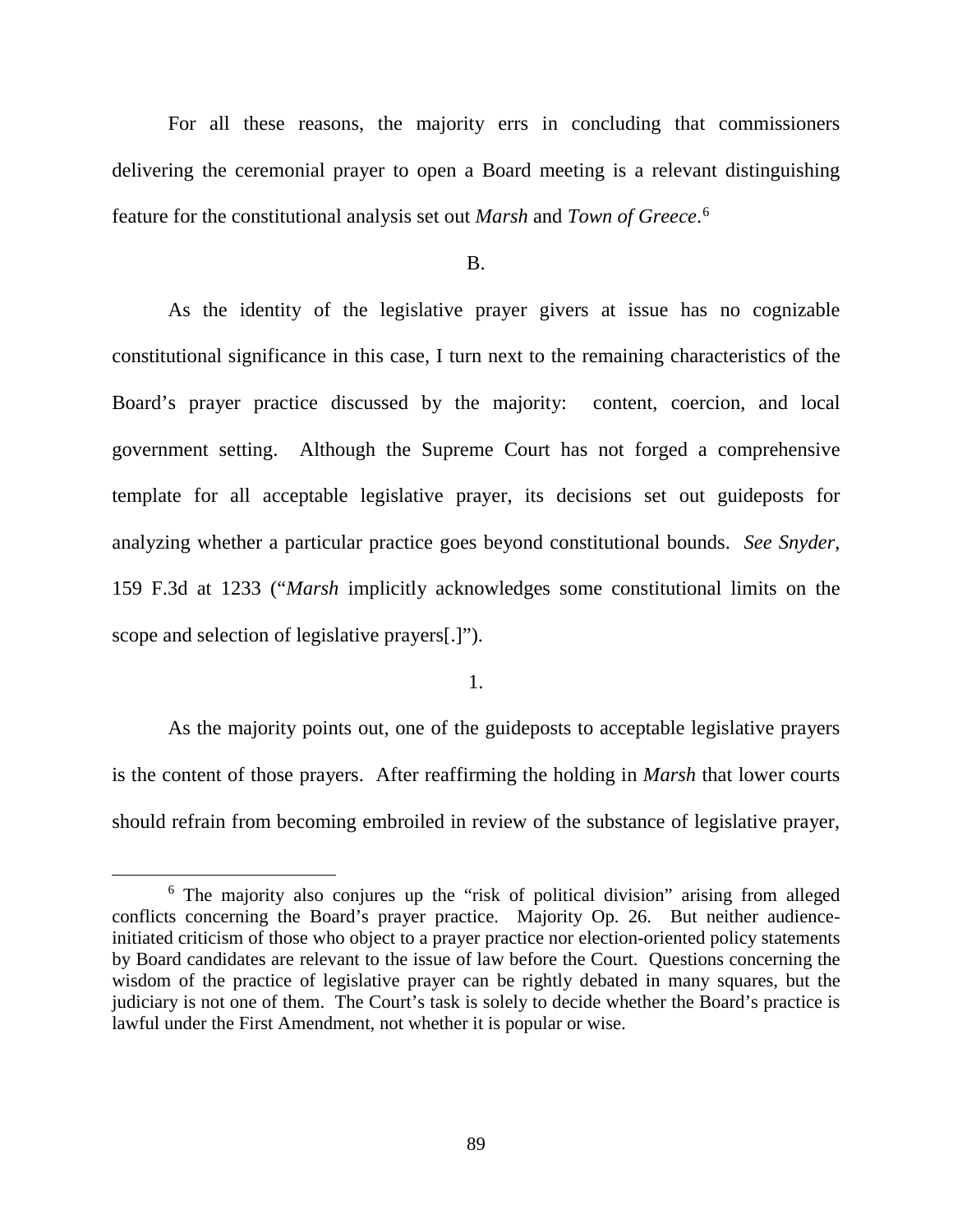*Town of Greece* noted that there could be certain sectarian actions that might cause a legislative prayer practice to fall outside constitutional protection, such as "[i]f the course and practice over time shows that the invocations denigrate nonbelievers or religious minorities, threaten damnation, or preach conversion." 134 S. Ct. at 1823. In that circumstance, the Court observed, "many present may consider the prayer to fall short of the desire to elevate the purpose of the occasion and to unite lawmakers in their common effort." *Id.*

To this end, courts need only assure themselves that sectarian legislative prayer, viewed from a cumulative perspective, is not being exploited to, inter alia, proselytize or disparage. Less egregious conduct warrants no further review. Indeed, the Supreme Court has disclaimed any interest in the content of legislative invocations, announcing a strong disinclination "to embark on a sensitive evaluation or to parse the content of a particular prayer." *Marsh*, 463 U.S. at 795. The record in this case demonstrates that the Board's prayer practice did not stray across the constitutional line of advancement, proselytization, or disparagement. In fact, the prayers here are much further from that line than those before the Supreme Court in *Marsh* and *Town of Greece*.

To reach the opposite conclusion, the majority selectively quotes a handful from the hundreds of prayers offered in Board meetings to demonstrate what it perceives to be impermissible "promotion" of Christianity. *E.g.*, Majority Op. 28–32. But in so doing, the majority untethers *Town of Greece*'s broader analysis from the specific prayers at issue in that case which the Supreme Court necessarily found did not cross any constitutional line. Even a cursory comparison shows that the prayers highlighted by the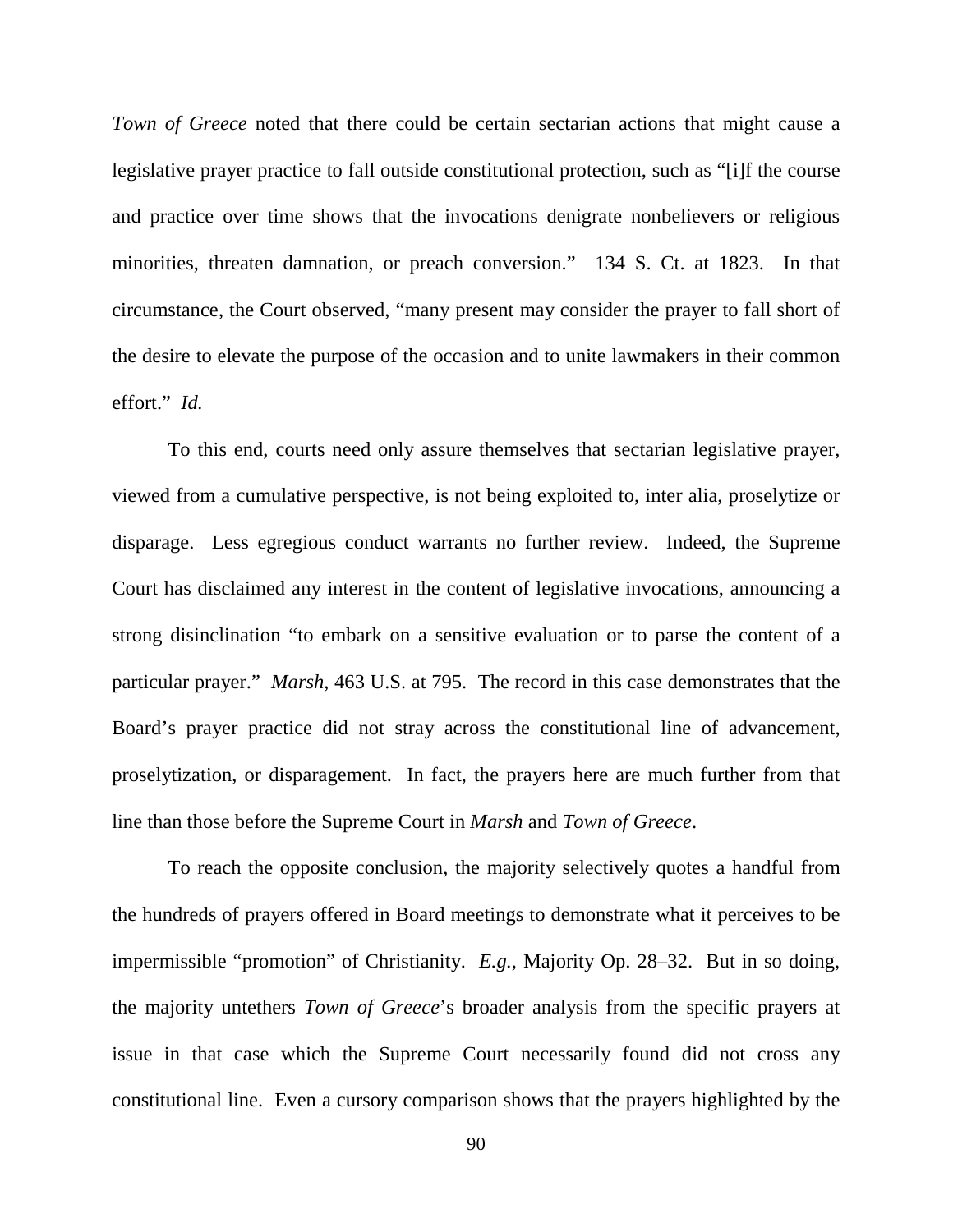majority have less questionable language than that contained in the prayers upheld in *Marsh* and *Town of Greece*.

The content of the commissioners' prayers largely encompassed universal themes, such as giving thanks and requesting divine guidance in deliberations, much in line with the prayers challenged in *Town of Greece*. *Cf. Town of Greece*, 134 S. Ct. at 1824 (noting the prayers "invoked universal themes, as by celebrating the changing of the seasons or calling for a 'spirit of cooperation' among town leaders"). References to exclusively Christian concepts typically consisted of the opening or closing line, such as "In Jesus' name. Amen," exactly as in most prayers in *Town of Greece*. *Compare* Suppl. J.A. 29–31, *with Town of Greece*, 134 S. Ct. at 1824 (noting a "number of the prayers did invoke the name of Jesus, the Heavenly Father, or the Holy Spirit").

The invocation delivered at the Board's October 17, 2011, meeting illustrates what Board members and the public would typically hear:

Let us pray. Father we do thank you for the privilege of being here tonight. We thank you for the beautiful day you've given us, for health and strength, for all the things we take for granted. Lord, as we read in the paper today, the economic times are not good, and many people are suffering and doing without. We pray for them; we pray that you would help us to help. We pray for the decisions that we will make tonight, that God, they would honor and glorify you. We pray that you would give us wisdom and understanding. We'll thank you for it. In Jesus' name. Amen.

Suppl. J.A. 31.

Some of the commissioners' prayers contained more direct references to Christian teachings, but so did the prayers in *Town of Greece*. *E.g.*, Majority Op. 28–32 (quoting prayers from the record). For example, the following prayers in *Town of Greece* gave the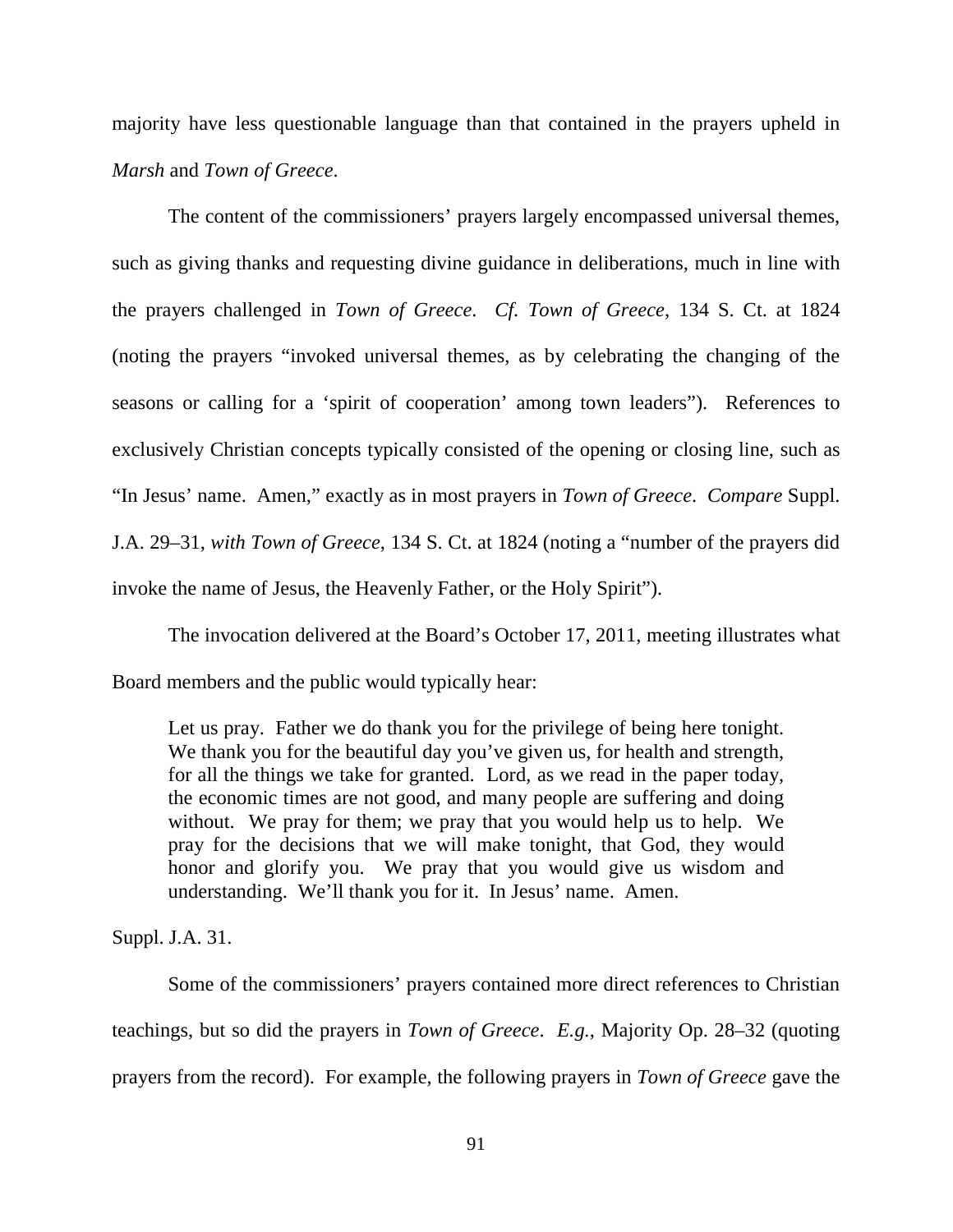Supreme Court no pause, but would be anathema and forbidden under the majority's

reasoning:

- "Let us pray.... Lord this evening we ask you especially to bless [the new fire marshal and police captain]. Fill their hearts Lord with zeal to serve your people, and Lord we ask you to bless us all, that everything we do here tonight will move you to welcome us one day into your kingdom as good and faithful servants. We ask this in the name of our brother Jesus. Amen." Joint Appendix, *Town of Greece v. Galloway*, 134 S. Ct. 1811 (2014) (No. 12–696), 2013 U.S. S. Ct. Briefs LEXIS 3132, at \*34.
- "[W]e acknowledge the role of the Holy Spirit in our lives and that while there is a variety of gifts, there is always the one and the same spirit working in different ways in different people. . . . We pray this evening for the guidance of the Holy Spirit as the Greece Town Board meets. . . . Praise and glory be Yours oh Lord. Now and forever. Amen. Let's just say the Our Father together. Our Father who art in Heaven, hallowed by [sic] thy name, thy kingdom come, thy will be done, on Earth as it is in Heaven, give us this day, our daily bread, forgive us our trespasses, as we forgive those who trespass against us, and lead us not into temptation, but deliver us from evil for thine is the kingdom, and the power, and the glory forever and ever." Amen." *Id.* at \*49.
- "Would you bow your heads with me as we invite the Lord's presence here tonight? Gracious Lord, we thank you so much for this opportunity to come together, to plan, to build, to establish direction for this fine community. And Lord, we acknowledge tonight that without your help, without your grace, without your wisdom, we'd probably make a mess of things. . . . Direct, guide, lead and establish your will." *Id.* at \*66.
- "Join me in prayer, if you would please.... My sister doesn't get to live in a town where there's a supervisor and councilmen that are God-fearing people. . . . Lord, may we not take the freedoms, the privileges, the opportunity that we have for granted. . . . I pray, Father, that they might remember to look to your word for wisdom and direction. And Father that you would help us to keep you first and foremost in our lives and in our minds. We thank you for what you have done. In Christ's name I pray. Amen." *Id.* at \*78–79.
- "Our Father, we know that you are sovereign over all creation. You are sovereign over this world. You are sovereign over this town. And Lord, you have placed these men and women as your servants to serve you first of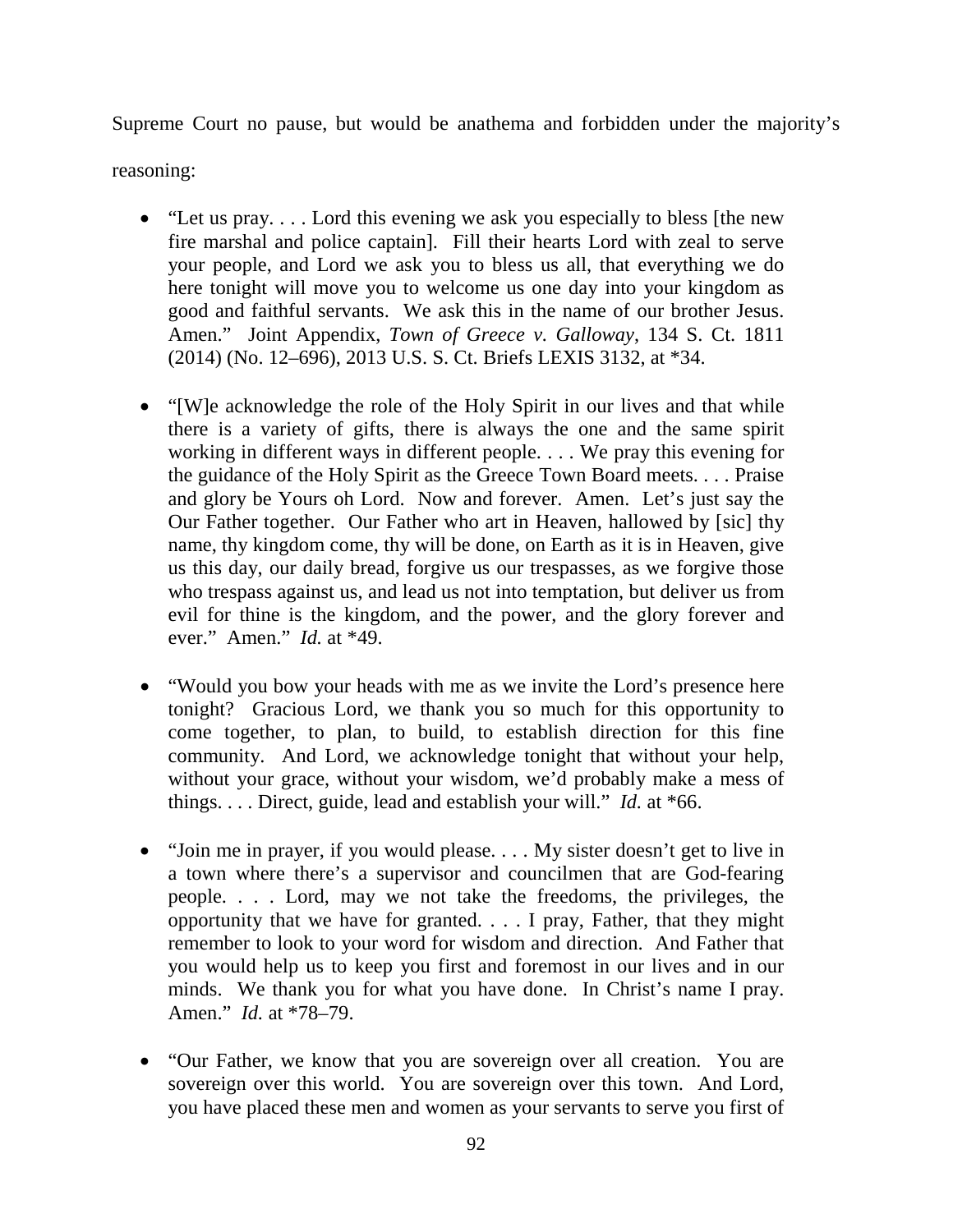all and then to serve this town and the people that live in this town, and so I pray that for them, they would have the attributes of godly leaders that would serve well. . . . Lord help them to stand up for those things that this town would be blessed because of godly leadership, of leadership that does right, that this town would flourish because it reflects the kingdom of God where things are done in order. And so I bring them before you. I pray that the proceedings tonight and through this year would reflect who you are and how you are leading, for I pray it in the name of your son Jesus Christ. Amen." *Id.* at \*89–90.

- "Let us pray. Lord, God of all creation, we give you thanks and praise for your presence and action in the world. We look with anticipation to the celebration of Holy Week and Easter. It is in the solemn events of next week that we find the very heart and center of our Christian faith. We acknowledge the saving sacrifice of Jesus Christ on the cross. We draw strength, vitality, and confidence from his resurrection at Easter. Jesus Christ, who took away the sins of the world, destroyed our death, through his dying and in his rising, he has restored our life. Blessed are you, who has raised up the Lord Jesus, you who will raise us, in our turn, and put us by His side." *Id.* at \*91.
- "Let's pray. Father, we acknowledge that all authority and power resides [sic] in you. So as we come before you this evening, I pray for the men and women who sit behind me. I pray that they would acknowledge that you are the supreme ruler of all and that any authority they have, any rulership they have, is granted to them by you, by your sovereign will." *Id.* at \*92– 93.
- "Lord, you are a mighty and awesome God, the ruler of the nations, the king of the earth, and all authority, whether wielded in state, or in home, or in church, is derived from you as a stewardship. . . . You are also a wise God, oh Lord, as seen in the world around us, and as evidenced even in the plan of redemption that is fulfilled in Jesus Christ. . . . We ask these things in the name of the Lord and Savior Jesus Christ, who lives with you and the Holy Spirit, one God for ever and ever. Amen." *Id.* at \*104–05.
- "Lord God of all creation, we give you thanks and praise for your presence and action in the world. We are approaching the end of the Easter Season [indiscernible] Easter, the ascension of the Lord on Thursday, this week, coming at the end of the forty days of Jesus Christ's resurrection appearances, and with the Feast of Pentecost ten days later, on Sunday, May the 31st. The beauties of spring—the flowers, the blossoms, the fresh green on the trees, and the warmer weather—are an expressive symbol of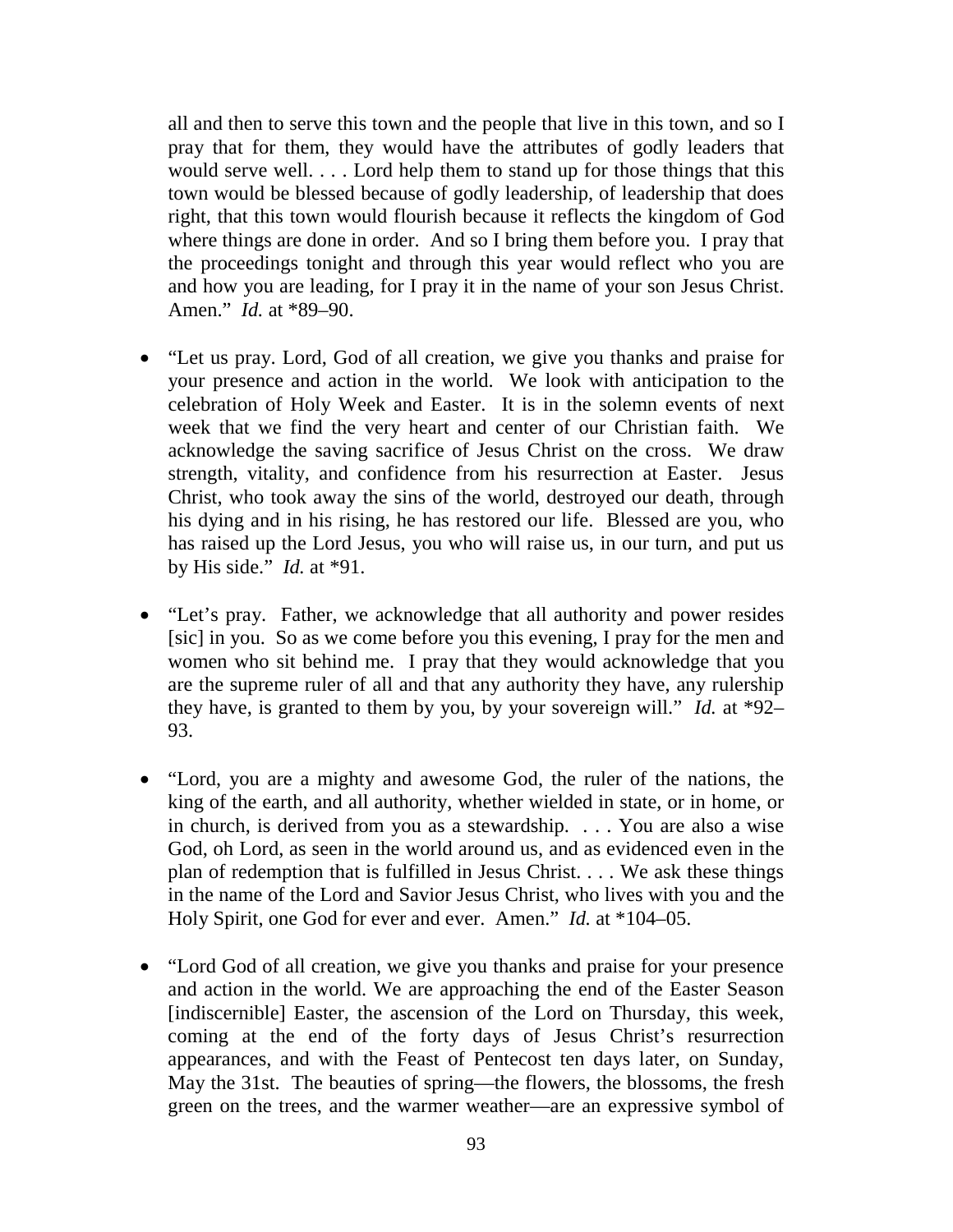the new life of the risen Christ. The Holy Spirit was sent to the apostles at Pentecost so that they would be courageous witnesses of the Good News to different regions of the Mediterranean world and beyond. The Holy Spirit continues to be the inspiration and the source of strength and virtue, which we all need in the world of today. . . . We pray this evening for the guidance of the Holy Spirit as the Greece Town Board meets." *Id.* at \*148– 50.

The prayers in *Marsh* invoked similarly pointed Christian themes, none of which caused any constitutional question in the Supreme Court's view. For example, one prayer contained the following language:

Father in heaven, the suffering and death of your son brought life to the whole world moving our hearts to praise your glory. The power of the cross reveals your concern for the world and the wonder of Christ crucified. The days of his life-giving death and glorious resurrection are approaching. This is the hour when he triumphed over Satan's pride; the time when we celebrate the great event of our redemption.

We are reminded of the price he paid when we pray with the Psalmist[,]

at which point the chaplain quoted from Psalm 22. *Marsh*, 463 U.S. at 823 n.2 (Stevens,

J., dissenting). And in a prayer offered before Easter one year, the Nebraska chaplain prayed, "Today as we are about to celebrate the great Holy Days of Christians and Jews, Holy Week and Passover, let us be reminded again through the faith and beliefs of our religions of the principles and directives which should guide us. . . . May these Holy Days, then, enable us to act as true followers of the beliefs which we have and may it find expression in every act and law that is passed." Joint Appendix at 108, *Marsh v. Chambers*, 463 U.S. 783 (1983) (No. 82–23), *quoted in Snyder*, 159 F.3d at 1234 n.11.

In short, the prayers actually offered in *Marsh* and *Town of Greece* contained the same sort of pleas to the Christian God and to Jesus Christ, the same recognition of a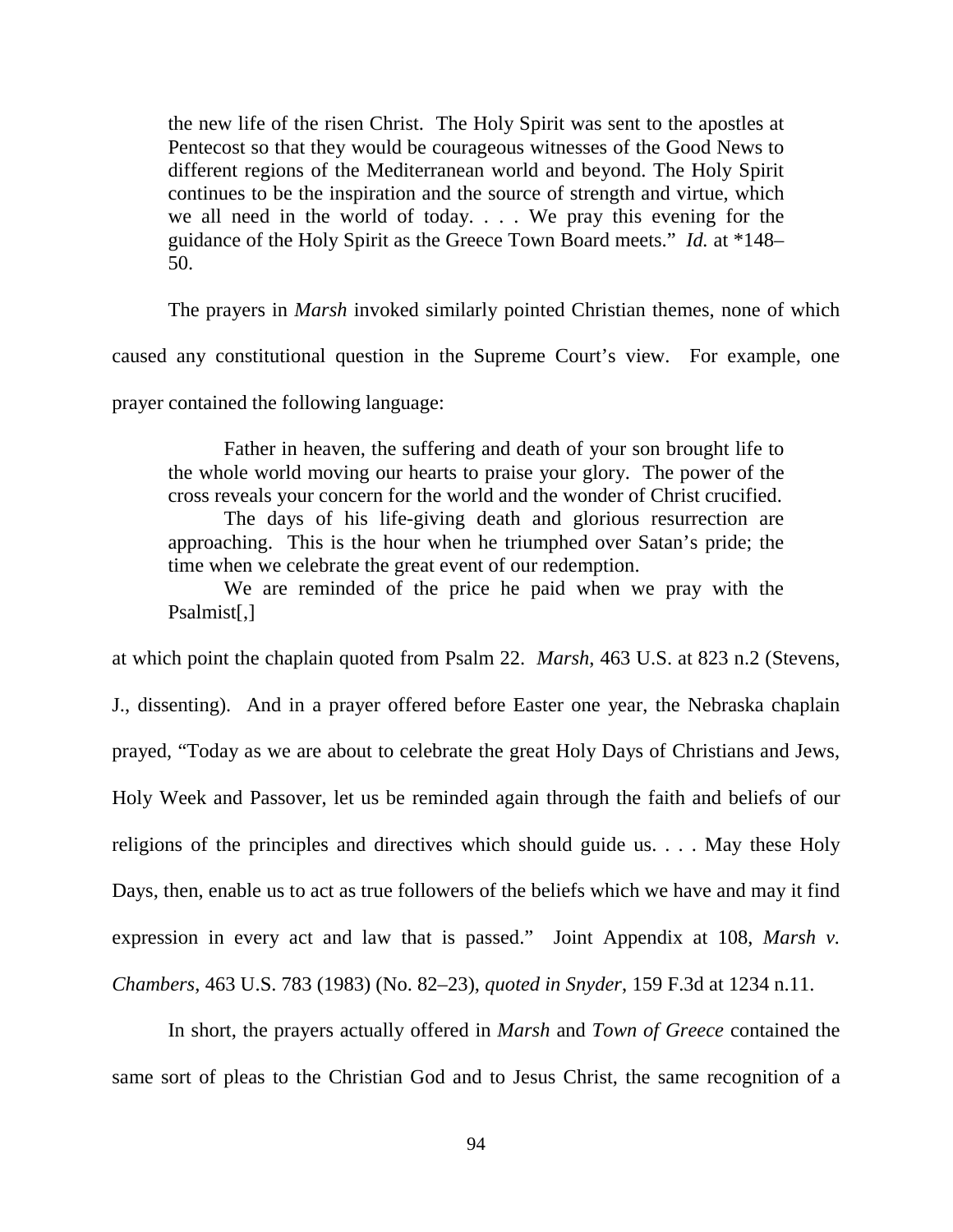Christian tenet of salvation and dependence on God's favor, and the same generalized exhortations to obedience to Christian teachings as those prayers singled out for concern by the majority. If the prayers in *Marsh* and *Town of Greece* did not independently merit concern as to content, then neither do the prayers offered in Rowan County.

Contrary to the majority's consternation, the prayers in the case at bar do not, taken together, reflect a pattern of proselytizing any more than those in *Town of Greece* or *Marsh*. The majority's examples merely reflect sectarian themes that hew to Christian doctrines. Other examples assume that the audience agrees with the prayer givers' words or *already* shares a Christian viewpoint. Proselytization, in contrast, "means to seek to 'convert' others to" "a particular religious belief," *Wynne*, 376 F.3d at 300, meaning that it seeks a change from one view to a different one. But the prayers by the commissioners never explicitly or implicitly ask the hearers to change beliefs, to adopt as true any principles of the Christian faith, or anything else traditionally understood to be words imploring conversion. In addition, none of the prayers here threaten damnation to those of different faiths, belittle or chastise dissenters, or denigrate any other religious viewpoints. *See, e.g.*, *Snyder*, 159 F.3d at 1235 (finding the plaintiff's proffered prayer unconstitutional because it "strongly disparage[d] other religious views" and "s[ought] to convert his audience").

Notably, although the majority concludes that the prayers "suggest[ed] that other faiths are inferior," it does not point to any language from the prayers maligning non-Christian beliefs. *See* Majority Op. 31. At most, it subjectively intuits the prayers "implicitly signaled disfavor toward non-Christians" whenever they "portray[ed] the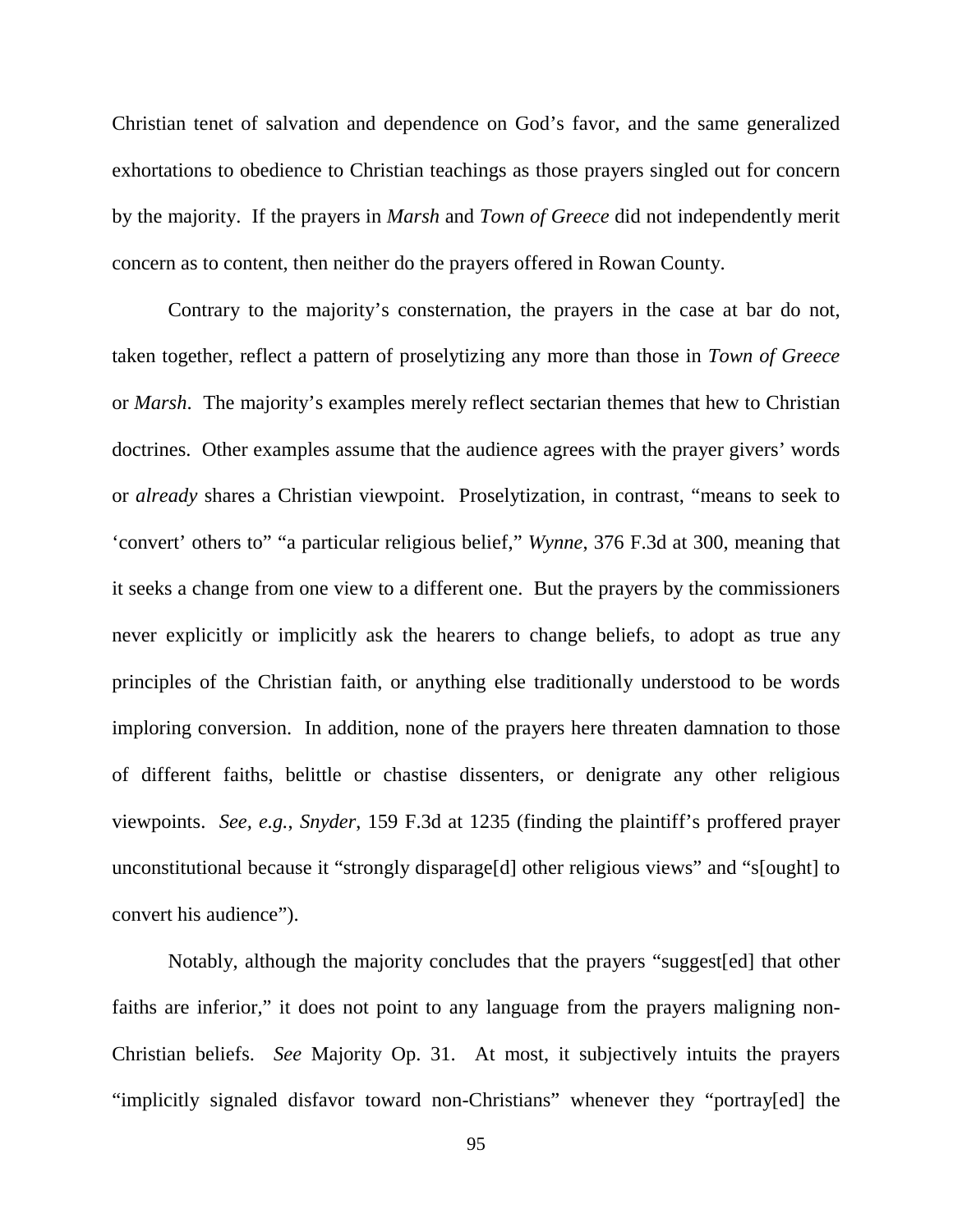failure to love Jesus or follow his teachings as spiritual defects." Majority Op. 31. That conclusion contradicts *Town of Greece*'s direct instruction that legislative prayers can be sectarian, and thus espouse Christian or other faith teachings. Distilled, the majority holds that any time a legislative prayer contains sectarian language favoring one belief it implicitly signals disfavor toward sects that do not adhere to that belief. But that cannot be what *Town of Greece* meant by denigrating other faiths because it expressly held that sectarian prayers do not cross this line.

Stripped of these considerations, what remains are passing references in only some of the prayers at issue that—at worst—merely approach the line drawn in *Town of Greece*. Given their paucity against the entire record, however, the prayers in this case easily meet the test articulated in *Town of Greece*, which held that a few stray remarks are insufficient to "despoil a practice that on the whole reflects and embraces our tradition" of legislative prayers. 134 S. Ct. at 1824. Or, to use *Town of Greece*'s other admonition, even if certain phrases in a handful of prayers are questionable, the practice at issue as a whole does not show "a pattern of prayers that over time, denigrate, proselytize, or betray an impermissible government purpose," a legal condition precedent to any claim of a constitutional violation. *Id.*

Nor do the number of sectarian prayers and period of time at issue change the analysis. *Town of Greece*'s reference to a "pattern of prayers . . . over time" must be understood in the context of that case. The period at issue there was 1999 to 2010, which encompassed some 120 monthly meetings, and for all but the last three years in that record, the prayers were offered *solely* from a Christian tradition. Even during those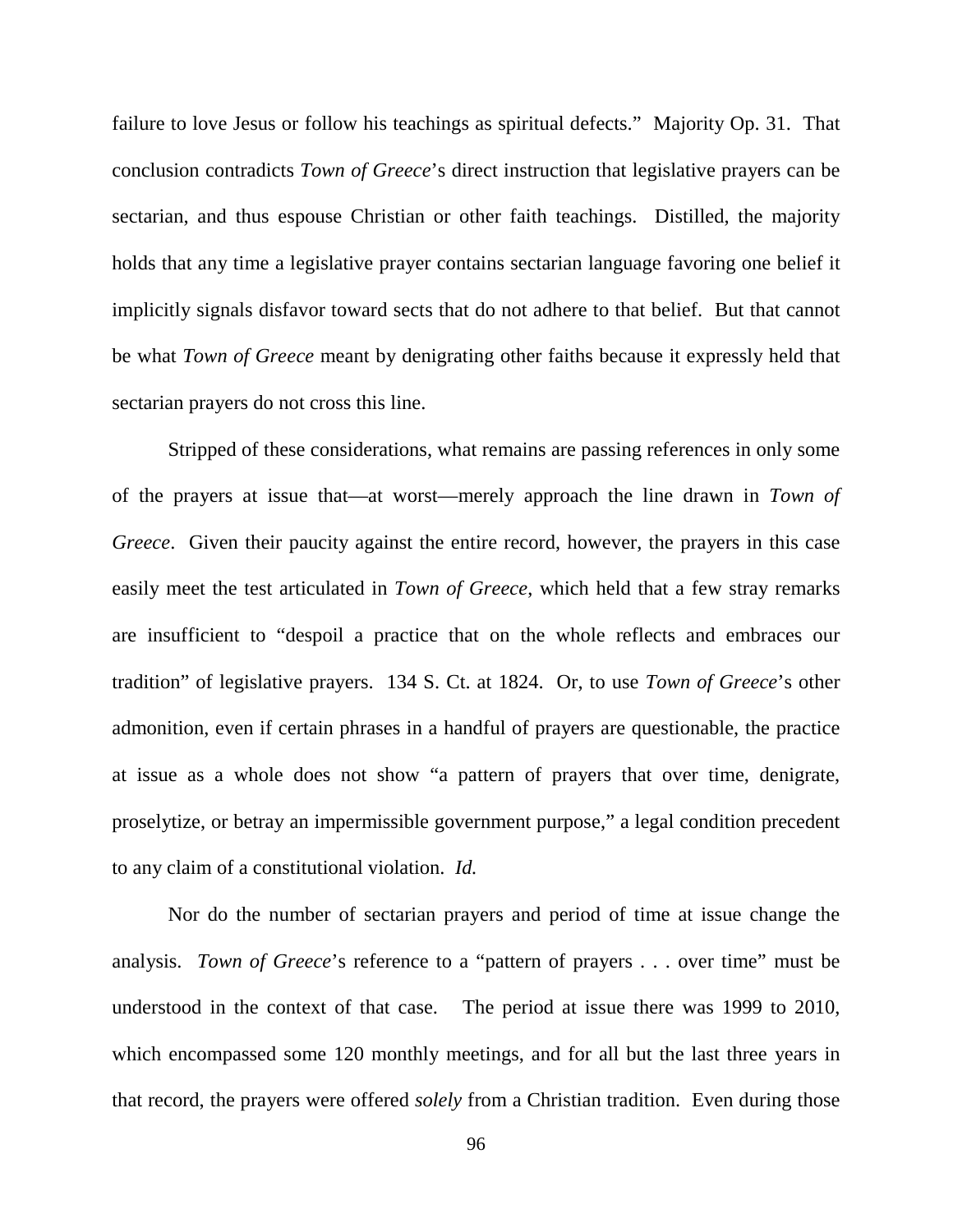last three years, only four prayers were given from a non-Christian faith tradition. *Id.* at 1839 (Breyer, J., dissenting). If those circumstances did not constitute an impermissible pattern of prayers that advanced Christianity or otherwise crossed the line, neither do the facts of this case.

Here, the complaint challenged the Board's prayer practice from November 2007 through March 2013, a much shorter period of time than that covered in *Town of Greece*, though the meetings occurred twice a month rather than monthly. Suppl. J.A. 12–38. The majority notes that "97% of the Board's prayers mention[] 'Jesus,' 'Christ,' or the 'Savior.'" Majority Op. 6. Thus, in both *Town of Greece* and here, the prayers skewed heavily toward the Christian faith. Yet Greece's prayer practice was not the ecumenical utopia the majority paints in order to cast Rowan County's practice in a more negative light. Viewed against the facts of *Town of Greece*, the Board's practice crossed no constitutional line.

The same cannot be said of the majority's review of the Board's practice: by engaging in such detailed parsing of both the words of individual prayers and the percentages of sectarian versus non-sectarian prayers, the majority violates the Supreme Court's instruction that courts should not be the "supervisors and censors of religious speech." *Town of Greece*, 134 S. Ct*.* at 1822. In other words, "[o]nce it invites prayer into the public sphere, government must permit a prayer giver to address his or her own God or gods as conscience dictates, *unfettered by what an administrator or judge considers to be nonsectarian*." *Id.* at 1822–23 (emphasis added).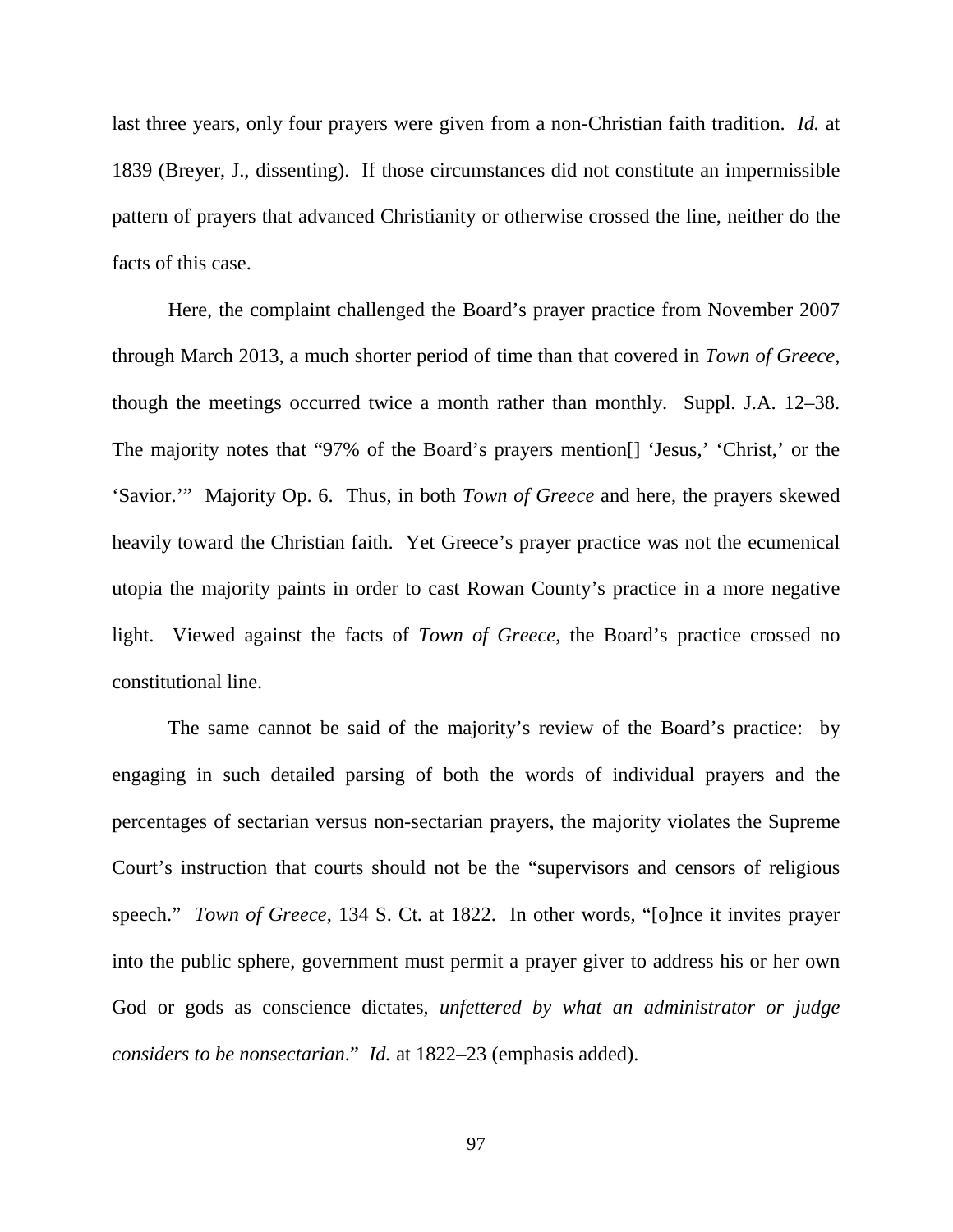The majority appears to prefer the pre-*Town of Greece* principle that legislative prayers must consist of generic, nonsectarian prayers that appease the broadest audience while offending the least. *E.g.*, Majority Op. 29 ("[I]n considering whether government has aligned itself with a particular religion, a tapestry of many faiths lessens that risk whereas invoking only one exacerbates it."); Majority Op. 32 ("At its best, legislative prayer gives voice to the ecumenical dimensions of religious faith."); Majority Op. 38–39 ("The ultimate criterion is simply one of conveying a message of respect and welcome for persons of all beliefs and adopting a prayer practice that advances the core idea behind legislative prayer, that people of many faiths may be united in a community of tolerance and devotion."). The majority's trouble with the ceremonial legislative prayer here thus stems from its disagreement with the basic holding of *Town of Greece*. But that disagreement cannot alter our role, as we are bound to faithfully apply the law articulated by the Supreme Court. *ARA Servs., Inc. v. NLRB*, 71 F.3d 129, 138 (4th Cir. 1995) (Motz, J., concurring in part and dissenting in part) ("[D]isagreement provides no basis for refusing to follow a directive of the Supreme Court[.]"). That is judicial review run amok, particularly in a context where the Supreme Court has exhorted restraint.

One of the majority's recurring themes is that if Rowan County's legislative prayer practice is constitutional, there would be no limits to the constitutionality of legislative prayer. *E.g.*, Majority Op. 41–43. Not so. As the above analysis observes, the Board's practice adheres to the constitutional limits set out in *Marsh* and *Town of Greece*. This conclusion does not ignore the boundaries both cases set for practices that would cross a constitutional line. For example, prayers that implored the audience to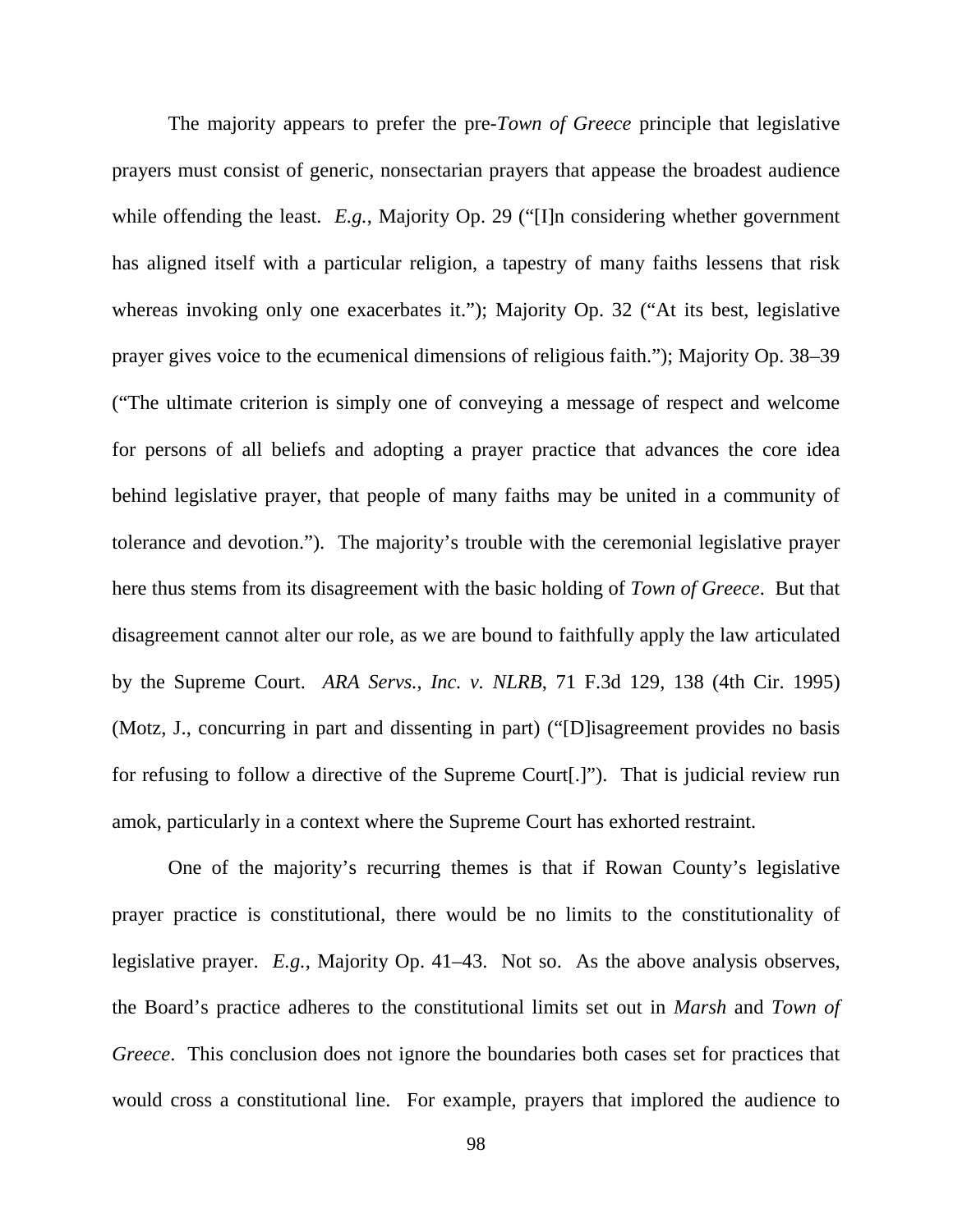attend a particular church would violate *Town of Greece*'s admonition that a prayer practice should not, over time, proselytize. Prayers that exhorted the hearers to renounce their faith tradition would similarly transgress this line. So, too, one can easily understand *Town of Greece*'s concern that a legislative body could not, in fact, make official decisions based on whether a member of the public participated in, or voiced opposition to, the legislative prayer practice. Contrary to the majority's hyperbole, concluding that the prayer practice at issue in this case is constitutional does not leave *Town of Greece*'s boundaries meaningless; far from it.

2.

The majority also finds constitutionally significant that the legislative prayer at issue here occurs before local government meetings as opposed to state or federal legislatures. *See* Majority Op. 36–39. Rather than following *Town of Greece*'s instructive analysis, the majority instead muses about local government meetings as different than other legislative entities. For example, it notes that "[r]elative to sessions of Congress and state legislatures, the intimate setting of a municipal board meeting presents a heightened potential for coercion" because, inter alia, citizens routinely come directly before the board. Majority Op. 36. It also observes that the "Board exercises both legislative authority . . . [and] quasi-adjudicatory power." Majority Op. 36. And it fears "the intimacy of a town board meeting may push attendees to participate in the prayer practice in order to avoid the community's disapproval," or so "they would not stand out" just prior to the Board considering their petitions. Majority Op. 38. In so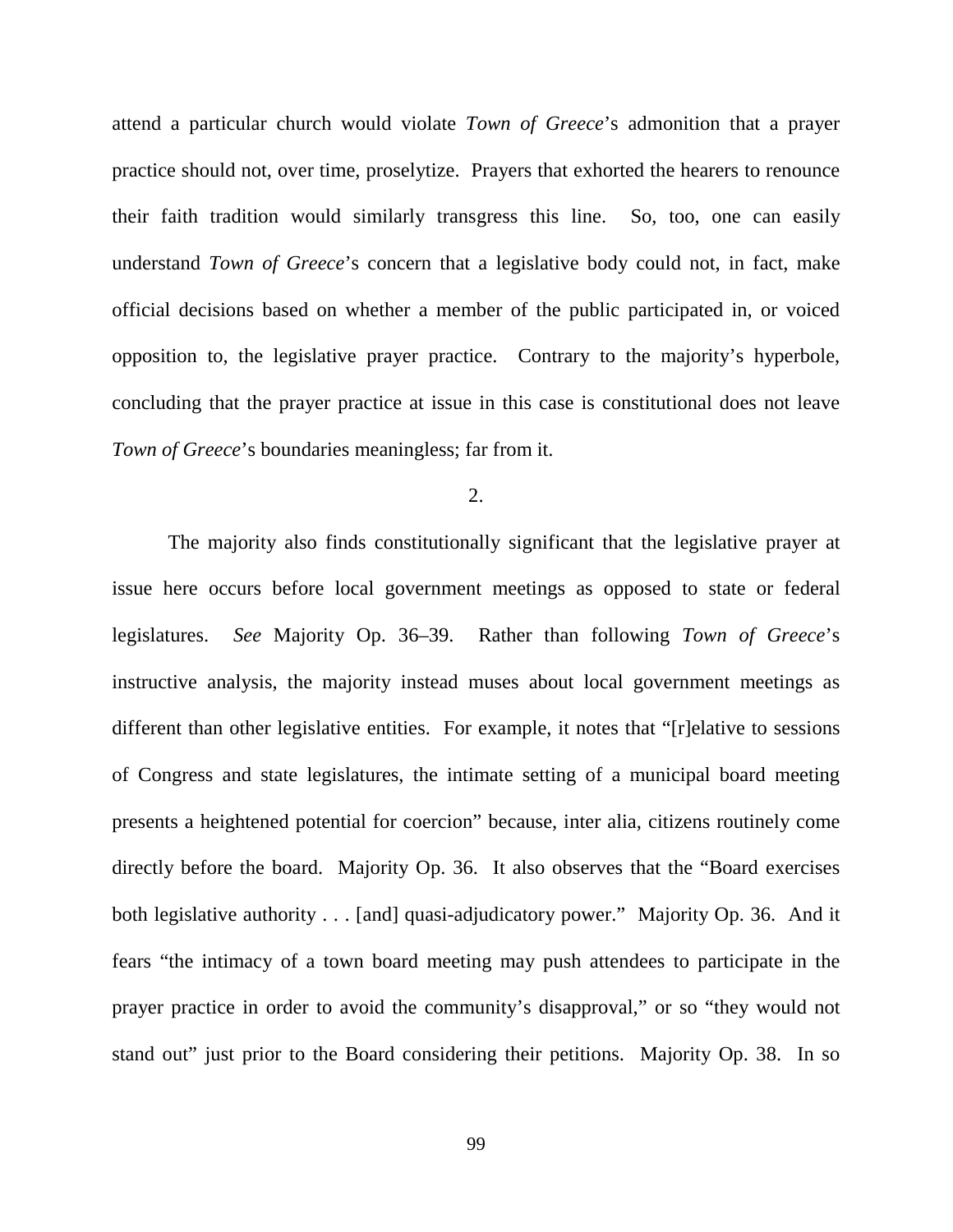doing, the majority draws on an argument posited by the petitioners in *Town of Greece* and firmly rejected by the Supreme Court.

Specifically, in *Town of Greece* the petitioners asserted that

the intimate setting of a town board meeting differs in fundamental ways from the invocations delivered in Congress and state legislatures, where the public remains segregated from legislative activity and may not address the body except by occasional invitation. Citizens attend town meetings, on the other hand, to accept awards; speak on matters of local importance; and petition the board for action that may affect their economic interests, such as the granting of permits, business licenses, and zoning variances. . . . [T]he fact that board members in small towns know many of their constituents by name only increases the pressure to conform.

134 S. Ct. at 1824–25 (plurality opinion). In concluding none of these points affected the constitutionality of Greece's prayer practice, the Supreme Court plurality considered both the history and purpose of legislative prayer.

First, the plurality measured legislative prayer "against the backdrop of historical practice." *Id.* at 1825. As discussed above, lawmaker-led legislative prayer is part and parcel of the same historical roots as legislative prayer more broadly. *Infra* Sec. III.A.1. Similarly, prayers at local government meetings are as historically rooted as prayers at the state and federal levels. *Id.*; *see also infra* Sec. II (discussing *Town of Greece*).

Next, the plurality noted that "[t]he principal audience for these invocations is not, indeed, the public but lawmakers themselves." *Town of Greece*, 134 S. Ct. at 1825 (plurality opinion). In fact, the plurality found that legislative prayer has a particularly meaningful personal connection "[f]or members of town boards and commissions, who often serve part-time and as volunteers," precisely because it "reflect[s] the values they hold as private citizens. The prayer is an opportunity for them to show who and what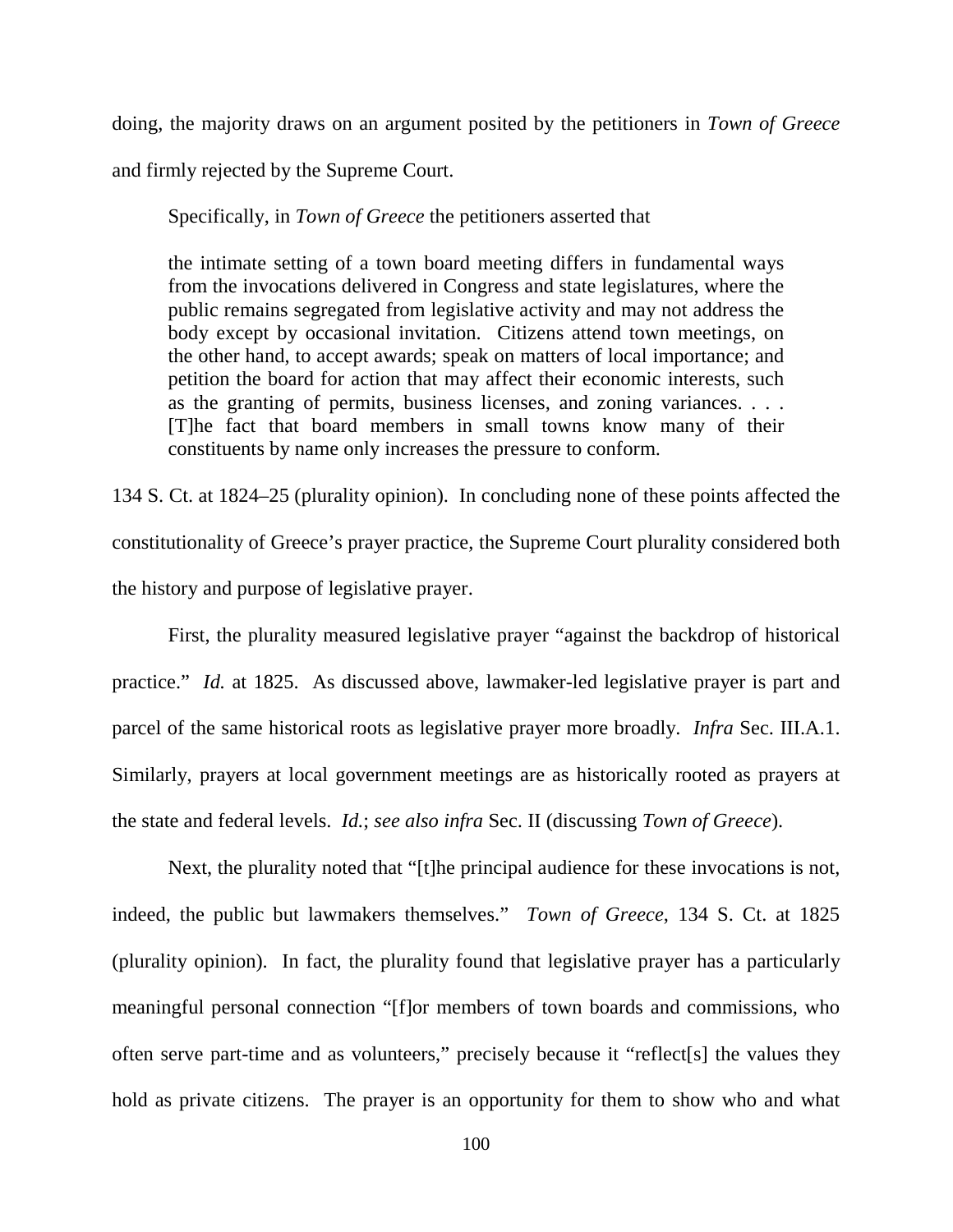they are without denying the right to dissent by those who disagree." *Id.* at 1826. That the Supreme Court lauded the opportunity legislative prayer afforded *local* lawmakers to express their values highlights the majority's perplexing conclusion here that prayer practices at the local level are actually *more* suspect. For the majority, it's as if *Town of Greece* never happened.

Of course, this is not to say that legislative prayers cannot be coercive. But as the *Town of Greece* plurality recognized, "if town board members *directed* the public to participate in the prayers, *singled out* dissidents for opprobrium, or *indicated that their decisions might be influenced by* a person's acquiescence in the prayer opportunity," then coercion may exist. *Id.* (emphasis added). But the record here is devoid of those features.

For example, the record does not show that the Board ever ordered public participation in its prayer services. Instead, the record presents precisely the sort of procedure the Supreme Court approved in *Town of Greece*. There, "board members themselves stood, bowed their heads, or made the sign of the cross during the prayer, [but] they at no point solicited similar gestures by the public." *Id.* There's no evidence in the record before this Court that any of the commissioners ever commanded or demanded the public audience to rise or bow their heads, make the sign of the cross, or otherwise make any symbol of religious expression during the prayer. And while the Board extended the courtesy to those in attendance by inviting them to stand, there's no evidence that anyone was required to do so. Tellingly, the Plaintiffs' own evidence shows portions of the public audience simply chose not to participate. *See* J.A. 12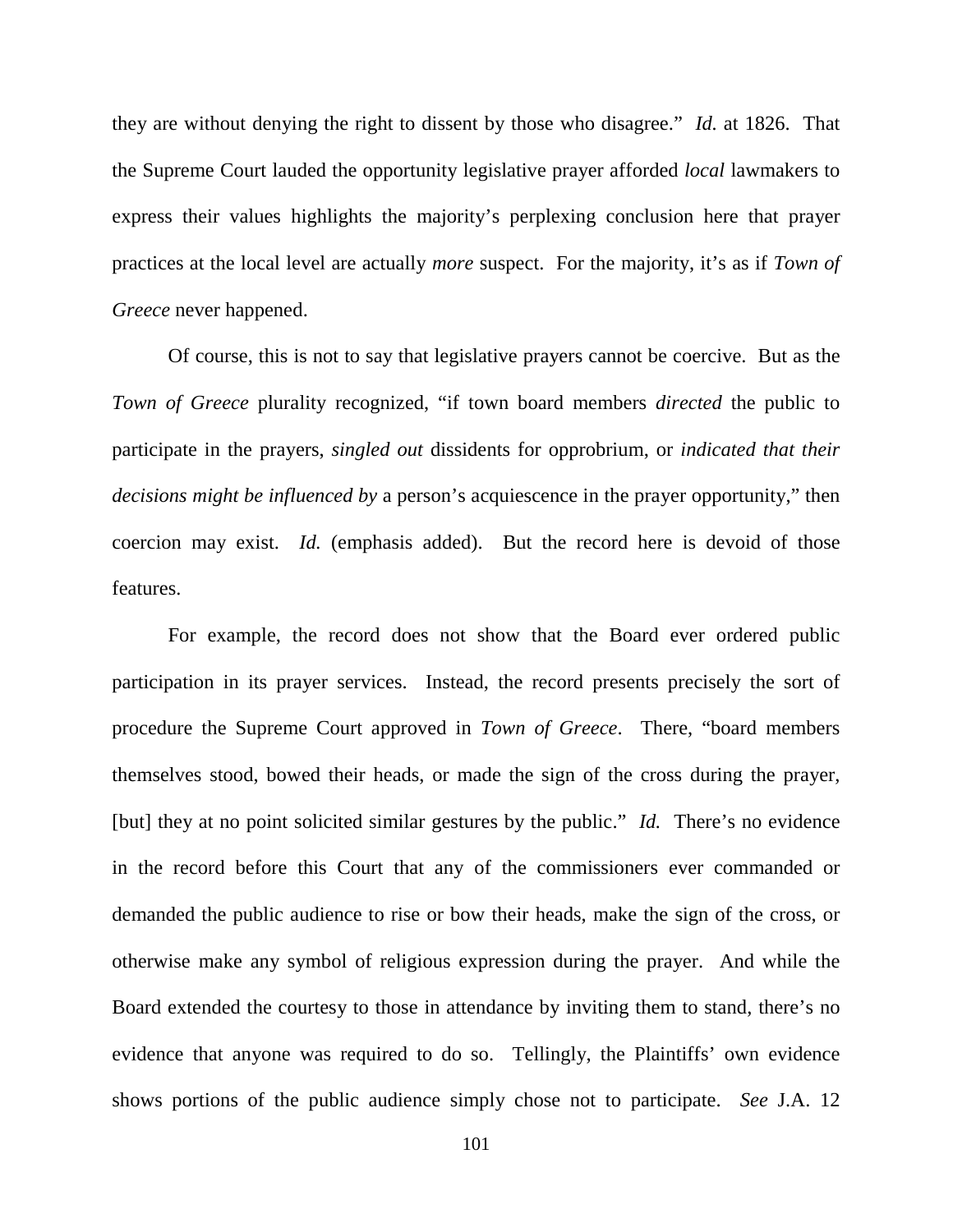(noting only "most" of the audience stood). That a simple invitation to join—which the audience was free to reject—could be twisted into coerced participation in a religious act distorts the record. Instead, lower courts, including this one, must take the Supreme Court's counsel to heart and safely assume that mature adults can follow contextual cues without the risk of religious indoctrination. *See Marsh*, 463 U.S. at 792; *Town of Greece*, 134 S. Ct. at 1823 ("[A]dult citizens, firm in their own beliefs, can tolerate and perhaps appreciate a ceremonial prayer delivered by a person of a different faith.").

In *Town of Greece*, the prayer givers often asked the audience "to rise for the prayer" by extending invitations such as "Would you bow your heads with me as we invite the Lord's presence here tonight?"; "Let us join our hearts and minds together in prayer"; and "Would you join me in a moment of prayer?" 134 S. Ct. at 1826 (plurality opinion). Here, the designated commissioner would similarly offer a ceremonial invocation that typically started with "let us pray" or "please pray with me." Such transitional and prefatory courtesy hardly constitutes coercion under the Supreme Court's guidance. No case, before or after *Town of Greece*, stands for that principle. To the contrary, for coercion to be found the government must "orchestrate[] the performance of a formal religious exercise in a fashion that practically obliges the involvement of nonparticipants." *Myers*, 418 F.3d at 406. And in the context of legislative prayer, coercion must be measured "against the backdrop of historical practice" in which reasonable observers are deemed to be familiar with the tradition and purpose of a ceremonial prayer to open a legislative session. *Town of Greece*, 134 S. Ct. at 1825 (plurality opinion). Viewed through that lens, no reasonable person would interpret a commissioner's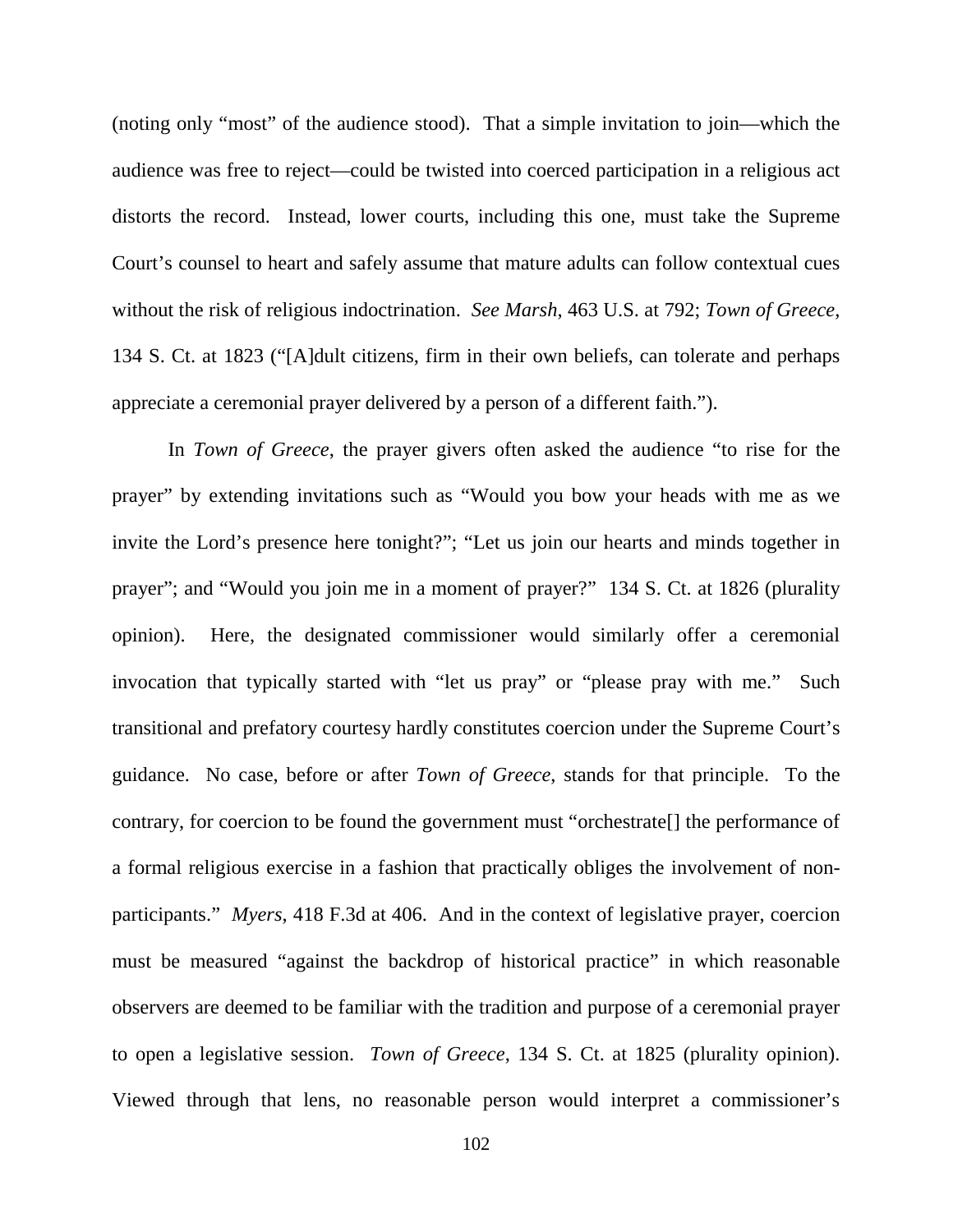commonplace and "almost reflexive" opening line of "let us pray" to compel their submission to the prayer. *Cf. id.* at 1832 (Alito, J., concurring). Such standard openings have been routinely offered for over two centuries in the U.S. Congress, the state legislatures, and countless local bodies. In short, such innocuous language cannot be what the Supreme Court contemplated when it expressed concern about prayer givers "direct[ing] the public to participate in the prayers." *Id.* at 1826 (plurality opinion).

Plaintiffs, the district court, and the majority assert that the Board's prayer practice made audience members feel subjectively "excluded at meetings" and that the Board's "disagreement with [their] public opposition to sectarian prayer could make [them] less effective advocate[s]." *See Lund*, 103 F. Supp. 3d at 715–16. This is a failed argument. *Town of Greece* explicitly rejected the same claim that perceived "subtle pressure to participate in prayers that violate their beliefs in order to please the board members from whom they are about to seek a favorable ruling" constitutes coercion. 134 S. Ct. at 1825 (plurality opinion). Merely exposing constituents to prayer they may find offensive is not enough. "[I]n the general course[,] legislative bodies do not engage in impermissible coercion merely by exposing constituents to prayer they would rather not hear and in which they need not participate." *Id.* at 1827.

Nor did the Board's prayer practice "chastise[] dissenters []or attempt[] lengthy disquisition on religious dogma." *Id.* at 1826. Rather, as illustrated above, the prayer content largely followed the spirit of solemn, respectful prayer approved in *Marsh* and *Town of Greece*. Moreover, the record shows that both attendance and participation in the invocations were voluntary. The Board has represented without contradiction that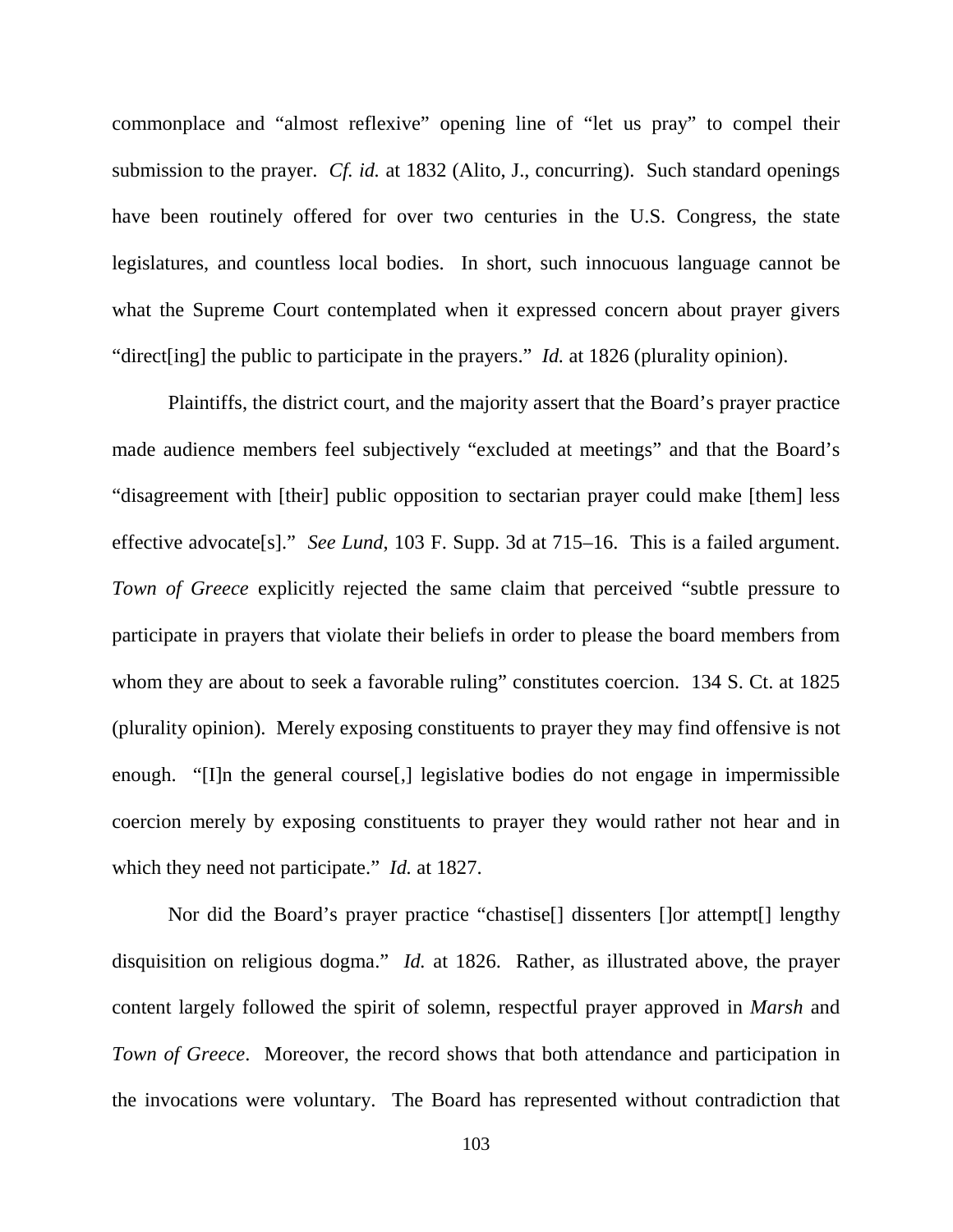members of the public were free "to remain seated or to otherwise disregard the Invocation in a manner that [was] not disruptive." J.A. 277. Thus, as a practical matter, citizens attending a Board meeting who found the prayers objectionable were not without recourse; they could arrive after the invocation, leave for the duration of the prayer, or remain for the prayer without participating, just like the audiences in *Marsh* and *Town of Greece*. To the extent individuals like Plaintiffs elected to stay, "their quiet acquiescence [would] not, in light of our traditions, be interpreted as an agreement with the words or ideas expressed." *Town of Greece*, 134 S. Ct. at 1827 (plurality opinion).

By suggesting that audience members should not be required to arrive "after the prayer, leave the room before the prayer, or simply stay seated" because doing so "served only to marginalize," Majority Op. 38, the majority rejects the precise actions the Supreme Court approved in *Town of Greece*. 134 S. Ct. at 1827 (plurality opinion) ("Nothing in the record suggests that members of the public are dissuaded from leaving the meeting room during the prayer, arriving late, or even, as happened here, making a later protest. In this case, as in *Marsh*, board members and constituents are free to enter and leave with little comment and for any number of reasons. Should nonbelievers choose to exit the room during a prayer they find distasteful, their absence will not stand out as disrespectful or even noteworthy. And should they remain, their quiet acquiescence will not, in light of our traditions, be interpreted as an agreement with the words or ideas expressed. Neither choice represents an unconstitutional imposition as to mature adults[.]").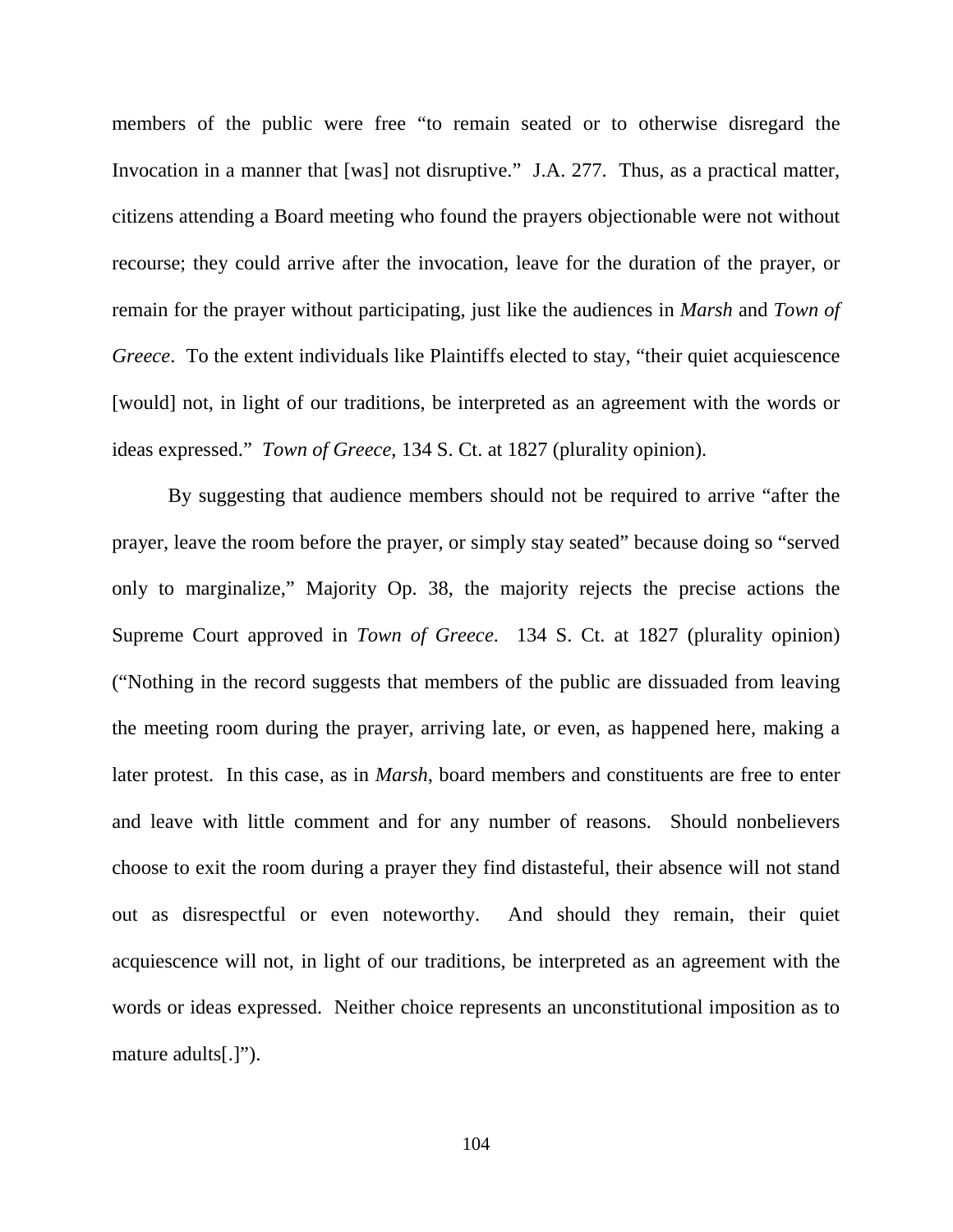The record is similarly devoid of evidence that anyone who chose not to participate during the prayer suffered adverse consequences, that their absence was perceived as disrespectful or was recognized by the Board in any way. To the contrary, the Board has attested, again without contradiction, that such conduct would have "no impact on [the constituent's] right to fully participate in the public meeting, including addressing the commission and participating in the agenda items in the same manner as permitted any citizen of Rowan County." J.A. 277. Plaintiffs point us to no evidence to the contrary. Thus, it is implausible on this record to suggest that Plaintiffs were "in a fair and real sense" coerced to participate in the exercise of legislative prayer. *Lee*, 505 U.S. at 586. In short, there's no evidence that "town leaders allocated benefits and burdens based on participation in the prayer, or that citizens were received differently depending on whether they joined the invocation or quietly declined." *Town of Greece*, 134 S. Ct. at 1826 (plurality opinion).

As it must do given the record, the majority concedes that it is not "suggest[ing] that the commissioners made decisions based on whether an attendee participated in the prayers." Majority Op. 37. Nonetheless, the majority divines constitutional jeopardy in the juxtaposition of ceremonial prayer immediately prior to Board business. *See* Majority Op. 37. That distinction lacks meaning given that legislative prayer is a ceremonial prayer practice that occurs at the start of a legislative meeting where a legislative body presumably intends to engage in legislative work. More to the point, Rowan County's meeting process is precisely that approved by the Supreme Court in *Town of Greece*. 134 S. Ct. at 1823 ("The relevant constraint derives from [the prayer's] place at the opening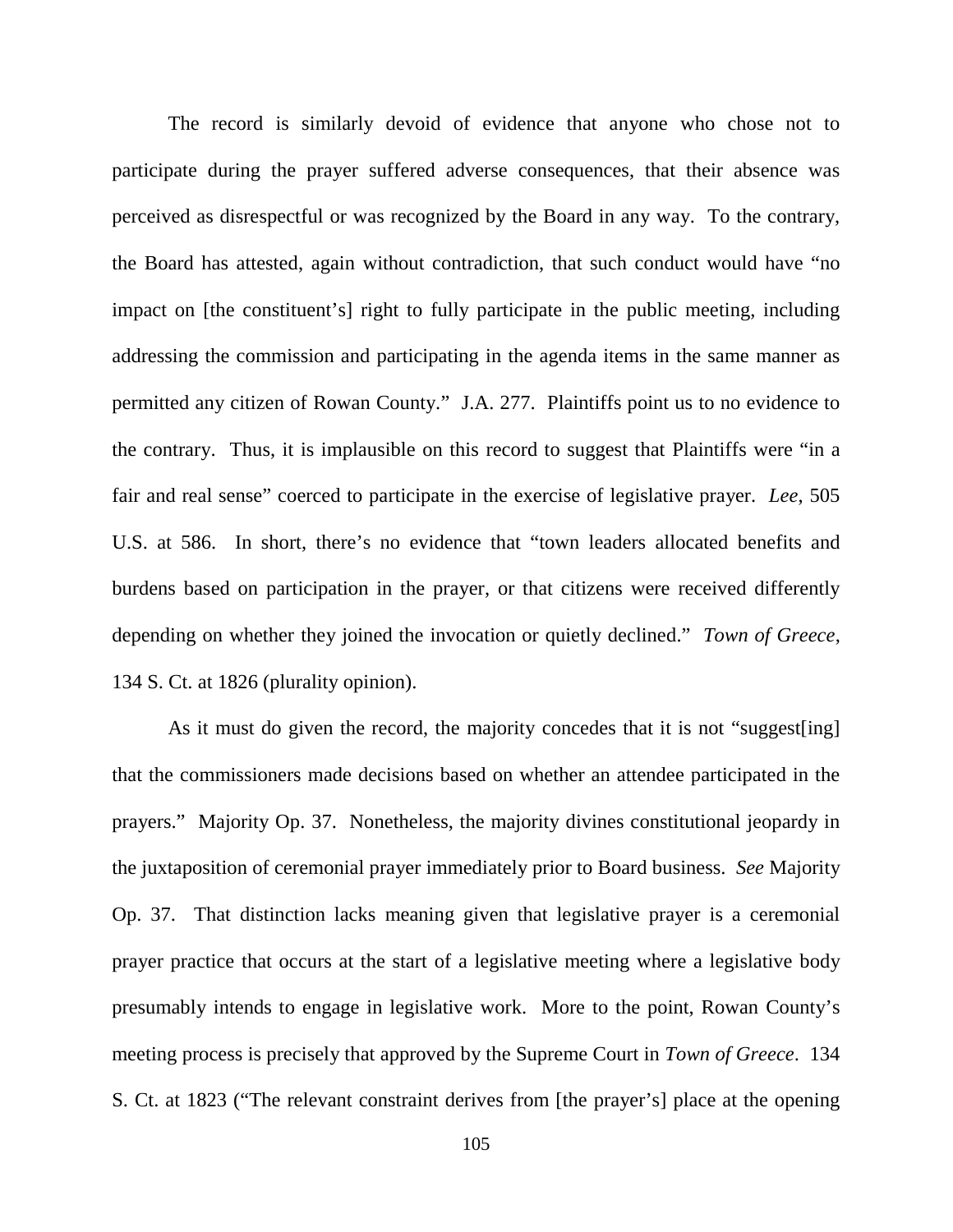of legislative sessions, where it is meant to lend gravity to the occasion and reflect values long part of the Nation's heritage.").

Significantly, at no time did the Supreme Court in *Town of Greece* suggest that legislative prayers at a local government meeting inherently presented any constitutional issue. Yet the innate qualities of local government meetings are where the majority directs its concerns. *E.g.*, Majority Op. 36 ("[T]he intimate setting of a municipal board meeting presents a heightened potential for coercion."); Majority Op. 36 ("[T]he commissioners consider[] citizen petitions shortly after the invocation," and "the Board exercises both legislative authority over questions of general public importance as well as a quasi-adjudicatory power over such granular issues as zoning petitions, permit applications, and contract awards."); Majority Op. 38 ("[T]he intimacy of a town board meeting may push attendees to participate in the prayer practice in order to avoid the community's disapproval."). If any of these inherent characteristics conflicted with the First Amendment, it would have been addressed in the Supreme Court's decision in *Town of Greece* because those circumstances were squarely part of that case and those arguments were made to the Court. But the Supreme Court rejected those claims, and the majority plainly errs by rejecting the course laid out by the Supreme Court.

Drawing on distinctions noted in Justice Alito's concurring and Justice Kagan's dissenting opinions in *Town of Greece*, the majority also cobbles together a distinction between prayers offered before the totality of a local governmental meeting and those said before a legislative portion of the meeting as distinct from an adjudicatory phase of the meeting. Majority Op. 36–37. But the majority in *Town of Greece* relied on no such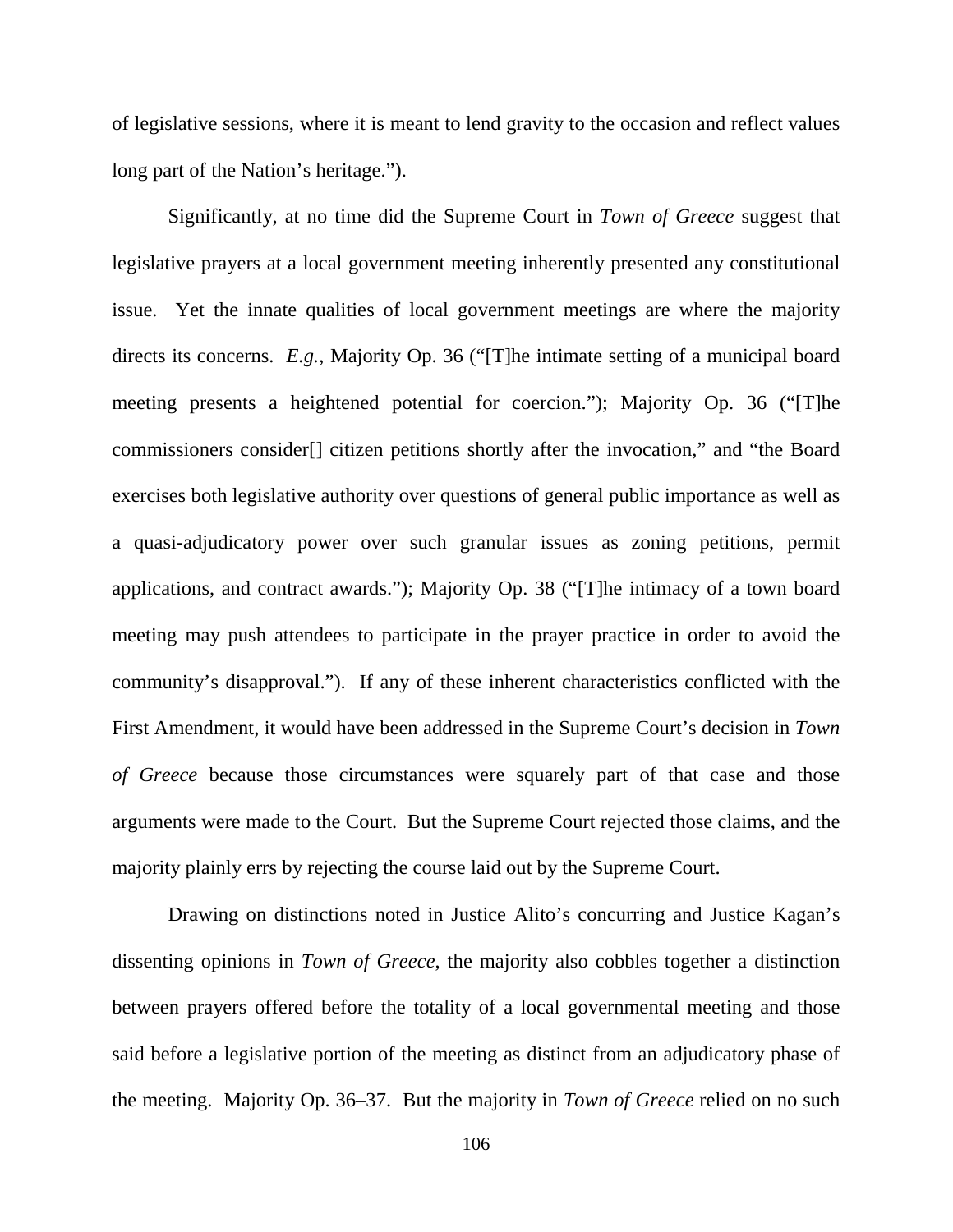demarcation. The only relevant point in terms of order was that legislative prayer has historically been offered—as it was in *Marsh* and *Town of Greece*—at the "opening of legislative sessions, where it is meant to lend gravity to the occasion and reflect values long part of the Nation's heritage" and "invite[] lawmakers to reflect upon shared ideals and common ends before they embark on the fractious business of governing." *Town of Greece*, 134 S. Ct. at 1823. The legislative prayers here similarly occur at the opening of the Board's meeting as part of the ceremonial part of the meeting that also includes the Pledge of Allegiance. It occurs before *any* Board business, whether adjudicative or legislative. The majority's quibble finds no support in *Town of Greece*'s holding.

Because the Supreme Court has already rejected the concerns about the intimacy of legislative prayer before a local government meeting, that factor has no bearing on the constitutionality of Rowan County's practice. But the equally troubling result is that the rest of the majority's analysis applies with the same force to local, state, and federal legislatures. It will no doubt come as a surprise to members of the United States House of Representatives and Senate to learn that neither *Marsh* nor *Town of Greece* protect their right to offer legislative prayer.

## IV.

Make no mistake, while the majority purports to have no problem with the idea of lawmaker-led legislative prayer in the abstract, its reasoning actually leaves no room for lawmakers to engage in the full panoply of legislative prayer practices to which *Town of Greece* grants constitutional protection. The lawmaker's mere status as a prayer giver is